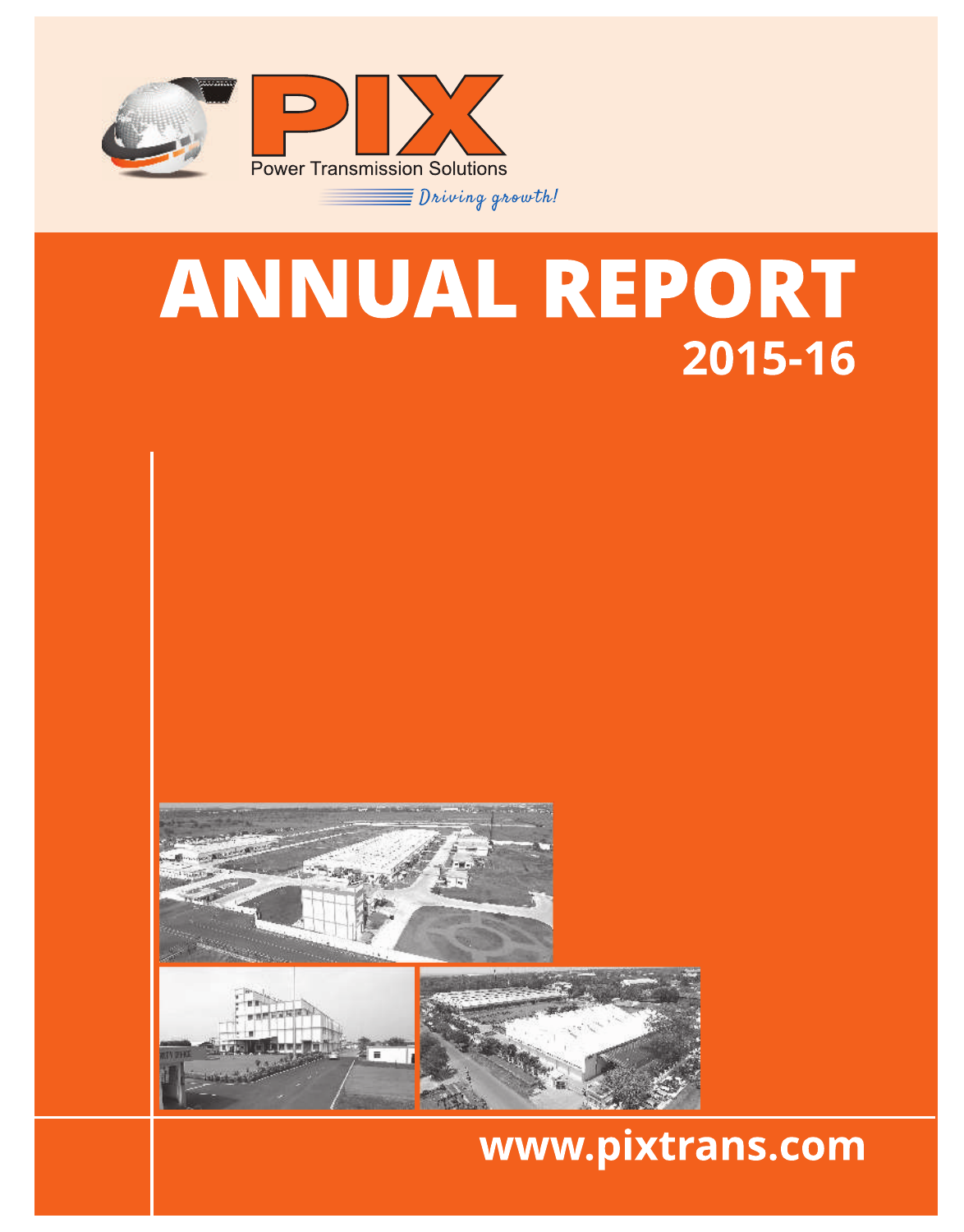| <b>Board of Directors</b>                | ÷. | Mr. Amarpal Sethi (Chairman & Managing Director)<br>Mr. Sonepal Sethi (Joint Managing Director)<br>Mr. Rishipal Sethi (Joint Managing Director)<br>Mr. Sukhpal Singh Sethi<br>Mr. Karanpal Sethi<br>Mr. Joe Paul<br>Mr. Mohammed Adil Ansari<br>Ms. Shirley Paul<br>Mr. Haresh Eidnani<br>Mr. Pradeep Havnur<br>Mr. Aqueel A. Mulla<br>Mr. Prakashchand Khasgiwala<br>Mr. Nigel Savio Lobo<br>Dr. Manoj Mohan Sajnani |
|------------------------------------------|----|-----------------------------------------------------------------------------------------------------------------------------------------------------------------------------------------------------------------------------------------------------------------------------------------------------------------------------------------------------------------------------------------------------------------------|
| <b>Company Secretary</b>                 | ÷  | Mr. Shybu Varghese                                                                                                                                                                                                                                                                                                                                                                                                    |
| <b>Auditors</b>                          | ÷  | M/s. S. C. Bandi & Company<br>Chartered Accountants, Mumbai                                                                                                                                                                                                                                                                                                                                                           |
| <b>Bankers</b>                           | ÷. | 1. State Bank of Hyderabad<br>2. State Bank of India                                                                                                                                                                                                                                                                                                                                                                  |
| <b>Registered Office</b><br>(UNIT NO. 1) | ÷  | J-7, M.I.D.C., Hingna Road, Nagpur - 440 016<br>Tel.: (07104) 669000, Fax: (07104) 669007/8 Website:www.pixtrans.com,<br>Email: cosecretary@pixtrans.com                                                                                                                                                                                                                                                              |
| (UNIT No. 2)                             |    | K-36, K-37 & K-38, MIDC, Hingna Road, Nagpur-440 016                                                                                                                                                                                                                                                                                                                                                                  |
| (UNIT No. 3)                             |    | Khasra No.25, 45, 46/1, 46/2, 47 & 48<br>Mouza Nagalwadi, Tehsil - Hingna, Nagpur-440016                                                                                                                                                                                                                                                                                                                              |
| (UNIT No. 4)                             |    | Khasra No.57, Mouza Nagalwadi,<br>Tehsil - Hingna, Nagpur-440016                                                                                                                                                                                                                                                                                                                                                      |
| <b>Mumbai Office</b>                     | ÷  | One BKC, B Wing, 12th Floor, Unit No.1208, Bandra Kurla Complex,<br>Bandra (East), Mumbai-400 051<br>Tel: 022-61383000                                                                                                                                                                                                                                                                                                |
| <b>Share Transfer Agent</b>              | ÷  | Link Intime India Private Limited<br>C-13, Pannalal Silk Mills Compound,<br>L. B. S.Marg, Bhandup (W), Mumbai - 400 078<br>E-MAIL: isrl@linkintime.co.in                                                                                                                                                                                                                                                              |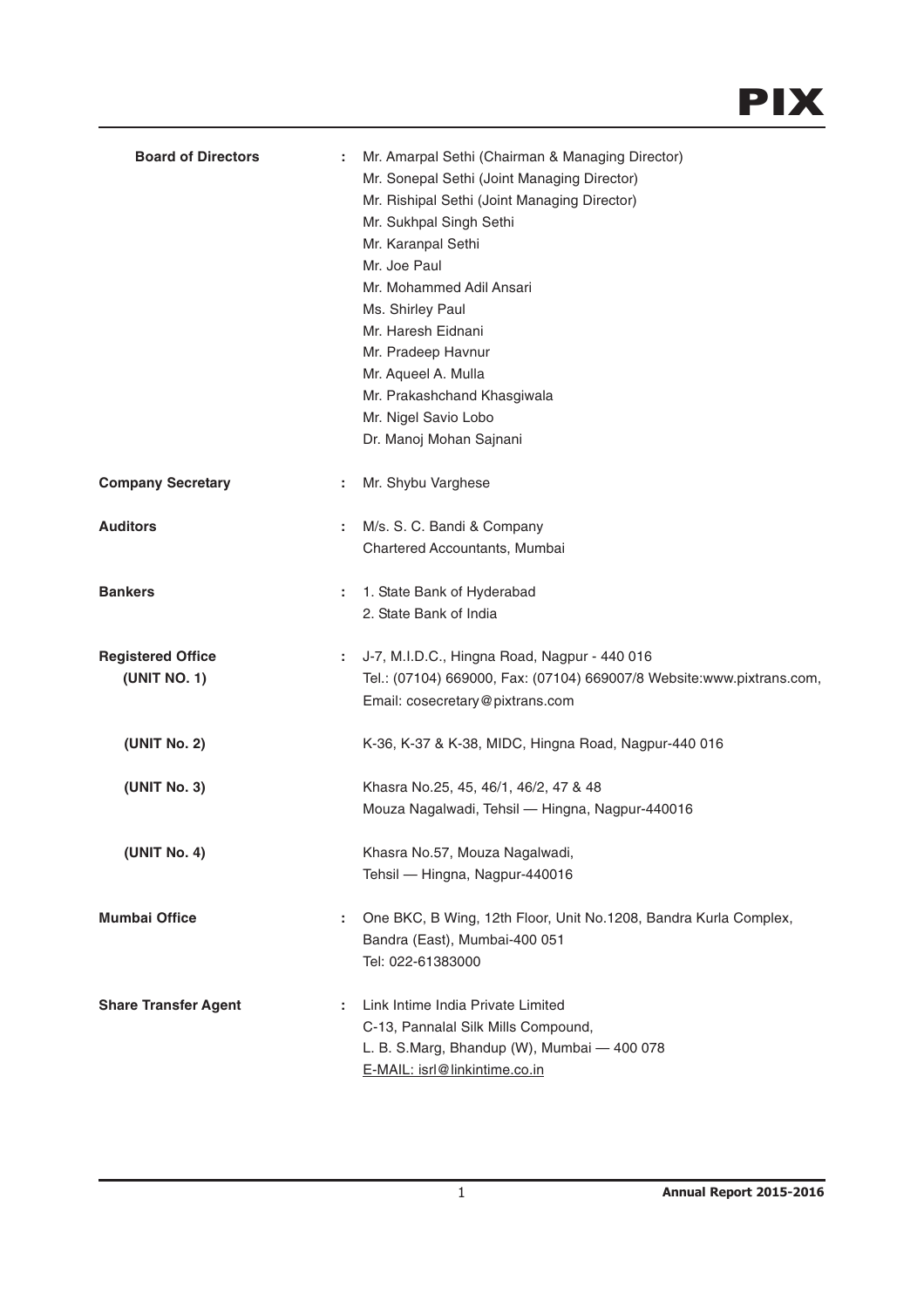## **NOTICE**

Notice is hereby given that the Thirty Fourth ANNUAL GENERAL MEETING of PIX TRANSMISSIONS LIMITED will be held at the Registered Office of the company at J-7, MIDC, Hingna Road, Nagpur at 9.30 a.m. on Wednesday the 28th September, 2016 to transact the following business:

## **ORDINARY BUSINESS**

- 1. To receive, consider and adopt the Audited Statement of Profit and Loss for the Year ended 31st March, 2016 and the Balance Sheet as on that date together with the Reports of Directors and Auditors thereon.
- 2. To declare a Final Dividend on Equity Shares for the Financial Year ended 31st March, 2016.
- 3. To appoint a Director in place of Mr. Sonepal Sethi (DIN: 00129276), who retires by rotation and being eligible offers himself for re-appointment.
- 4. To appoint a Director in place of Mr. Sukhpal Singh Sethi (DIN: 00129235), who retires by rotation and being eligible offers himself for re-appointment.
- 5. To appoint a Director in place of Mr. Joe Paul (DIN: 00129522), who retires by rotation and being eligible offers himself for re-appointment.
- 6. To appoint M/s. S.C. Bandi & Co., Chartered Accountants (Firm Registration No; 130850W), as Statutory Auditors of the Company to hold office from the conclusion of this Annual General Meeting, until the conclusion of next Annual General Meeting to be held after this meeting, and to fix their remuneration for the financial year ending 31st March, 2017.

**For and on behalf of the Board of Directors Place: Mumbai Amarpal Sethi Dated: 28.05.2016 Chairman and Managing Director**

## **Notes:**

- **1. A MEMBER ENTITLED TO ATTEND AND VOTE IS ENTITLED TO APPOINT A PROXY TO ATTEND AND VOTE ON HIS/HER BEHALF AND THE PROXY NEED NOT BE A MEMBER OF THE COMPANY.** Pursuant to the provisions of Section 105 of the Companies Act, 2013, a person can act as a proxy on behalf of not more than fifty members and holding in aggregate not more than ten percent of the total Share Capital of the Company. Members holding more than ten percent of the total Share Capital of the Company may appoint a single person as proxy, who shall not act as a proxy for any other Member. The instrument of Proxy, in order to be effective, should be deposited at the Registered Office of the Company, duly completed and signed, not later than 48 hours before the commencement of the meeting. A Proxy Form is annexed to this Report. Proxies submitted on behalf of limited companies, societies, etc., must be supported by an appropriate resolution/authority, as applicable.
- **2.** Register of Members and the transfer books of the Company will remain closed from Wednesday 21st September, 2016 to Wednesday 28th September, 2016 (both days inclusive).
- **3.** Pursuant to Section 101 and Section 136 of the Companies Act, 2013 read with relevant Rules made there under, Companies can serve Annual Reports and other communications through electronic mode to those Members who have registered their e-mail address either with the Company or with the Depository. Members holding shares in physical form and who have not registered their e-mail address with the Company can now register the same by submitting a duly filled in 'E-Communication Registration Form, available on the website of the Company www.pixtrans.com, to M/s. Link Intime India Private Ltd, the registrar and share transfer agent of the Company. Members holding shares in Demat form are requested to register their e-mail address with their Depository Participant(s)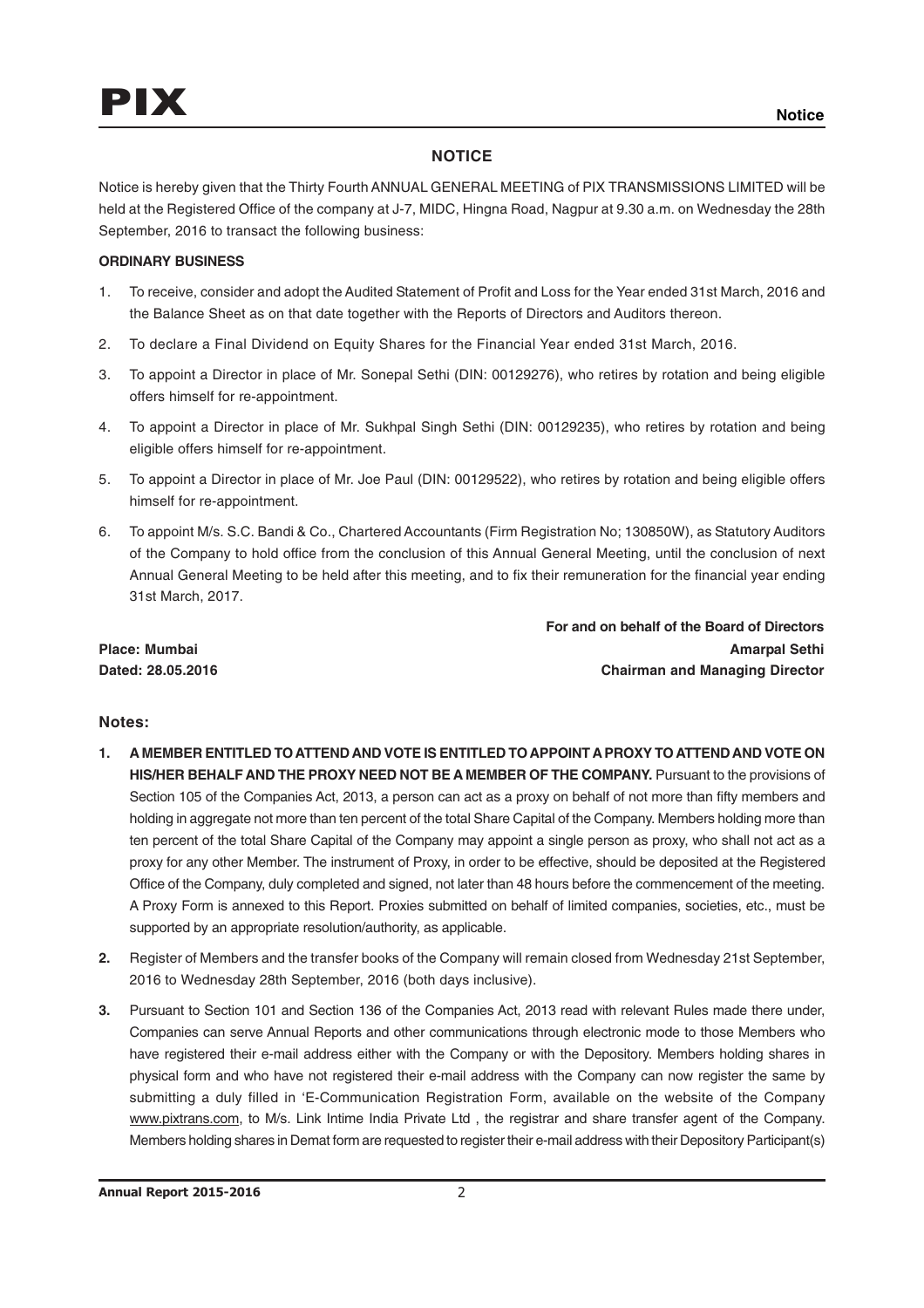only. Members of the Company, who have registered their e-mail address, are entitled to receive such communication in physical form upon request.

- **4.** The Notice of AGM and Annual Report are being sent in electronic mode to Members whose e-mail IDs are registered with the Company or the Depository Participant(s), unless the members have requested for a hard copy of the same. The physical copy of the Notice of AGM and Annual Report are being sent to those Members who have not registered their e-mail IDs with the Company or Depository Participant(s).
- **5.** Pursuant to Section 108 of the Companies Act, 2013, read with the relevant Rules of the Act, the Company is pleased to provide the facility of remote e-voting to Members to exercise their right to vote by electronic means. The Members, whose names appear in the Register of Members/list of Beneficial Owners as on Wednesday, 21st September, 2016, are entitled to vote on the Resolutions set forth in this Notice. The e-voting period will commence at 9.00 a.m. on Sunday, 25th September, 2016 and will end at 5.00 p.m. on Tuesday, 27th September, 2016. The Company has appointed Mr. Sahib Chauhan, practicing Chartered Accountant, to act as the Scrutinizer, for conducting the scrutiny of the votes cast. The Members desiring to vote through electronic mode may refer to the detailed procedure on e-voting given hereinafter.
- **6.** The facility of Voting through Ballot paper at meeting is also provided to those members, who have not exercised their voting right through electronic means.
- **7.** The members who have cast their vote by remote e-voting prior to the meeting may also attend the meeting but shall not be entitled to cast their vote again.

## **Procedure for E-Voting:**

The Company has entered into an arrangement with Central Depository Services (India) Limited (CDSL) for facilitating remote e-voting for AGM. The instructions for remote e-voting are as under:

## **A. In case of members receiving e-mail:**

If you are holding shares in Demat form and had logged on to www.evotingindia.com and casted your vote earlier for EVSN of any Company, then your existing login id and password are to be used.

- i) Log on to the e-voting website www.evotingindia.com.
- ii) Click on "Shareholders" tab to cast your votes.
- iii) Now, select the Electronic Voting Sequence Number "EVSN" along with "COMPANY NAME" from the drop down menu and click on "SUBMIT"

|                                         | For members holding shares<br>in Demat form                                                                                                                                                       | For members holding shares<br>in physical form |  |  |
|-----------------------------------------|---------------------------------------------------------------------------------------------------------------------------------------------------------------------------------------------------|------------------------------------------------|--|--|
| User ID                                 | For NSDL: 8 character DP ID followed<br>by 8 digits client ID                                                                                                                                     | Folio number registered with<br>the Company    |  |  |
|                                         | For CDSL: 16 digits beneficiary ID                                                                                                                                                                |                                                |  |  |
| PAN*                                    | Enter your 10 digit alpha-numeric *PAN issued by Income Tax Department when prompted by<br>the system while e-voting (applicable for both Demat shareholders as well as physical<br>shareholders) |                                                |  |  |
| <b>DOB</b>                              | Enter the Date of Birth as recorded in your Demat account or in the Company records for the<br>said Demat account or folio in dd/mm/yyyy format.                                                  |                                                |  |  |
| <b>Dividend</b><br><b>Bank Details#</b> | Enter the Dividend Bank Details as recorded in your Demat account or in the company records<br>for the said Demat account or folio.                                                               |                                                |  |  |

iv) Now, fill up the following details in the appropriate boxes: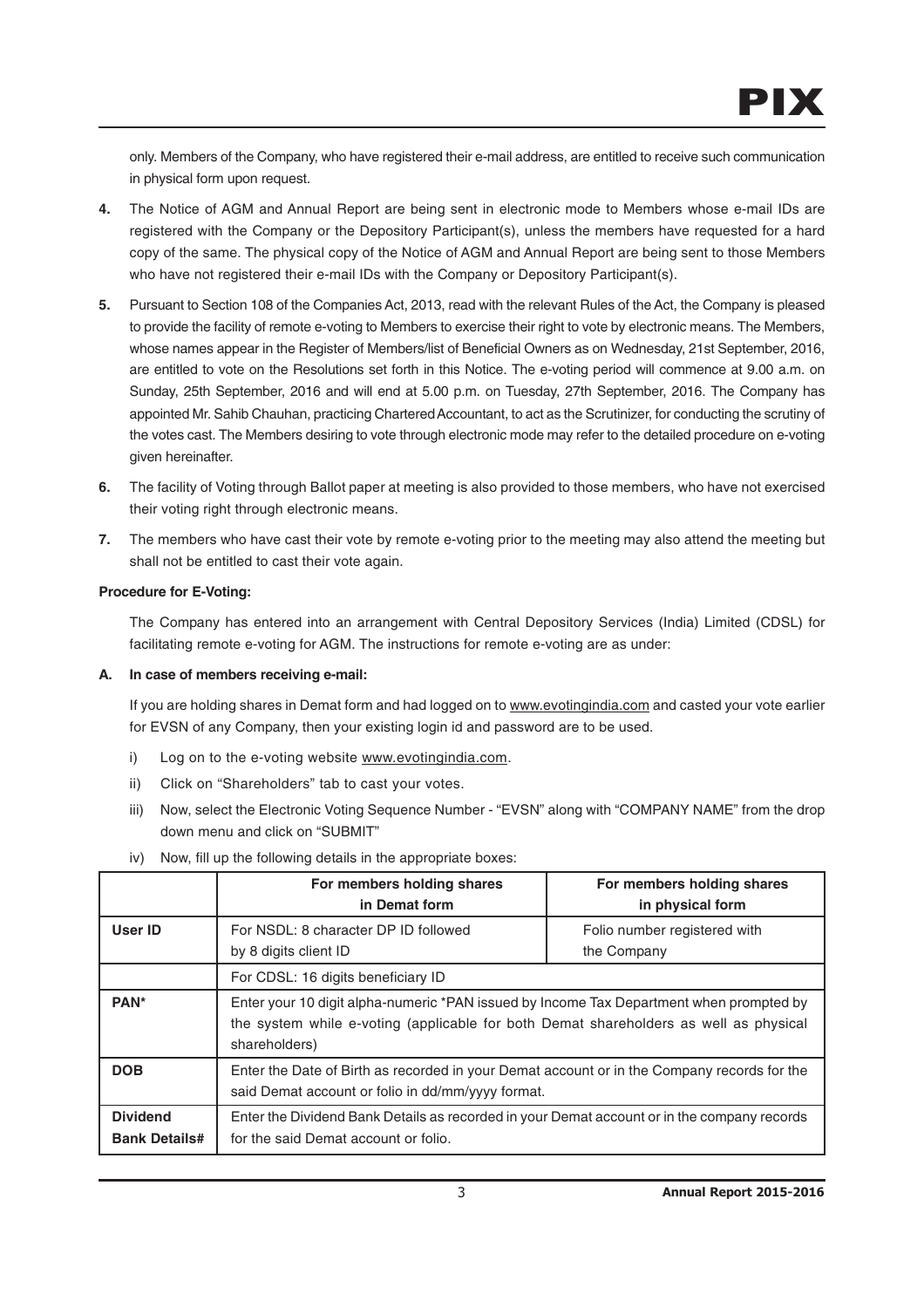\* Members who have not updated their PAN with the Company/Depository Participant are requested to use the default number: <Default Number> in the PAN Field. The default No. will be first two letters of shareholder's name followed by date of birth in dd/mm/yyyy format, For instance if your name is Rajesh Kumar and date of birth is 19/ 07/1985 the default No. will be RA19/07/1985.

# Please enter any one of the details in order to login.

- v) After entering these details appropriately, click on "SUBMIT" tab.
- vi) Members holding shares in physical form will then reach directly the EVSN selection screen. However, members holding shares in Demat form will now reach "Password Creation" menu wherein they are required to mandatorily change their login password in the new password field. The new password has to be minimum eight characters consisting of at least one upper case (A-Z), one lower case (a-z), one numeric value (0-9) and a special character( $@$  #  $\$$  %&  $*$ ). It is strongly recommended not to share your password with any other person and take utmost care to keep your password confidential. Kindly note that this changed password is to be also used by the Demat holders while voting for resolutions of the Company or any other Company on which they are eligible to vote, provided that Company opts for e-voting through CDSL platform.
- vii) Click on the relevant EVSN on which you choose to vote.
- viii) On the voting page, you will see resolution description and against the same the option "YES/NO" for voting. Select the option YES or NO as desired. The option YES implies that you assent to the resolution and option NO implies that you dissent to the resolution.
- ix) Click on the "Resolutions File Link" if you wish to view the entire resolutions.
- x) After selecting the resolution you have decided to vote on, click on "SUBMIT". A confirmation box will be displayed. If you wish to confirm your vote, click on "OK', else to change your vote, click on "CANCEL" and accordingly modify your vote.
- xi) Once you "CONFIRM" your vote on the resolution, you will not be allowed to modify your vote.

## **B. In case of members receiving the physical copy of Notice of AGM [for members whose e-mail IDs are not registered with the company/depository participant(s) or requesting physical copy]:**

Please follow all steps from sl. no. (ii) to S. No. (xi) above, to cast vote.

- C. Institutional shareholders (i.e. other than individuals, HUF, NRI etc.) are required to log on to https:// www.evotingindia.co.in and register themselves, link their account which they wish to vote on and then cast their vote. They should upload a scanned copy of the board resolution in PDF format in the system for the scrutinizer to verify the vote.
- D. The voting period begins on Sunday, 25<sup>th</sup> September, 2016 at 9.00 a.m. and ends on Tuesday, 27th September, 2016 at 5.00 p.m. During this period shareholders of the Company, holding shares either in physical form or in Dematerialized form, as on Wednesday, 21st September, 2016, may cast their vote electronically. The e-voting module shall be disabled by CDSL for voting thereafter. Once the vote on a resolution is cast by the shareholder, the shareholder shall not be allowed to change it subsequently.
- E. In case you have any queries or issues regarding e-voting, you may refer the Frequently Asked Questions ("FAQs") and e-voting manual available at www.evotingindia.com under help section or write an email to helpdesk.evoting@cdslindia.com.
- F. The results shall be declared on or after the AGM. The results along with the Scrutinizer's Report shall also be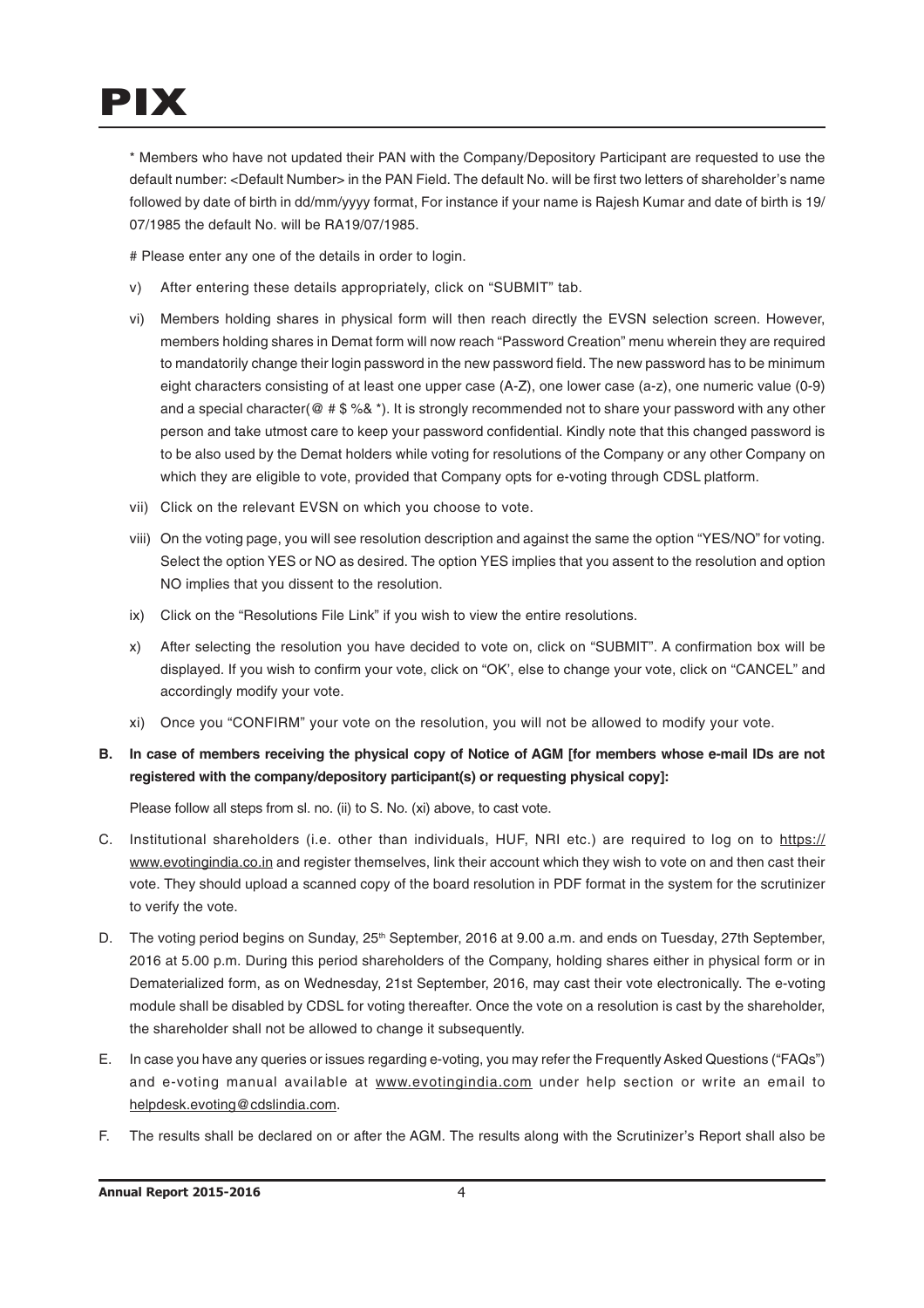placed on the website of the company.

- 8. Members holding shares in Demat form are hereby informed that bank particulars registered with their respective Depository Participant(s), with whom they maintain their Demat accounts; will be used by the Company for payment of dividend. The Company or its Registrar cannot act on any request received directly from the Members holding shares in Demat form for any change in bank particulars. Members holding shares in Demat form are requested to intimate any change in their address and/or bank mandate to their Depository Participants immediately.
- 9. Members holding shares in physical form are requested to intimate any change of address and/or bank mandate to M/s. Link Intime India Private Limited the registrar and share transfer agent of the Company immediately.
- 10. Pursuant to the provisions of Investor Education and Protection Fund (uploading of information regarding unpaid and unclaimed amount lying with companies) Rules 2012, the Company has uploaded the details of unpaid and unclaimed amounts lying with the Company as on September 23rd 2015 (date of last Annual General Meeting) on the website of the Company (www.pixtrans.com), as also on the website of the Ministry of Corporate Affairs.
- 11. Members desiring any information relating to the accounts are requested to write to the Company at least one week in advance before the meeting, so as to enable the management to keep the information ready.
- 12. Information pursuant to Clause 49 of the Listing Agreement for Appointment/Re-appointment of Directors

| <b>Name of Directors</b> | Date of<br><b>Birth</b> | Date of<br><b>Appointment</b> | <b>Qualification</b> | <b>Directorship</b><br>in other<br>companies<br>incorporated<br>in India | Chairman /<br>member of<br>other<br>committees<br>of companies |
|--------------------------|-------------------------|-------------------------------|----------------------|--------------------------------------------------------------------------|----------------------------------------------------------------|
| Sukhpal Singh Sethi      | 11/06/1942              | 31/03/1993                    | I.Sc                 | No                                                                       | No.                                                            |
| Sonepal Sethi            | 16/09/1966              | 01/04/1989                    | B.Sc. Grad Pri(UK)   | <b>No</b>                                                                | No.                                                            |
| Joe Paul                 | 08/03/1962              | 01/05/2000                    | B.Com, MIRPM         | No                                                                       | No.                                                            |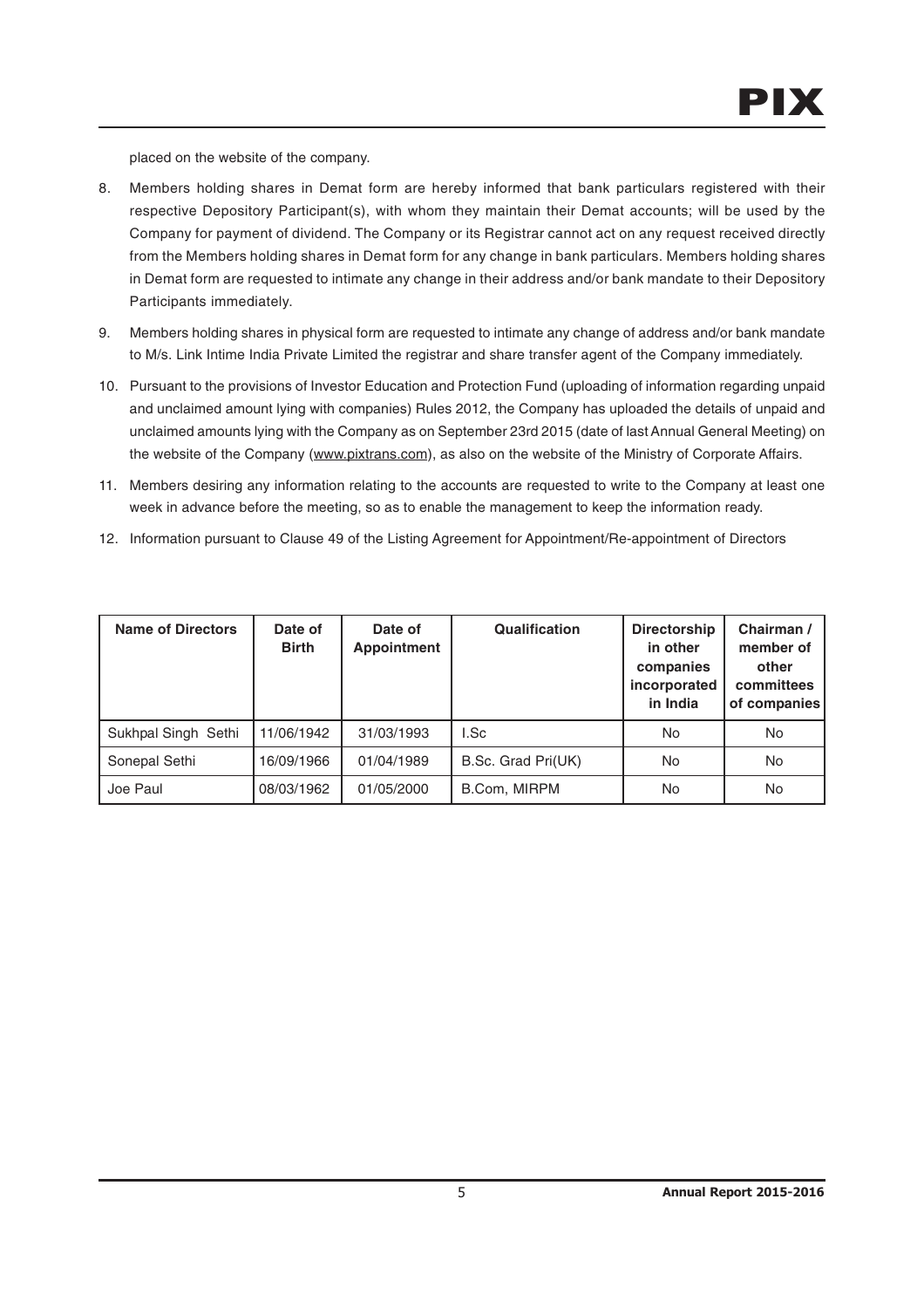## **CHAIRMAN'S LETTER**

Dear Shareholders,

It gives me great pleasure in reporting that our turnover and profitability are improving and we are able to continue to have sustainable growth and development. The economy is improving with favorable global scenario, slump in the oil prices, improving US and Europe conditions and stable market. The Mechanical Power industry will have reasonable growth in the coming financial years.

The major highlights of our performance during the year are detailed below (all figures are reported in  $\bar{\tau}$  in Lacs):

FY'16 Performances

| $\bullet$ | Consolidated revenue | : 23.740.65 |
|-----------|----------------------|-------------|
|           | PIX's EBITDA         | : 3.949.06  |

• Profit After Tax (PAT) : 653.63

FY'16 Financial Highlights

- Net Debt : ₹12533.08
- Interest and Financing cost decreased by 13% compared to previous year.
- Capital Expenditure made during the year.  $\bar{\tau}$  1882.58 lacs as compared to  $\bar{\tau}$  3804.82 Lacs in the previous year.

As a business, we viewed 2015/16 as a year of improvement. We have growth of 6.93 % in the turnover and 11.93% in the profitability as compared to previous financial year. We have enough capacity to cater to the need of the growing automobile market.

I see lot of potential for the products of the company both in India and abroad. We are putting all efforts to consolidate our position in the market. The cutting edge technology adoption in manufacturing and packing will improve quality of products and save costs. We are making our plant fully automated to save cost and improve upon production and productivity. We have hired best talents available in the industry both in production and marketing and expect reasonable growth in the production, sales which in turn will improve upon top line and bottom-line.

We are optimistic of turnaround of the global economy vis a vis Indian economy and growth and development of the automobile industry, machinery manufacturers and agriculture which will bring positive impact in our turnover and profitability.

The global scenario is changing day by day with cut throat competition and constrained margin is hampering product marketability. The products are marketable if it is innovative and falling in special category. The product research and development and quality control will only save us in grave situation and we are hopeful that our products will improve over the period of time and pass through the testing phase through which industry is passing.

We would like to thank all our investors for their continued support and encouragement, and our employees for committing their talent and tenacity to our success. We look forward to reporting continued strong performance going forward.

Yours Sincerely,

Amarpal Sethi Chairman & Managing Director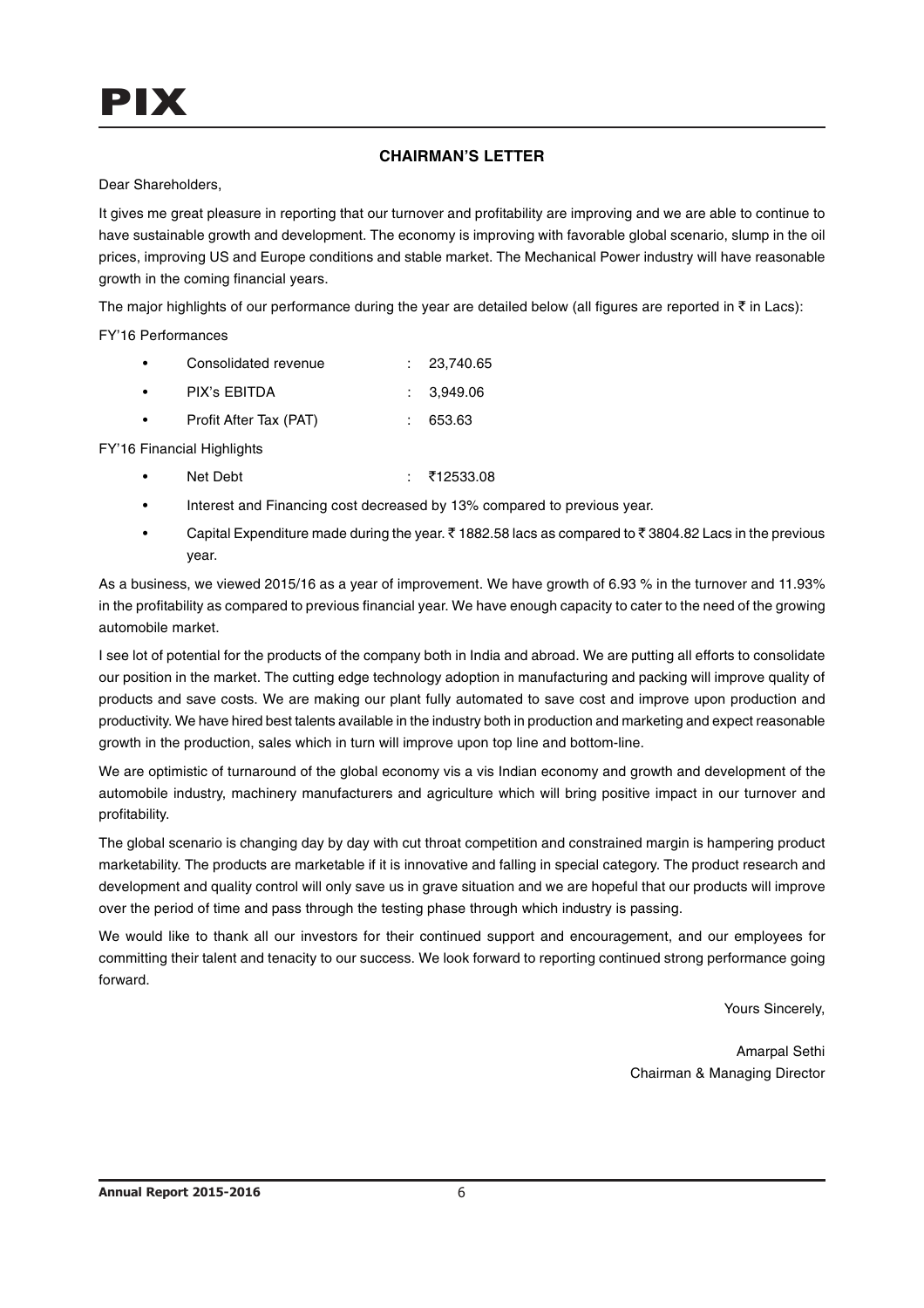## **DIRECTORS' REPORT**

#### $T<sub>0</sub>$

The members of PIX Transmissions Ltd,

The directors are pleased to present the Thirty Fourth Annual Report and the Audited Statement of Accounts for the year ended 31st March 2016, together with notice of Annual General Meeting.

## **Financial Results**

Given below is the financial performance of the Audited Accounts for the year ended 31st March 2016:

|                                                    |          | $(5 \in \mathsf{In} \mathsf{lacs})$ |
|----------------------------------------------------|----------|-------------------------------------|
| <b>Particulars</b>                                 | As on    | As on                               |
|                                                    | 31.03.16 | 31.03.15                            |
| Sales (Net - Excise)                               | 21775.68 | 20363.30                            |
| Other income                                       | 318.14   | 262.01                              |
|                                                    | 22093.82 | 20625.32                            |
| Profit before Depreciation                         | 1872.34  | 1792.36                             |
| Less: Depreciation                                 | 1202.75  | 1189.93                             |
| Profit before tax after depreciation               | 669.59   | 602.43                              |
| <b>Exceptional Items</b>                           |          |                                     |
| Less: Provision for taxationa)                     |          |                                     |
| Current year                                       | 215.00   | 125.00                              |
| b) Deferred Tax Liability                          | 88.55    | 132.54                              |
|                                                    | 366.03   | 344.89                              |
| SS:                                                |          |                                     |
| <b>Equity Dividend including Proposed Dividend</b> | 204.38   | 136.25                              |
| Tax on Dividend                                    | 41.61    | 26.00                               |
| <b>Total Dividend</b>                              | 245.99   | 162.26                              |
| <b>Balance Profit after appropriation</b>          | 120.05   | 182.63                              |

## **Subsidiaries:**

## **1. PIX Middle East FZC, UAE.**

**PIX** Middle East FZC incorporated to carry on business of PIX Products in the market of Middle East Countries.

## **2. PIX Transmissions Europe Limited, UK;**

PIX Transmissions Europe Limited incorporated to carry on business of PIX Products and other products in the market of European Countries.

### **Fellow Subsidiaries:**

### **1. PIX Middle East Trading LLC, UAE;**

**PIX** Middle East Trading LLC, UAE is subsidiary of PIX Middle East FZC established to carry on business of PIX Products in the market of Middle East Countries.

### **2. PIX Germany GmbH, Germany;**

PIX Germany GmbH, Germany is subsidiary of PIX Transmissions Europe Limited incorporated to carry on business of PIX Products and other products in the market of European Countries.

As required under the listing Agreement entered into with stock exchange, consolidated financial statement of the company and all its subsidiaries is attached. The consolidated financial statement has been prepared in accordance with Accounting Standard (AS)-21 on Consolidated Financial Statements read with AS-27 on Financial Reporting of Interest in Joint Ventures, the audited consolidated financial statement is provided in the Annual Report.

A statement containing brief financial details of the company's subsidiaries for the financial year ended 31st March 2016 is included in the Annual Report and shown as ANNEXURE 1. The annual account of these subsidiaries will be available for inspection of members at the registered office of the company.

## **Dividend on Equity Share:**

The Board of Directors at their meeting held on 18th March, 2016 has recommended and paid interim dividend of  $\bar{\tau}$  1.00 per equity share of Face Value of  $\bar{\tau}$  10 each, for the financial year ended 31st March, 2016. The Board recommends further dividend Re. 0.50 per equity share of face value of  $\bar{\tau}$  10/- each making the total dividend @15% for the year subject to approval of the shareholders.

#### **Directors' Responsibility Statement**

Pursuant to section 134(5) of the Companies Act, 2013, The Board of Directors report that:

i) In the preparation of the annual accounts for the year March, 31, 2016, the applicable Accounting Standards read with requirements set out under Schedule III of the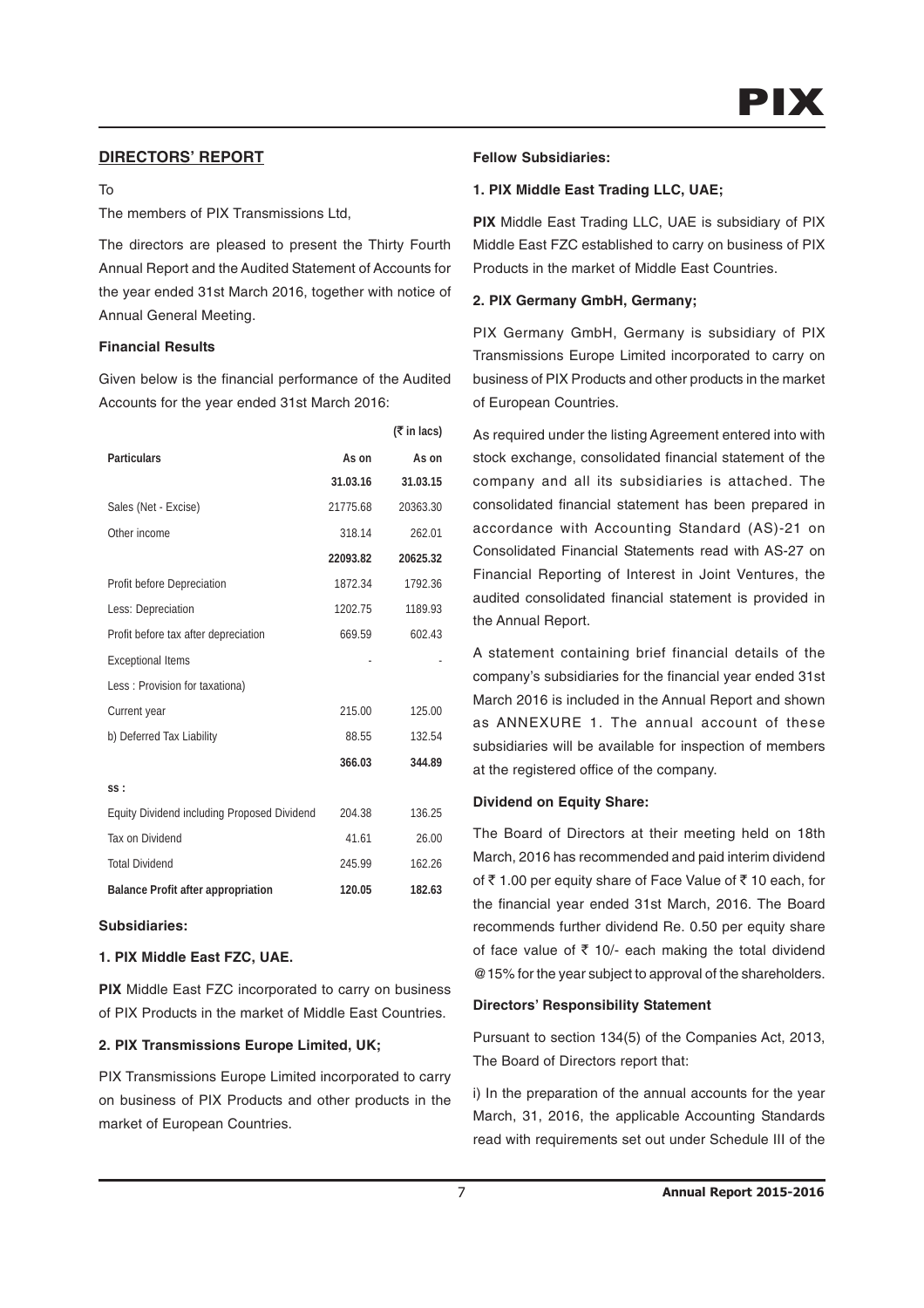## PIX

Act, have been followed and there are no material departures from the same;

ii) Directors have selected such accounting policies and applied them consistently and made judgments and estimates that are reasonable and prudent so as to give a true and fair view of the state of affairs of the company as at March, 31 2016 and of the Profit or Loss Account for the year ended on that date;.

iii) The Directors have taken proper and sufficient care for the maintenance of adequate accounting records in accordance with the provisions of the Companies Act, 2013, for safeguarding the assets of the company and for preventing and detecting fraud and other irregularities;

iv) The Directors have prepared the Annual Accounts on a going concern basis;

v) The Directors have laid down internal financial control to be followed by the company and that such internal financial controls are adequate and are operating effectively; and

vi) The Directors have devised proper systems to ensure compliance with the provisions of all applicable laws and that such systems are adequate and operating effectively

Based on the framework of internal financial controls and compliance systems established and maintained by the Company, work performed by the internal, statutory and secretarial auditors and external consultants and the reviews performed by management and the relevant board committees, including the audit committee the board is of the opinion that the company's internal financial controls were adequate and effective during the financial year 2015-16.

### **Public Deposits**

The Company has not invited and accepted deposits from the public during the financial year ended 31st March 2016.

#### **Insurance**

The assets of the Company are adequately insured against the risk of fire and other risks.

## **Particulars of Employees**

Under the provision of Section 197(12) of the Companies

Act, 2013 read with Rule 5(2) and 5 (3) of the Companies (Appointment and Remuneration of Managerial Personnel), 2014 read with Companies (Particulars of Employees) Rules, 2014, a statement showing the names and other particulars of the employees drawing remuneration in excess of the limits set out in the said rules is provided in the Annual Report as shown as ANNEXURE 2.

#### **Directors and Key Managerial Personnel**

In pursuance to the provisions of Act and Articles of Association of the company Mr. Sukhpal Singh Sethi, Mr. Sonepal Sethi and Mr. Joe Paul retire by rotation and being eligible offer themselves for re-appointment.

The company has received declaration from all the independent directors confirming that they meet the criteria of independence as prescribed both under the Act and Regulation 27 'of the SEBI (Listing Obligation and Disclosure Requirements) Regulation, 2015 Listing Agreement with the Stock Exchange.

The company has devised a policy for the performance evaluation of independent directors, Board committees and other individual directors which include criteria for performance evaluation of non-executive directors and executive directors. The manner in which the evaluation is carried out has been explained in the Corporate Governance Report.

#### **Meeting of the Board**

During the year under review nine Board Meetings were held. The intervening gap between the meetings was within the period prescribed under the Companies Act, 2013. For further details please refer to Corporate Governance Report attached to this Annual Report.

#### **Audit Committee**

The Audit committee comprises Independent Directors namely Mr. Mohammed Adil Ansari (Chairman), Mr. Haresh Eidnani, Mr. Pradeep Havnur and Mr. Amarpal Sethi (Executive Director) as other members. All the recommendations made by the Audit Committee were accepted by the Board.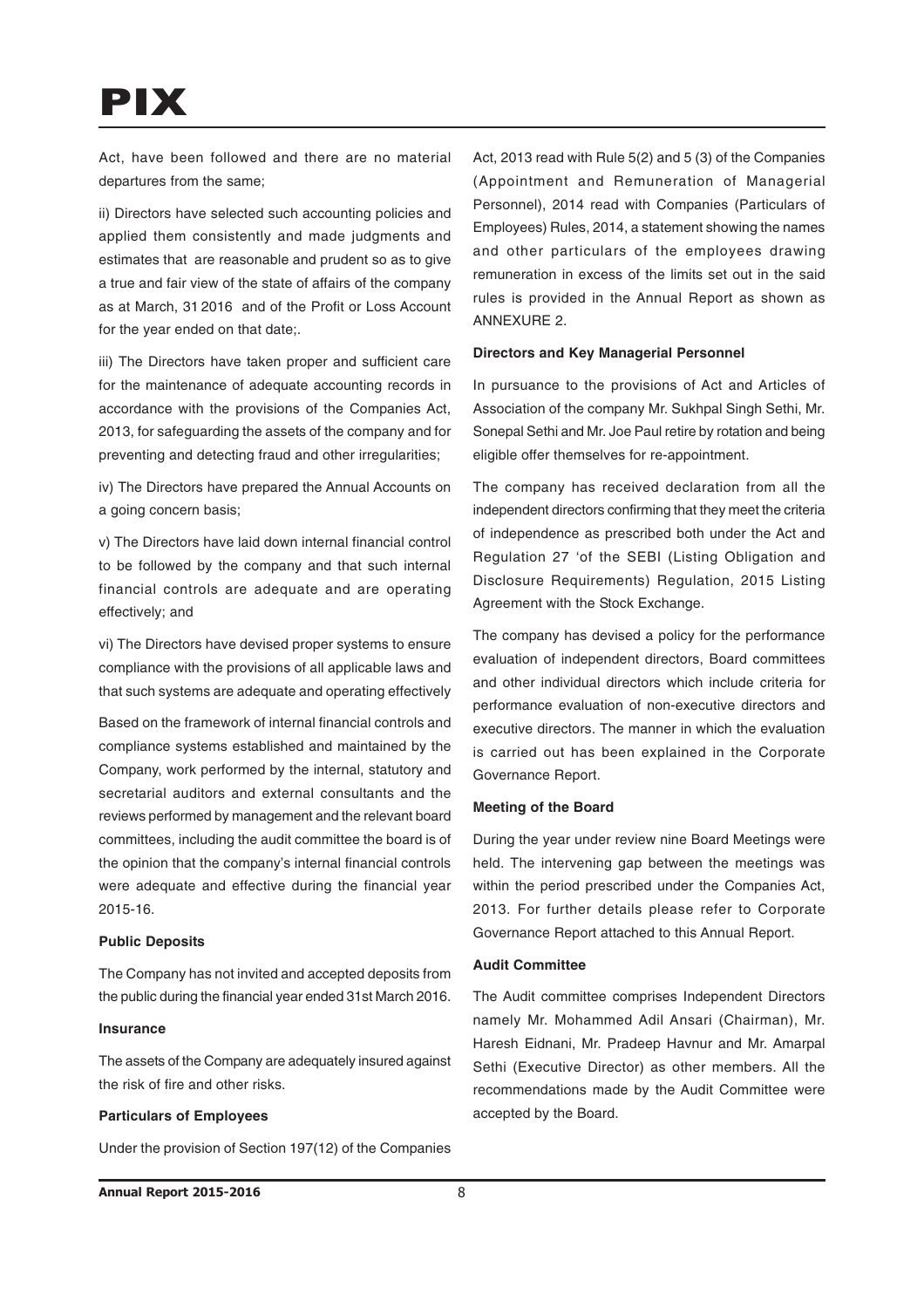### **Vigil Mechanism**

The vigil mechanism of the company, which also incorporates a whistle blower policy in terms of the Listing Agreement, includes an ethics and Compliance Task Force comprising of senior executives of the company. It deals with instance of fraud and mismanagement, if any in the company. In staying true to our values of Strength, Performance and Passion and in line with our vision of being one of the most respected companies in India, the Company is committed to the high standards of Corporate Governance and stakeholder responsibility. The whistle blower Policy ensures that strict confidentiality is maintained while dealing with concerns and also that no discrimination will be meted out to any person for a genuinely raised concern.

#### **Nomination and Remuneration Committee:**

The Nomination and Remuneration Committee comprises of the Directors namely, Mr. Pradeep Havnur (Chairman), and Mr. Aqueel Ahmed Mulla, Mr. Haresh Eidnani as other members of the committee.

This committee recommends and reviews the appointment and remuneration of Directors. It has adopted a policy which deals with the appointment and remuneration of directors and key managerial persons. The adopted policy decides about the manner of selection of executive directors, key managerial persons, and independent directors. The policy also decides about the criteria to be followed for recommending the remuneration of directors and key managerial persons.

### **Board Evaluation**

The Board of Directors has carried out an annual evaluation of its own performance, Board Committees and individual directors pursuant to the provision of Act and the Corporate Governance requirement as prescribed by Securities and Exchange Board of India (SEBI) under Regulation 27 of the SEBI (Listing Obligation and Disclosure Requirements), Regulations, 2015. The performance of Board was evaluated by the Board after seeking inputs from all directors on the basis of criteria such as Board Composition & Structure, Effectiveness of Board Process, Information, and functioning, etc.

In a separate meeting of Independent directors' performance of Executive Directors, performance of the Board as whole and performance of Chairman was evaluated, taking into account the views of executivedirectors and non-executive directors.

#### **Loans, Guarantees and Investments**

Details of Loans, Guarantees and Investments covered under the provisions of Section 186 of the Companies Act, 2013 are given in the notes to the Financial **Statements** 

#### **Related Party Transaction**

All related party transactions that were entered into during the financial year were on arm's length basis and were in the ordinary course of the business. There are no materially significant related party transactions made by the company with Promoters, Key Managerial Personnel or other designated persons which may have potential conflict with interest of the company at large. The particulars of such related party transactions are annexed herewith as ANNEXURE - 3

#### **Corporate Social Responsibility (CSR)**

In terms of section 135 and Schedule VII of the Companies Act, 2013, the Board of Directors of your Company has constituted a CSR Committee consisting of Mr. Rishipal Sethi (Chairman) and Mr. Joe Paul (Whole-time Director) and Mr. Aqueel A Mulla (Independent Director) as other members of the committee. The CSR Committee of the Board has developed a CSR Policy under education activity which is enclosed as part of this report ANNEXURE - 4. Additionally, the CSR Policy has been uploaded on the website of the Company at www.pixtrans.com. Out of prescribed 2% CSR expenditure of  $\bar{\tau}$  9.37 lacs the company has spent  $\bar{\tau}$  5.08 Lacs on blind education, and balance amount of  $\bar{\tau}$  4.29 Lacs will be spent through agency for cataract operation under head differently-able and livelihood enhancement projects

#### **Extract of Annual Return**

As provided under Section 92(3) of the act, the extract of annual report is given in the ANNEXURE 5 in the prescribed Form MGT-9, which forms part of this report.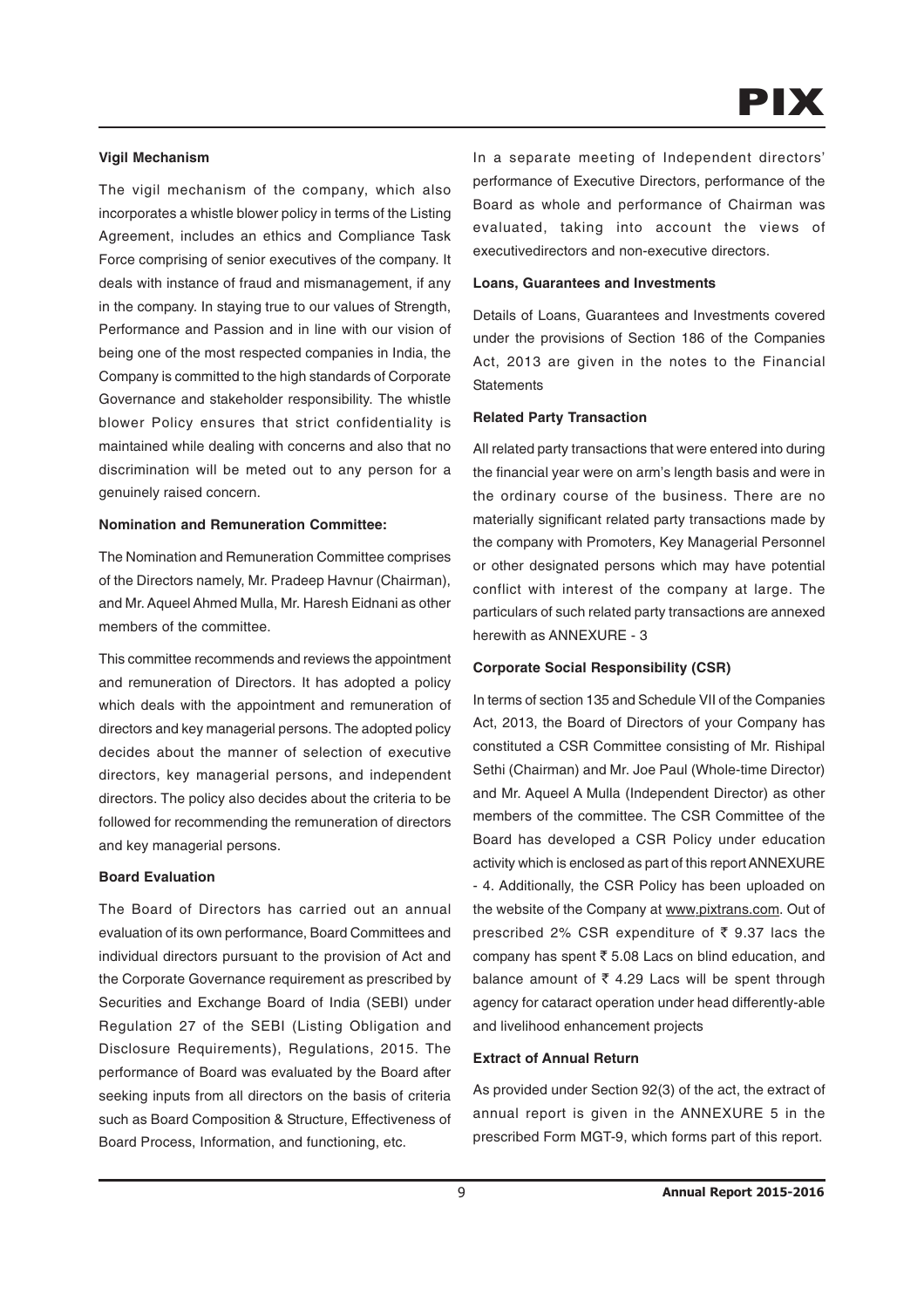### **Auditor**

**M/s S.** C. Bandi & Co. Chartered Accountants, Auditors of the Company, retire at the conclusion of the ensuing Annual General Meeting and being eligible offer themselves for re-appointment. Members are requested to re-appoint the statutory auditors.

#### **Auditors' Report**

The notes forming part of the accounts are self-explanatory and do not call for any further clarifications.

## **Cost Auditor**

As per the requirements of Central Government your Directors have appointed M/s. Manisha & Associates, Cost Accountants, as cost auditors of the Company to carry out the audit of cost accounting records for the financial year 2016-17.

#### **Report on Internal Financial Control**

The report on Internal Financial Control as required under Clause (i) of Sub-section 3 of Section 143 of the Companies Act, 2013 effective from 31st March, 2016 has been attached along with Auditor's Report has been attached.

#### **Secretarial Auditor**

Pursuant to provisions of section 204 of the Companies Act, 2013 and The Companies (Appointment and Remuneration of Managerial Personnel) Rules, 2014 the company has appointed M/s S.D Bargir & Co, a firm of company Secretaries in practice to undertake the Secretarial Audit of the Company for the financial year 2016-17. The Secretarial Audit Report submitted by the Secretarial Auditors is enclosed herewith as a part of this report and shown as ANNEXURE - 6

#### **Risk Management**

The Board of Directors of the company has formed a Risk Management Committee to frame, implement and monitor the Risk Management Plan for the company. The committee is responsible for reviewing the Risk Management Plan and ensuring its effectiveness. The Audit Committee has additional oversight in the area of financial risks and controls. Major risks identified by the

businesses and functions are systematically addressed through mitigating action on a continuing basis.

The development and implementation of Risk Management Policy has been covered in the Management Discussions and Analysis, which forms part of this report.

## **Remuneration Ratio of the of Directors/ Key Managerial Personnel (KMP)/ Employees**

The information required pursuant to Section 197 read with Rule 5 of The Companies (Appointment and Remuneration of Managerial Personnel) Rules, 2014 and Companies (Particulars of Employees) Rules, 1975, in respect of employees of the Company and Directors is furnished hereunder:

|  |  | ۰,<br>× |
|--|--|---------|
|--|--|---------|

| SN             | Name &<br>Designation | Remun-<br>eration<br>paid<br>FY2015-16 | Remun-<br>eration<br>paid<br>FY2014-15 | <b>Increase</b><br>in rem-<br>uneration<br>from<br>previous<br>year | Ratio/<br>Timesper<br><b>Medianof</b><br>employee<br>remun-<br>eration |
|----------------|-----------------------|----------------------------------------|----------------------------------------|---------------------------------------------------------------------|------------------------------------------------------------------------|
| 1              | Amarpal Sethi         | 86.25                                  | 79.50                                  | 6.75                                                                | 31.00                                                                  |
| $\overline{2}$ | Sonepal Sethi         | 81.75                                  | 75.00                                  | 6.75                                                                | 29.38                                                                  |
| 3              | <b>Rishipal Sethi</b> | 81.75                                  | 75.00                                  | 6.75                                                                | 29.38                                                                  |
| 4              | Sukhpal Singh Sethi   | 81.75                                  | 75.00                                  | 6.75                                                                | 29.38                                                                  |
| 5              | Karanpal Sethi        | 78.00                                  | 71.25                                  | 6.75                                                                | 28.03                                                                  |
| 6              | Joe Paul              | 44.16                                  | 41.54                                  | 2.62                                                                | 15.87                                                                  |
| $\overline{7}$ | <b>Shirley Paul</b>   | 46.88                                  | 41.37                                  | 5.51                                                                | 16.85                                                                  |

## **CONSERVATION OF ENERGY AND TECHNOLOGY ABSORPTION**

#### **Conservation of Energy:**

Company is always looking towards every step in the direction of conservation of energy. Supply of better quality water and reduction of consumption of water, steam, fuel and electricity have improved consumption ratio with respect to per ton of finished product, thereby conserving energy.

The Major sources of energy in the company are:

- 1.0 Fuel /Steam
- 2.0 Electricity
- 3.0 Water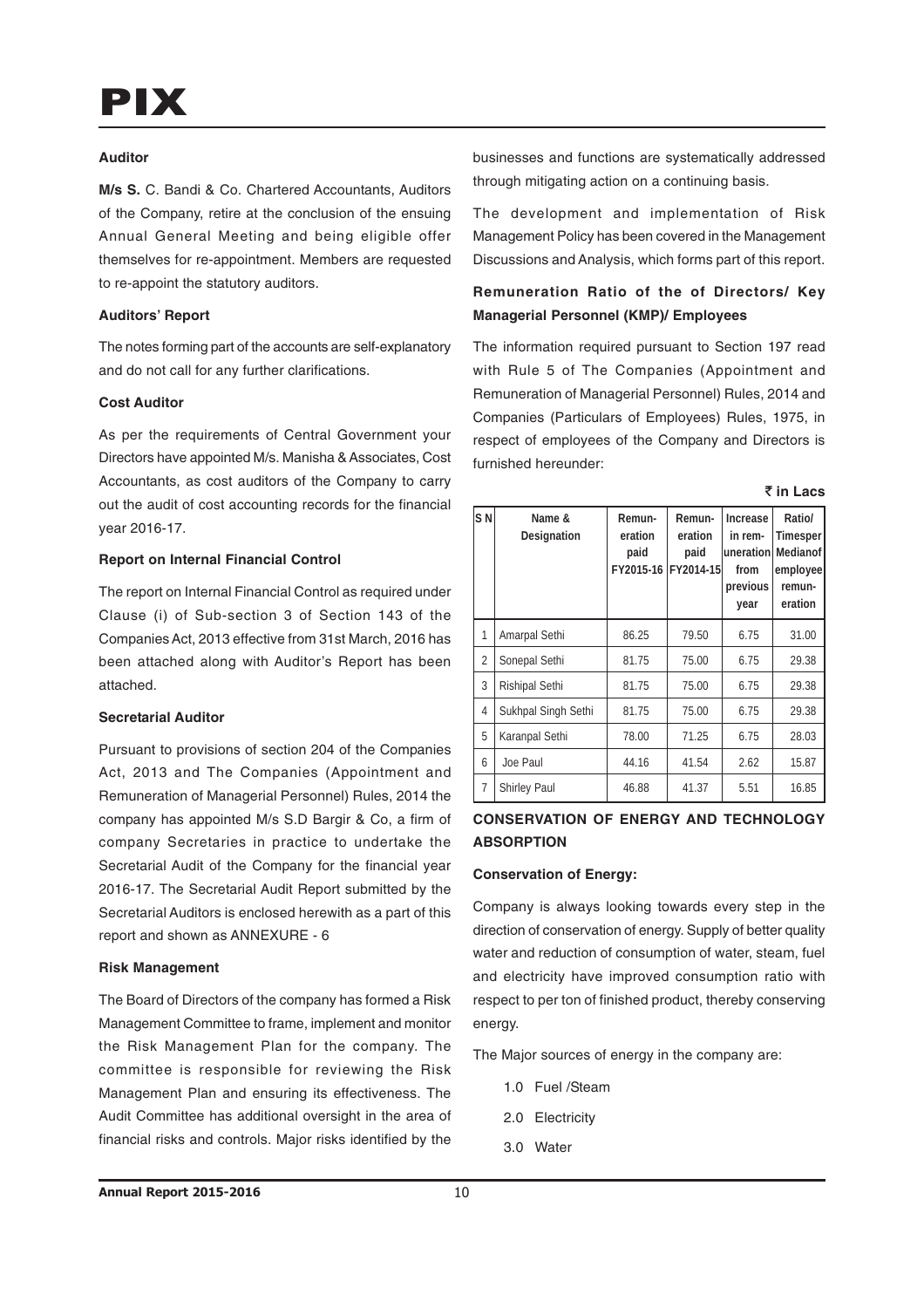## **1.0 Conservation of Steam**

1.1 Fuel change from furnace oil to Biomass briquette by replacing the steam boilers from furnace oil fired Boiler to solid fuel Boiler has reduced the consumption of fuel.

1.2 Automation of the belt curing pots has optimized the steam utilization, controlled on steam wastage which has resulted to saving of steam consumption

1.3 Use of solid fuel adhesive has reduced the consumption of Biomass briquette fuel.

1.4 Waste heat recovery systems have been introduced in pot and press section. The waste heat is utilized for pre-heating of boiler feed water.

1.5 Reuse of condensate has reduced the consumption of fuel.

1.6 Heating of water by using flash steam in process area has reduced the steam consumption.

1.7 Reduction in fuel consumption by use of good quality water for boiler feed & regular cleaning & maintenance of boilers.

1.8 Optimum utilization of steam, control on wastage & leakages of steam and maintaining proper insulation has contributed to saving of steam consumption.

#### **2.0 Conservation of Electricity**

2.1 Old reciprocating type air compressors / chilling plants and old process machineries has been replaced by energy efficient screw type air compressors / chilling plants and new automated process machineries which has reduced electricity consumption significantly.

2.2 Optimum utilization of compressed air & chilled water, control on wastage & leakages and maintaining proper insulation has contributed to saving of compressed air & chilled water, which has resulted to saving of electricity.

#### **3.0 Conservation of Water**

3.1 By setting up a new sewage treatment plant & new effluent treatment plant, treated water is used for gardening, floor washing, toilets etc which resulted in reduction of fresh water consumption.

3.2 Installation of cooling towers for re-circulation of water used for machines cooling, conserve the ample quantity of fresh water.

3.2 Installation of cooling towers for re-circulation of water used for machines cooling, conserve the ample quantity of fresh water.

3.3 Use of reverse osmosis plant & water softening plant for treating of raw water, helps to reduce feed water consumption in boiler, increases the life of process machineries and provide good quality of drinking water.

3.4 Collection of maximum amount of steam condensate, reduce the feed water consumption in Boilers.

3.5 Company is introducing rain water harvesting systems which will help to retain the rainwater in our area and conserve the water.

As a result to above energy conservation measures; Cost of fuel, Electricity and water per ton of goods production has reduced considerably and made consequent impact on the cost of finished goods.

The disclosure of particulars with respect to conservation of energy is attached to the Directors' Report.

## **A. Technology absorption**

Efforts made in technological absorption were carried out by the company. After total introduction of new products the same will be absorbed and maintained for higher productivity and better quality.

## **B. Foreign Exchange Earnings & Outgo**

Particulars regarding foreign exchange earnings and outgo are presented in Schedule 44,45 and 46 of the Audited Account. The company has retained its status as net foreign exchange earner.

The particulars of conservation of energy, technology absorption and foreign exchange and outgo as required under the Companies (Accounts) Rules, 2014 is given in the annexure to this report and shown as ANNEXURE 7

## **Environmental Policy**

The Company follows environment policy of sustainable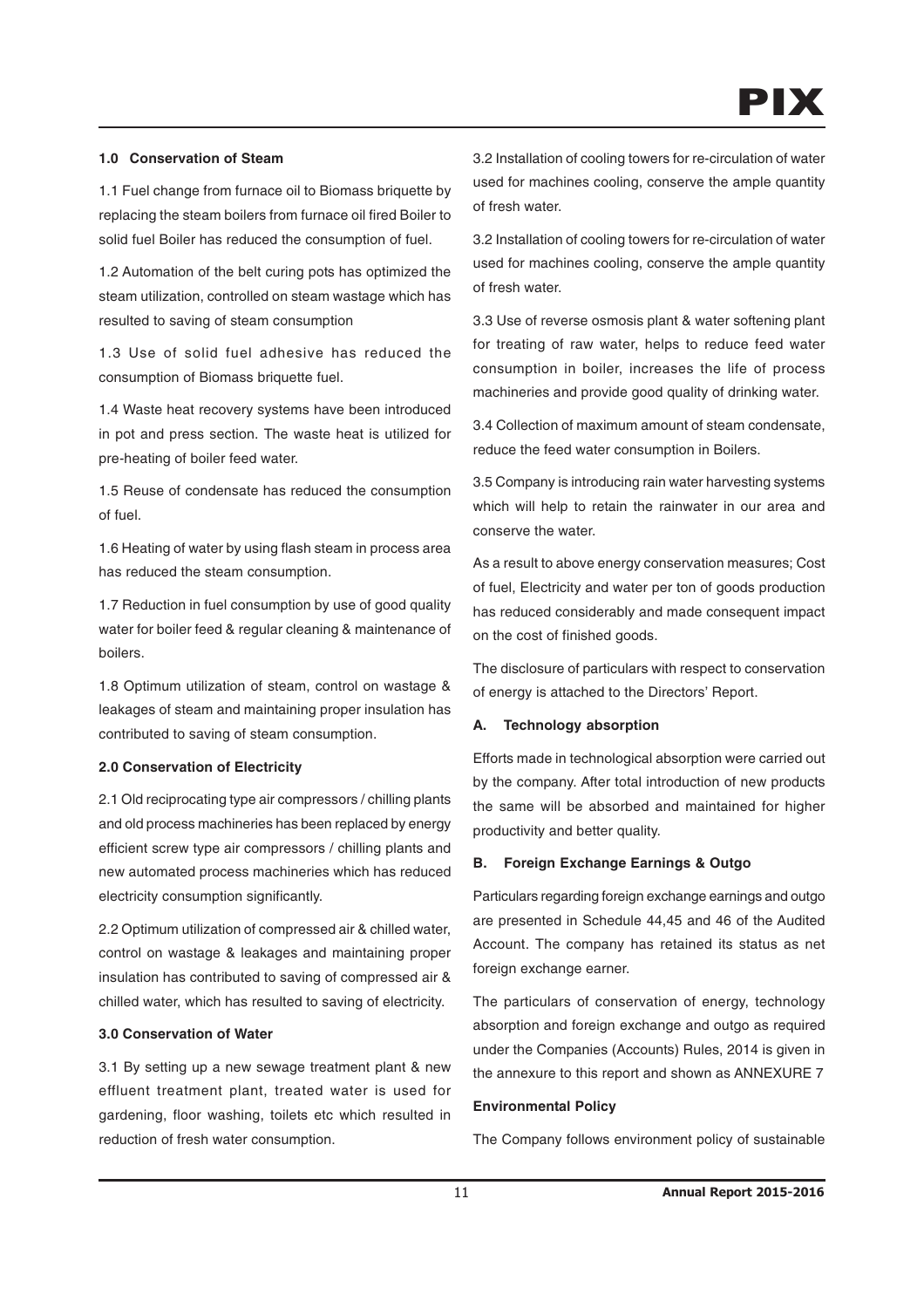growth with minimum pollution and taking green initiatives to improve environment in all its production processes.

## **Design & Development /testing Laboratory**

The strength of the company lies in the introduction of new products through robust design, development, testing and introduction. The design and development activity of the company is carried out using the best resources and facility

The company has at its disposal a rich talent pool of technical manpower from Rubber Technology, Mechanical Engineering, Computer engineering and Material Procurement who design and develop the product and process.

The Company has State of the Art facilities capable for validating and verifying the entire product range of Belts and Allied Products that the organization has in its range and proposes to innovate.

The Company has foot prints in the global market place by setting the pace for reduced innovation cycle time for turning around a product. All Design and Development outputs are reviewed at regular intervals by the Top Management.

## **Management Discussion and Analysis Report**

As required under Regulation 17 to 27 of the SEBI (Listing Obligation and Disclosure Requirements), Regulations, 2015, the Management Discussion and Analysis Report is enclosed as a part of this report.

## **Corporate Governance and Shareholders Information**

Your Company has taken adequate steps to adhere to all the stipulations laid down in Regulation 17 to 27 of the Listing Regulations. A report on Corporate Governance is included as a part of this Annual Report. Certificate from the Statutory Auditors of the company M/s. S.C Bandi & Co, Chartered Accountants confirming the compliance with the conditions of Corporate Governance as stipulated under Regulation 17 to 27 of the Listing Regulation is included as a part of this report.

## **Sexual Harassment of Women at Workplace;**

During the year under review, there were no cases reported pursuant to the Sexual Harassment of Women at Workplace (Prevention, Prohibition and Redressal) Act, 2013.

## **Acknowledgement**

The Directors wish to place on record their appreciation towards all associates including Customers, Collaborators, Government Agencies, Financial Institutions, Bankers, Suppliers, Shareholders, Employees and others who have reposed their confidence in the Company.

## **For and on behalf of the Board of Directors**

**Amarpal Sethi Chairman and Managing Director**

**Place: Mumbai Date:28.05.2016**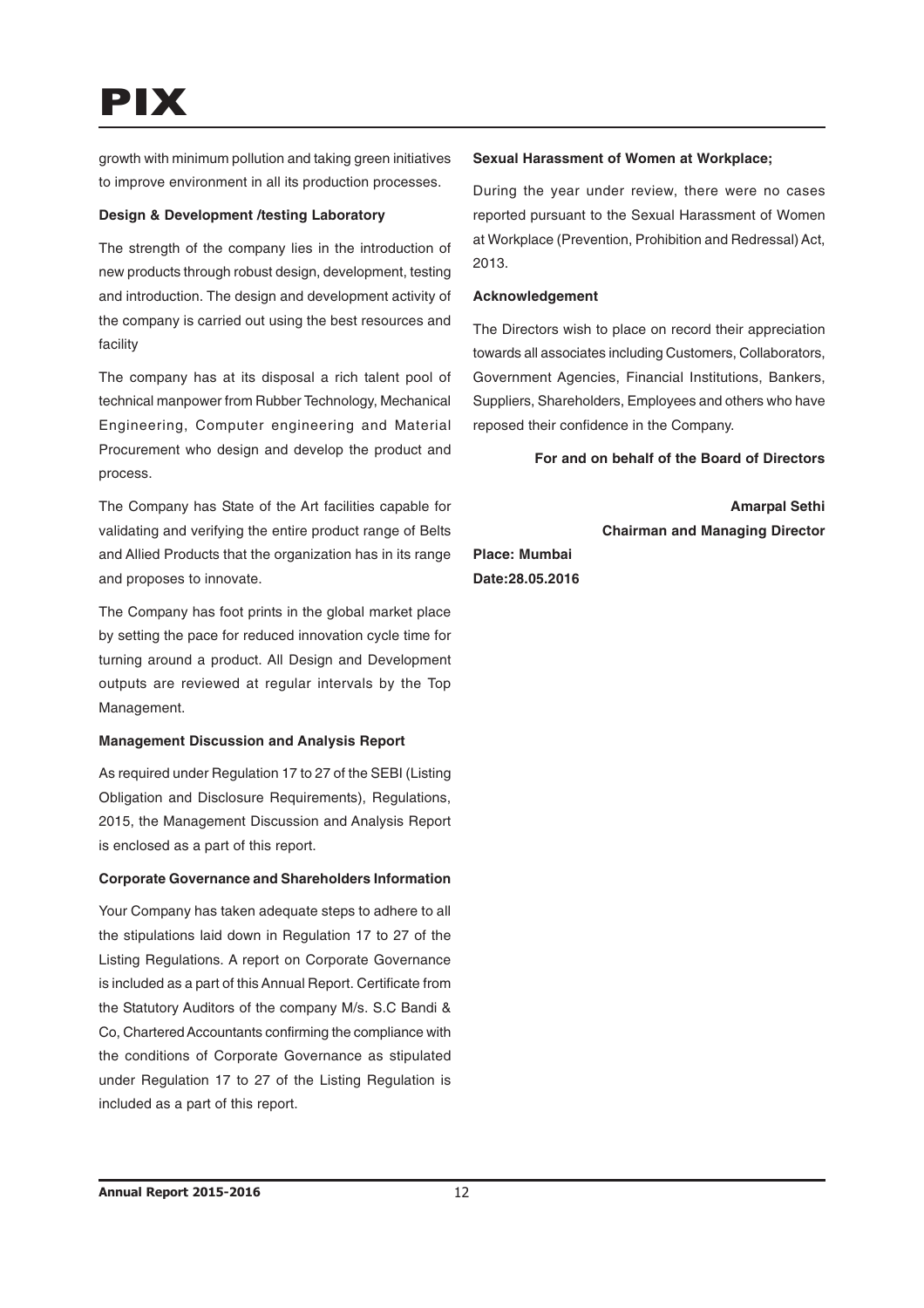## **ANNEXURE 1 Form AOC-I**

(Pursuant to first proviso to sub-section (3) of section 129 read with rule 5 of Companies (Accounts) Rules, 2014) Statement containing salient features of the financial statement of subsidiaries/associate companies/joint ventures Part "A": Subsidiaries

| Sr.No.            |                                                                  |                            |
|-------------------|------------------------------------------------------------------|----------------------------|
|                   | Name of Subsidiary                                               | Pix Middle East FZC, UAE   |
| $\overline{c}$    | Reporting Period for the subsidiary concerned, if different from |                            |
|                   | the holding company's reporting period                           |                            |
| 3                 | Reporting currency and Exchange rate as on the last date of the  |                            |
|                   | relevant Financial year in the case of foreign subsidiaries      | $AED$ Ex. Rate= 18.04      |
| 4                 | Share capital                                                    | 150,000 (₹ 2706000)<br>AED |
| 5                 | Reserves & surplus                                               | AED (304948) (₹ 5501262)   |
| 6                 | Total assets                                                     | AED 3281627 (₹ 59200551)   |
| 7                 | Total Liabilities                                                | AED 3368536 (₹ 60768389)   |
| 8                 | Investments                                                      | <b>NIL</b>                 |
| 9                 | Turnover                                                         | AED 2991686 (₹ 53970015)   |
| 10                | Profit before taxation                                           | AED 166504 (₹ 3003732)     |
| 11                | Provision for taxation                                           | <b>NIL</b>                 |
| $12 \overline{ }$ | Profit after taxation                                            | AED 166504 (₹ 3003732)     |
| 13                | Proposed dividend                                                |                            |
| 14                | % of Holding                                                     | 100                        |

## (Information in respect of each subsidiary to be presented with amounts in  $\bar{\tau}$ )

Name of the subsidiaries which are yet to commence operation: Nil

Names of subsidiaries which have been liquidated or sold during the year: Nil

## **Form AOC-I**

(Pursuant to first proviso to sub-section (3) of section 129 read with rule 5 of Companies (Accounts) Rules, 2014) Statement containing salient features of the financial statement of subsidiaries/associate companies/joint ventures Part "A": Subsidiaries

(Information in respect of each subsidiary to be presented with amounts in  $\bar{z}$ )

| Sr.No.          |                                                                      |                            |
|-----------------|----------------------------------------------------------------------|----------------------------|
|                 | Name of Subsidiary                                                   | Pix Transmissions (Europe) |
|                 |                                                                      | Limited, England           |
| $\mathcal{P}$   | Reporting Period for the subsidiary concerned, if different from the |                            |
|                 | holding company's reporting period                                   |                            |
| 3               | Reporting currency and Exchange rate as on the last date of the      |                            |
|                 | relevant Financial year in the case of foreign subsidiaries          | EURO Ex. Rate= $75.10$     |
| 4               | Share capital                                                        | $\in$ 1,00,000 (₹ 7510000) |
| 5               | Reserves & surplus                                                   | € 62421 (₹ 4687817)        |
| 6               | Total assets                                                         | € 31,84,938 (₹ 23918844)   |
| 7               | <b>Total Liabilities</b>                                             | € 30,32,221 (₹ 227719797)  |
| 8               | Investments                                                          | <b>NIL</b>                 |
| 9               | Turnover                                                             | € 58,32,387 (₹ 438012264)  |
| 10              | Profit before taxation                                               | € 122586 (₹ 9206209)       |
| 11              | Provision for taxation                                               | € 23459 (₹ 1761771)        |
| 12 <sup>2</sup> | Profit after taxation                                                | € 99127 (₹ 744438)         |
| 13              | Proposed dividend                                                    |                            |
| 14              | % of Holding                                                         | 100                        |

Name of the subsidiaries which are yet to commence operation: Nil

Names of subsidiaries which have been liquidated or sold during the year: Nil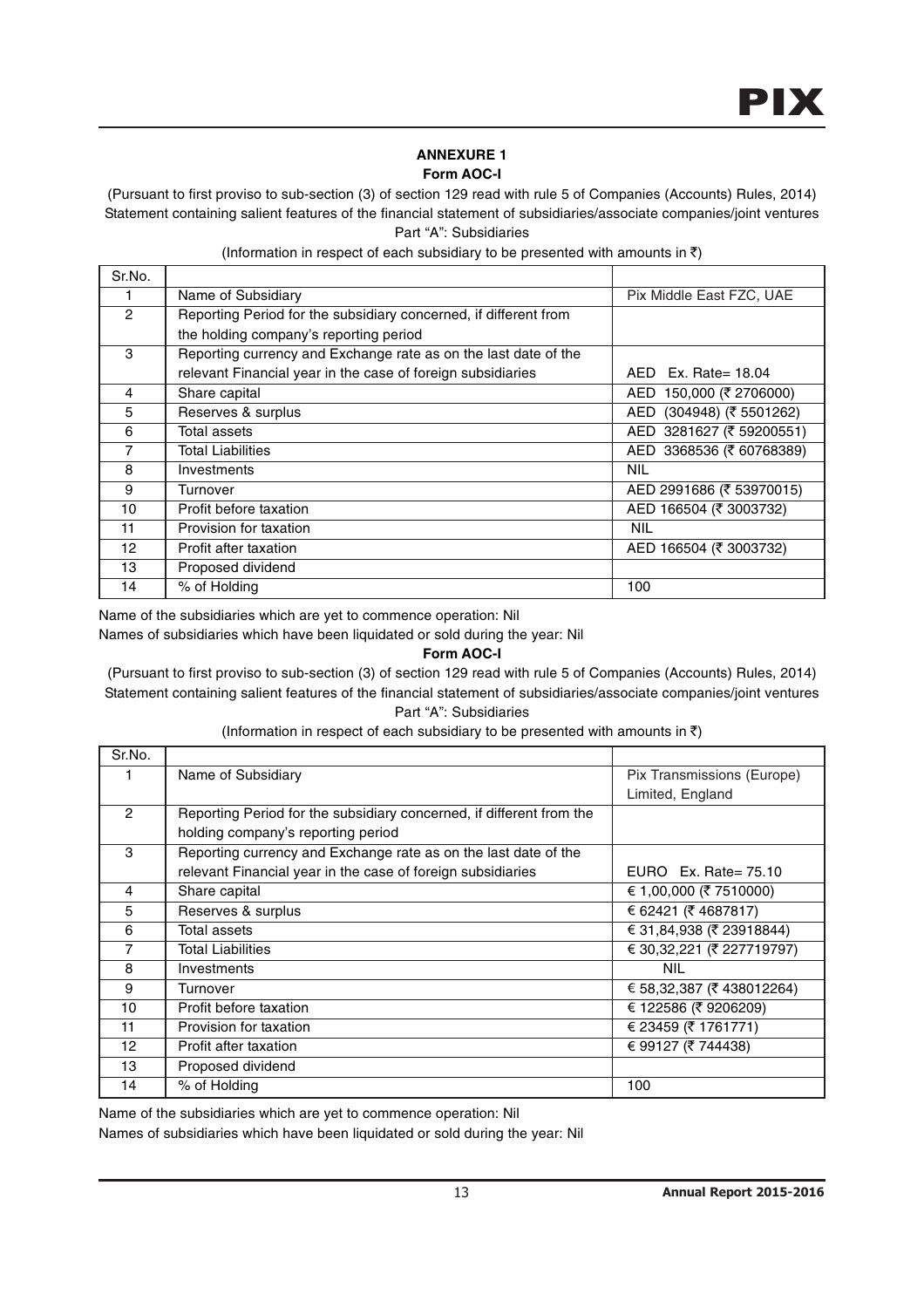## **Form AOC-I**

(Pursuant to first proviso to sub-section (3) of section 129 read with rule 5 of Companies (Accounts) Rules, 2014) Statement containing salient features of the financial statement of subsidiaries/associate companies/joint ventures Part "A": Subsidiaries

| Sr.No.          |                                                                  |                          |
|-----------------|------------------------------------------------------------------|--------------------------|
| 1               | Name of Joint Venture                                            | Pix QCS Limited, Ireland |
| $\overline{2}$  | Reporting Period for the subsidiary concerned, if different from |                          |
|                 | the holding company's reporting period                           |                          |
| 3               | Reporting currency and Exchange rate as on the last date of the  |                          |
|                 | relevant Financial year in the case of foreign subsidiaries      | EURO Ex. Rate= $75.10$   |
| 4               | Share capital                                                    | $∈$ 100 (₹ 7510)         |
| 5               | Reserves & surplus                                               | € (101083) (₹ 7591333)   |
| 6               | Total assets                                                     | € 856 (₹ 64286)          |
| 7               | <b>Total Liabilities</b>                                         | € 101,840 (₹ 7648184)    |
| 8               | Investments                                                      | <b>NIL</b>               |
| 9               | Turnover                                                         | <b>NIL</b>               |
| 10              | Profit before taxation                                           | 0.00                     |
| 11              | Provision for taxation                                           | 0.00                     |
| 12 <sup>2</sup> | Profit after taxation                                            | 0.00                     |
| 13              | Proposed dividend                                                | 0.00                     |
| 14              | % of Holding                                                     | 50%                      |

(Information in respect of each subsidiary to be presented with amounts in  $\bar{z}$ )

Name of the subsidiaries which are yet to commence operation: Nil

Names of subsidiaries which have been liquidated or sold during the year: Nil

## **ANNEXURE 2**

## **INFORMATION AS PER RULE 5(2) OF CHAPTER XIII OF THE COMPANIES (APPOINTMENT AND REMUNERATION OF MANAGERIAL PERSONNEL) RULES 2014**

 $($ ₹ in lakhs)

| <b>Employees Name</b> | Desig-     | <b>Educational</b>   | Age | <b>Experience</b> | Date of  | <b>Gross</b>        | <b>Previous</b> |
|-----------------------|------------|----------------------|-----|-------------------|----------|---------------------|-----------------|
|                       | nation     | Qualification        |     | (In Years)        | Joining  | <b>Remuneration</b> | Employment      |
|                       |            |                      |     |                   |          |                     | & Designation   |
| Mr. Amarpal Sethi     | <b>CMD</b> | I.Sc                 | 66  | 45                | 01/09/89 | 86.25               |                 |
| Mr. Sonepal Sethi     | Jt. MD     | B.Sc. Grad           | 50  | 27                | 01/04/89 | 81.75               |                 |
|                       |            | Pri(UK)              |     |                   |          |                     |                 |
| Mr. Rishipal Sethi    | Jt. MD     | B.Sc. Elec.          | 43  | 12                | 29/12/04 | 81.75               |                 |
|                       |            | Engg. (USA)          |     |                   |          |                     |                 |
| Mr. Sukhpal S Sethi   | <b>WTD</b> | I.Sc                 | 74  | 56                | 05/03/92 | 81.75               |                 |
| Mr. Karanpal Sethi    | <b>WTD</b> | <b>B.Sc. Finance</b> | 30  | 9                 | 01/06/09 | 78.00               |                 |
|                       |            | & Acct.(USA)         |     |                   |          |                     |                 |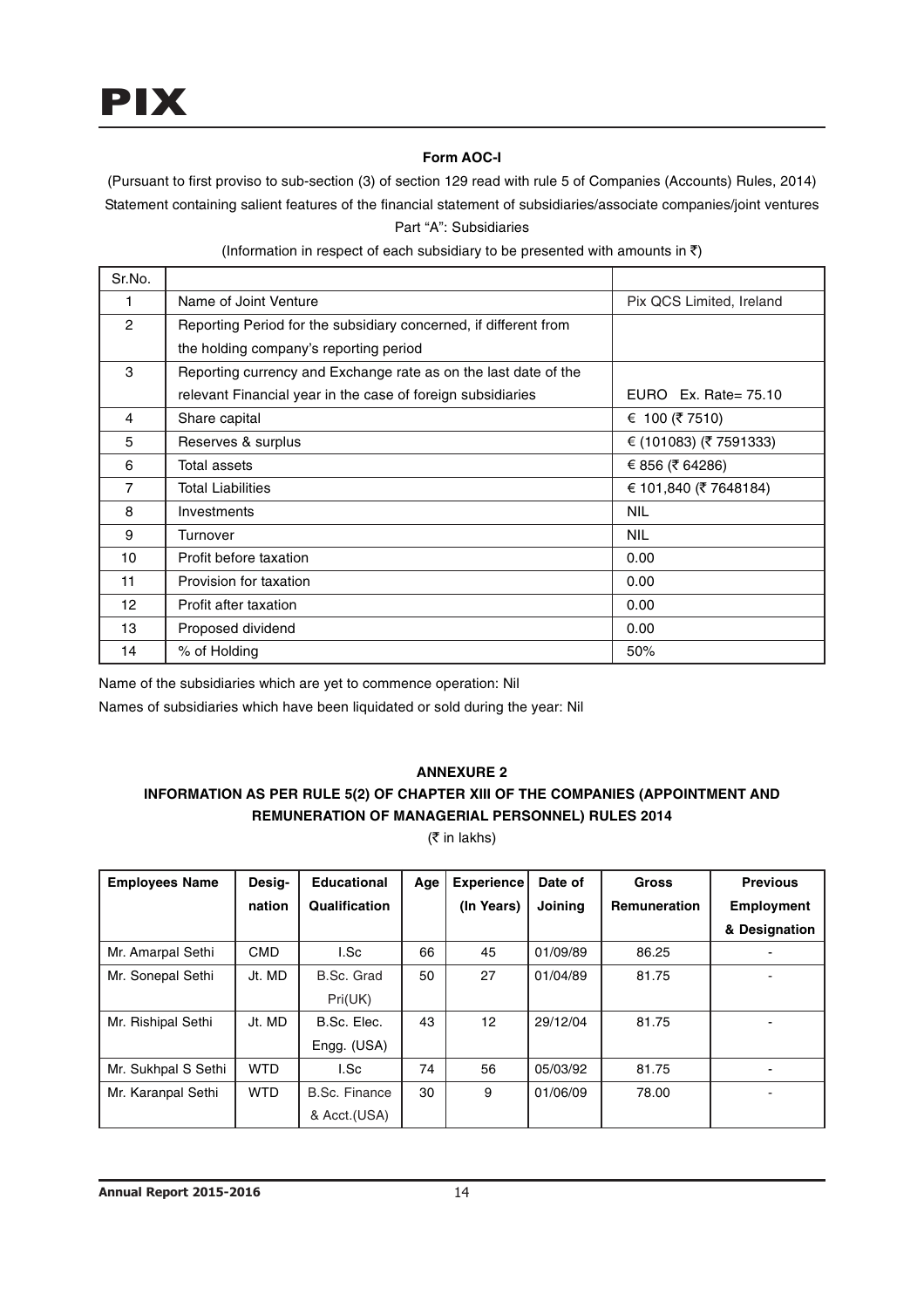## **ANNEXURE 3**

## **DISCLOSURE ABOUT RELATED PARTY TRANSACTIONS: AOC2**

| Sr.No.         |                                                                    |                           |
|----------------|--------------------------------------------------------------------|---------------------------|
| 1              | Details of contracts or arrangements or transactions not at        |                           |
|                | arm's length basis                                                 |                           |
|                | (a) Name(s) of the related party and nature of relationship        | <b>NIL</b>                |
|                | (b) Nature of contracts/arrangements/transactions                  | <b>NIL</b>                |
|                | (c) Duration of the contracts / arrangements/transactions          | <b>NIL</b>                |
|                | (d) Salient terms of the contracts or arrangements or transactions |                           |
|                | including the value, if any                                        | <b>NIL</b>                |
|                | (e) Justification for entering into such contracts or arrangements |                           |
|                | or transactions                                                    | <b>NIL</b>                |
|                | (f) Date(s) of approval by the Board                               | <b>NIL</b>                |
|                | (g) Amount paid as advances, if any:                               | <b>NIL</b>                |
|                | (h) Date on which the special resolution was passed in general     |                           |
|                | meeting as required under first proviso to section 188             | <b>NIL</b>                |
|                |                                                                    |                           |
| $\overline{c}$ | Details of material contracts or arrangement or transactions at    |                           |
|                | arm's length basis                                                 |                           |
|                | (a) Name(s) of the related party and nature of relationship        | Pix Middle East FZC, UAE. |
|                | (b) Nature of contracts/arrangements/transactions                  | <b>SALE CONTRACT</b>      |
|                | (c) Duration of the contracts / arrangements/transactions          | 1-4-2015 to 31-3-2016     |
|                | (d) Salient terms of the contracts or arrangements or transactions | Sale of finished Goods,   |
|                | including the value, if any:                                       | ₹ 30,438,201              |
|                | (e) Date(s) of approval by the Board, if any:                      | 29-05-2015                |
|                | (f) Amount paid as advances, if any:                               | <b>NIL</b>                |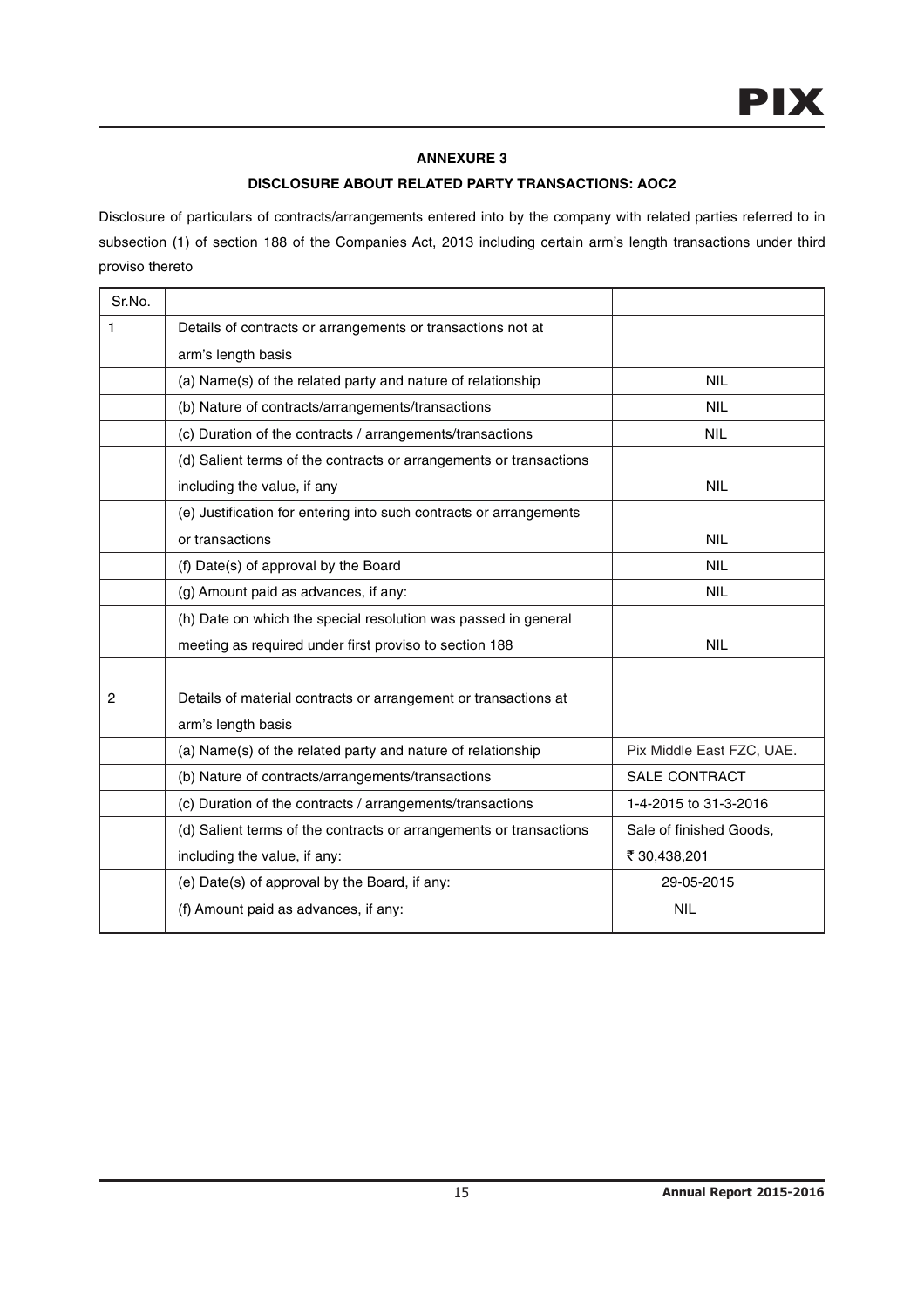## **DISCLOSURE ABOUT RELATED PARTY TRANSACTIONS: AOC2**

Disclosure of particulars of contracts/arrangements entered into by the company with related parties referred to in subsection (1) of section 188 of the Companies Act, 2013 including certain arm's length transactions under third proviso thereto

| Sr.No.         |                                                                    |                               |  |  |  |
|----------------|--------------------------------------------------------------------|-------------------------------|--|--|--|
| 1              | Details of contracts or arrangements or transactions not at arm's  |                               |  |  |  |
|                | length basis                                                       |                               |  |  |  |
|                | (a) Name(s) of the related party and nature of relationship        | <b>NIL</b>                    |  |  |  |
|                | (b) Nature of contracts/arrangements/transactions                  | <b>NIL</b>                    |  |  |  |
|                | (c) Duration of the contracts / arrangements/transactions          | <b>NIL</b>                    |  |  |  |
|                | (d) Salient terms of the contracts or arrangements or transactions |                               |  |  |  |
|                | including the value, if any                                        | <b>NIL</b>                    |  |  |  |
|                | (e) Justification for entering into such contracts or arrangements |                               |  |  |  |
|                | or transactions                                                    | <b>NIL</b>                    |  |  |  |
|                | (f) Date(s) of approval by the Board                               | <b>NIL</b>                    |  |  |  |
|                | (g) Amount paid as advances, if any:                               | <b>NIL</b>                    |  |  |  |
|                | (h) Date on which the special resolution was passed in general     |                               |  |  |  |
|                | meeting as required under first proviso to section 188             | <b>NIL</b>                    |  |  |  |
|                |                                                                    |                               |  |  |  |
| $\overline{c}$ | Details of material contracts or arrangement or transactions at    |                               |  |  |  |
|                | arm's length basis                                                 |                               |  |  |  |
|                | (a) Name(s) of the related party and nature of relationship        | Pix Transmissions (Europe)    |  |  |  |
|                |                                                                    | Limited, England, Fully owned |  |  |  |
|                |                                                                    | subsidiary co., Pix Germany   |  |  |  |
|                |                                                                    | GMBH, (Subsidiary company     |  |  |  |
|                |                                                                    | of Pix Transmissions          |  |  |  |
|                |                                                                    | (Europe) Limited.             |  |  |  |
|                | (b) Nature of contracts/arrangements/transactions                  |                               |  |  |  |
|                | (c) Duration of the contracts / arrangements/transactions          | 1-4-2015 to 31-3-2016         |  |  |  |
|                | (d) Salient terms of the contracts or arrangements or transactions | Sale of finished goods,       |  |  |  |
|                | including the value, if any:                                       | ₹169,047,467                  |  |  |  |
|                | (e) Date(s) of approval by the Board, if any:                      | 29-05-2015                    |  |  |  |
|                | (f) Amount paid as advances, if any                                | <b>NIL</b>                    |  |  |  |

## **DISCLOSURE ABOUT RELATED PARTY TRANSACTIONS: AOC2**

| Sr.No. |                                                                    |             |
|--------|--------------------------------------------------------------------|-------------|
|        | Details of contracts or arrangements or transactions not at arm's  |             |
|        | length basis                                                       |             |
|        | (a) Name(s) of the related party and nature of relationship        | <b>NIL</b>  |
|        | (b) Nature of contracts/arrangements/transactions                  | <b>NIL</b>  |
|        | (c) Duration of the contracts / arrangements/transactions          | <b>NIL</b>  |
|        | (d) Salient terms of the contracts or arrangements or transactions |             |
|        | including the value, if any                                        | <b>NILs</b> |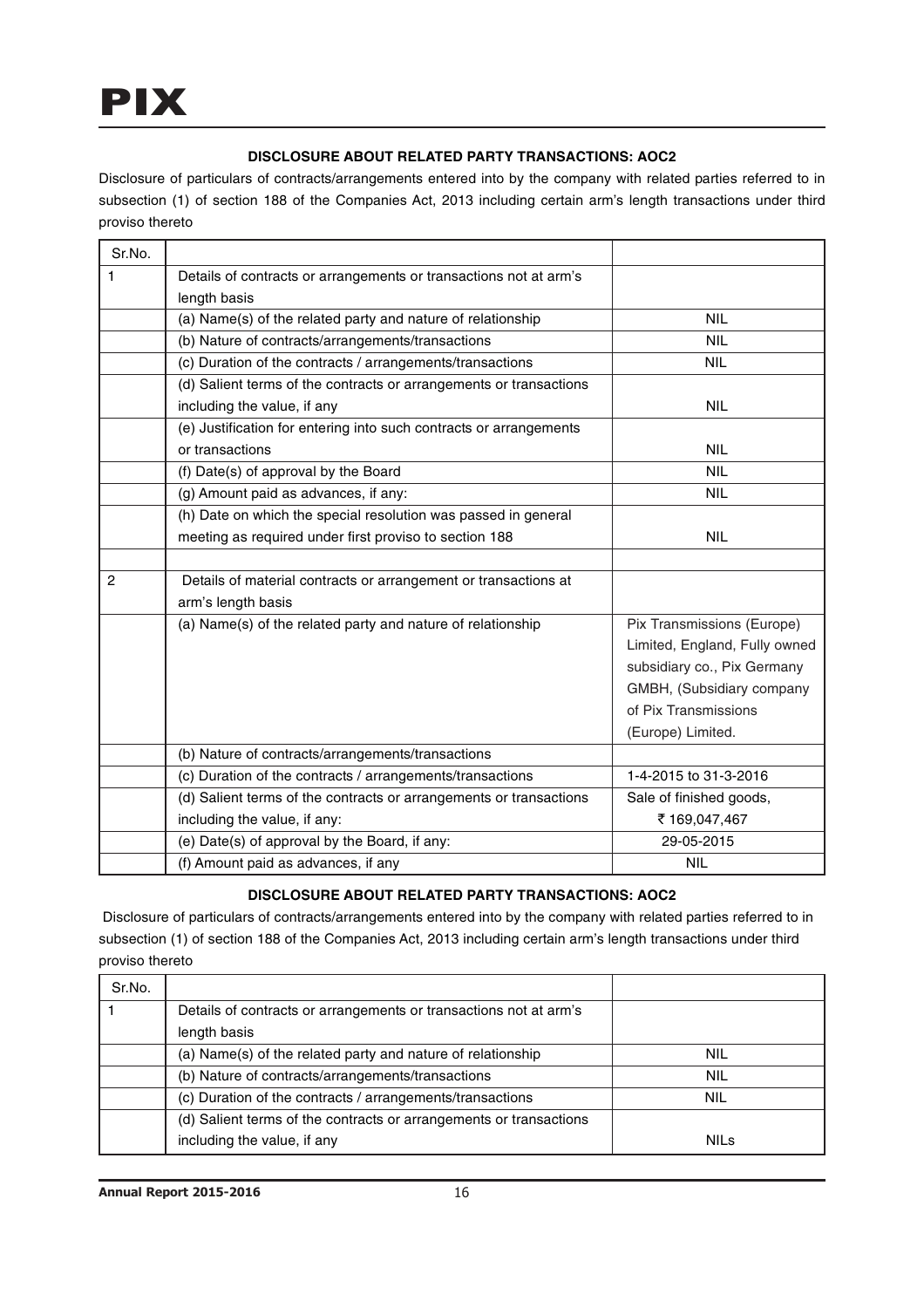|                | (e) Justification for entering into such contracts or arrangements |                            |  |  |  |
|----------------|--------------------------------------------------------------------|----------------------------|--|--|--|
|                | or transactions                                                    | <b>NIL</b>                 |  |  |  |
|                | (f) Date(s) of approval by the Board                               | <b>NIL</b>                 |  |  |  |
|                | (g) Amount paid as advances, if any:                               | <b>NIL</b>                 |  |  |  |
|                | (h) Date on which the special resolution was passed in general     |                            |  |  |  |
|                | meeting as required under first proviso to section 188             | <b>NIL</b>                 |  |  |  |
|                |                                                                    |                            |  |  |  |
| $\overline{c}$ | Details of material contracts or arrangement or transactions at    |                            |  |  |  |
|                | arm's length basis                                                 |                            |  |  |  |
|                | (a) Name(s) of the related party and nature of relationship        | Mr. Sukhpal Singh Sethi    |  |  |  |
|                |                                                                    | Mr. Amarpal Sethi          |  |  |  |
|                |                                                                    | Mr. Sonepal Sethi          |  |  |  |
|                |                                                                    | Mr. Rishipal Sethi         |  |  |  |
|                |                                                                    | Mr. Joe Paul               |  |  |  |
|                |                                                                    | Mr. Karanpal Sethi         |  |  |  |
|                |                                                                    | Ms. Shirley Paul,          |  |  |  |
|                |                                                                    | (Key Management Personnel/ |  |  |  |
|                |                                                                    | Directors)                 |  |  |  |
|                | (b) Nature of contracts/arrangements/transactions                  | Remuneration               |  |  |  |
|                | (c) Duration of the contracts / arrangements/transactions          | 1-4-2015 to 31-3-2016      |  |  |  |
|                | (d) Salient terms of the contracts or arrangements or transactions | <b>Remuneration Paid</b>   |  |  |  |
|                | including the value, if any:                                       | ₹ 50,053,770               |  |  |  |
|                | (e) Date(s) of approval by the Board, if any:                      | 29-05-2015                 |  |  |  |
|                | (f) Amount paid as advances, if any:                               | <b>NIL</b>                 |  |  |  |

## **DISCLOSURE ABOUT RELATED PARTY TRANSACTIONS: AOC2**

| Sr.No. |                                                                    |            |
|--------|--------------------------------------------------------------------|------------|
|        | Details of contracts or arrangements or transactions not at arm's  |            |
|        | length basis                                                       |            |
|        | (a) Name(s) of the related party and nature of relationship        | <b>NIL</b> |
|        | (b) Nature of contracts/arrangements/transactions                  | <b>NIL</b> |
|        | (c) Duration of the contracts / arrangements/transactions          | <b>NIL</b> |
|        | (d) Salient terms of the contracts or arrangements or transactions |            |
|        | including the value, if any                                        | <b>NIL</b> |
|        | (e) Justification for entering into such contracts or arrangements |            |
|        | or transactions                                                    | <b>NIL</b> |
|        | (f) Date(s) of approval by the Board                               | <b>NIL</b> |
|        | (g) Amount paid as advances, if any:                               | <b>NIL</b> |
|        | (h) Date on which the special resolution was passed in general     |            |
|        | meeting as required under first proviso to section 188             | <b>NIL</b> |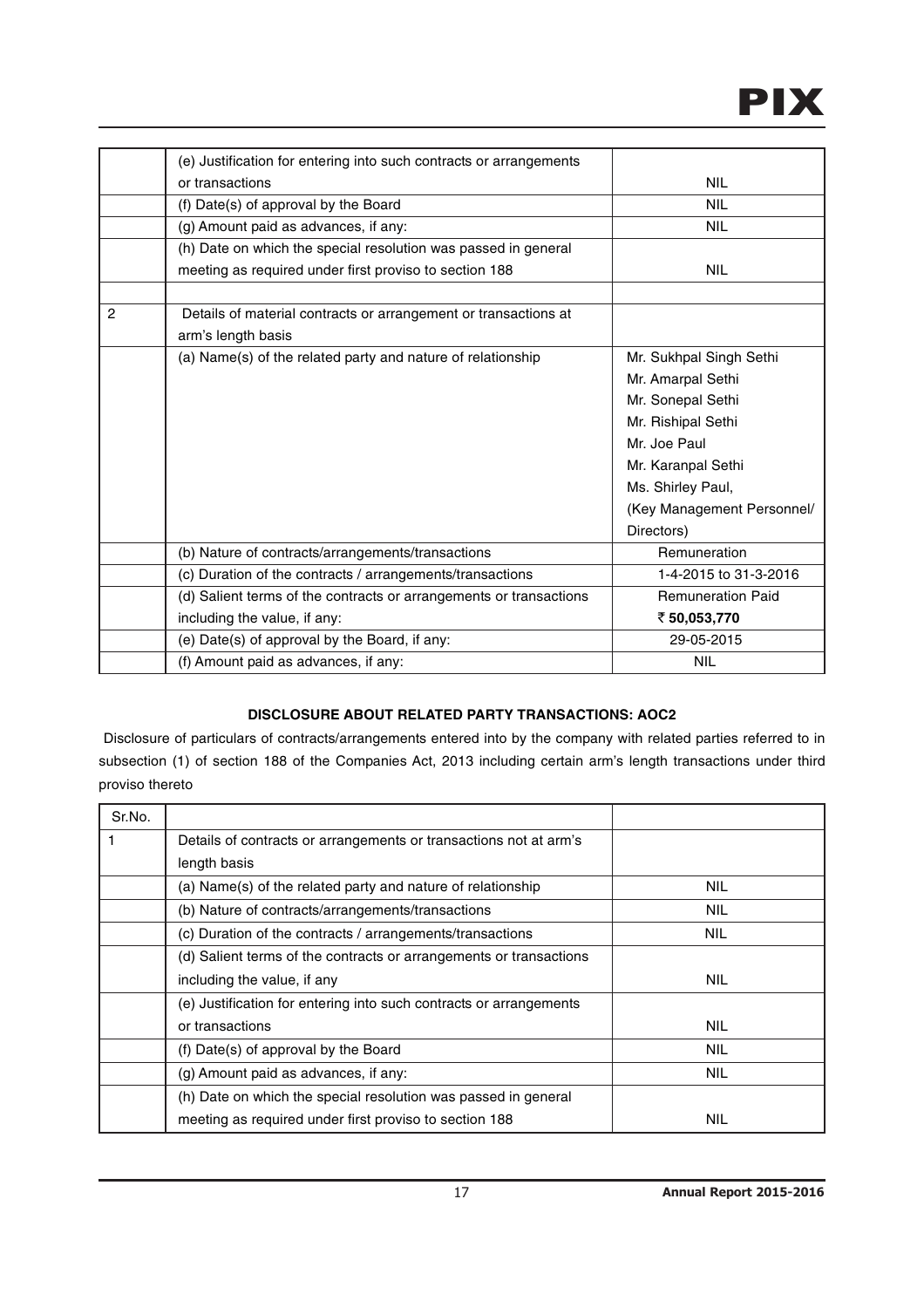## PIX

| $\mathcal{P}$ | Details of material contracts or arrangement or transactions       |                                            |  |  |  |
|---------------|--------------------------------------------------------------------|--------------------------------------------|--|--|--|
|               | at arm's length basis                                              |                                            |  |  |  |
|               | (a) Name(s) of the related party and nature of relationship        | <b>Amit Beneficiary Trust</b><br>1.        |  |  |  |
|               |                                                                    | R. S. Beneficiary Trust<br>2.              |  |  |  |
|               |                                                                    | K.S. Beneficiary Trust<br>3.               |  |  |  |
|               |                                                                    | Prominent Infrastructure<br>$\mathbf{4}$ . |  |  |  |
|               |                                                                    | Ltd                                        |  |  |  |
|               |                                                                    | (Enterprises over which                    |  |  |  |
|               |                                                                    | relatives of Key Management                |  |  |  |
|               |                                                                    | have influence)                            |  |  |  |
|               | (b) Nature of contracts/arrangements/transactions                  | <b>Rent Payment</b>                        |  |  |  |
|               | (c) Duration of the contracts / arrangements/transactions          | 1-4-2015 to 31-3-2016                      |  |  |  |
|               | (d) Salient terms of the contracts or arrangements or transactions |                                            |  |  |  |
|               | including the value, if any:                                       | Rent: ₹79,53,173/-                         |  |  |  |
|               | (e) Date(s) of approval by the Board, if any:                      | 29-05-2015                                 |  |  |  |
|               | (f) Amount paid as advances, if any:                               | NIL                                        |  |  |  |

## **DISCLOSURE ABOUT RELATED PARTY TRANSACTIONS: AOC2**

| Sr.No.         |                                                                    |                         |  |  |  |
|----------------|--------------------------------------------------------------------|-------------------------|--|--|--|
| 1              | Details of contracts or arrangements or transactions not at        |                         |  |  |  |
|                | arm's length basis                                                 |                         |  |  |  |
|                | (a) Name(s) of the related party and nature of relationship        | <b>NIL</b>              |  |  |  |
|                | (b) Nature of contracts/arrangements/transactions                  | <b>NIL</b>              |  |  |  |
|                | (c) Duration of the contracts / arrangements/transactions          | <b>NIL</b>              |  |  |  |
|                | (d) Salient terms of the contracts or arrangements or transactions |                         |  |  |  |
|                | including the value, if any                                        | <b>NIL</b>              |  |  |  |
|                | (e) Justification for entering into such contracts or arrangements |                         |  |  |  |
|                | or transactions                                                    | <b>NIL</b>              |  |  |  |
|                | (f) Date(s) of approval by the Board                               | <b>NIL</b>              |  |  |  |
|                | (g) Amount paid as advances, if any:                               | <b>NIL</b>              |  |  |  |
|                | (h) Date on which the special resolution was passed in general     |                         |  |  |  |
|                | meeting as required under first proviso to section 188             | <b>NIL</b>              |  |  |  |
| $\overline{2}$ | Details of material contracts or arrangement or transactions       |                         |  |  |  |
|                | at arm's length basis                                              |                         |  |  |  |
|                | (a) Name(s) of the related party and nature of relationship        | Mr. Sukhpal Singh Sethi |  |  |  |
|                |                                                                    | Mr. Amarpal Sethi       |  |  |  |
|                |                                                                    | Mr. Sonepal Sethi       |  |  |  |
|                |                                                                    | Mr. Rishipal Sethi      |  |  |  |
|                |                                                                    | Mr. Joe Paul            |  |  |  |
|                |                                                                    | Mr. Karanpal Sethi      |  |  |  |
|                |                                                                    | Ms. Shirley Paul, (Key  |  |  |  |
|                |                                                                    | Management Personnel/   |  |  |  |
|                |                                                                    | Directors)              |  |  |  |
|                | (b) Nature of contracts/arrangements/transactions                  | Interest, Rent &        |  |  |  |
|                |                                                                    | allowances payment      |  |  |  |
|                | (c) Duration of the contracts / arrangements/transactions          | 1-4-2015 to 31-3-2016   |  |  |  |
|                | (d) Salient terms of the contracts or arrangements or transactions | Interest: ₹ 20,730,300  |  |  |  |
|                | including the value, if any:                                       | Rent: ₹408,100          |  |  |  |
|                | (e) Date(s) of approval by the Board, if any:                      | 29-05-2015              |  |  |  |
|                | (f) Amount paid as advances, if any:                               | <b>NIL</b>              |  |  |  |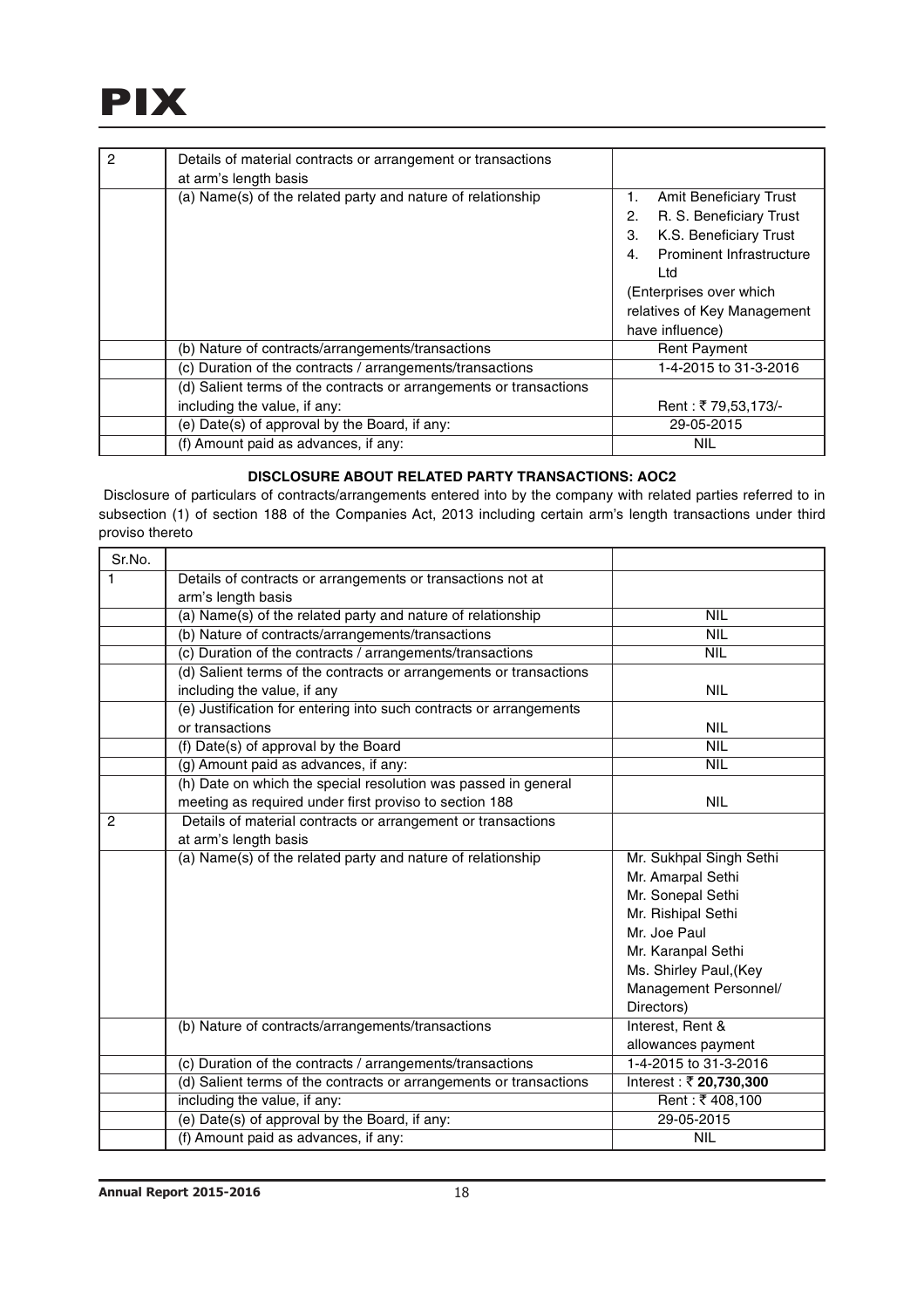## **ANNEXURE 4**

## **Annual Report on Corporate Social responsibility (CSR) activities for the financial year 2015-16**

| Sr.No. |                                                                  |                               |  |  |
|--------|------------------------------------------------------------------|-------------------------------|--|--|
|        | Brief outline of company's CSR Policy including overview of      | Refer Sections: (a) Corporate |  |  |
|        | projects proposed to be undertaken and a reference to the        | Social Responsibility and (b) |  |  |
|        | web link to the CSR Policy and projects and programs and         | Disclosures: CSR&G            |  |  |
|        | composition of CSR Committee                                     | committee in this Report:     |  |  |
| 2      | Average Net profit of the company for last three financial years | ₹46,866,634                   |  |  |
| 3      | Prescribed CSR expenditure Two percent of the amount             |                               |  |  |
|        | mentioned in item No. 2 above                                    | ₹937,333                      |  |  |
| 4      | Details of the CSR spent during the financial year               | Amount spent on Education     |  |  |
|        |                                                                  | of Blind                      |  |  |
|        | Total Amount to be spent for the financial year                  | ₹937,333                      |  |  |
|        | Amount unspent if any                                            | ₹4,29,000                     |  |  |
|        | Manner in which amount spent during the financial year           | Details given below           |  |  |

## **DETAILS OF THE AMOUNT SPENT ON CSR ACTIVITIES DURING THE FINANCIAL YEAR 2015-16**

| Sr.<br>No. | <b>CSR Project or</b><br><b>Activity identified</b>                                                                                                   | Sector in which the<br>project is covered                                                                                                                                                                        | Project of<br><b>Program State</b><br>and district<br>where project<br>was undertaken  programwise | Amount of<br>outlay<br>(Budget)<br>Project or | Amount<br>Spent on the<br>project<br>$($ ₹ In Lacs) | Cumulative<br><b>Expenditure</b><br>Up to Reporting<br>period 2015-16   implementing<br>₹ In Lacs | Amount spent<br>direct or<br>through<br>Agency |
|------------|-------------------------------------------------------------------------------------------------------------------------------------------------------|------------------------------------------------------------------------------------------------------------------------------------------------------------------------------------------------------------------|----------------------------------------------------------------------------------------------------|-----------------------------------------------|-----------------------------------------------------|---------------------------------------------------------------------------------------------------|------------------------------------------------|
| 1.         | Training and<br>educating children,<br>women, elderly,<br>differently-abled,<br>scholarships, special<br>education and<br>increasing<br>employability | Promoting education,<br>including special<br>education and<br>employment<br>enhancing vocation<br>skills especially<br>children, women,<br>elderly, differently-<br>abled and livelihood<br>enhancement projects | Nagpur-<br>India<br>Direct                                                                         | 9.37                                          | 5.08                                                | 5.08                                                                                              | Direct                                         |
|            | <b>Total CSR spent</b>                                                                                                                                |                                                                                                                                                                                                                  |                                                                                                    | 9.37                                          | 5.08                                                | 5.08                                                                                              |                                                |

## **RESPONSIBILITY STATEMENT:**

The Responsibility statement of the Corporate Social Responsibility and Governance (CSR&G) Committee of the Board of Directors of the company is reproduced below:

The implementation and monitoring of Corporate Social Responsibility (CSR) policy is in compliance with CSR objectives and policy of the company.

Amarpal Sethi Rishipal Sethi

Chairman & Managing Director Chairman CSR & G Committee

**Place: Mumbai Date: 28.05.2016**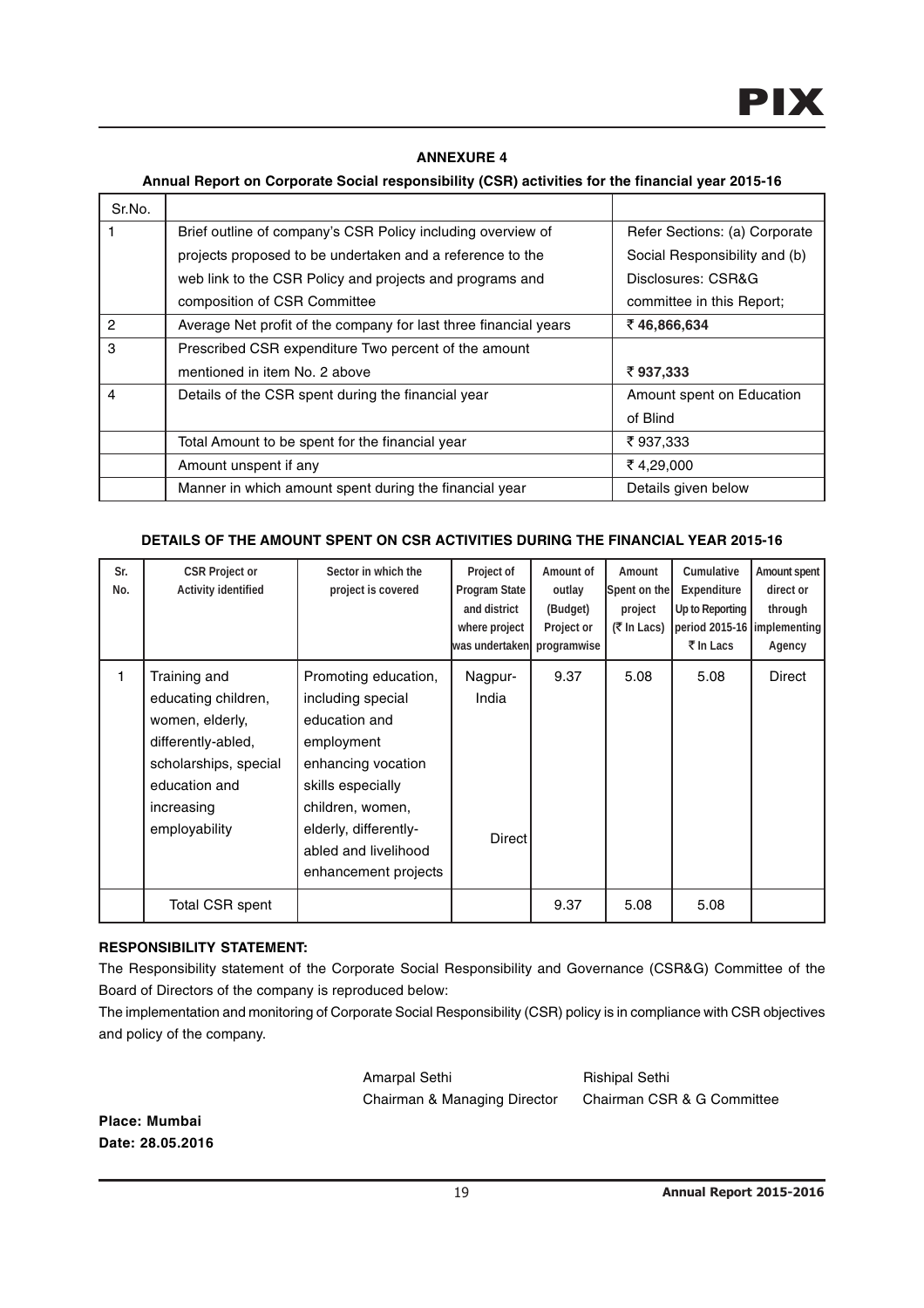## **ANNEXURE 5**

## **FORM NO. MGT 9**

## **EXTRACT OF ANNUAL RETURN**

## **As on financial year ended on 31.03.2016**

## **Pursuant to Section 92 (3) of the Companies Act, 2013 and rule 12(1) of the Company (Management & Administration) Rules, 2014**

## **I. REGISTRATION & OTHER DETAILS:**

| 1. | <b>CIN</b>                                         | L25192MH1981PLC024837                   |
|----|----------------------------------------------------|-----------------------------------------|
| 2. | <b>Registration Date</b>                           | 22/07/1981                              |
| 3. | Name of the Company                                | <b>PIX TRANSMISSIONS LTD</b>            |
| 4. | Category/Sub-category of the Company               | <b>Public Limited Company</b>           |
| 5. | Address of the Registered office & contact details | J-7, MIDC, HINGNA ROAD, NAGPUR-440016   |
| 6. | Whether listed company                             | Listed                                  |
| 7. | Name, Address & contact details of the             | LINK INTIME INDIA PRIVATE LIMITED       |
|    | Registrar & Transfer Agent, if any.                | C-13, PANNALAL SILK MILLS COMPOUND      |
|    |                                                    | L.B.S. MARG, BHANDUP (WEST), MUMBAI-400 |
|    |                                                    | 078 PHONE-022-25963838                  |
|    |                                                    | EMAIL: isrl@linktime.co.in              |

## **II.** PRINCIPAL BUSINESS ACTIVITIES OF THE COMPANY (All the business activities contributing 10 %

or more of the total turnover of the company shall be stated)

| S. No. | Name and Description of  | NIC Code of the        | % to total turnover |  |  |
|--------|--------------------------|------------------------|---------------------|--|--|
|        | main products / services | <b>Product/service</b> | of the company      |  |  |
|        | <b>V-BELTS</b>           | 40103999               | 100                 |  |  |

## **III. PARTICULARS OF HOLDING, SUBSIDIARY AND ASSOCIATE COMPANIES**

| SR.            | <b>PARTICULARS</b>       | <b>COUNTRY</b> | CIN/GLN | HOLDING/SUBSIDIARY/ | $%$ OF             | <b>APPLICABLE</b> |
|----------------|--------------------------|----------------|---------|---------------------|--------------------|-------------------|
| NO.            |                          |                |         | <b>ASSOCIATES</b>   | <b>SHARES HELD</b> |                   |
|                | <b>PIX TRANSMISSIONS</b> | U.K.           | N. A.   | <b>SUBSIDIARY</b>   | 100                | 2(87)             |
|                | EUROPE LTD.              |                |         |                     |                    |                   |
| $\overline{2}$ | PIX MIDDLE EAST LTD      | U.A.E.         | N. A.   | <b>SUBSIDIARY</b>   | 100                | 2(87)             |
| 3              | <b>PIX GERMANY LTD</b>   | <b>GERMANY</b> | N. A.   | <b>SUBSIDIARY</b>   | 100                | 2(87)             |
| 4              | PIX MIDDLE EAST LLC      | U.A.E.         | N. A.   | <b>SUBSIDIARY</b>   | 100                | 2(87)             |
| 5              | <b>PIX QCS LTD</b>       | <b>IRELAND</b> | N. A.   | <b>ASSOCIATES</b>   | 50                 | 2(6)              |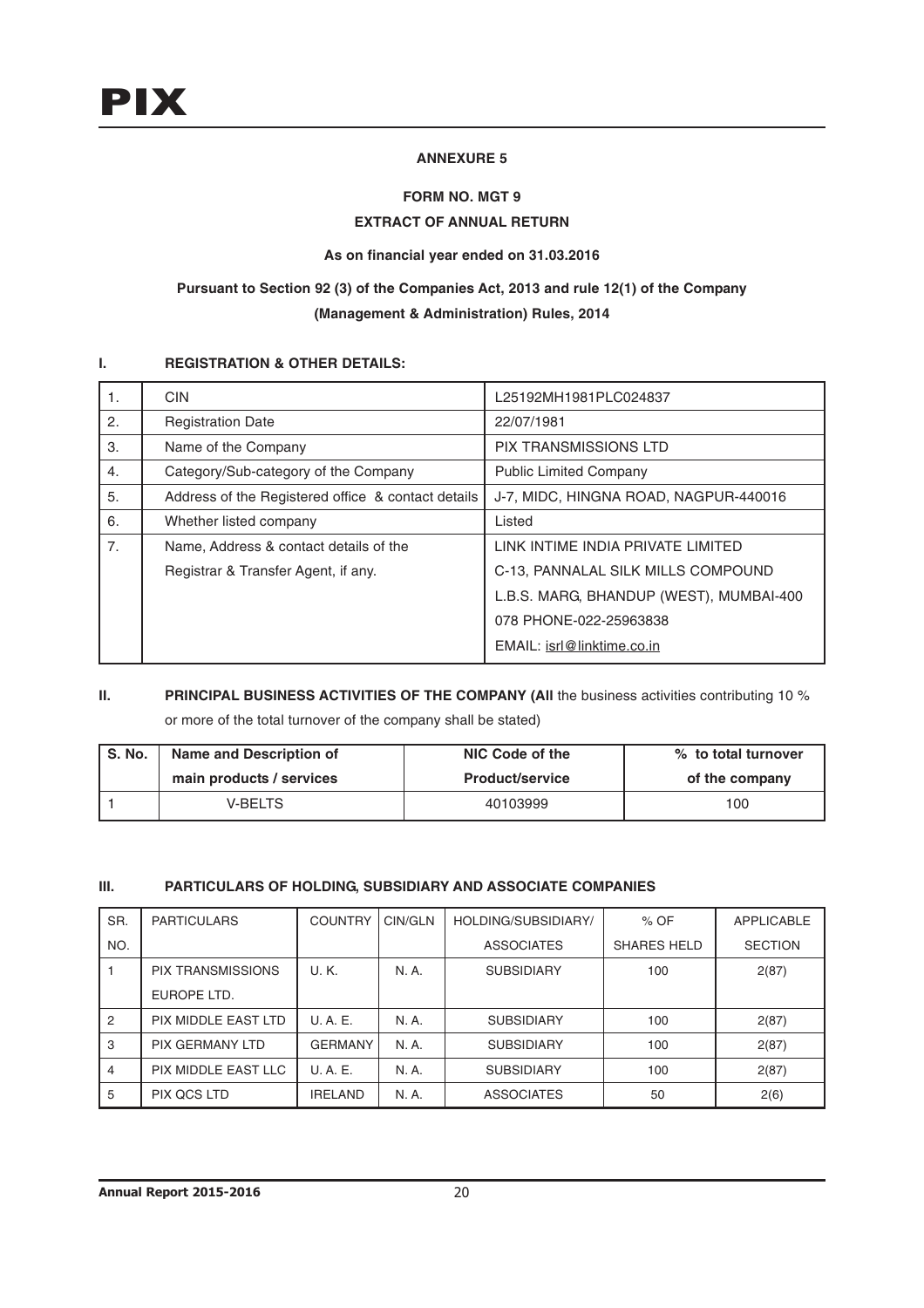## **I. SHARE HOLDING PATTERN (Equity Share Capital Breakup as percentage of Total Equity)**

## i. **Category-wise Share Holding**

|             | CATEGORY OF SHAREHOLDERS     |              |                     | NO OF SHARES HOLD AS AT 31.03.2015 |                                       |           |          | NO OF SHARES HOLD AS AT 31.03.2016 |                                       | % OF CHANGE                           |
|-------------|------------------------------|--------------|---------------------|------------------------------------|---------------------------------------|-----------|----------|------------------------------------|---------------------------------------|---------------------------------------|
| <b>CODE</b> | PARTICULARS                  | <b>DEMAT</b> | PHYSICAL            | <b>TOTAL</b>                       | % OF<br><b>TOTAL</b><br><b>SHARES</b> | DEMAT     | PHYSICAL | <b>TOTAL</b>                       | % OF<br><b>TOTAL</b><br><b>SHARES</b> | % CHANGE<br><b>DURING</b><br>THE YEAR |
| (A)         | <b>Promoter and Promoter</b> |              |                     |                                    |                                       |           |          |                                    |                                       |                                       |
|             | Group                        |              |                     |                                    |                                       |           |          |                                    |                                       |                                       |
| 1           | Indian                       |              |                     |                                    |                                       |           |          |                                    |                                       |                                       |
| (a)         | Individuals/Hindu            | 8248102      | $\mathbf 0$         | 8248102                            | 60.54                                 | 8296490   | 0        | 8296490                            | 60.89                                 | 0.36                                  |
|             | <b>Undivided Family</b>      |              |                     |                                    |                                       |           |          |                                    |                                       |                                       |
| (b)         | Central Govt. or State Govt. |              |                     |                                    |                                       |           |          |                                    |                                       |                                       |
| (c)         | <b>Bodies Corporates</b>     |              |                     |                                    |                                       |           |          |                                    |                                       |                                       |
| (d)         | Banks / Fl                   |              |                     |                                    |                                       |           |          |                                    |                                       |                                       |
| (e)         | Any Other                    |              |                     |                                    |                                       |           |          |                                    |                                       |                                       |
|             | Sub Total (A)(1)             | 8,248,102    | $\mathbf 0$         | 8248102                            | 60.54                                 | 8,296,490 | 0        | 8,296,490                          | 60.89                                 | 0.36                                  |
| $\mathbf 2$ | Foreign                      |              |                     |                                    |                                       |           |          |                                    |                                       |                                       |
| (a)         | Individuals (Non-Resident    |              |                     |                                    |                                       |           |          |                                    |                                       |                                       |
|             | Individuals / Foreign        | 0            | 0                   | 0                                  | 0                                     | 0         | 0        | 0                                  | 0.00                                  | 0.00                                  |
|             | Individuals)                 |              |                     | 0                                  |                                       |           |          | 0                                  | 0.00                                  |                                       |
| (b)         | Other Individual             |              |                     | 0                                  | 0                                     |           |          | 0                                  | 0.00                                  |                                       |
| (c)         | <b>Bodies Corporate</b>      |              |                     | 0                                  | 0                                     |           |          | 0                                  | 0.00                                  |                                       |
| (d)         | Banks / Fl                   |              |                     | 0                                  | 0                                     |           |          | 0                                  | 0.00                                  |                                       |
| (e)         | Any Other                    |              |                     | 0                                  | 0                                     |           |          | 0                                  | 0.00                                  |                                       |
|             | Sub Total (A)(2)             | 0            | 0                   | 0                                  | 0                                     | 0         | 0        | 0                                  | 0.00                                  | 0.00                                  |
|             | <b>Total Shareholding of</b> |              |                     |                                    |                                       |           |          |                                    |                                       |                                       |
|             | <b>Promoter and Promoter</b> | 8,248,102    | 0                   | 8248102                            | 60.54                                 | 8,296,490 | 0        | 8,296,490                          | 60.89                                 | 0.36                                  |
|             | Group $(A)=(A)(1)+(A)(2)$    |              |                     |                                    |                                       |           |          |                                    |                                       |                                       |
| (B)         | <b>Public shareholding</b>   |              |                     |                                    |                                       |           |          |                                    |                                       |                                       |
| 1           | <b>Institutions</b>          |              |                     |                                    |                                       |           |          |                                    |                                       |                                       |
| (a)         | Mutual Funds/UTI             | 0            | 0                   | 0                                  | 0.00                                  |           |          | 0                                  | 0.00                                  | 0.00                                  |
| (b)         | Financial Institutions/Banks | 0            | 2,400               | 2400                               | 0.02                                  | 0         | 2,400    | 2,400                              | 0.02                                  | 0.00                                  |
| (c)         | Central Government/State     |              |                     |                                    |                                       |           |          |                                    |                                       |                                       |
|             | Government(s)                | 0            | $\mathsf 0$         | 0                                  | 0.00                                  |           |          | 0                                  | 0.00                                  | 0.00                                  |
| (d)         | Venture Capital Funds        | 0            | $\mathsf{O}\xspace$ | 0                                  | 0.00                                  |           |          | 0                                  | 0.00                                  | 0.00                                  |
| (e)         | Insurance Companies          | 0            | 0                   | 0                                  | 0.00                                  |           |          | 0                                  | 0.00                                  | 0.00                                  |
| (f)         | Foreign Institutional        |              |                     |                                    |                                       |           |          |                                    |                                       |                                       |
|             | Investors                    | 0            | $\mathsf 0$         | 0                                  | 0.00                                  |           |          | 0                                  | 0.00                                  | 0.00                                  |
| (g)         | Foreign Venture Capital      |              |                     |                                    |                                       |           |          |                                    |                                       |                                       |
|             | Investors                    | 0            | $\mathsf 0$         | 0                                  | 0.00                                  |           |          | 0                                  | 0.00                                  | 0.00                                  |
| (h)         | Qualified Foreign Investors  | 0            | $\mathsf 0$         | 0                                  | 0.00                                  |           |          | 0                                  | 0.00                                  | 0.00                                  |
| (1)         | Any Other (specify)          | 0            | 0                   | 0                                  | 0.00                                  |           |          | 0                                  | 0.00                                  | 0.00                                  |
|             | Sub Total (B) (1)            | 0            | 2400                | 2400                               | 0.02                                  | $\pmb{0}$ | 2400     | 2400                               | 0                                     |                                       |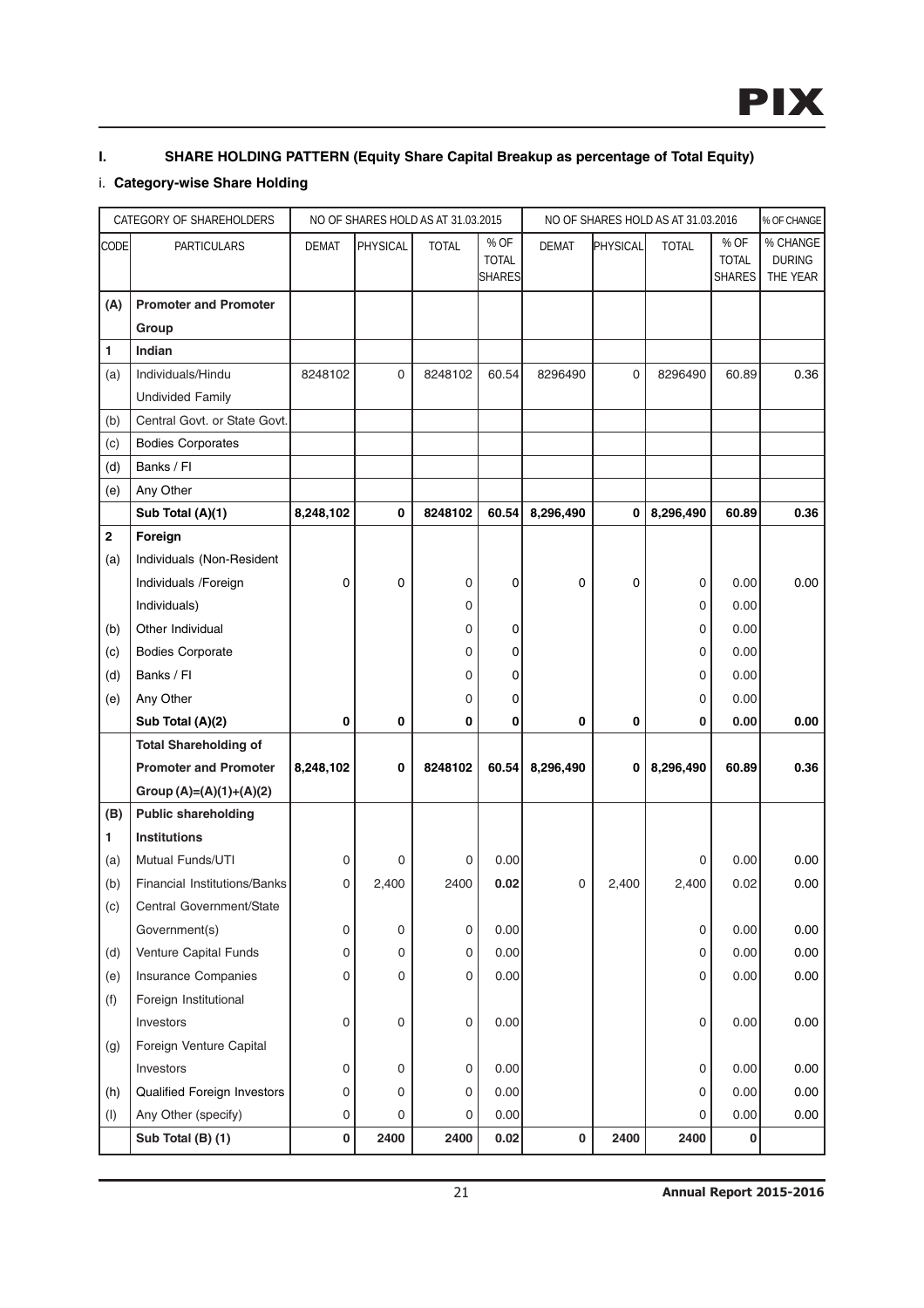## PIX

| CATEGORY OF SHAREHOLDERS |                                                | NO OF SHARES HOLD AS AT 31.03.2015 |          |              | NO OF SHARES HOLD AS AT 31.03.2016 |                 |          |              | % OF CHANGE          |                           |
|--------------------------|------------------------------------------------|------------------------------------|----------|--------------|------------------------------------|-----------------|----------|--------------|----------------------|---------------------------|
| <b>CODE</b>              | <b>PARTICULARS</b>                             | <b>DEMAT</b>                       | PHYSICAL | <b>TOTAL</b> | % OF<br><b>TOTAL</b>               | <b>DEMAT</b>    | PHYSICAL | <b>TOTAL</b> | % OF<br><b>TOTAL</b> | % CHANGE<br><b>DURING</b> |
|                          |                                                |                                    |          |              | <b>SHARES</b>                      |                 |          |              | <b>SHARES</b>        | THE YEAR                  |
| $\overline{2}$           | <b>Non-institutions</b>                        |                                    |          |              |                                    |                 |          |              |                      |                           |
| (a)                      | <b>Bodies Corporate</b>                        | 919,057                            | 17100    | 936157       | 6.87                               | 720,163         | 19700    | 739863       | 5.43                 | (1.44)                    |
| (b)                      | (i) Individuals-shareholders $\vert 2.037.321$ |                                    | 1127110  | 3164431      | 23.22                              | 2,115,260       | 1112435  | 3227695      | 23.69                | 0.47                      |
|                          | holding nominal share                          |                                    |          |              |                                    |                 |          |              |                      |                           |
|                          | capital up to Rs 1 Lakh                        |                                    |          |              |                                    |                 |          |              |                      |                           |
|                          | (ii) Individual shareholders                   | 1,009,751                          | 0        | 1009751      | 7.41                               | 835,415         |          | 835415       | 6.13                 | (1.28)                    |
|                          | holding nominal share                          |                                    |          |              |                                    |                 |          |              |                      |                           |
|                          | capital in excess of                           |                                    |          |              |                                    |                 |          |              |                      |                           |
|                          | Rs. 1 Lakh                                     |                                    |          |              |                                    |                 |          |              | 0.00                 |                           |
| (c)                      | Any Other                                      | 261,684                            | 2,675    | 264359       | 1.94                               | 523,262         | 2,675    | 525937       | 3.86                 | 1.92                      |
|                          | Sub Total (B)(2)                               | 4227813 1146885                    |          | 5374698      | 39.45                              | 4194100         | 1132210  | 5326310      | 39.09                |                           |
|                          | <b>Total Public</b>                            |                                    |          |              |                                    |                 |          |              |                      |                           |
|                          | <b>Shareholding Public</b>                     | 4227813 1149285                    |          | 5377098      | 39.46                              | 4194100         | 1134610  | 5328710      | 39.11                |                           |
|                          | Group $(B)=(B)(1)+(B)(2)$                      |                                    |          |              |                                    |                 |          |              |                      |                           |
|                          | Total $(A)+(B)$                                | 12475915 1149285                   |          | 13625200     |                                    | 100.00 12490590 | 1134610  | 13625200     | 100.00               |                           |
| (C)                      | Shares held by                                 |                                    |          |              |                                    |                 |          |              |                      |                           |
|                          | custodians and against                         |                                    |          |              |                                    |                 |          |              |                      |                           |
|                          | which Depository Receipts                      |                                    |          |              |                                    |                 |          |              |                      |                           |
|                          | have been issued                               |                                    |          |              |                                    |                 |          |              |                      |                           |
|                          | <b>GRAND TOTAL</b>                             |                                    |          |              |                                    |                 |          |              |                      |                           |
|                          | $(A)+(B)+(C)$                                  | 12475915 1149285                   |          | 13625200     |                                    | 100.00 12490590 | 1134610  | 13625200     | 100                  | 0                         |

### **ii. Shareholding of Promoter-**

| <b>SN</b>      | Shareholder's Name    |               | Shareholding as at 01.04.2015          |                                        | Shareholding as at 31.03.2016 |                                        |                                        |                                            |  |  | % change |
|----------------|-----------------------|---------------|----------------------------------------|----------------------------------------|-------------------------------|----------------------------------------|----------------------------------------|--------------------------------------------|--|--|----------|
|                |                       | No. of Shares | % of total<br>Shares of the<br>company | % of total<br>Shares of the<br>company | No. of Shares                 | % of total<br>Shares of the<br>company | % of total<br>Shares of the<br>company | in share-<br>holding<br>during the<br>year |  |  |          |
|                | Mr. Sukhpal S Sethi   | 853645        | 6.26                                   | NIL                                    | 857145                        | 6.29                                   | <b>NIL</b>                             | 0.03                                       |  |  |          |
| $\overline{2}$ | Mr. Amarpal Sethi     | 1008325       | 7.40                                   | <b>NIL</b>                             | 1023375                       | 7.51                                   | <b>NIL</b>                             | 0.11                                       |  |  |          |
| 3              | Mr. Sonepal Sethi     | 1498295       | 11.00                                  | <b>NIL</b>                             | 1507208                       | 11.06                                  | <b>NIL</b>                             | 0.06                                       |  |  |          |
| 4              | Mr. Rishipal Sethi    | 1154807       | 8.48                                   | <b>NIL</b>                             | 1161857                       | 8.53                                   | <b>NIL</b>                             | 0.05                                       |  |  |          |
| 5              | Karanpal Sethi        | 961360        | 7.06                                   | NIL                                    | 970805                        | 7.13                                   | <b>NIL</b>                             | 0.07                                       |  |  |          |
| 6              | Mrs. Nirmal Sethi     | 959212        | 7.04                                   | NIL                                    | 959212                        | 7.04                                   | <b>NIL</b>                             | 0                                          |  |  |          |
| $\overline{7}$ | Mrs. Davinder Sethi   | 654057        | 4.80                                   | <b>NIL</b>                             | 656857                        | 4.82                                   | <b>NIL</b>                             | 0.02                                       |  |  |          |
| 8              | Mrs. Inderjeet Sethi  | 841901        | 6.18                                   | NIL                                    | 843531                        | 6.19                                   | <b>NIL</b>                             | 0.01                                       |  |  |          |
| 9              | Mrs. Kamalpreet Sethi | 222700        | 1.63                                   | NIL                                    | 222700                        | 1.63                                   | <b>NIL</b>                             | $\Omega$                                   |  |  |          |
| 10             | Mrs. Saba Sethi       | 93800         | 0.69                                   | NIL                                    | 93800                         | 0.69                                   | <b>NIL</b>                             | 0                                          |  |  |          |
|                | <b>Total</b>          | 8248102       | 60.54                                  | 0                                      | 8296490                       | 60.90                                  | 0                                      | 0.36                                       |  |  |          |

## iii. **Change in Promoters' Shareholding (please specify, if there is no change)**

| <b>SN</b> | <b>Particulars</b>                                                                                                                                             | Shareholding as at 01.04.2015 |                                        | Cumulative Shareholding during<br>01.04.2015 to 31.03.2016 |                                        |
|-----------|----------------------------------------------------------------------------------------------------------------------------------------------------------------|-------------------------------|----------------------------------------|------------------------------------------------------------|----------------------------------------|
|           |                                                                                                                                                                | No. of<br>shares              | % of total<br>shares of the<br>company | No. of<br>shares                                           | % of total<br>shares of the<br>company |
|           | At the beginning of the year Date wise Increase /                                                                                                              | 7919518                       | 58.12                                  | 8248102                                                    | 60.54                                  |
|           | Decrease in Promoters Shareholding during the year<br>specifying the reasons for increase / decrease<br>(e.g. allotment /transfer / bonus/ sweat equity etc.): | 328584                        | 2.42                                   | 48388                                                      | 0.36                                   |
|           | At the end of the year                                                                                                                                         | 8248102                       | 60.54                                  | 8296490                                                    | 60.90                                  |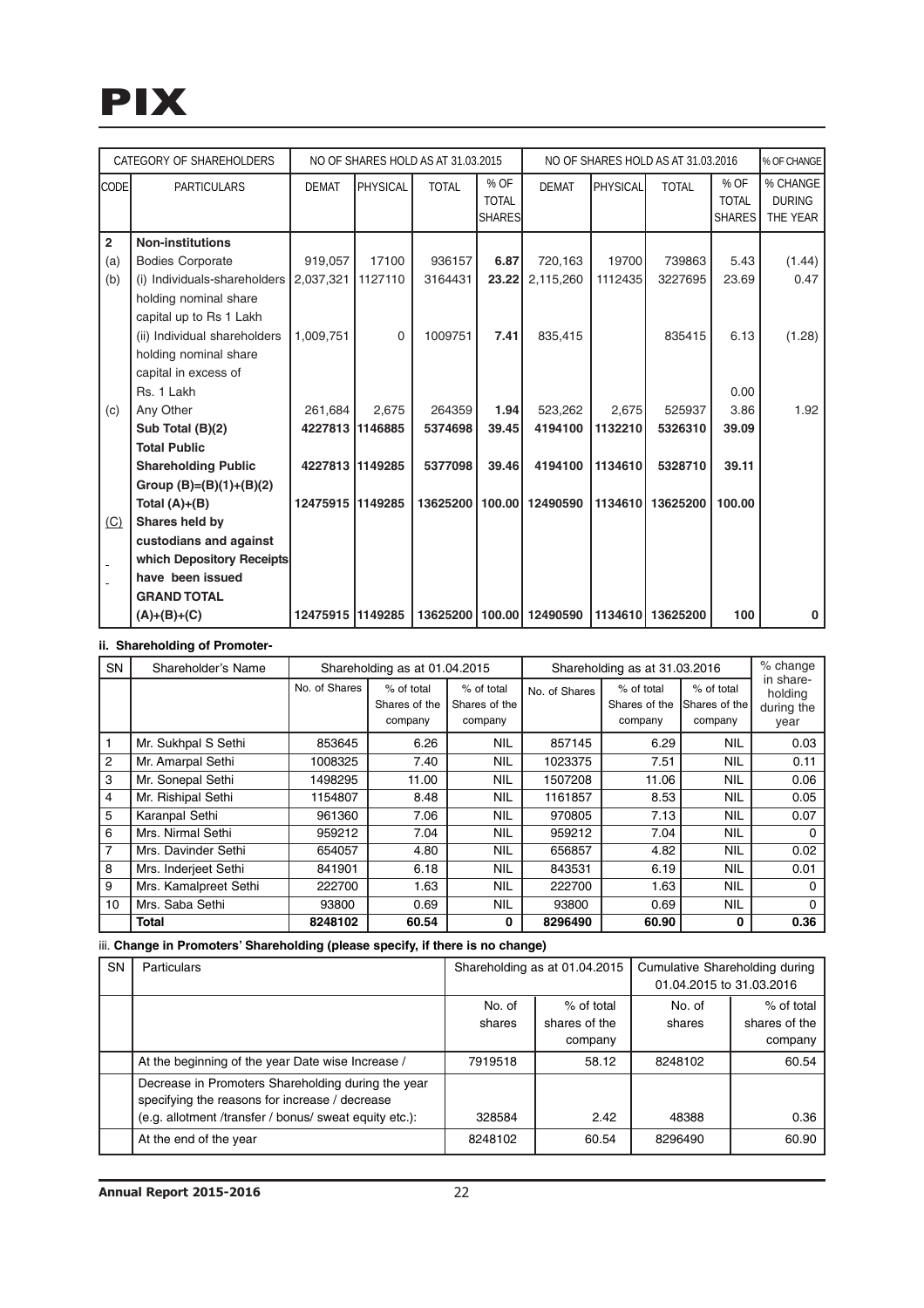### **iv. Shareholding Pattern of top ten Shareholders:**

 **(Other than Directors, Promoters and Holders of GDRs and ADRs):**

| <b>SN</b>      | Top 10 Shareholders*                  |        | Shareholdingas at 31.03.2015 | Shareholdingas at 31.03.2016 |               |  |
|----------------|---------------------------------------|--------|------------------------------|------------------------------|---------------|--|
|                |                                       | No. of | % of total                   | No. of                       | % of total    |  |
|                |                                       | shares | shares of the                | shares                       | shares of the |  |
|                |                                       |        | company                      |                              | company       |  |
|                | ARCADIA SHARE & STOCK BROKERS PVT LTD | 370100 | 2.7163                       | 332387                       | 2.44          |  |
| $\overline{2}$ | RAJYOG SHARE AND STOCK BROKERS LTD    | 295303 | 2.1673                       | 282919                       | 2.08          |  |
| 3              | <b>SHASHANK S KHADE</b>               | 162857 | 1.1953                       | 162857                       | 1.20          |  |
| 4              | RAJARAM MADANLAL KATARUKA             | 111891 | 0.8212                       | 111891                       | 0.82          |  |
| 5              | <b>GIRDHARI P ROHIRA</b>              | 50000  | 0.367                        | 83859                        | 0.62          |  |
| 6              | SATPAL SINGH SETHI                    | 90160  | 0.6617                       | 73962                        | 0.54          |  |
| $\overline{7}$ | MEENAKSHI RAJENDRA MEHTA              | 70000  | 0.5138                       | 70000                        | 0.51          |  |
| 8              | <b>RAJPAL SETHI</b>                   | 45485  | 0.3338                       | 36750                        | 0.27          |  |
| 9              | <b>VINEET SETHI</b>                   | 300    | 0.0022                       | 36750                        | 0.27          |  |
| 10             | KUNVERJI NANJI KENIA                  | 34848  | 0.2558                       | 34848                        | 0.26          |  |

\* The shares of the company are traded on a daily basis and hence the date wise increase / decrease in shareholding is not indicated.

## **v. Shareholding of Directors and Key Managerial Personnel:**

| Sr No.                  | Folio / Beneficiary<br>Account No. | Name of The<br>Shareholder | Date         | Reason                       | Shareholding<br>As at 01.04.2015 |      | Cumulative<br>Shareholding<br>during<br>01.04.2015 to<br>31.03.2016 |      |
|-------------------------|------------------------------------|----------------------------|--------------|------------------------------|----------------------------------|------|---------------------------------------------------------------------|------|
| 1                       | 'IN30048410069000                  | Sukhpal S Sethi            | 1-April-15   | At the Beginning of the year | 846645                           | 6.13 |                                                                     |      |
|                         |                                    |                            | 31-Mar-16    | At the end of the year       |                                  |      | *850145                                                             | 6.24 |
| $\overline{2}$          | 'IN30036021886783                  | Sukhpal S Sethi            | 1-April-15   | At the Beginning of the year | 7000                             | 0.05 |                                                                     |      |
|                         |                                    |                            | 31-Mar-16    | At the end of the year       |                                  |      | 7000                                                                | 0.05 |
| 3                       | 'IN30048412744089                  | Singh Rishipal Sethi       | 1-April-15   | At the Beginning of the year | 958617                           | 7.04 |                                                                     |      |
|                         |                                    |                            | 31-Mar-16    | At the end of the year       |                                  |      | *965667                                                             | 7.09 |
| $\overline{\mathbf{4}}$ | 'IN30048412750230                  | Singh Rishipal Sethi       | 1-April-15   | At the Beginning of the year | 103300                           | 0.76 |                                                                     |      |
|                         |                                    |                            | 31-Mar-16    | At the end of the year       |                                  |      | 103300                                                              | 0.76 |
| 5                       | 'IN30051316198659                  | Singh Rishipal Sethi       | 1-April-15   | At the Beginning of the year | 47712                            | 0.35 |                                                                     |      |
|                         |                                    |                            | 31-Mar-16    | At the end of the year       |                                  |      | 47712                                                               | 0.35 |
| 6                       | 'IN30018312515994                  | <b>Rishipal Sethi</b>      | 1-April-15   | At the Beginning of the year | 45178                            | 0.33 |                                                                     |      |
|                         |                                    |                            | 31-Mar-16    | At the end of the year       |                                  |      | 45178                                                               | 0.33 |
| $\overline{7}$          | 'IN30048410068953                  | Amarpal Sethi              | 1-April-15   | At the Beginning of the year | 904525                           | 6.55 |                                                                     |      |
|                         |                                    |                            | 31-Mar-16    | At the end of the year       |                                  |      | *919575                                                             | 6.75 |
| 8                       | 'IN30036021859240                  | Amarpal Sethi              | 1-April-15   | At the Beginning of the year | 103800                           | 0.76 |                                                                     |      |
|                         |                                    |                            | 31-Mar-16    | At the end of the year       |                                  |      | 103800                                                              | 0.76 |
| 9                       | 'IN30048412755916                  | Karanpal Sethi             | 1-April-15   | At the Beginning of the year | 926184                           | 6.80 |                                                                     |      |
|                         |                                    |                            | 31-Mar-16    | At the end of the year       |                                  |      | *935629                                                             | 6.87 |
| 10                      | IN30154917583043                   | Karanpal Sethi             | $1-April-15$ | At the Beginning of the year | 35176                            | 0.26 |                                                                     |      |
|                         |                                    |                            | 31-Mar-16    | At the end of the year       |                                  |      | 35176                                                               | 0.26 |
| 11                      | 'IN30048410102530                  | Sonepal Singh Sethi        | 1-April-15   | At the Beginning of the year | 1284514                          | 9.43 |                                                                     |      |
|                         |                                    |                            | 31-Mar-16    | At the end of the year       |                                  |      | 1284514                                                             | 9.43 |
| 12                      | 1201260000170700                   | Sonepal Sethi              | 1-April-15   | At the Beginning of the year | 213781                           | 1.42 |                                                                     |      |
|                         |                                    |                            | 31-Mar-16    | At the end of the year       |                                  |      | *222694                                                             | 1.63 |
| 13                      | 'IN30075711201281                  | Joe Paul                   | 1-April-15   | At the Beginning of the year | 22825                            | 0.17 |                                                                     |      |
|                         |                                    |                            | 31-Mar-16    | At the end of the year       |                                  |      | 22825                                                               | 0.17 |
| 14                      | IN30088814243009                   | <b>Shirley Paul</b>        | 1-April-15   | At the Beginning of the year | 151515                           | 1.11 |                                                                     |      |
|                         |                                    |                            | 31-Mar-16    | At the end of the year       |                                  |      | 158621                                                              | 1.16 |

**\***The difference in the holding is due to shares bought during the year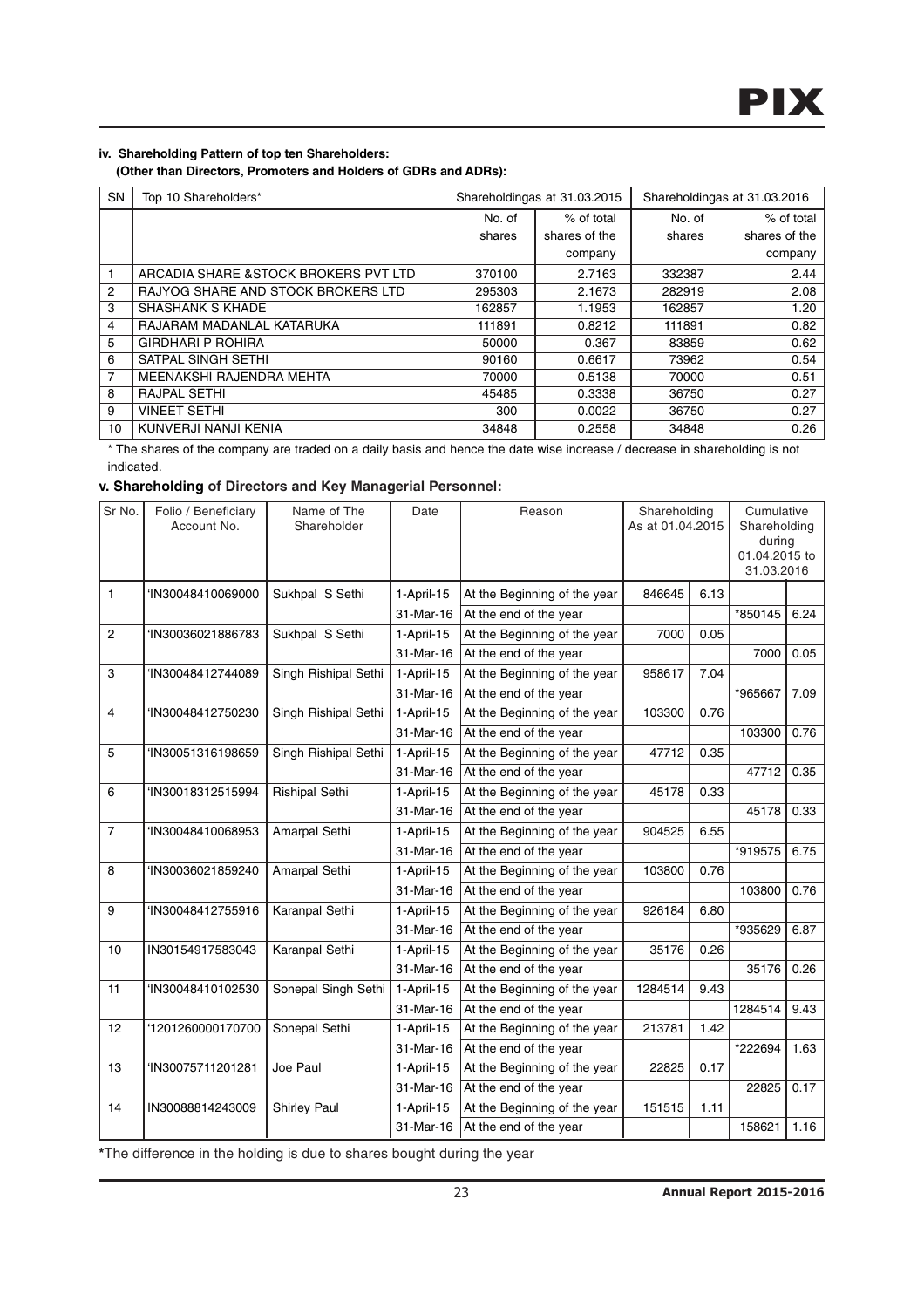V) **INDEBTEDNESS -**Indebtedness of the Company including interest outstanding/accrued but not due for payment.

| Particulars                                         | Secured Loans      | Unsecured | Deposits | Total               |
|-----------------------------------------------------|--------------------|-----------|----------|---------------------|
|                                                     | excluding deposits | Loans     |          | <b>Indebtedness</b> |
| Indebtedness at the beginning of the financial year |                    |           |          |                     |
| i) Principal Amount                                 | 10019.77           | 2241.43   | $\Omega$ | 12261.20            |
| ii) Interest due but not paid                       | 0                  | $\Omega$  | $\Omega$ | 0                   |
| iii) Interest accrued but not due                   | $\Omega$           | $\Omega$  | $\Omega$ | 0                   |
| Total (i+ii+iii)                                    | 10019.77           | 2241.43   | $\Omega$ | 12261.20            |
| Change in Indebtedness during the financial year    |                    |           |          |                     |
| * Addition                                          | $\Omega$           | 35.20     | $\Omega$ | 35.20               |
| * Reduction                                         | 477.65             | $\Omega$  | $\Omega$ | $-477.65$           |
| <b>Net Change</b>                                   | $-477.65$          | 35.20     | $\Omega$ | $-442.45$           |
| Indebtedness at the end of the financial year       |                    |           |          |                     |
| i) Principal Amount                                 | 9542.12            | 2276.63   | $\Omega$ | 11818.75            |
| ii) Interest due but not paid                       | 0                  | 0         | $\Omega$ |                     |
| iii) Interest accrued but not due                   | $\Omega$           | $\Omega$  | $\Omega$ | 0                   |
| Total (i+ii+iii)                                    | 9542.12            | 2276.63   |          | 11818.75            |

#### (₹ in Lacs)

## **VI. REMUNERATION OF DIRECTORS AND KEY MANAGERIAL PERSONNEL-**

A. Remuneration to Managing Director, Whole-time Directors and/or Manager:  $(3 \pi)$  (3 in Lacs)

| Sr.            | Particulars Of Remuneration               |                                                                  |                          |                | Name of MD/WTD/ Manager |                                                       |                |         |        |
|----------------|-------------------------------------------|------------------------------------------------------------------|--------------------------|----------------|-------------------------|-------------------------------------------------------|----------------|---------|--------|
| No             |                                           | Amarpal                                                          | Sonepal                  | Rishipal       | Sukhpal                 | Karanpal                                              | Joe            | Shirley | Total  |
|                |                                           | Sethi                                                            | Sethi                    | Sethi          | Sethi                   | Sethi                                                 | Paul           | Paul    | Amount |
| 1              | Gross salary                              | 86.25                                                            | 81.75                    | 81.75          | 81.75                   | 78.00                                                 | 44.16          | 46.88   | 500.54 |
|                | (a) Salary as per provisions contained in |                                                                  |                          |                |                         |                                                       |                |         |        |
|                | section 17(1) of the Income-tax Act, 1961 |                                                                  |                          |                |                         |                                                       |                |         |        |
|                | (b) Value of perquisites u/s 17(2)        | L                                                                | $\overline{\phantom{a}}$ | $\blacksquare$ | ä,                      |                                                       | $\blacksquare$ | ä,      |        |
|                | Income-tax Act, 1961                      |                                                                  |                          |                |                         |                                                       |                |         |        |
|                | (c) Profits in lieu of salary under       |                                                                  | ٠                        | ٠              | ٠                       | ۰                                                     | ۰              | ۰       |        |
|                | section 17(3) Income- tax Act, 1961       |                                                                  |                          |                |                         |                                                       |                |         |        |
| $\overline{2}$ | <b>Stock Option</b>                       |                                                                  | ۰                        | ٠              | ٠                       | ۰                                                     | ۰              | ۰       |        |
| 3              | <b>Sweat Equity</b>                       |                                                                  | $\overline{a}$           | ÷              |                         |                                                       | ٠              | L.      |        |
| 4              | Commission                                |                                                                  |                          |                |                         |                                                       |                |         |        |
|                | - as % of profit                          |                                                                  |                          |                |                         |                                                       |                |         |        |
|                | - others, specify                         |                                                                  | ۰                        | ÷              | ٠                       |                                                       | ۰              | ۰       |        |
| 5              | Others, please specify                    |                                                                  |                          |                |                         |                                                       |                |         |        |
|                | Total (A)                                 | 86.25                                                            | 81.75                    | 81.75          | 81.75                   | 78.00                                                 | 44.16          | 46.88   | 500.54 |
|                | Ceiling as per the Act                    | 10% of the Profit calculated as per Section 198 of the Companies |                          |                |                         |                                                       | 117.01         |         |        |
|                |                                           | Act, 2013. (Remuneration paid to Executive Directors as per      |                          |                |                         |                                                       |                |         |        |
|                |                                           |                                                                  |                          |                |                         | Special Resolution passed at 33rd AGM of the company) |                |         |        |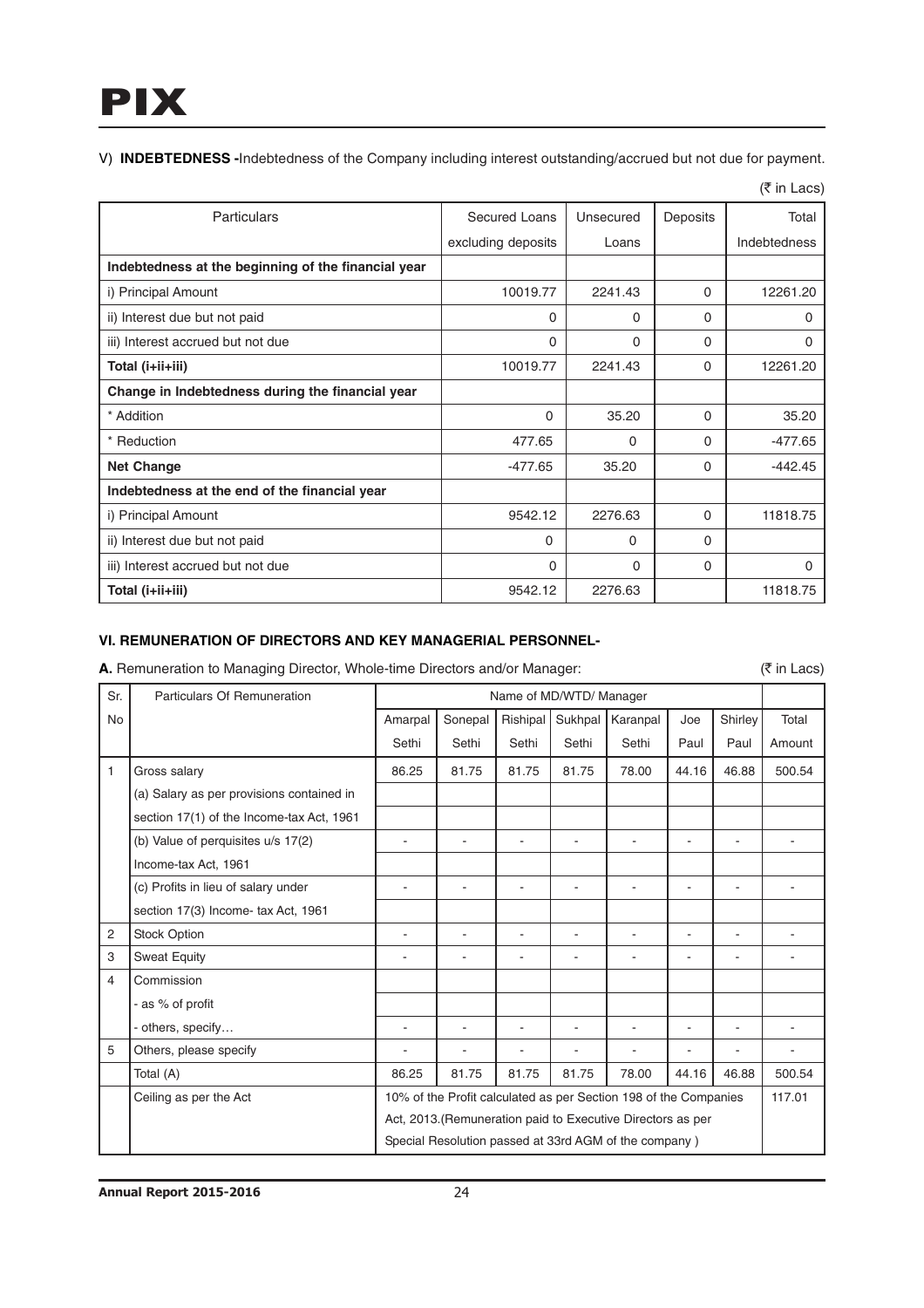## **B. Remuneration to other directors**

|                |                                            |                                                  |                          |         | (₹ in Lacs) |
|----------------|--------------------------------------------|--------------------------------------------------|--------------------------|---------|-------------|
| Sr.            | Particulars of Remuneration                | Fee for attending                                | Commission               | Others, | Total       |
| No.            |                                            | board / committee                                |                          | please  | Amount      |
|                |                                            | meetings                                         |                          | specify |             |
| 1              | <b>Independent Directors</b>               |                                                  |                          |         |             |
|                | Mr. Aqueel A Mulla                         | 0.56                                             | $\overline{\phantom{a}}$ |         | 0.56        |
|                | Mr. Pradeep Havnur                         | 0.56                                             |                          |         | 0.56        |
|                | Mr. Haresh Eidnani                         | 0.56                                             |                          |         | 0.56        |
|                | Mr. Mohd. Adil Ansari                      | 0.56                                             | ٠                        | ٠       | 0.56        |
|                | Mr. Prakash Chand Khasgiwala               | 0.56                                             |                          | ٠       | 0.56        |
|                | Mr. Nigel Savio Lobo                       | 0.56                                             |                          |         | 0.56        |
|                | Dr. Manoj Mohan Sajnani                    | 0.00                                             |                          |         | 0.00        |
|                | Total (1)                                  | 3.36                                             | $\blacksquare$           |         | 3.36        |
| $\overline{2}$ | <b>Other Non-Executive Directors</b>       |                                                  | ٠                        |         |             |
|                | Fee for attending board committee meetings |                                                  | $\overline{\phantom{a}}$ |         |             |
|                | Commission                                 | ٠                                                |                          | ٠       |             |
|                | Others, please specify                     |                                                  | ٠                        |         |             |
|                | Total (2)                                  |                                                  |                          |         |             |
|                | Total $(B)=(1+2)$                          | 3.36                                             | ٠                        |         | 3.36        |
|                | <b>Total Managerial Remuneration</b>       | 3.36                                             |                          |         | 3.36        |
|                | Overall Ceiling as per the Act             | Ceiling as per the Act (@1% of Profit calculated |                          |         | 11.70       |
|                |                                            | u/s 198 of the Companies Act 2013)               |                          |         |             |

## **C. REMUNERATION TO KEY MANAGERIAL PERSONNEL OTHER THAN MD/MANAGER/WTD** (₹ in Lacs)

| SN | Particulars of Remuneration                       |                          |                | Key Managerial Personnel |       |
|----|---------------------------------------------------|--------------------------|----------------|--------------------------|-------|
|    |                                                   | <b>CEO</b>               | <b>CS</b>      | *CFO                     | Total |
|    |                                                   |                          | Shybu Varghese | Karanpal Sethi           |       |
| 1  | Gross salary                                      |                          |                |                          |       |
|    | (a) Salary as per provisions contained in         | ٠                        | 10.66          |                          | 10.66 |
|    | section 17(1) of the Income-tax Act, 1961         |                          |                |                          |       |
|    | (b) Value of perquisites u/s 17(2)                |                          |                |                          |       |
|    | Income-tax Act, 1961                              |                          | 0.15           |                          | 0.15  |
|    | (c) Profits in lieu of salary under section 17(3) |                          |                |                          |       |
|    | Income-tax Act, 1961                              |                          | ۰              |                          |       |
| 2  | Stock Option                                      | $\overline{\phantom{a}}$ |                |                          |       |
| 3  | <b>Sweat Equity</b>                               | $\overline{\phantom{a}}$ |                |                          |       |
| 4  | Commission                                        | $\overline{\phantom{a}}$ | ٠              |                          |       |
|    | - as % of profit                                  | $\overline{\phantom{a}}$ |                |                          |       |
|    | others, specify                                   | $\overline{\phantom{a}}$ |                |                          |       |
| 5  | Others, please specify                            |                          |                |                          |       |
|    | Total                                             |                          | 10.81          |                          | 10.81 |

**\*** Mr. Karanpal Sethi has not been paid any remuneration as CFO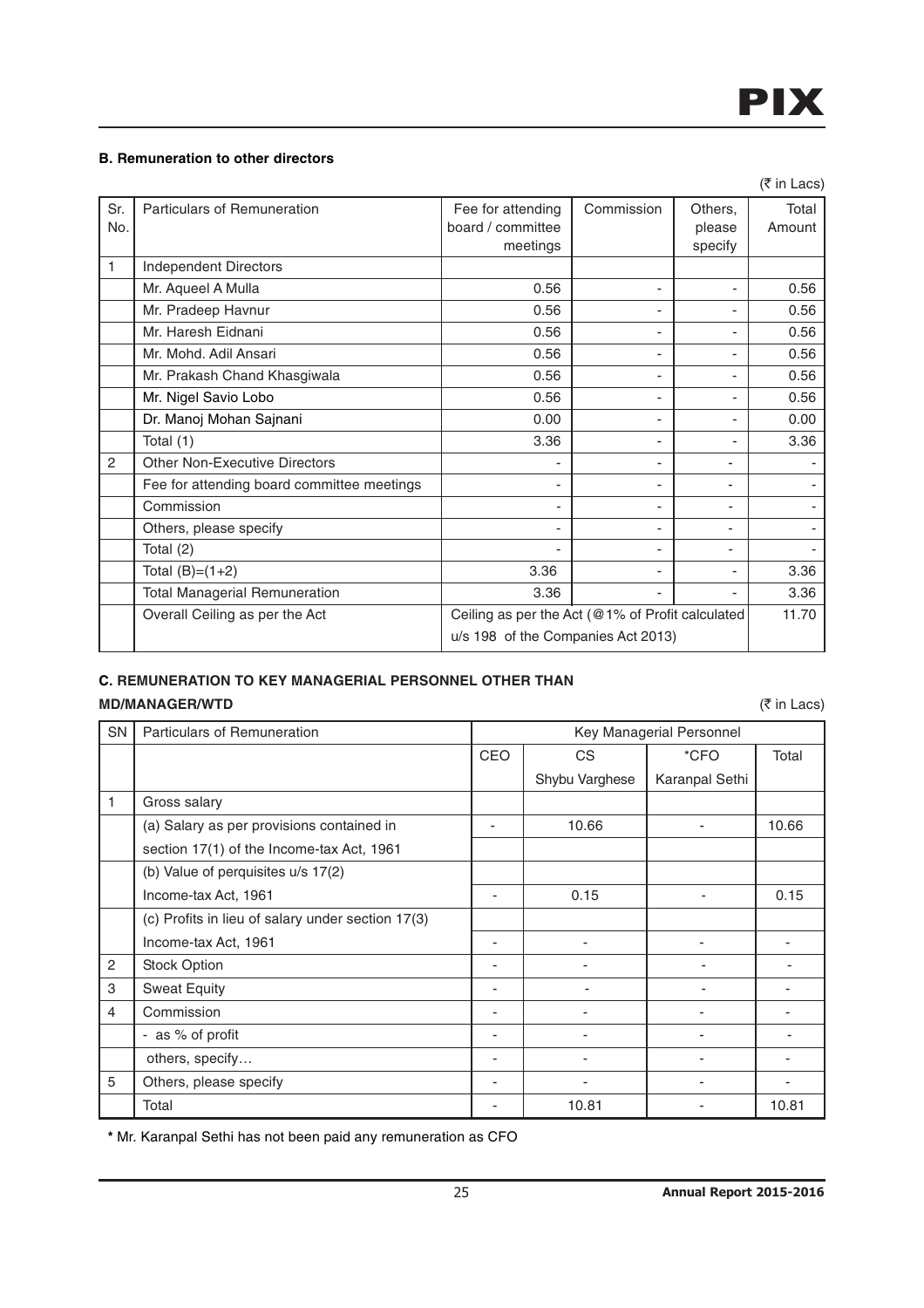## **ANNEXURE 6**

FORM NO. MR -3 SECRETARIAL AUDIT REPORT [Pursuant to section 204(1) of the Companies Act, 2013 and Rule 9 of the Companies (Appointment and Remuneration Personnel) Rules, 2014] FOR THE FINANCIAL YEAR ENDED 31ST MARCH, 2016

To The Members of M/s PIX TRANSMISSIONS LIMITED

I have conducted the secretarial audit of the compliance of applicable statutory provisions and the adherence to good corporate practices by M/s. PIX TRANSMISSIONS LIMITED (hereinafter called "the Company"). Secretarial Audit was conducted in a manner that provided us a reasonable basis for evaluating the corporate conducts/statutory compliances and expressing my opinion thereon.

Based on our verification of the Company's Books, Papers, Minute Books, Forms and Returns filed and other Records maintained by the Company and also the information provided by the Company, its officers, agents and authorized representatives during the conduct of secretarial audit, we hereby report that in our opinion, the company has, during the financial year commencing from 1st April, 2015 and ended 31st March, 2016, complied with the statutory provisions listed hereunder and also that the Company has proper Board process and compliance mechanism in place to the extent, in the manner and subject to the reporting made hereinafter:

1. I have examined the books, papers, minute books, forms and returns filed and other records maintained by M/s. PIX TRANSMISSIONS LIMITED ("The Company") for the financial year ended on 31st March, 2016, according to the provisions of:

- i. The Companies Act, 2013 (the Act) and the rules made there under as applicable
- ii. The Securities Contracts (Regulation) Act, 1956 ('SCRA') and the Rules made there under;
- iii. The Depositories Act, 1996 and the Regulations and Bye-laws framed there under;

iv. Foreign Exchange Management Act, 1999 and the Rules and Regulations made there under to the extent of Foreign Direct Investment (FDI) Overseas Direct Investment and External Commercial Borrowings;

v. The following Regulation and Guidelines prescribed under The Securities and Exchange Board of India Act, 1992 ('SEBI Act'):

a) The Securities and exchange Board of India (Listing Obligation and Disclosure Requirements) Regulations, 2015 effective from 1st December, 2015

b) The Securities and exchange Board of India (Substantial Acquisition of Shares and takeovers) Regulation, 2011

c) The Securities and exchange Board of India (Prohibition of Insider Trading) Regulations, 1992 and 2015;

d) The Securities and exchange Board of India (Issue of Capital and Disclosure Requirements) Regulation 2009 (**Not applicable during audit period)**

e) The Securities and exchange Board of India (Employee Stock Option Scheme and Employee Stock Purchase Scheme) Guidelines, 1999(**Not applicable during audit period)**

f) The Securities and exchange Board of India (Issue and Listing of Debt Securities) Regulations, 2008 (**Not applicable during audit period)**

g) The Securities and exchange Board of India (Registrars to an Issue and Share Transfer Agents) Regulations, 1993 regarding the Companies Act and dealing with client.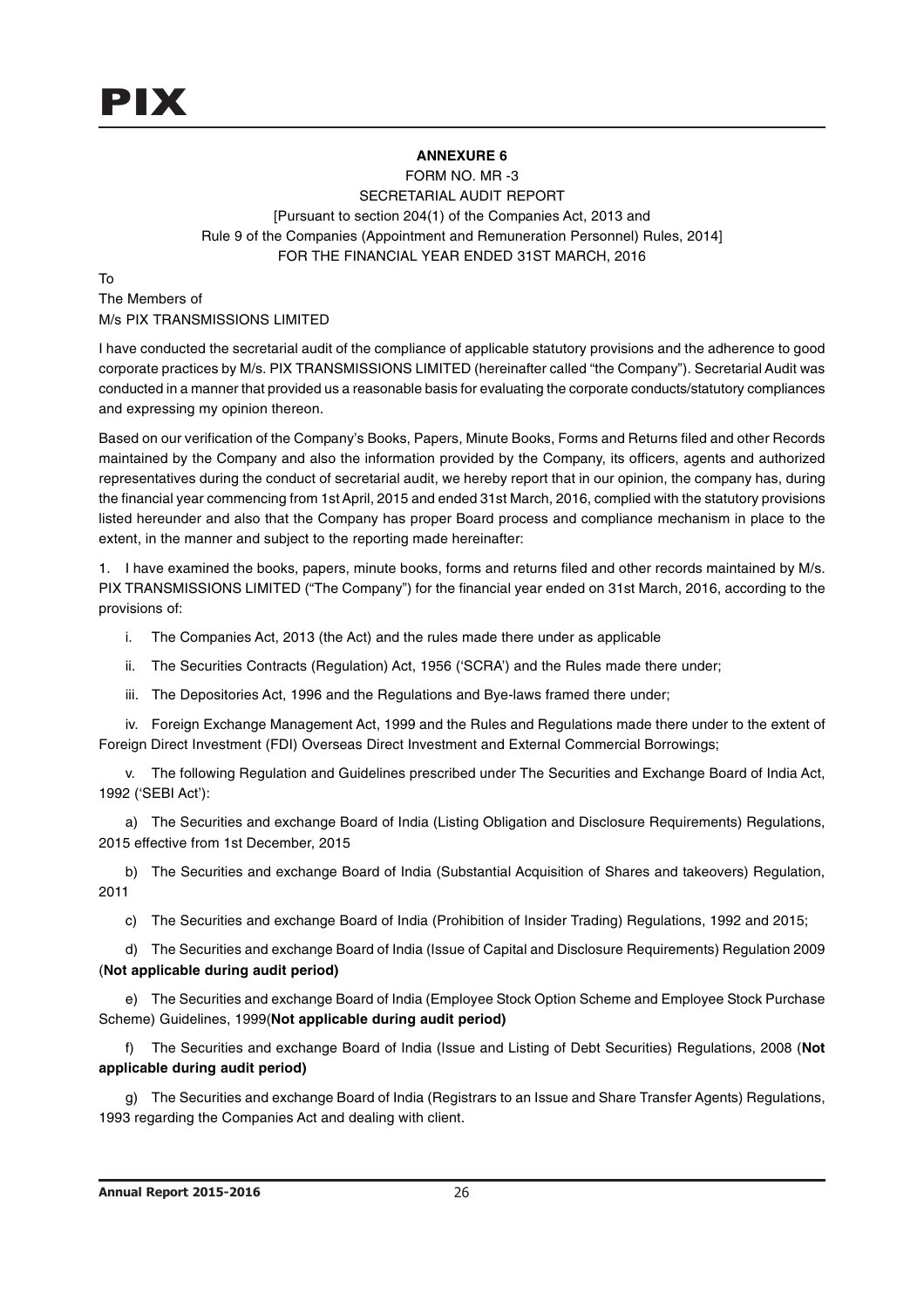h) The Securities and exchange Board of India (Delisting of Equity Shares) Regulations, 2009 (**Not applicable during audit period)**

- vi. The Company has complied with following other applicable laws during the period under review:
- i) The Factories Act, 1948
- ii) Environment Protection Act, 1986
- iii) Water(Prevention & Control of Pollution) Act 1974 and rules there under
- iv) Air (Prevention & Control of Pollution) Act 1974 and rules there under
- v) Hazardous Wastes (Management & Handling) Rules 1989 and Amendment Rules, 2003
- vi) The Petroleum Act, 2002
- vii) The Indian Boiler Act, 1973
- viii) Manufacture, storage and Import of Hazardous Chemicals Rules, 1989
- ix) The Payment of Wages Act, 1936
- x) Employees Provident Fund Miscellaneous Provisions Act, 1952

I have also examined compliance with the applicable clauses of the following:

i) Secretarial Standards issued by the Institute of Company Secretaries of India.

ii) The Listing Agreements entered into by the Company with Stock Exchange(s) and SEBI ( Listing Obligations And Disclosure Requirements) Regulations, 2015

During the period under review, the Company has complied with the provisions of the Acts, Rules, Regulations, Guidelines, Standards etc. as mentioned **above except that company has spent only Rs.5.08 Lacs on CSR activities out of the total amount of Rs.9.37 Lacs during the year under review.**

I further report that:

The Board of Director of the Company is duly constituted with proper balance of Executive Directors, Non-Executive Directors and Independent Directors. The changes in the composition of the Board of Directors that took place during the period under review were carried out in compliance with the provisions of the Act.

Adequate notice is given to all directors to schedule the Board Meetings, agenda and detailed notes on agenda were sent at least seven days in advance, and a system exists for seeking and obtaining further information and clarifications on the agenda items before the meeting and for meaningful participation at the meeting.

As per the Minutes of the meeting duly recorded and signed by the Chairman, the decisions of the Board were unanimous and there were no dissenting.

I further report that there are adequate systems and processes in the Company commensurate with the size and operations of the Company to monitor and ensure compliance with applicable laws, rules, regulations and guidelines.

> For S. D. BARGIR & CO Company Secretaries Sd/- (S D Bargir) FCS No.3745, CP.NO.8445

Place: Mumbai Date: 28-05-2016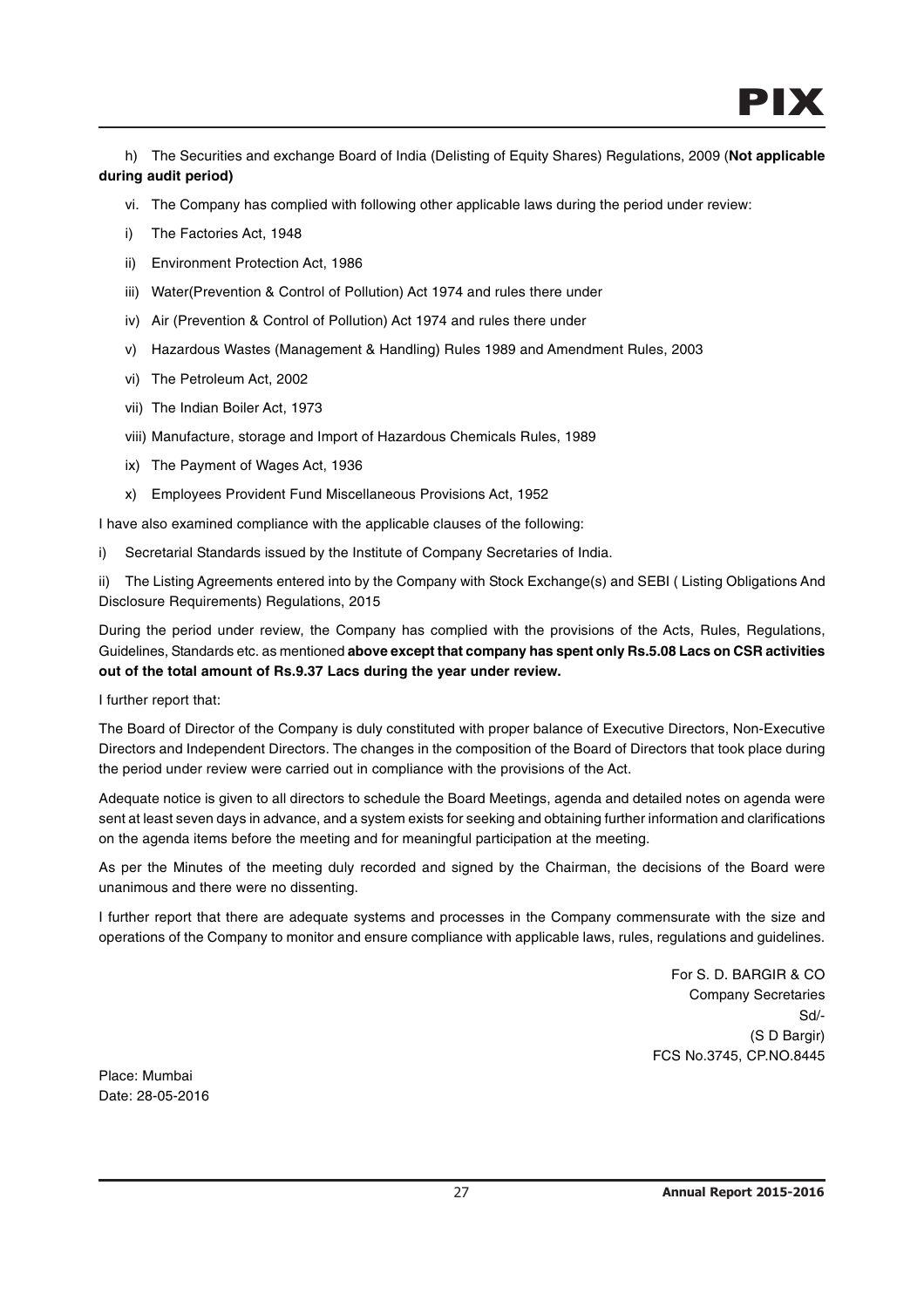To,

The Members,

M/s. PIX TRANSMISSIONS LIMITED,

My report of even date is to be read along with this letter.

- 1. Maintenance of Secretarial record is the responsibility of the management of the Company. My responsibility is to express an opinion on these secretarial records based on my audit.
- 2. I have followed the audit practices and process as were appropriate to obtain reasonable assurance about the correctness of the contents of the Secretarial records. The verification was done on test basis to ensure that correct facts are reflected in Secretarial records. I believe that the process and practices, I followed provide a reasonable basis for my opinion.
- 3. I have not verified the correctness and appropriateness of financial records and Books of Accounts of the Company.
- 4. Where ever required, I have obtained the Management representation about the Compliance of laws, rules and regulations and happening of events etc.
- 5. The Compliance of the provisions of Corporate and other applicable laws, rules, regulations, standards is the responsibility of management. My examination was limited to the verification of procedure on test basis.
- 6. The Secretarial Audit report is neither an assurance as to the future viability of the Company nor of the efficacy or effectiveness with which the management has conducted the affairs of the Company.

For S.D. BARGIR &CO Company Secretaries

Sd/- (S D Bargir) FCS No.3745, CP.NO.8445

Place: Mumbai Date: 28-05-2016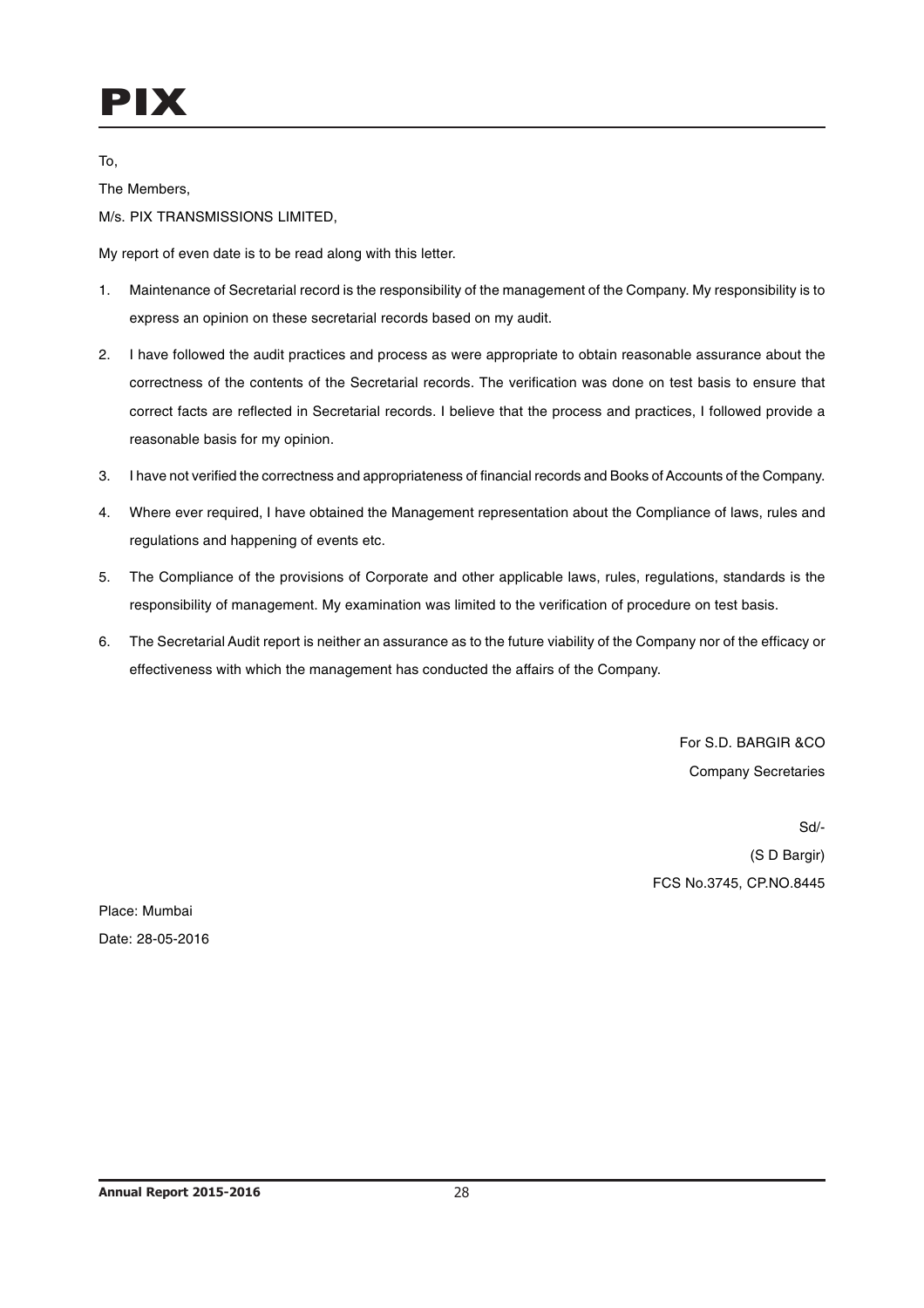## **ANNEXURE 7**

## **CONSERVATION OF ENERGY, TECHNOLOGY ABSORPTION, AND FOREIGN EXCHANGE EARNING AND OUTGO ETC:**

Information on conservation of Energy, Technology absorption, Foreign Exchange earnings and outgo required to be disclosed under Section 134 of the Companies Act, 2013 read with Companies (Accounts) Rules, 2014 are provided hereunder:

| Sr. No. | <b>Steps for Energy Conservation</b>                | <b>Measure for Energy Conservation</b>            |
|---------|-----------------------------------------------------|---------------------------------------------------|
| A       | <b>Conservation of Energy:</b>                      | Energy conservation continues to receive priority |
| (i)     | the steps taken or impact on :                      | attention at all levels. All efforts are made to  |
| (ii)    | conservation of energy the steps taken by the       | conserve and optimize use of energy with          |
|         | company for                                         | continuous monitoring, improvement in             |
| (iii)   | Utilizing alternate sources of energy the capital   | maintenance and distribution systems and          |
|         | investment on energy conservation equipments;       | through improved operational techniques.          |
| (B)     | Technology absorption :                             |                                                   |
| (i)     | the efforts made towards technology absorption      | Updation of Technology is a continuous            |
|         |                                                     | process, absorption implemented and adapted       |
|         |                                                     | by the Company for innovation . Efforts are       |
|         |                                                     | continuously made to develop new products         |
|         |                                                     | required in the Rubber Industry.                  |
| (ii)    | the benefits derived like product improvement,      | The Company has been able to successfully         |
|         | cost reduction, product development or import       | indigenize thetooling to a large extent and       |
|         | substitution                                        | successfully developed newproducts by virtue      |
|         |                                                     | of technology absorption, adaptation and          |
|         |                                                     | innovation.                                       |
| (iii)   | in case of imported technology (imported during     | Not Applicable                                    |
|         | the last three years reckoned from the beginning    |                                                   |
|         | of the financial year)(a) the details of technology |                                                   |
|         | imported(b) the year of import; (c) whether the     |                                                   |
|         | technology been fully absorbed(d) if not fully      |                                                   |
|         | absorbed, areas where absorption has not taken      |                                                   |
|         | place, and the reasons thereof                      |                                                   |
| (iv)    | the expenditure incurred on Research and            | Not Applicable                                    |
|         | Development.                                        |                                                   |

## **(B) Expenditure on R& D**

 $($ ₹ In lakhs)

| Sr.No. | <b>Particulars</b>                                      | 2015-16 | 2014-15 |
|--------|---------------------------------------------------------|---------|---------|
| Α      | Capital                                                 |         |         |
| в      | Recurring                                               |         |         |
|        | Total                                                   |         |         |
|        | Total R&D expenditure as a percentage of total turnover |         |         |

## **(C) Foreign exchange earnings and Outgo:**

The Foreign Exchange outgo and foreign exchange earned by the Company during the year are detailed in Note No. 44, 45 and 46 of other Notes to the Financial Statements.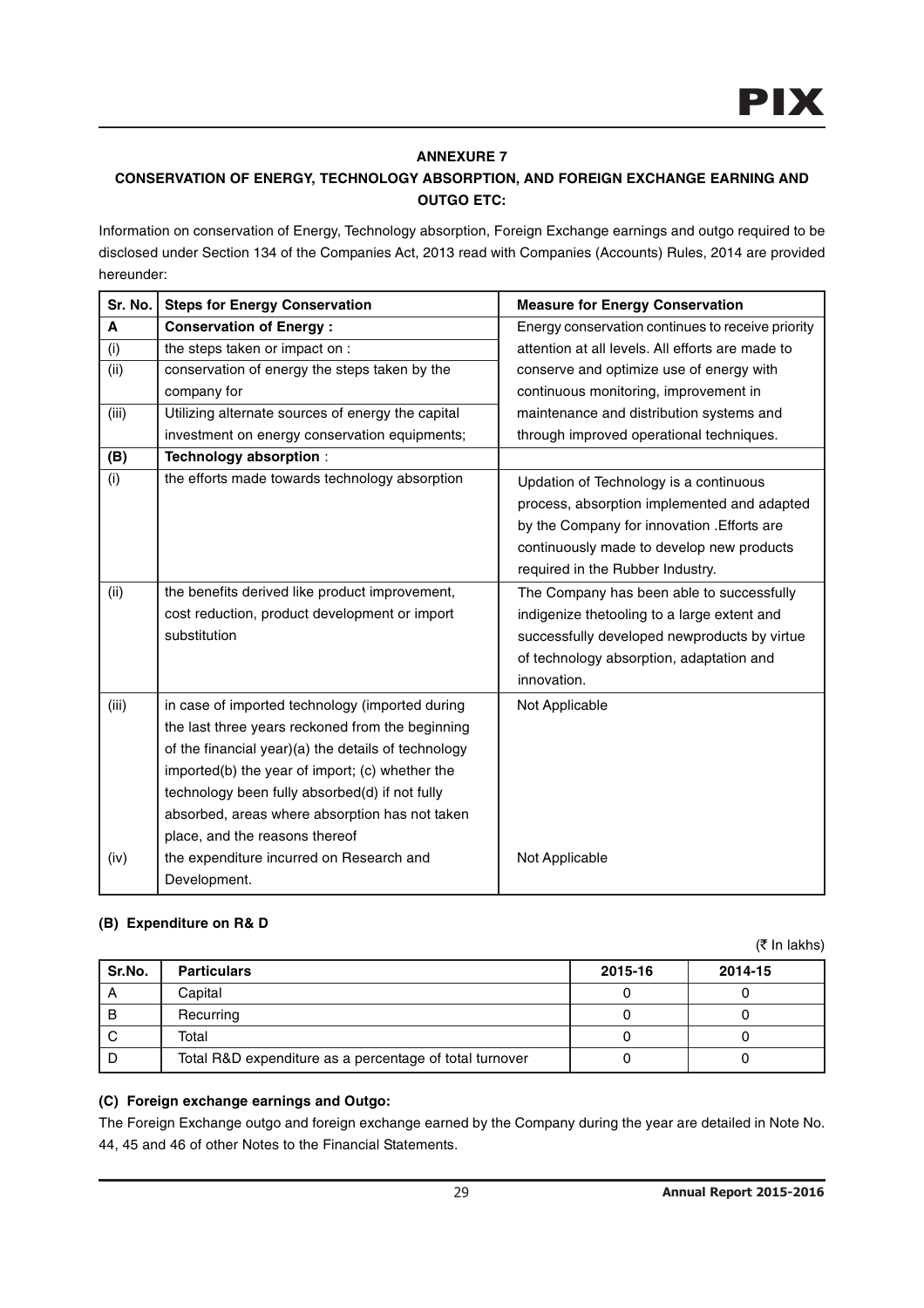## **Management Discussion and Analysis**

## **a) FORWARD LOOKING STATEMENT:**

The report contains forward looking statements, identified by words like plans, will expect, will anticipate, intends, estimates, projects and so on. All statements that address expectations or projections about the future, but not limited to the company's strategy for growth, product development, market position, expenditure and financial results are forward looking statements. They are based on certain assumption and expectation of future events, the company cannot guarantee that these are accurate or will be realized. The company's actual results, performance or achievement could thus differ from those projected in any forward looking statements. The company assumes no responsibility to publicly amend, modify or revise any such statement on the basis of subsequent development, information or events.

## **b) OVERVIEW OF THE ECONOMY:**

The year 2015-16 commenced with hopes of economic recovery. The progress of the corporate sector is encouraging. The international market is looking optimistic. The global economic recovery is gaining momentum. India's economy is poised to return to its high growth path. Monetary policy is likely to be supportive with the Reserve Bank of India having moved to flexible inflation targeting. Despite the currency fluctuation losses due to volatility in dollar rate, the working of the company remained reasonable and satisfactory.

## **c) REVIEW OF OPERATION**

Total Turnover (net of excise) for the year under review is  $\bar{\tau}$  20565.37 Lacs. The profit before interest and depreciation and tax is  $\bar{\tau}$  3440.17 Lacs. The profit before tax from operations is  $\bar{\tau}$  608.48 Lacs after providing  $\bar{\tau}$  1628.94 Lacs for Interest and ₹ 1202.75 Lacs for Depreciation.

With the rate of interest still high compared to the global standards, there is a further scope to reduce the interest rate and the growth of the corporate sector will depend much upon the availability of credit at the right time and right price. Though it is expected that softening commodity prices and stimulus packages would have a positive impact on the industrial production in the months ahead, the economic recovery on a sustainable basis requires a revival of the global economy. The order position is good and company expected reasonable growth in turnover and profitability. With the expectation of an improvement in the market conditions for rubber and automobile products during the year, the Company will endeavor to perform better than last year. Government of India's 'Make in India' program is expected to give a significant boost to the Indigenous Manufacturers.

## **d) CORPORATE GOVERNANCE**

Corporate Governance sets forth guidelines for maintaining and sustaining a transparent, information oriented culture wherein authority and responsibilities are co-existent and co-extensive. It also provides guidelines on accountability of various positions within the organization. These values govern not only the Board of Directors, but also the management and the employees of the Company. This Governance protects and balances the interests of all stakeholders thereby enhancing shareholder value.

## **e) INTERNAL CONTROL SYSTEM AND THEIR ADEQUACY:**

Management has put in place effective Internal Control Systems to provide reasonable assurance for

- Safeguarding Assets and their usage.
- Maintenance of Proper Accounting Records and
- Adequacy and Reliability of the information used for carrying on Business Operations.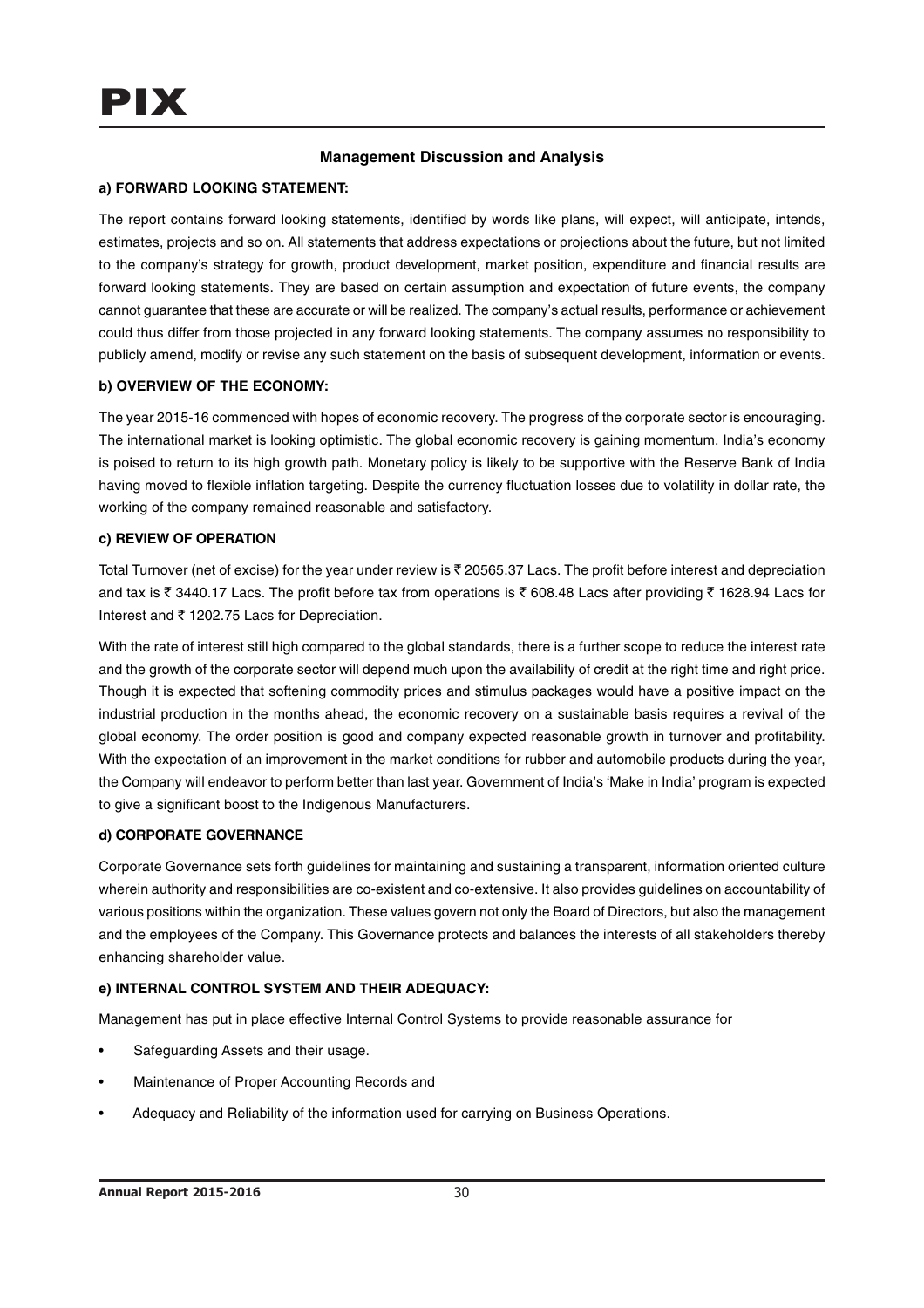Key elements of the Internal Control Systems are as follows:

- (i) Existence of Authority Manuals and periodical updating of the same for all Functions.
- (ii) Existence of clearly defined organizational structure and authority.
- (iii) Existence of corporate policies for Financial Reporting and Accounting.
- (iv) Existence of Management information system updated from time to time as may be required.
- (v) Existence of Annual Budgets and Long Term Business Plans.
- (vi) Existence of Internal Audit System.
- (vii) Periodical review of opportunities and risk factors depending on the Global / Domestic Scenario and to undertake measures as may be necessary.

The Company has appointed an Independent Auditor to ensure compliance and effectiveness of the Internal Control Systems in place.

The Audit Committee is regularly reviewing the Internal Audit Reports for the auditing carried out in all the key areas of the operations. Additionally the Audit Committee approves all the audit plans and reports for significant issues raised by the Internal and External Auditors. Regular reports on the business development, future plans and projections are given to the Board of Directors. Internal Audit Reports are regularly circulated for perusal of Senior Management for appropriate action as required.

Normal foreseeable risks of the Company's assets are adequately covered by comprehensive insurance. Risk assessments, inspections and safety audits are carried out periodically.

## **f) FINANCIAL AND OPERATIONAL PERFORMANCE:**

The Highlights of Financial Operational Performance are given below:  $($ ₹ In Lacs)

| Sr. No.        | <b>Particulars</b>                                           | 2015-16  | 2014-15  |
|----------------|--------------------------------------------------------------|----------|----------|
|                | Sales / income from operations                               | 21775.68 | 20363.30 |
| $\overline{c}$ | Other Income                                                 | 318.14   | 262.02   |
| 3              | Total Expenditure (Before interest)                          | 19795.29 | 16960.02 |
| 4              | Profit Before Interest                                       | 2298.52  | 2475.37  |
| 5              | Current Tax and Deferred Tax                                 | 303.55   | 257.54   |
| 6              | Operating Margin %                                           | 10.53    | 12.15    |
| 7              | Profit / (Loss) After Tax                                    | 366.03   | 344.89   |
| 8              | Return on Average Capital Employed % Before interest and tax | 10.53    | 17.90    |
| 9              | No. of Months Receivables (Receivables / Sales)              | 3.61     | 3.56     |
| 10             | <b>Current Ratio</b>                                         | 1.21     | 1.33     |

## **g) HUMAN RESOURCE DEVELOPMENT AND INDUSTRIAL RELATIONS:**

The Company has constituted an Internal Complaint Committee (ICC) in pursuant to the provisions of Companies Act, 2013 for prevention, prohibition and redressal of complaints / grievances on the sexual harassment of women at work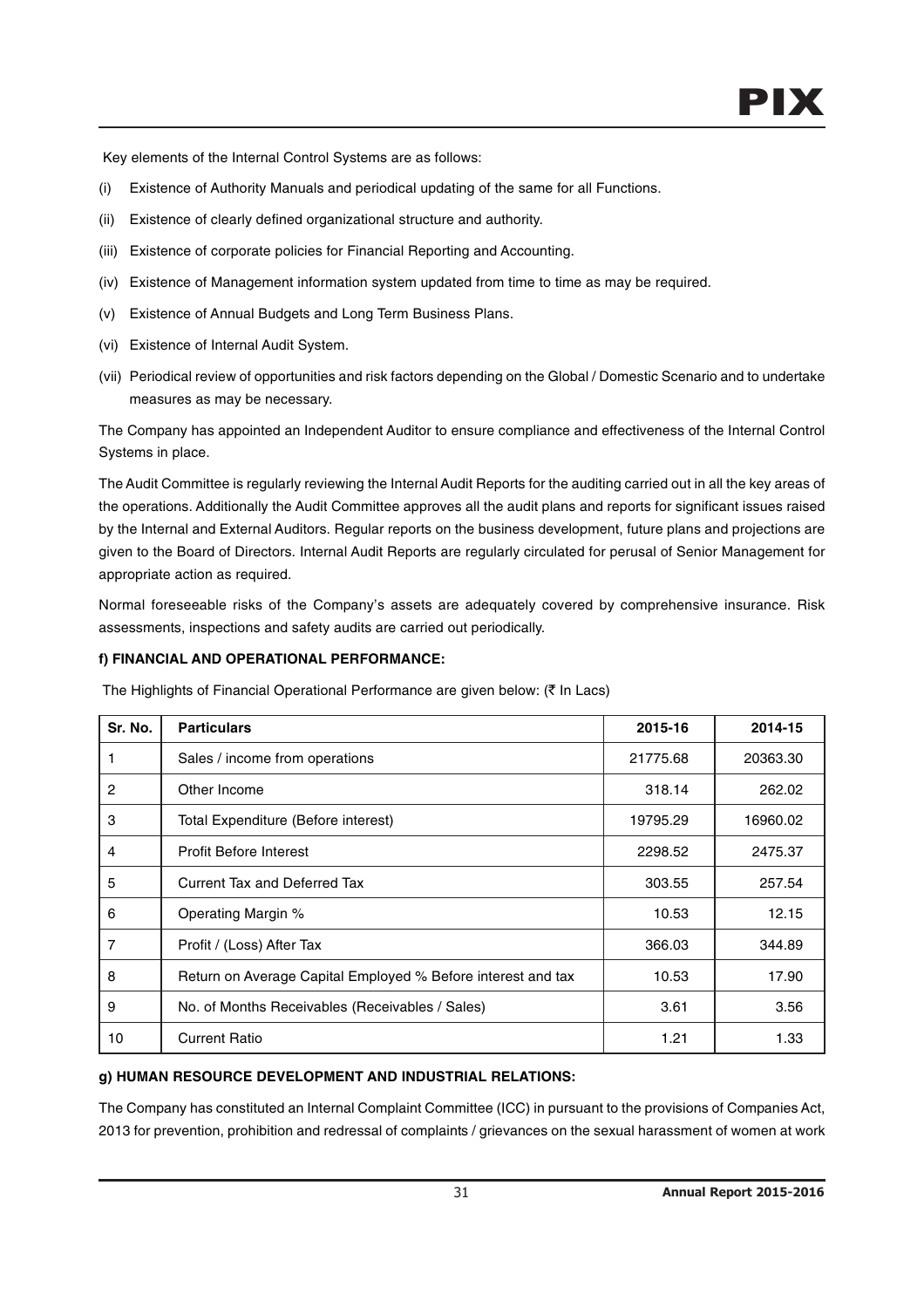## PIX

places. The Company continued the welfare activities for the employees, which include Medical Care, Group Insurance, and Canteen Facility. To enrich the skills of employees and enrich their experience, the Company arranges, Practical Training Courses by Internal and External Faculty.

During the year under review company employed 1021 workers in all its plants located at different places at Nagpur.

## **h) CAUTIONARY STATEMENT:**

Statements in the Management Discussion and Analysis and Directors Report describing the Company's strengths, strategies, projections and estimates, are forward-looking statements and progressive within the meaning of applicable laws and regulations. Actual results may vary from those expressed or implied, depending upon economic conditions, Government Policies and other incidental factors. Stakeholders are cautioned not to place undue reliance on the forward looking statements.

**For and on behalf of the Board of Directors**

**Place: Mumbai Amarpal Sethi Date: 28.05.2016 Chairman and Managing Directors**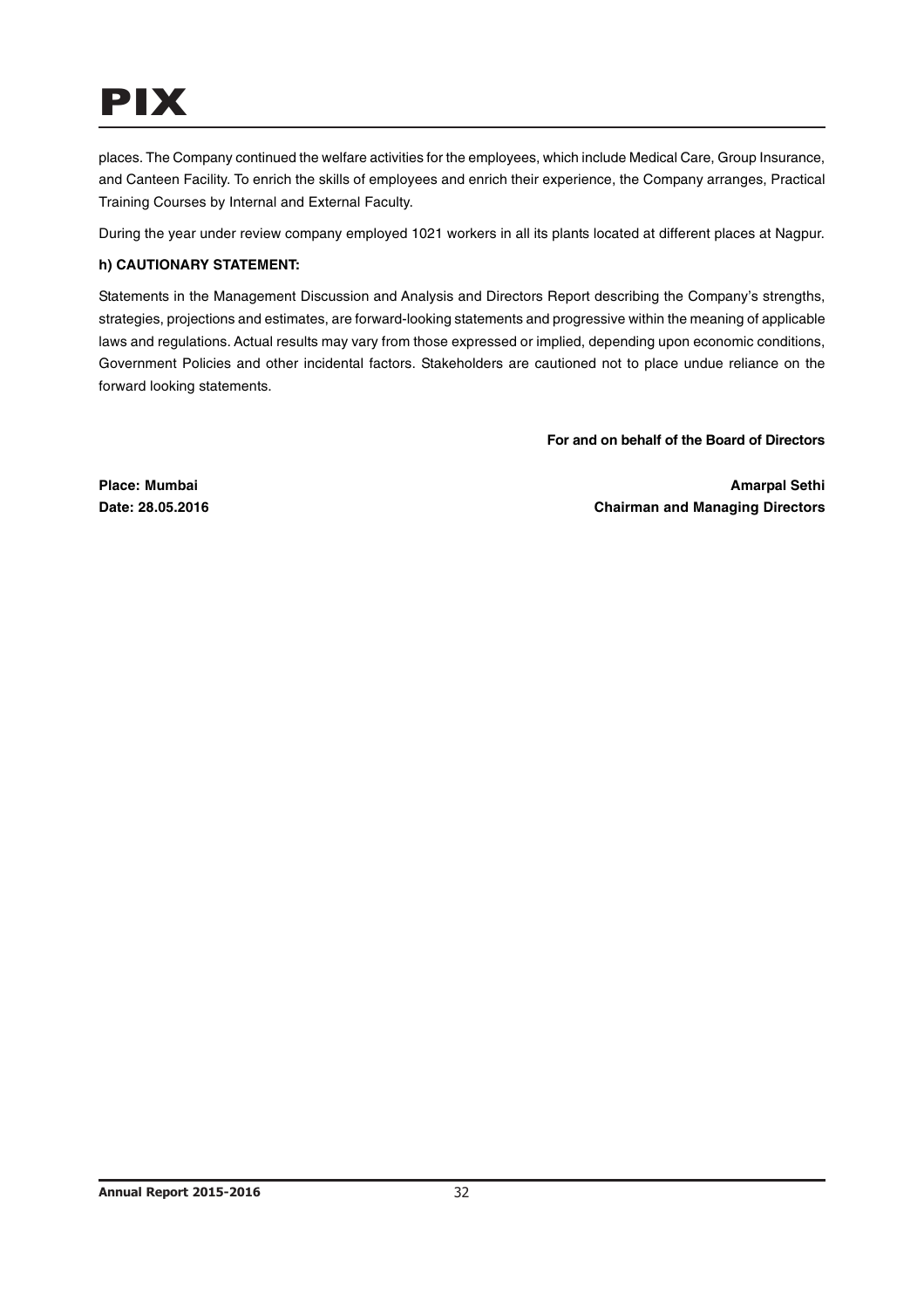## **REPORT ON CORPORATE GOVERNANCE**

## **1. COMPANY'S PHILOSOPHY ON CORPORATE GOVERNANCE :**

The Company's philosophy on Corporate Governance has been developed with a tradition of fair and transparent governance. The Company believes that good Corporate Governance is a continuous process and strives to improve the Corporate Governance practices to meet shareholder's expectations. Your company has fulfilled requirements of clause 49 of the listing agreement and all the existing guidelines under Regulation 17 to 27 of the listing Regulation.

## **Appropriate Governance Structure with defined roles and responsibilities:**

The company has put in place an integral governance structure with defined roles and responsibilities of every constituents of system. The company's shareholders appoint the Board which in turn governs the company. The Board has established five committees to discharge its responsibilities in an effective manner. The company secretary acts as the secretary of all the committees of the Board constituted under Companies Act, 2013 and rules made there under. The Chairman and Managing Director (CMD) provide overall direction and guidance to the Board. The CMD is assisted by six executive directors and a core group of senior level executives

## **Board Leadership**

The Board is comprised with 50% executive directors and 50% non executive independent directors. The enlighten Board consists of executive and independent directors helps in creating Board culture and quality governance. The company has defined guidelines and an established framework for the meetings of the Board and Committees. These guidelines help in better decisions making process at the meetings of Board and Committees.

## **Ethics/Governance Policies:**

At Pix, we try to conduct our business and strengthen our relationship in a manner that is dignified, distinctive and responsible. We follow the ethical standard to the optimum level to ensure integrity, transparency, independence and accountability in dealing with all stakeholders. We have adopted various codes and policies to carry out our duties in an ethical manner. Following are the policies and codes adopted by the company:

- Code of conduct
- Code of conduct for Prohibition of Insider Trading
- Vigil Mechanism and Whistle Blower Policy
- Policy on Materiality of related Party Transactions and on Dealing with Related Party Transactions
- Corporate Social Responsibility Policy
- Remuneration Policy for Directors, Key Managerial Personnel and other employees
- Policy for Determining Material events
- Policy on document presentation
- **Archival Policy**

## **Audit and internal checks and balances:**

The statutory audit of the company is done by equally competent Chartered Accountants, M/s S.C Bandi & Co, Mumbai. The company has an internal audit cell acting as independent internal auditors that regularly reviews internal control and operating systems and procedures. The company is planning to establish a legal cell to ensure compliances of industrial and labour laws, taxation laws, corporate and securities laws and health and safety and environment regulations. The efficient and ever alert internal control system ensures optimal use and protection of assets; facilitate accurate and timely compilation of financial statements and compliance with statutory laws and regulations,

## **Observance of Secretarial Standards issued by the Institute of Company Secretaries of India:**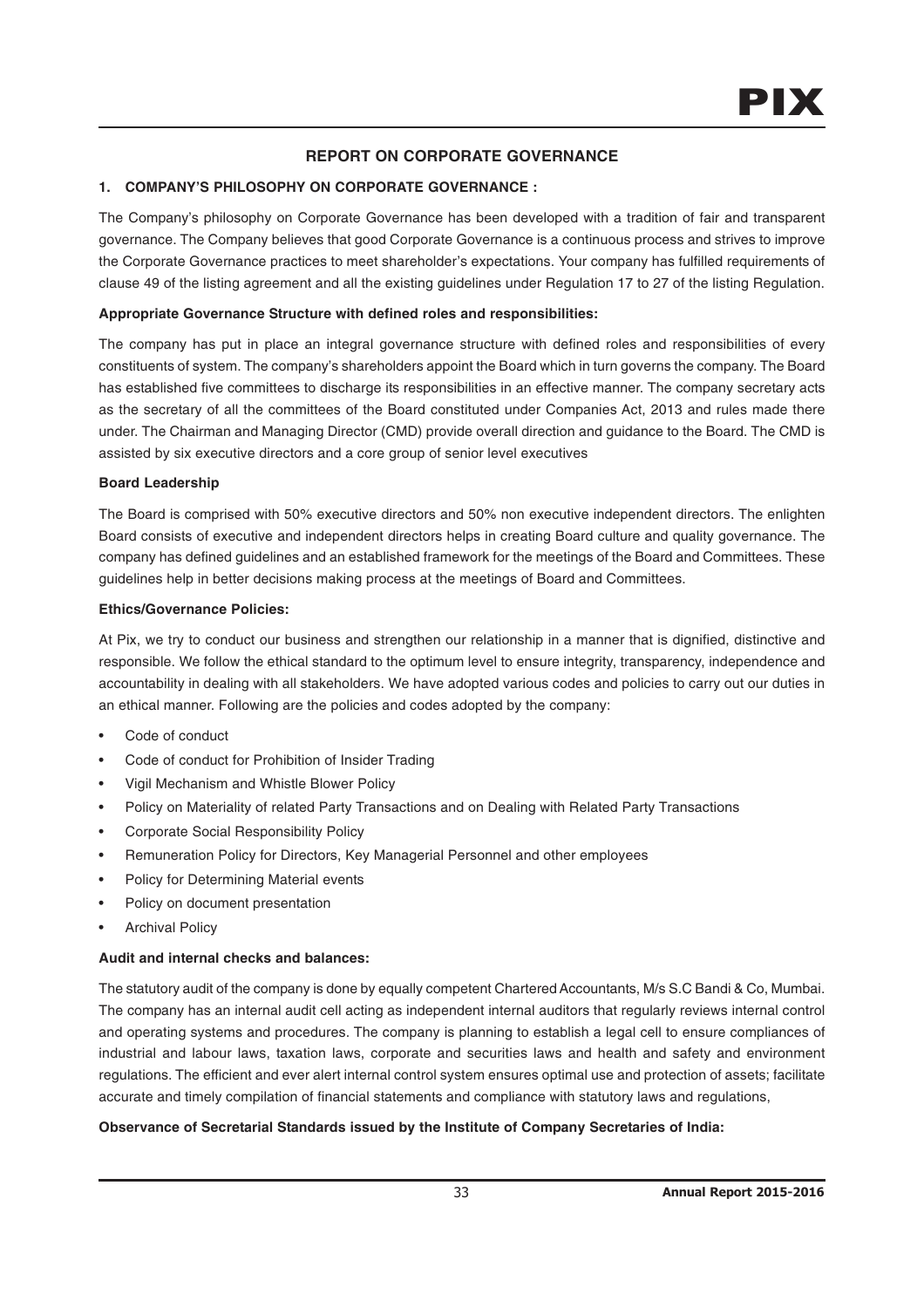## PIX

The company has complied with the Secretarial Standards SS-1 and SS-2 issued by the Institute of Company Secretaries of India and made applicable to the company effective from 1<sup>st</sup> July, 2015. The company in its endeavor tries to adopt and practice other Secretarial Standards and Guidelines issued by the Institute for better corporate governance.

## **2. BOARD OF DIRECTORS :**

| Composition and category of directors as on March 31, 2016<br>a) I |                                                  |                                    |  |  |  |
|--------------------------------------------------------------------|--------------------------------------------------|------------------------------------|--|--|--|
| Sr.No.                                                             | <b>Name of the Director</b>                      | Category                           |  |  |  |
| 1                                                                  | Mr. Amarpal Sethi - Chairman & Managing Director | <b>Executive Promoter Director</b> |  |  |  |
| $\overline{2}$                                                     | Mr. Sonepal Sethi - Jt. Managing Director        | Executive Promoter Director        |  |  |  |
| 3                                                                  | Mr. Rishipal Sethi - Jt. Managing Director       | <b>Executive Promoter Director</b> |  |  |  |
| 4                                                                  | Mr. Sukhpal Singh Sethi – Whole time Director    | <b>Executive Promoter Director</b> |  |  |  |
| 5                                                                  | Mr. Karanpal Sethi - Whole time Director         | Executive Promoter Director        |  |  |  |
| 6                                                                  | Mr. Joe Paul - Whole time Director               | <b>Executive Director</b>          |  |  |  |
| $\overline{7}$                                                     | Ms. Shirley Paul - Whole time Director           | <b>Executive Director</b>          |  |  |  |
| 8                                                                  | Mr. Haresh Eidnani                               | Independent Non-Executive Director |  |  |  |
| 9                                                                  | Mr. Pardeep Havnur                               | Independent Non-Executive Director |  |  |  |
| 10                                                                 | Mr. Aqueel A. Mulla                              | Independent Non-Executive Director |  |  |  |
| 11                                                                 | Mr. Mohammad Adil Ansari                         | Independent Non-Executive Director |  |  |  |
| 12 <sup>2</sup>                                                    | Mr. Nigel Savio Lobo                             | Independent Non-Executive Director |  |  |  |
| 13                                                                 | Mr. Prakash Chand Khasgiwala                     | Independent Non-Executive Director |  |  |  |
| 14                                                                 | Dr. Manoj Mohan Sajnani                          | Independent Non-Executive Director |  |  |  |

## **a) Composition and category of directors as on March 31 , 2016**

## **Attendance of Directors at Board Meetings and Last AGM**

The meetings of the Board of Directors are scheduled well in advance and generally held at Mumbai. The notice convening the meeting and the detailed agenda is sent at least seven days in advance to all the Directors. The Board meets at least once a quarter to review the quarterly performance and financial results. The details of directors' attendance in board meetings during the year as under:

| Name of the Director         | No. of Board         | No. of Board            | Attendance at the last        |
|------------------------------|----------------------|-------------------------|-------------------------------|
|                              | <b>Meetings held</b> | <b>Meeting attended</b> | <b>Annual General Meeting</b> |
| Mr. Amarpal Sethi            | 9                    | 8                       | Yes                           |
| Mr. Sonepal Sethi            | 9                    | 9                       | Yes                           |
| Mr. Rishipal Sethi           | 9                    | 9                       | Yes                           |
| Mr. Sukhpal Singh Sethi      | 9                    | 9                       | Yes                           |
| Mr. Karanpal Sethi           | 9                    | 9                       | No.                           |
| Mr. Joe Paul                 | 9                    | 9                       | Yes                           |
| Ms. Shirley Paul             | 9                    | 9                       | Yes                           |
| Mr. Haresh Eidnani           | 9                    | 7                       | Yes                           |
| Mr. Pardeep Havnur           | 9                    | 7                       | Yes                           |
| Mr. Aqueel A. Mulla          | 9                    | 7                       | Yes                           |
| Mr. Mohammad Adil Ansari     | 9                    | $\overline{7}$          | <b>Yes</b>                    |
| Mr. Nigel Savio Lobo         | 9                    | $\overline{7}$          | <b>No</b>                     |
| Mr. Prakash Chand Khasgiwala | 9                    | 7                       | No                            |
| Dr. Manoj Mohan Sajnani      | 9                    |                         | No                            |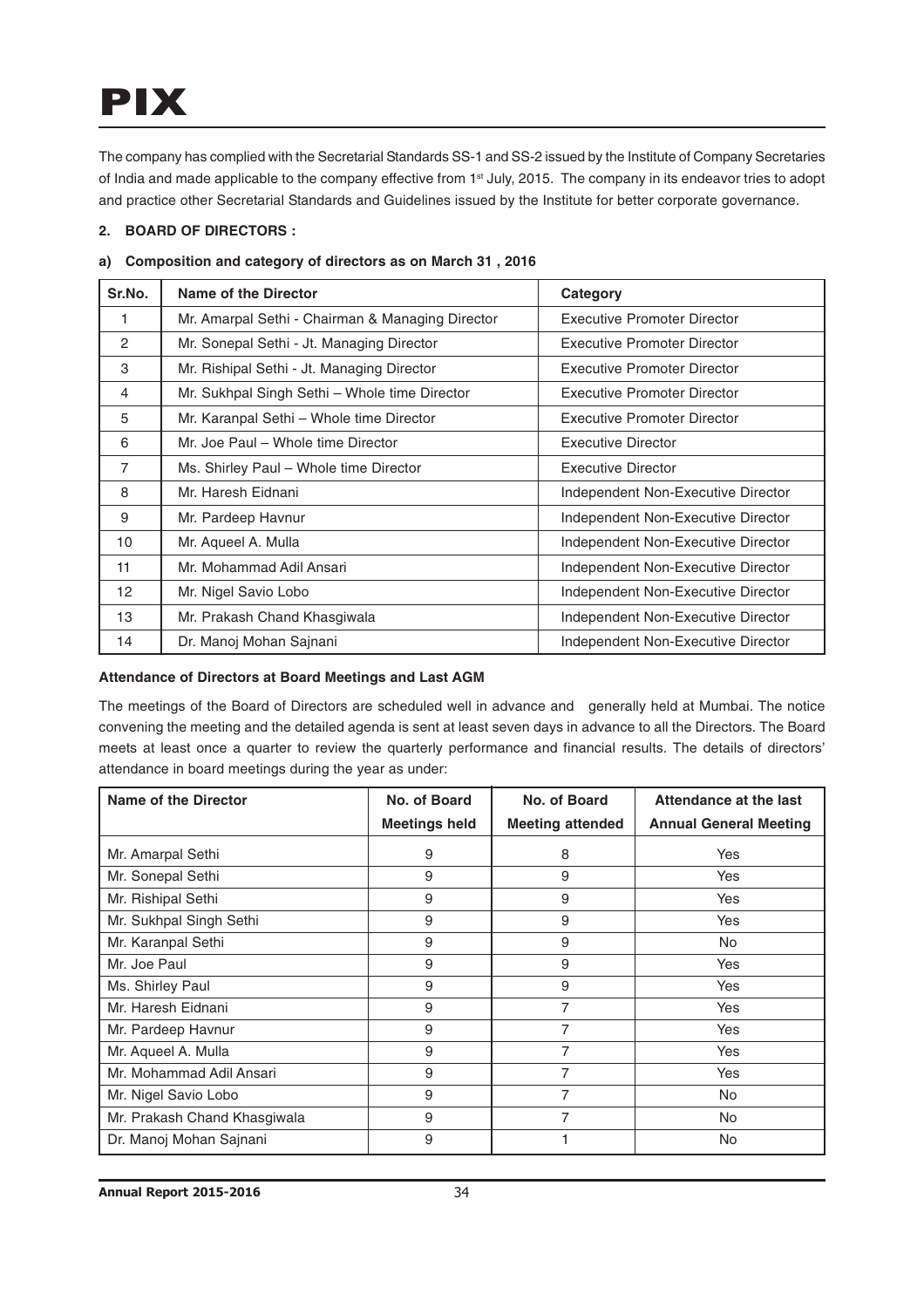| <b>Name of the Director</b>  | No. of Directorship in other<br>boards as on 31,03,2016<br>[Refer note below]* | No. of memberships in other<br>board committee as on<br>31.03.2016[Refer note below]** |
|------------------------------|--------------------------------------------------------------------------------|----------------------------------------------------------------------------------------|
| Mr. Amarpal Sethi            | $3***$                                                                         |                                                                                        |
| Mr. Sonepal Sethi            | $3***$                                                                         |                                                                                        |
| Mr. Rishipal Sethi           | $3***$                                                                         |                                                                                        |
| Mr. Sukhpal Singh Sethi      |                                                                                |                                                                                        |
| Mr. Karanpal Sethi           | $1***$                                                                         |                                                                                        |
| Mr. Joe Paul                 |                                                                                |                                                                                        |
| Ms. Shirley Paul             |                                                                                |                                                                                        |
| Mr. Haresh Eidnani           |                                                                                |                                                                                        |
| Mr. Pardeep Havnur           | ۰                                                                              |                                                                                        |
| Mr. Aqueel A. Mulla          | ۰                                                                              |                                                                                        |
| Mr. Mohammad Adil Ansari     |                                                                                |                                                                                        |
| Mr. Nigel Savio Lobo         |                                                                                |                                                                                        |
| Mr. Prakash Chand Khasgiwala |                                                                                |                                                                                        |
| Dr. Manoj Mohan Sajnani      |                                                                                |                                                                                        |

#### **b) Membership / Directorship in other Boards and Board Committees**

**\*** Excludes Directorship in Indian Private Limited Companies and membership of managing committee of various bodies.

- **\*\*** Board Committees include chairmanship / membership of Audit committees, Stakeholders Relationship Committee and Nomination and remuneration committee other than Pix Transmissions Limited.
- **\*\*\*** Mr. Amarpal Sethi, Mr. Sonepal Sethi and Mr. Rishipal Sethi and Mr. Karanpal Sethi are Directors on behalf of M/s. Pix Transmissions Limited in Pix Transmissions Europe Limited subsidiary Company, registered in U.K.

Mr. Amarpal Sethi, Mr. Sonepal Sethi and Mr. Rishipal Sethi are Directors on behalf of M/s. Pix Transmissions Limited in Pix QCS Limited, Ireland which is a Joint Venture Company, registered in U.K.

Mr. Amarpal Sethi, Mr. Sonepal Sethi and Mr. Rishipal Sethi are Directors on behalf of M/s. Pix Transmissions Limited in M/s. Pix Middle East FZC, UAE., a subsidiary company registered in

Non-Executive Directors are eminent professionals with experience in management, finance and law, who bring a wide range of skills and experience to the Board.

#### **c) Number of Board Meetings :**

During the year ended March 31, 2016, The Board of Directors met nine times on following dates:

29th May 2015, 12th August 2015, 14th November 2015, 22<sup>nd</sup> December 2015, 4th January 2016, 13th February 2016, 23rd February 2016, 18th March 2016 and 23rd March 2016.

## **d) Selection of Independent directors**

The company has constituted Nomination and Remuneration Committee for appointment of independent directors on the Board of the company. The committee inter alia considers qualification, positive attributes, area of expertise and no. of directorship and membership held in various committees of other companies. The Board considers the committee's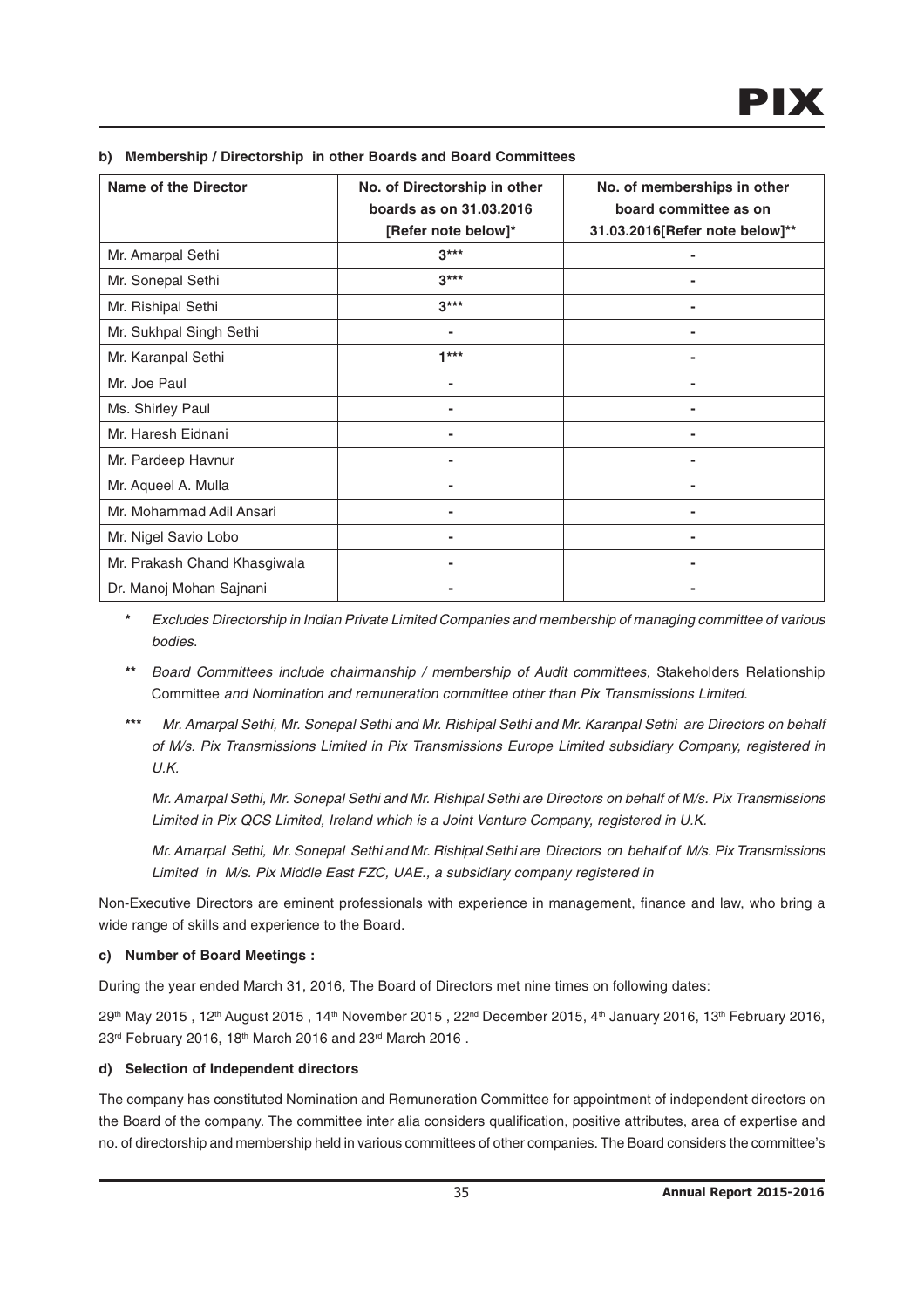recommendation and takes appropriate decision. Every independent Director at the first meeting of Board in which he / she participates as a Director and thereafter at every first meeting of the Board in every financial year gives a declaration that he/she meets with the criteria of independence as provided under law.

# **e) Independent Directors Meeting :**

During the year under review, the Independent Directors met on 23<sup>rd</sup> March, 2016, inter alia, to discuss:

- 1. Evaluation of the performance of Non Independent Directors and the Board of Directors as a Whole.
- 2. Evaluation of the performance of the Chairman of the Company, taking into account the views of the Executive and Non Executive Directors.
- 3. Evaluation of the quality, content and timelines of flow of information between the management and the Board that is necessary for the Board to effectively and reasonably perform its duties.

All the independent Directors except Dr. Manoj Mohan Sajnani were present at the meeting.

# **f) Directors Induction and Familiarization program**

The Program aims to provide insights into the Company to enable the Independent Directors to understand its business in depth and contribute significantly to the Company. The provision of an appropriate induction program for new Directors and ongoing training for existing directors is a major contributor to the maintenance of high Corporate Governance standards of the Company. The Independent Directors, from time to time request management to provide detailed understanding of any specific project, activity or process of the Company. The management provides such information and training either at the meeting of Board of Directors or otherwise. The induction process is designed to:

- a. Familiarize with the nature of Business of the Company.
- b. Roles and Responsibilities.
- c. Nature of industry including competition/export potential.
- d. The business model and Corporate Plans [Long Term and Short Term] of the Company

The details of Directors' induction and familiarization programs are available on the Company's website at www.pixtrans.com .

## **g) Code of Conduct;**

The company has in place a comprehensive Code of Conduct applicable to all the employees and on Executive Directors including Independent Directors. The code is applicable to Non - Executive Directors including Independent Directors to such an extent as may be applicable to them depending on their roles and responsibilities. The code gives guidance and support needed for ethical conduct of business and compliance of law. A copy of the Code has been posted on the website of the company www.pixtrans.com. The code is circulated to the Directors and management personnel and its compliance is affirmed by them annually.

## **3. AUDIT COMMITTEE**

## **Terms of Reference**

Apart from all the matters provided in Regulation 18 of Securities And Exchange Board of India (Listing Obligations And Disclosure Requirements) Regulations, 2015 and section 177 of the Companies Act 2013, the Audit committee reviews reports of the internal auditor, meets statutory auditors as and when required and discusses their findings, suggestions, observations and other related matters. It also reviews major accounting policies followed by the company.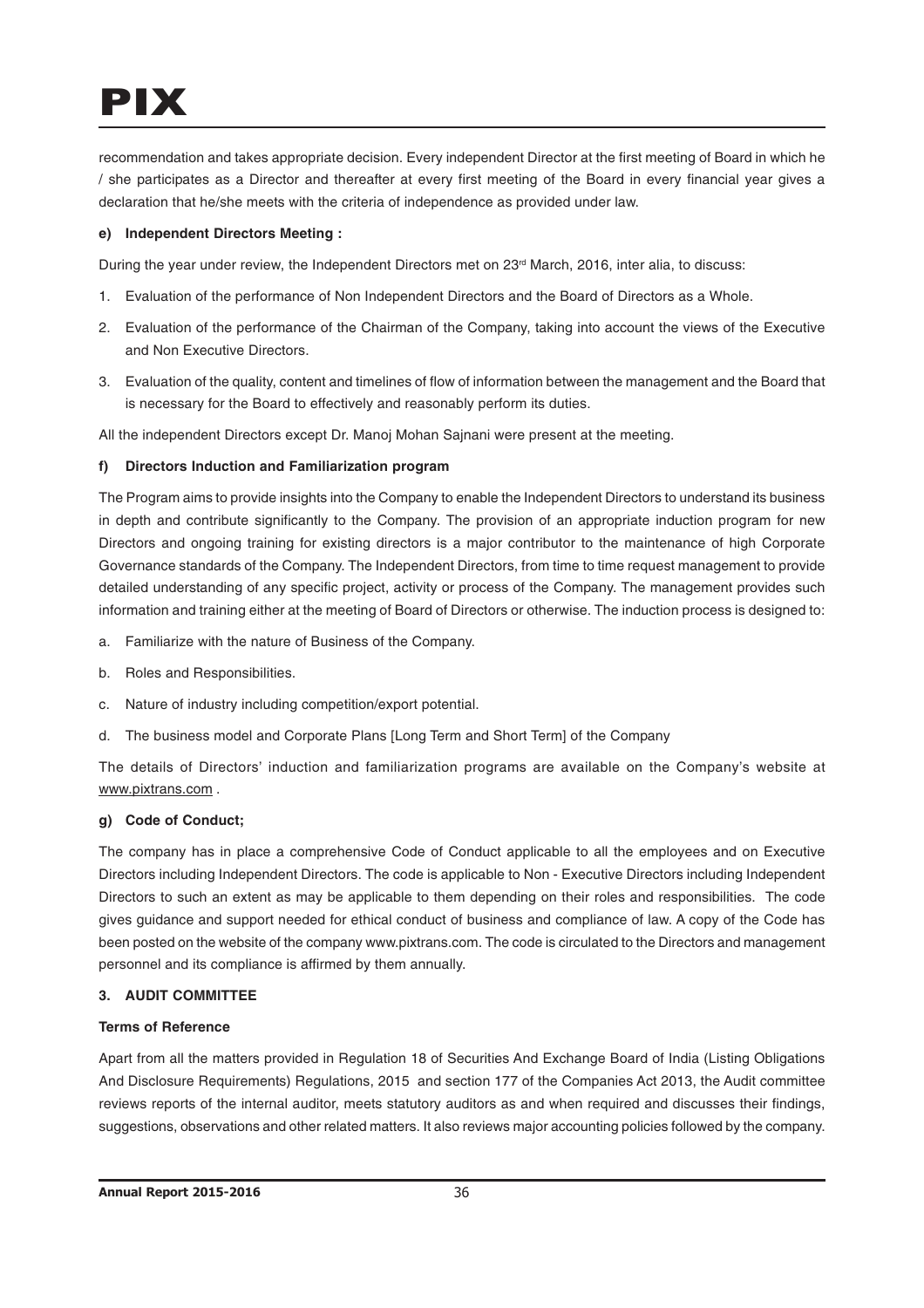# **Composition**

The Audit Committee comprises of the following executive and non-executive independent members of the Board:

| <b>Name</b>              | <b>Designation</b> | Category                           |
|--------------------------|--------------------|------------------------------------|
| Mr. Mohammad Adil Ansari | Chairman           | Non-executive independent director |
| Mr. Amarpal Sethi        | Member             | Executive director                 |
| Mr. Pardeep Havnur       | Member             | Non-executive independent director |
| Mr. Haresh Eidnani       | Member             | Non-executive independent director |

The Company Secretary acts as the secretary to the Audit Committee. The statutory auditor also attends the Audit Committee meetings.

## **Meetings and Attendance**

During the year ended 31<sup>st</sup> March 2016, Audit committee met four times on the following dates:

 $29<sup>th</sup>$  May 2015, 12<sup>th</sup> August 2015, 14<sup>th</sup> November 2015 and 13<sup>th</sup> February 2016.

Attendance of members in above meetings are as under :

| Name of the Member       | No. of Meetings held | No. of Meetings |  |
|--------------------------|----------------------|-----------------|--|
|                          | during the year      | attended        |  |
| Mr. Mohammad Adil Ansari |                      |                 |  |
| Mr. Amarpal Sethi        |                      |                 |  |
| Mr. Pardeep Havnur       |                      |                 |  |
| Mr. Haresh Eidnani       |                      |                 |  |

## **4. NOMINATION AND REMUNERATION COMMITTEE**

## **Terms of Reference**

Nomination and Remuneration committee formulates the policy for appointment of Executive, Non-Executive and Independent Directors to the Board , determines / recommend all elements of remuneration package of all the Executive Directors, i.e. salary, benefits, bonuses, stock options, pension etc on the basis of adopted policy. It also carries out evaluation of each Director's performance and performance of the Board as a whole.

## **Composition**

The Nomination and Remuneration Committee comprises of the following non-executive independent members of the Board:

| <b>Name</b>         | <b>Designation</b> | Category                           |
|---------------------|--------------------|------------------------------------|
| Mr. Pardeep Havnur  | Chairman           | Non-executive independent director |
| Mr. Haresh Eidnani  | Member             | Non-executive independent director |
| Mr. Aqueel A. Mulla | Member             | Non-executive independent director |

## **Meetings and Attendance**

During the year ended 31<sup>st</sup> March 2016, Nomination and Remuneration committee met one time on the following date: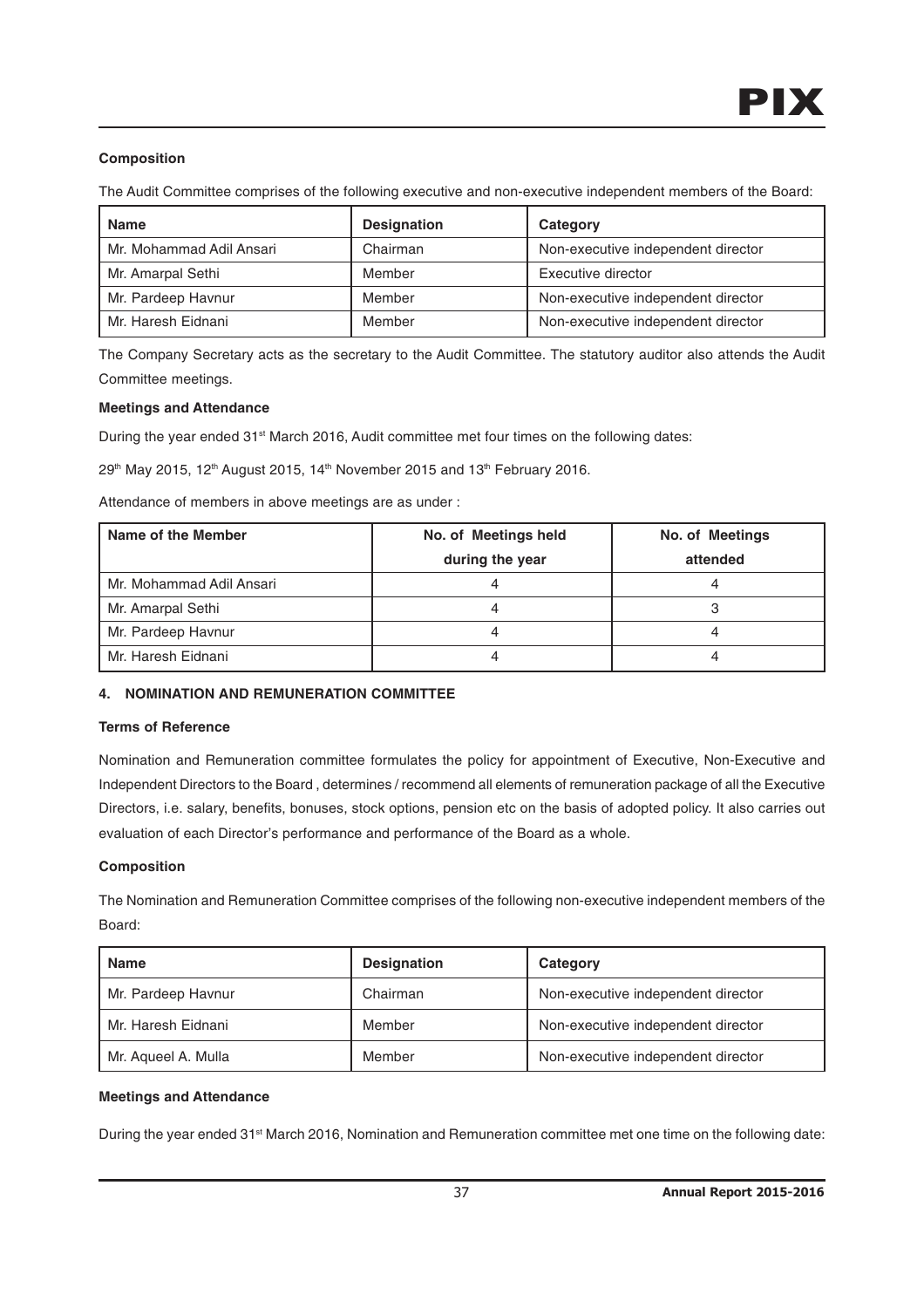# 29th May 2015.

Attendance of members in above meetings is as under:

| Name of the Member  | No. of Meetings held | No. of Meetings |  |
|---------------------|----------------------|-----------------|--|
|                     | during the year      | attended        |  |
| Mr. Pardeep Havnur  |                      |                 |  |
| Mr. Haresh Eidnani  |                      |                 |  |
| Mr. Aqueel A. Mulla |                      |                 |  |

## **Remuneration Policy**

The current remuneration policy adopted by Nomination and Remuneration committee takes care of selection of Directors on the board and has defined criteria for determining their remuneration .The ultimate objective of formulating and adopting remuneration policy is to provide best talent to the board with market competitive total reward opportunity.

The remuneration policy has defined criteria for identifying, screening, recruiting and recommending candidates for election as an Executive or Non-executive Director on the Board.

The major criteria for the appointment to the board are as follows:

- 1. Qualification, Expertise and Experience in specific areas of business.
- 2. Diversity of the board having expertise in the field of Manufacturing, Marketing, Finance and Taxation, Law, Governance and General Management.
- 3. Composition of the board with optimal balance of Executive and Non-Executive Directors consistent with the requirements of law.

The major criteria for the reward / remuneration are as follows:

- 1. Transparent, fair and consistent reward framework.
- 2. Relationship of reward with performance.
- 3. Competitive and reasonable level of remuneration to attract, retain and motivate best talent on board.

The detailed policy on remuneration of Directors, Key Managerial Personnel and Senior Management is displayed on the website of the company at www.pixtrans.com

## **Remuneration to Directors:**

Details of remuneration paid to directors during the financial year 2015-16 are as under: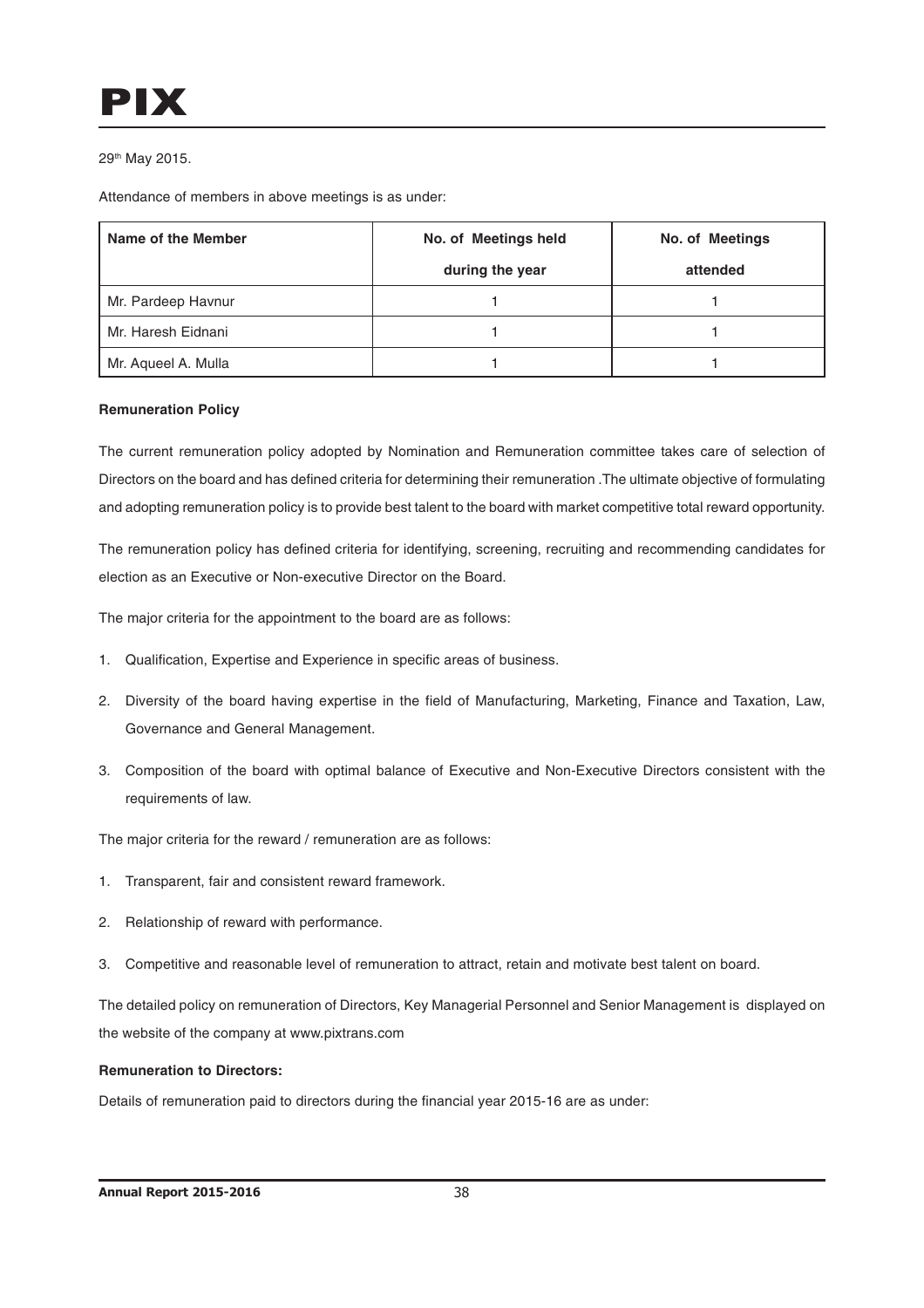# PIX

 $($ ₹ in lacs)

## **a) Promoter Directors :**

| <b>Name of Director</b>   | <b>Salary</b> | <b>LTA</b> | <b>Bonus</b> | <b>Leave Encashment</b> | <b>Perquisites</b> | <b>Total</b> |
|---------------------------|---------------|------------|--------------|-------------------------|--------------------|--------------|
| <b>Mr. Amarpal Sethi</b>  | 69.00         | 11.50      | 5.75         | $\blacksquare$          |                    | 86.25        |
| Mr. Sukhpal Singh Sethi   | 65.40         | 10.90      | 5.45         | $\sim$                  |                    | 81.75        |
| <b>Mr. Sonepal Sethi</b>  | 65.40         | 10.90      | 5.45         | $\blacksquare$          |                    | 81.75        |
| <b>Mr. Rishipal Sethi</b> | 65.40         | 10.90      | 5.45         | $\blacksquare$          |                    | 81.75        |
| <b>Mr. Karanpal Sethi</b> | 62.40         | 10.40      | 5.20         | $\blacksquare$          |                    | 78.00        |

## **a) Executive Director :**

 $($ ₹ in lacs)

| <b>Name of Director</b> | <b>Salary</b> | <b>LTA</b> | <b>Bonus</b> | Leave Encashment   Perquisites | Total |
|-------------------------|---------------|------------|--------------|--------------------------------|-------|
| Mr. Joe Paul            | 41.01         | 2.10       | 1.05         |                                | 44.16 |
| <b>Ms. Shirley Paul</b> | 40.55         | 1.97       | .98          | 3.37                           | 46.87 |

# **b) Independent Non-Executive Directors :**

 $($ ₹ in lacs)

| <b>Name of Director</b>     | <b>Commission</b> | <b>Sitting fee</b> |
|-----------------------------|-------------------|--------------------|
| Mr. Haresh Eidnani          | Nil               | 0.56               |
| Mr. Pardeep Havnur          | Nil               | 0.56               |
| Mr. Aqueel A. Mulla         | Nil               | 0.56               |
| Mr. Mohammad Adil Ansari    | Nil               | 0.56               |
| Mr. Nigel Savio Lobo        | Nil               | 0.56               |
| Mr. Prakash Chand Kasgiwala | Nil               | 0.56               |
| Mr. Manoj Mohan Sajnani     | Nil               | 0.00               |

# **Performance evaluation criteria of Independent Directors**

The Nomination and Remuneration Committee of the Company approved a Evaluation Policy during the year, which was adopted by the Board of Directors. The policy provides for evaluation of the Board, the Committees of the Board and individual Directors, including the Chairman of the Board. The Policy provides that evaluation of the performance of the Board as a whole; Board Committees and Directors shall be carried out on an annual basis. The performance evaluation of the Independent Directors was carried out by the entire board .The performance evaluation criteria of Independent Directors are as under:

- a. Attendance and participations in the meetings.
- b. Raising of concerns to the Board.
- c. Safeguard of confidential information.
- d. Rendering independent, unbiased opinion and resolution of issues at meetings.
- e. Initiative in terms of new ideas and planning for the Company.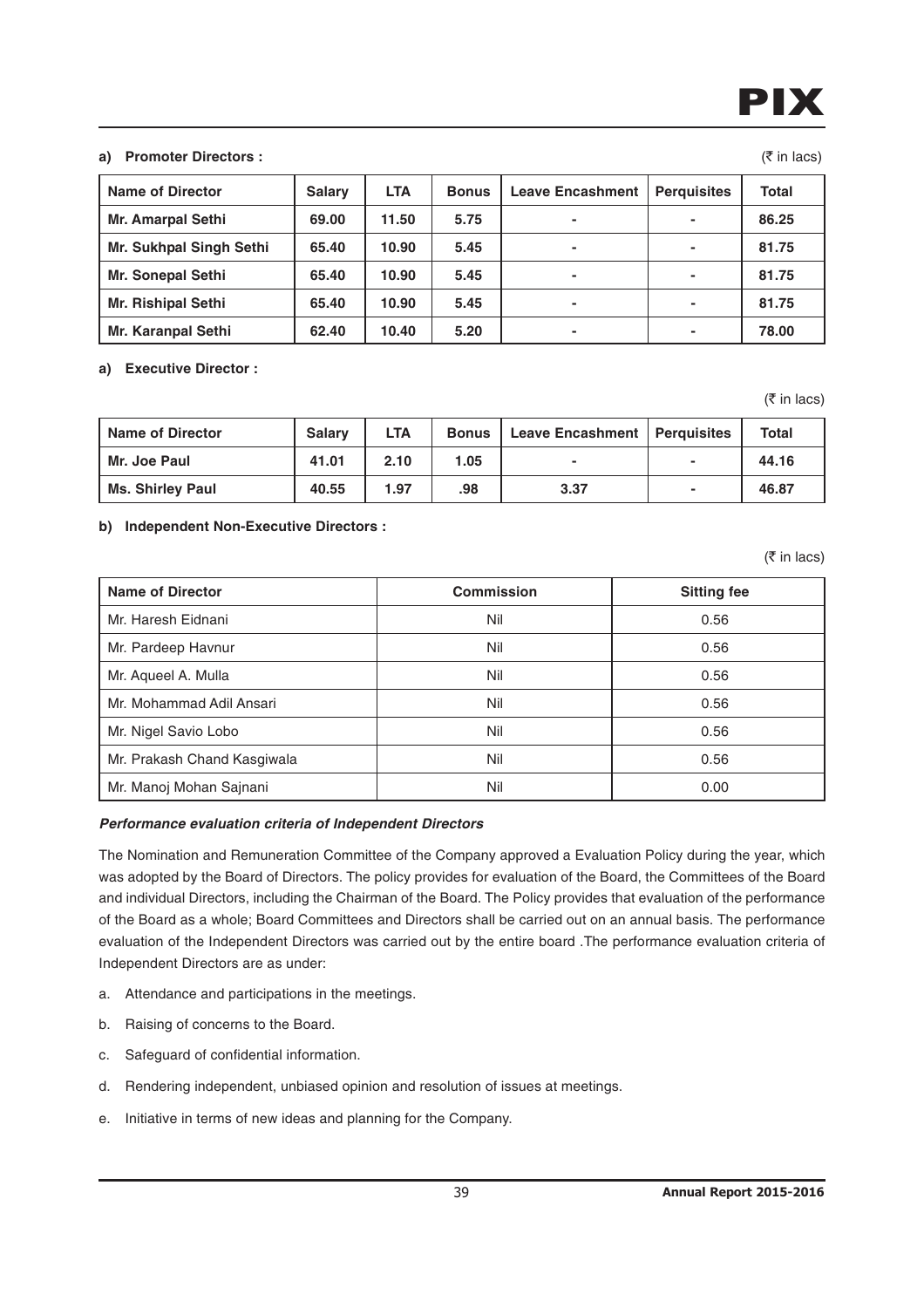# PIX

- f. Safeguarding interest of whistle-blowers under vigil mechanism.
- g. Timely inputs on the minutes of the meetings of the Board and Committee's, if any

## **5. STAKEHOLDERS' RELATIONSHIP COMMITTEE**

This Committee comprises the following executive and non-executive independent members of the Board;

| Mr. Haresh Eidnani      | Chairman |
|-------------------------|----------|
| Mr. Sukhpal Singh Sethi | Member   |
| Mr. Sonepal Sethi       | Member   |
| Mr. Aqueel A Mulla      | Member   |

The company has a large number of shareholders and this committee meets regularly to approve transfer of shares, splitting and consolidation of shares, issuance of duplicate shares and review/redress shareholder complaints.

Mr. Shybu Varghese, Company Secretary acts as compliance officer of the company.

During the year ended 31.03.2016, 137 complaints/queries were received. There were no complaints/queries pending for reply. There were no Share transfers pending for Registration for more than 15 days as on the said date.

## **6. CORPORATE SOCIAL RESPONSIBILITY & GOVERNANCE COMMITTEE:**

#### **Composition of the Committee:**

| Name of the Director | <b>Designation</b>      |
|----------------------|-------------------------|
| Mr. Rishipal Sethi   | Joint Managing Director |
| Mr. Joe Paul         | Whole-time Director     |
| Mr. Aqueel A Mulla   | Independent Director    |

The committee's prime responsibility is to assist the Board in discharging its social responsibilities by way of formulating and monitoring implementation of the framework of corporate social responsibility policy. The Board has also empowered the committee to look into the matter related to sustainability and overall governance.

During the year the Corporate Social Responsibility & Governance Committee met thrice on 29.05.2015, 14.11.2015 & 23.03.2016 and all members of committee were present in the meetings.

#### **Terms of references of the Committee, inter alia includes the following:**

- To formulate and recommend to Board a Corporate Social Responsibility (CSR) policy
- Indicating activities to be undertaken in compliance of the provisions of the Companies Act, 2013 and rules made there under
- Recommend the amount of expenditure to be spent on CSR activities
- Monitoring the implementation of CSR policy from time to time
- To approve Corporate Sustainability report and oversee the implementation of sustainability activities
- To ensure compliance with corporate governance norms as laid down under Listing Agreement with Stock Exchange, Companies Act, and other statutes or any modification or re-enactment thereof.

## **7. RISK MANAGEMENT COMMITTEE :**

The Risk Management Committee was constituted by the Board in pursuance to the requirement of Companies Act,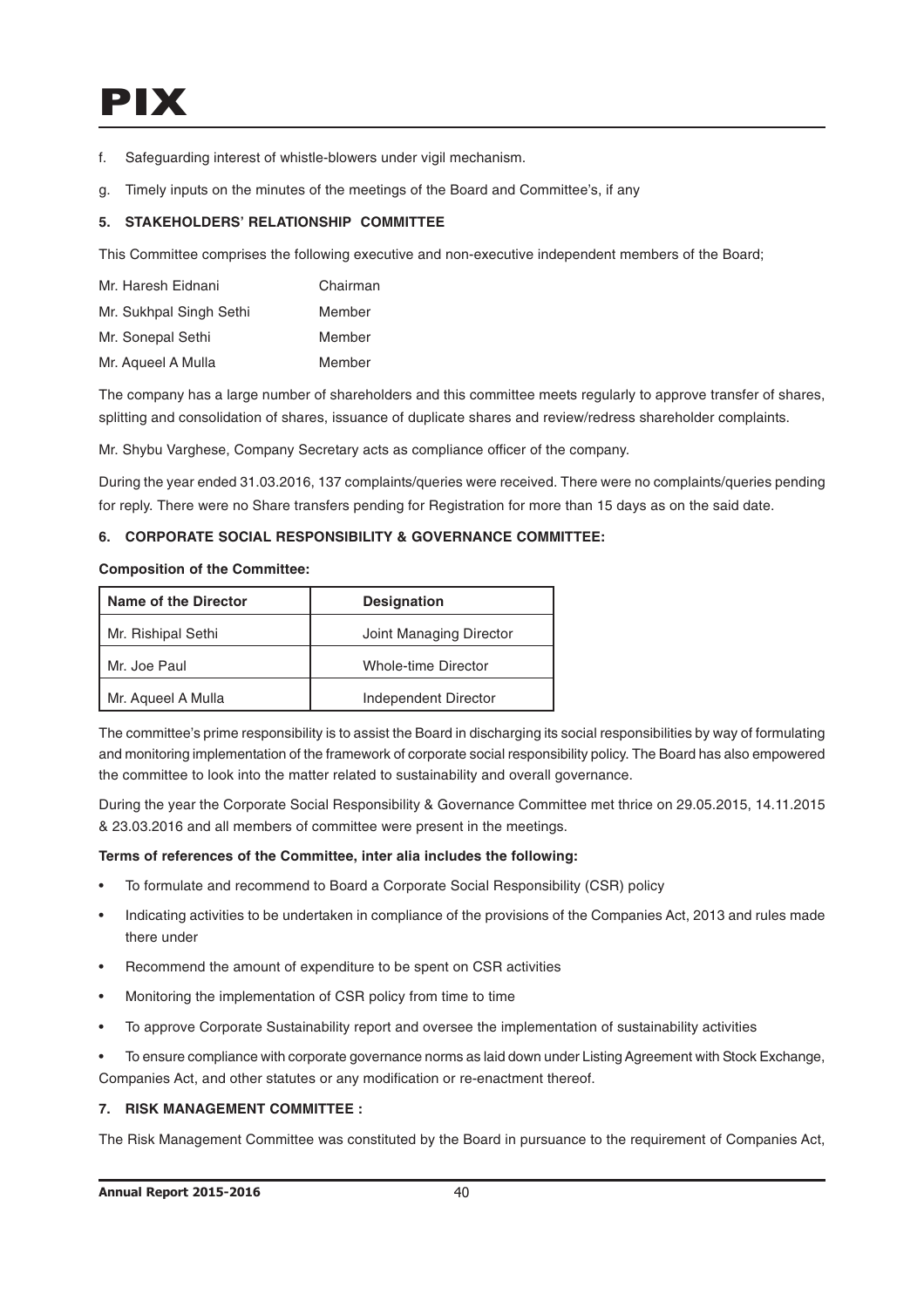2013 and Regulation 21 of Securities And Exchange Board of India (Listing Obligations And Disclosure Requirements) Regulations, 2015. The committee implements and monitors Risk Management Plan of the company.

# **Composition of the Committee:**

| Name of the Director          | <b>Designation</b>   |  |
|-------------------------------|----------------------|--|
| Mr. Pradeep Havnur (Chairman) | Independent Director |  |
| Mr. Mohammed Adil Ansari      | Independent Director |  |
| Mr. Karanpal Sethi            | Whole-time Director  |  |

# **Meeting Details:**

One meeting of the Risk Management Committee was held on 23rd March, 2016 .

# **8. GENERAL BODY MEETINGS :**

# **Annual General Meetings**

Details of the last three Annual General Meetings (AGMs) along with special resolutions passed are given in table below:

| Year<br><b>Date</b>  | <b>Time</b> | <b>Venue</b>                         | <b>Special Resolutions Passed</b>                                                                                                                                                                                                                                                                                                                                                                                                                                                                                                                                                                                                                                                                                                                                                                                       |
|----------------------|-------------|--------------------------------------|-------------------------------------------------------------------------------------------------------------------------------------------------------------------------------------------------------------------------------------------------------------------------------------------------------------------------------------------------------------------------------------------------------------------------------------------------------------------------------------------------------------------------------------------------------------------------------------------------------------------------------------------------------------------------------------------------------------------------------------------------------------------------------------------------------------------------|
| 31/03/13<br>25/09/13 | 9.30 A.M.   | J-7, MIDC, Hingna<br>Road, Nagpur-16 | No special resolutions passed.                                                                                                                                                                                                                                                                                                                                                                                                                                                                                                                                                                                                                                                                                                                                                                                          |
| 31/03/14<br>18/09/14 | 9:30 A.M.   | J-7, MIDC, Hingna<br>Road, Nagpur-16 | 1. Re-appointment of Mr. Rishipal Sethi as Joint<br>Managing Director for a period of three years w.e.f. 1st<br>August 2014 till 31st March 2017.                                                                                                                                                                                                                                                                                                                                                                                                                                                                                                                                                                                                                                                                       |
|                      |             |                                      | 2. Approval for payment of remuneration to Mr. Rishipal<br>Sethi for the remaining tenure of his office from 1st April<br>2014 to 31st July 2014.                                                                                                                                                                                                                                                                                                                                                                                                                                                                                                                                                                                                                                                                       |
| 31/03/15<br>23/09/15 | 9.30 A.M.   | J-7, MIDC, Hingna<br>Road, Nagpur-16 | 1. Re-appointment and Revision of remuneration paid<br>to Executive Director Mr. Amarpal Sethi a period of 3<br>years w.e.f. 1st April, 2015 to 31st March, 2018.<br>2. Re-appointment and Revision of remuneration paid<br>to Executive Director Mr. Sukhpal Singh Sethi for a period<br>of 3 years w.e.f. 1st April, 2015 to 31st March, 2018.<br>3. Re-appointment and Revision of remuneration paid<br>to Executive Director Mr. Sonepal Sethi for a period of 3<br>years w.e.f. 1st April, 2015 to 31st March, 2018.<br>4. Re-appointment and Revision of remuneration paid<br>to Executive Director Mr. Karanpal Sethi for a period of<br>3 years w.e.f. 1st April 2015 to 31st March, 2018.<br>5. Re-appointment and Revision of remuneration paid<br>to Executive Director Mr. Joe Paul for a period of 3 years |

**9. DISCLOSURES :**

**Related Party Transactions**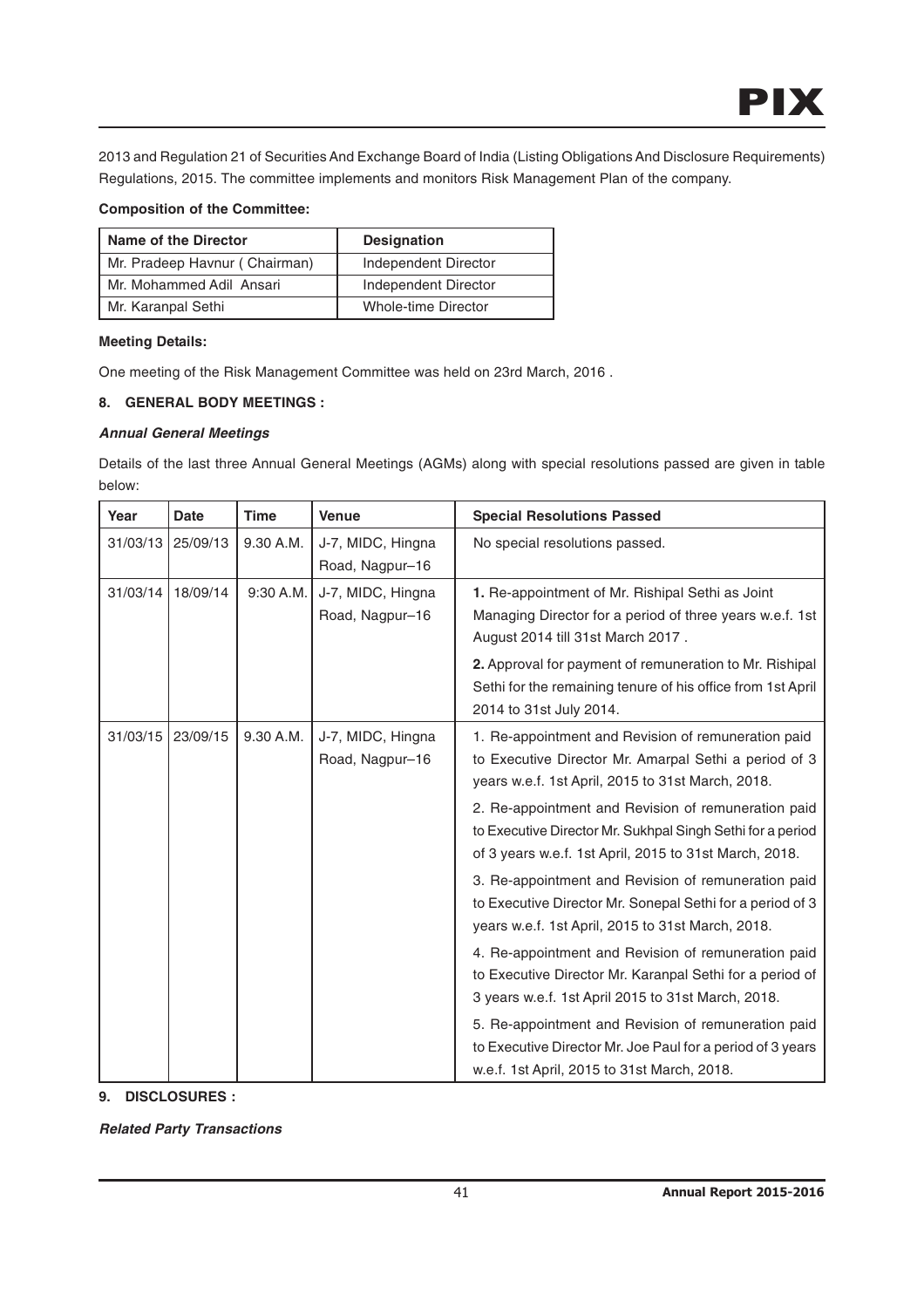# PIX

The company has not entered into any transaction of a material nature with the Promoters, Directors or the Management, their relatives etc. that may have any potential conflict with the interests of the company.

None of the transactions with any of related parties were in conflict with the Company's interest. Attention of members is drawn to the disclosure of transactions with related parties set out in Note No. 41 of Notes to Accounts to Standalone Financial Statements, forming part of the Annual Report.

In line with requirement of the Companies Act, 2013 and Listing Agreement, your Company has formulated a Policy on Related Party Transactions which is also available at Company's website at www.pixtrans.com . The Policy intends to ensure that proper reporting; approval and disclosure processes are in place for all transactions between the Company and Related Parties. This policy specifically deals with the review and approval of Material Related Party Transactions keeping in mind the potential or actual conflicts of interest that may arise because of entering into these transactions.

# **Stock Exchange / SEBI Compliances**

The company has complied with the requirements of the stock exchanges, SEBI and other statutory authorities on all matters related to capital markets. During the last three years, there were no penalties imposed nor any strictures issued on the Company by the Stock Exchanges, SEBI or any other statutory authority relating to the above.

# **Whistle Blower Policy**

The Company has adopted a Whistle Blower Policy, as part of vigil mechanism to provide appropriate avenues to the Directors and employees to bring to the attention of the management any issue which is perceived to be in violation of or in conflict with the fundamental business principles of the Company.

The employees are encouraged to voice their concerns by way of whistle blowing and all the employees have been given access to the Audit Committee.

# **10. MEANS OF COMMUNICATION :**

The Quarterly Un-Audited (Provisional) Results and the Annual Audited Financial results of the company are sent to the stock exchanges immediately after they are approved by the Board and are also published in one vernacular news paper viz. "LOKSATTA" and one English news paper viz. "INDIAN EXPRESS".

Also they are uploaded on the Bombay Stock Exchange's website www.bse.com and also on company's website www.pixtrans.com. The results are published in accordance with the guidelines of the Stock Exchanges.

The company's website www.pixtrans.com contains dedicated section Investors Relations, in which information is regularly posted for the information of shareholders and investors. The company's annual report is also available in user friendly and downloadable form.

# **SEBI Complaint Redress System (SCORES)**

The investors complaints are processed in a centralized web- based complaint redress system. The salient features of this system are Centralized Database of all complaints. Online upload of Action taken Reports (ATRS) by concerned companies and online viewing by investors of actions taken on the complaint and its current status.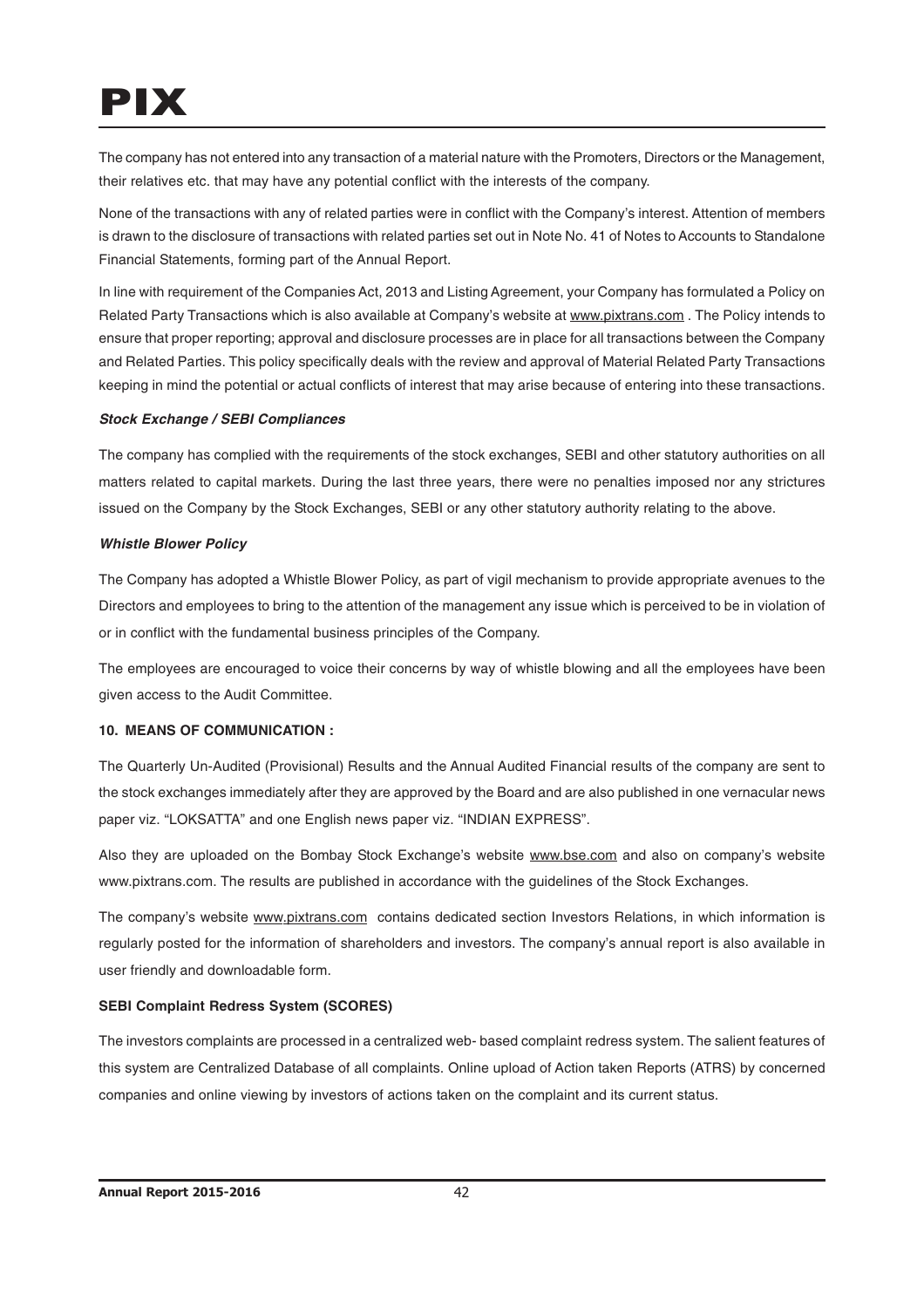## **11. GENERAL SHAREHOLDER INFORMATION :**

## **Annual General Meeting**

**Date** : 28<sup>st</sup> September, 2016

**Time** : 9:30 A.M

**Venue** : J-7 , MIDC , HINGNA ROAD , NAGPUR- 440016

## **Financial Year**

1st April, 2015 to 31st March, 2016

## **Book Closure**

The register of members and share transfer books of the company shall remain closed from Wednesday, September 21, 2016 to Wednesday, September 28, 2016 (both days inclusive).

## **Listing on stock exchanges**

The Company's shares are listed on Bombay Stock Exchange Ltd, Mumbai. The Annual Listing Fees for 2015-2016 has been paid to the Stock Exchange. The ISIN Number allotted to Company's Equity shares is INE751B01018.

## **Stock code**

Stock / scrip code allotted by Bombay Stock Exchange to company's equity shares is 500333.

### **Market Price data**

Monthly / high / low during the year 2015-2016 on Bombay Stock Exchange

| <b>Month</b>  | High  | Low   |
|---------------|-------|-------|
| Apr-15        | 57.25 | 45.00 |
| <b>May-15</b> | 53.50 | 45.70 |
| <b>Jun-15</b> | 49.95 | 38.00 |
| <b>Jul-15</b> | 53.60 | 40.50 |
| <b>Aug-15</b> | 53.90 | 33.20 |
| <b>Sep-15</b> | 41.40 | 36.55 |
| <b>Oct-15</b> | 45.90 | 38.00 |
| <b>Nov-15</b> | 55.75 | 38.00 |
| <b>Dec-15</b> | 59.45 | 47.00 |
| <b>Jan-16</b> | 62.20 | 44.10 |
| Feb-16        | 52.00 | 40.30 |
| <b>Mar-16</b> | 51.00 | 45.20 |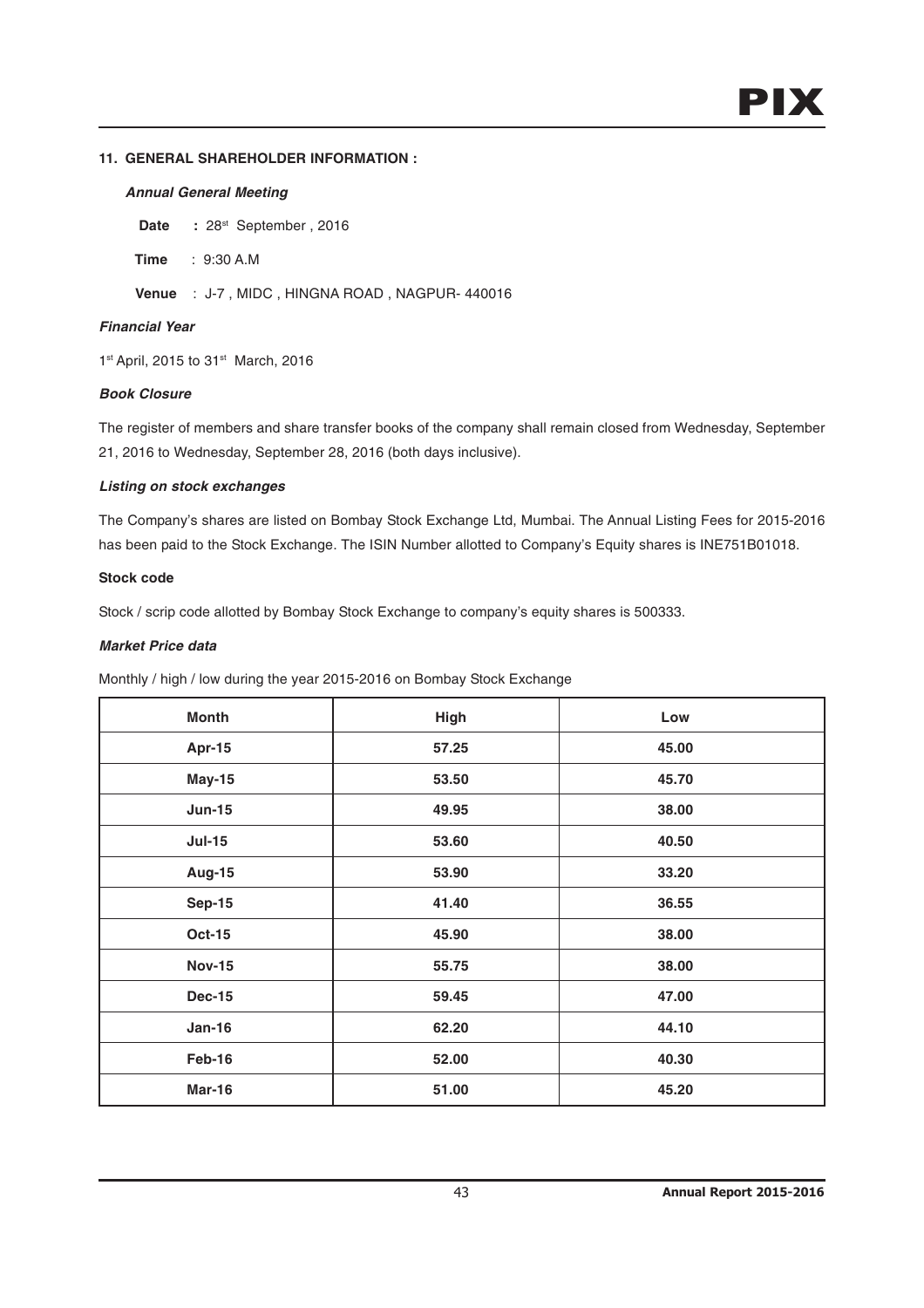

## **Registrar and Transfer Agent**

Link Intime India Private Limited C-13 , Pannalal Silk Mills Compound, L.B.S. Marg , Bhandup (W), Mumbai – 400078 e-mail : isrl@linkintime.co.in

#### **Share transfer system**

The Company's shares, which are in compulsory Dematerialized (Demat) list, are transferable through the depository system. Shares in physical form are processed by Registrar and Transfer Agent, M/s. Link Intime India Pvt. Ltd. The share transfers are processed within a period of 15 days from the date of receipt of the transfer documents by M/s Link Intime India Pvt. Ltd.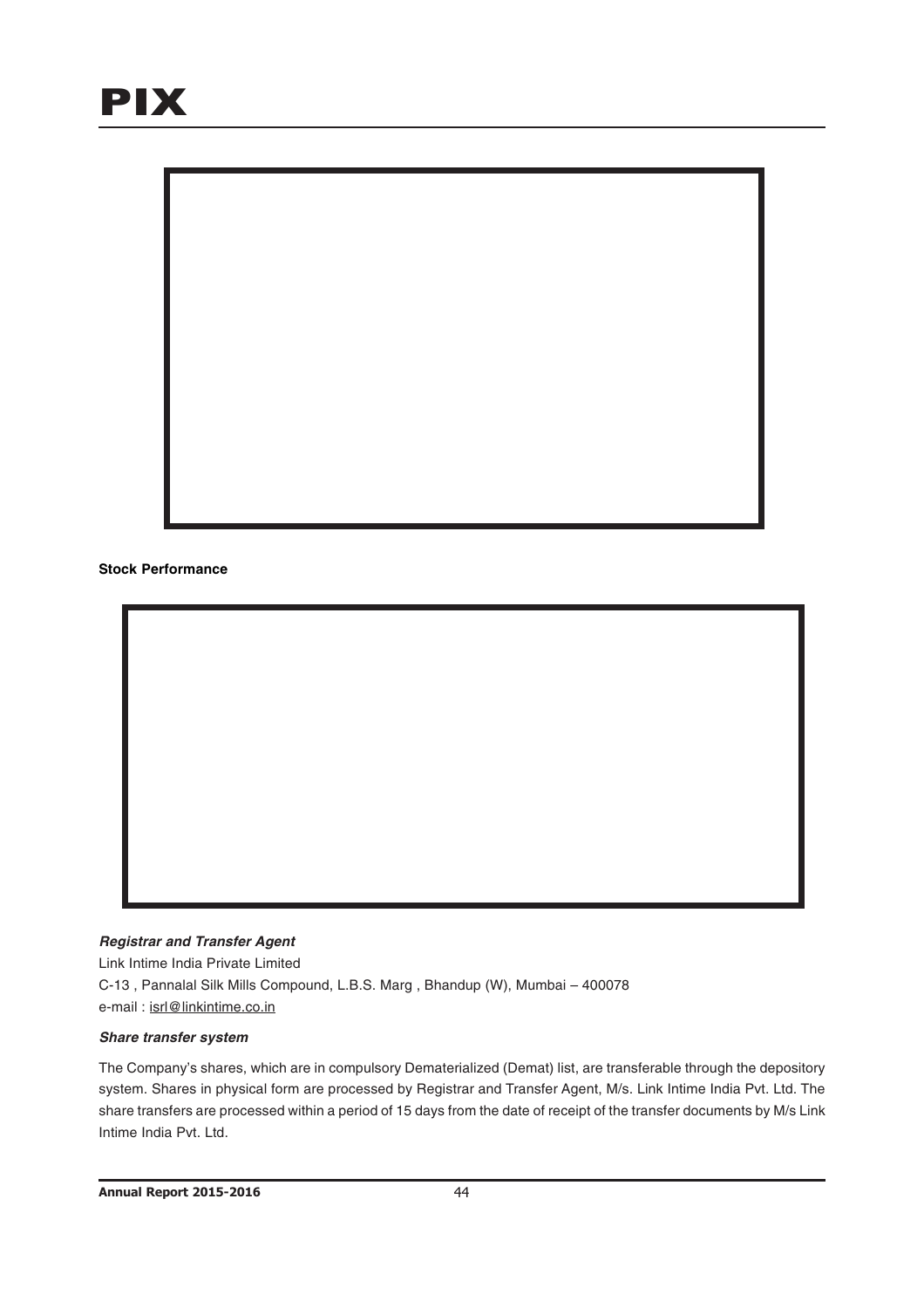# **Distribution of Share holding**

Distribution of Share Holding as on 31<sup>st</sup> March, 2016

| <b>Share Holding of</b> | No of Share    | Percentage of        | No of             | Percentage of     |
|-------------------------|----------------|----------------------|-------------------|-------------------|
| Nominal Value of        | <b>Holders</b> | <b>Share Holders</b> | <b>Share Held</b> | <b>Share Held</b> |
| <b>UPTO 500</b>         | 15570          | 93.45%               | 16609680          | 12.19%            |
| 501 TO 1000             | 554            | 3.32%                | 4526960           | 3.32%             |
| 1001 TO 2000            | 271            | 1.63%                | 4101360           | 3.01%             |
| 2001 TO 3000            | 86             | 0.52%                | 2238740           | 1.64%             |
| 3001 TO 4000            | 39             | 0.23%                | 1421720           | 1.04%             |
| 4001 TO 5000            | 32             | 0.19%                | 1491110           | 1.10%             |
| 5001 TO 10000           | 48             | 0.29%                | 3365750           | 2.47%             |
| 10001 AND ABOVE         | 61             | 0.37%                | 102496680         | 75.23 %           |
| <b>TOTAL</b>            | 16,661         | 100.00 %             | 13,625,200        | 100.00 %          |

Distribution of shareholding by ownership as on 31<sup>st</sup> March, 2016

| Category                                                             | No. Shares of | Percentage |
|----------------------------------------------------------------------|---------------|------------|
|                                                                      | Rs. 10/-each  | of holding |
| Promoters (Indian Promoters including directors and their relatives) | 8,478,011     | 62.22      |
| Mutual Funds, UTI, Banks, Financial Institutions, Insurance          | 2,400         | 0.02       |
| Companies (Central/State Government/ Non-Governments) Institutions   |               |            |
| Bodies corporate                                                     | 7,37,263      | 5.41       |
| Indian Public                                                        | 8,267,313     | 31.32      |
| NRI/OCB's                                                            | 58,237        | 0.43       |
| Clearing Members / Market Maker                                      | 81,976        | 0.60       |
| <b>TOTAL</b>                                                         | 13,625,200    | 100.00     |

## **Dematerialisation of Shares and Liquidity**

The Company has arrangement with National Securities Depository Ltd. (NSDL) and Central Depository Services [India] Ltd. (CDSL) for Demat facility. As on 31<sup>st</sup> March, 2016, 91.67% of the total equity capital is held in the Demat form with NSDL and CDSL. The Company's Equity shares are in the compulsory Demat mode with effect from 27<sup>th</sup> November 2000.

| <b>Particulars</b>                  | As on 31-03-2016 | Percentage <sup>[%]</sup> |
|-------------------------------------|------------------|---------------------------|
| Held in Dematerialized form in NSDL | 1,07,99,781      | 79.26                     |
| Held in Dematerialized form in CDSL | 16.90.809        | 12.41                     |
| <b>Physical Shares</b>              | 11.34.610        | 8.33                      |
| <b>Total</b>                        | 1,36,25,200      | 100.00                    |

Company's Equity shares are one of the liquid and actively traded shares on Bombay stock exchange. Relevant data for the average monthly turnover for the financial year 2015-16 is given below:

| Particulars           | <b>BSE</b> |
|-----------------------|------------|
| I No of shares traded | 143345     |
| Value in (Rs in Lacs) | 1254       |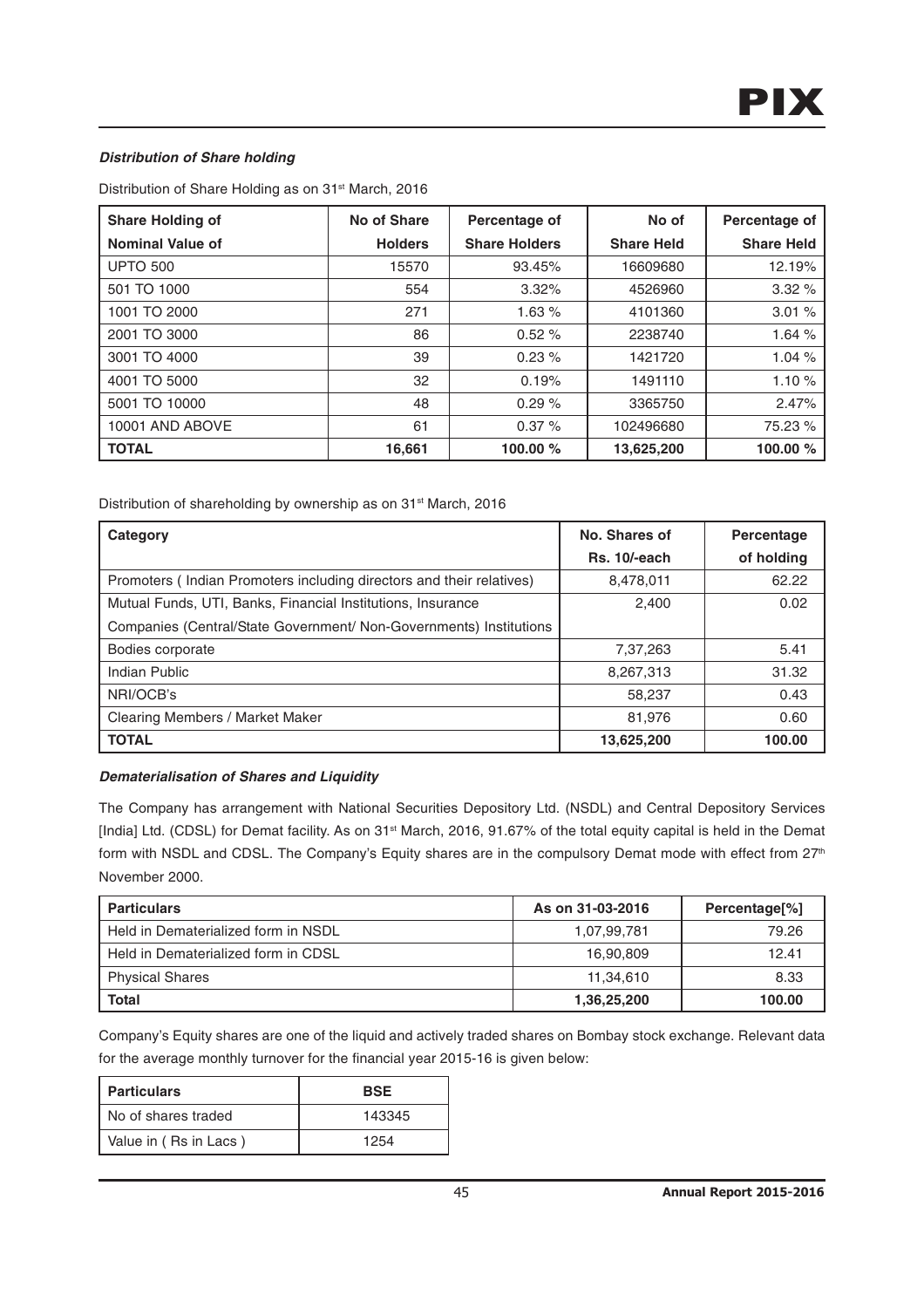**Outstanding GDRs / ADRs / Warrants or any convertible instruments, conversion date and likely impact on equity:** NIL

# **Plant Locations**

| Unit 1 | $\sim$                   | J-7, M.I.D.C., Hingana Road, Nagpur - 440 016       |
|--------|--------------------------|-----------------------------------------------------|
| Unit 2 | $\overline{\phantom{a}}$ | K-36, K-37 & K-38, MIDC, Hingna Road, Nagpur-440016 |
| Unit 3 | $\overline{\phantom{a}}$ | Khasra No.25, 45,46/1,46/2,47 & 48, Mouza Nagalwadi |
|        |                          | Tehsil - Hingna, Nagpur-440016                      |
| Unit 4 | $\overline{\phantom{a}}$ | Khasra No. 57, Mouza Nagalwadi,                     |
|        |                          | Tehsil - Hingna, Nagpur - 440016                    |

## **Address for Correspondence**

J-7 , MIDC , Hingna Road , Nagpur- 440016 Tel : 07104-669002 , Fax : 07104-669007 Website : www.pixtrans.com Email: cosecretary@pixtrans.com

# **DECLARATION REGARDING COMPLIANCE BY BOARD MEMBERS AND SENIOR MANAGEMENT PERSONNEL WITH THE COMPANIES CODE OF CONDUCT**

I, Amarpal Sethi, Chairman and Managing Director of Pix Transmissions Limited declare that all Board members and senior management personnel have affirmed compliance with the Code of Conduct for Board and Senior Management Personnel for the year ended 31<sup>st</sup> March, 2016.

**For and on behalf of the Board of Directors**

**Place : Mumbai Amarpal Sethi Date : 28/05/2016 Chairman and Managing Director**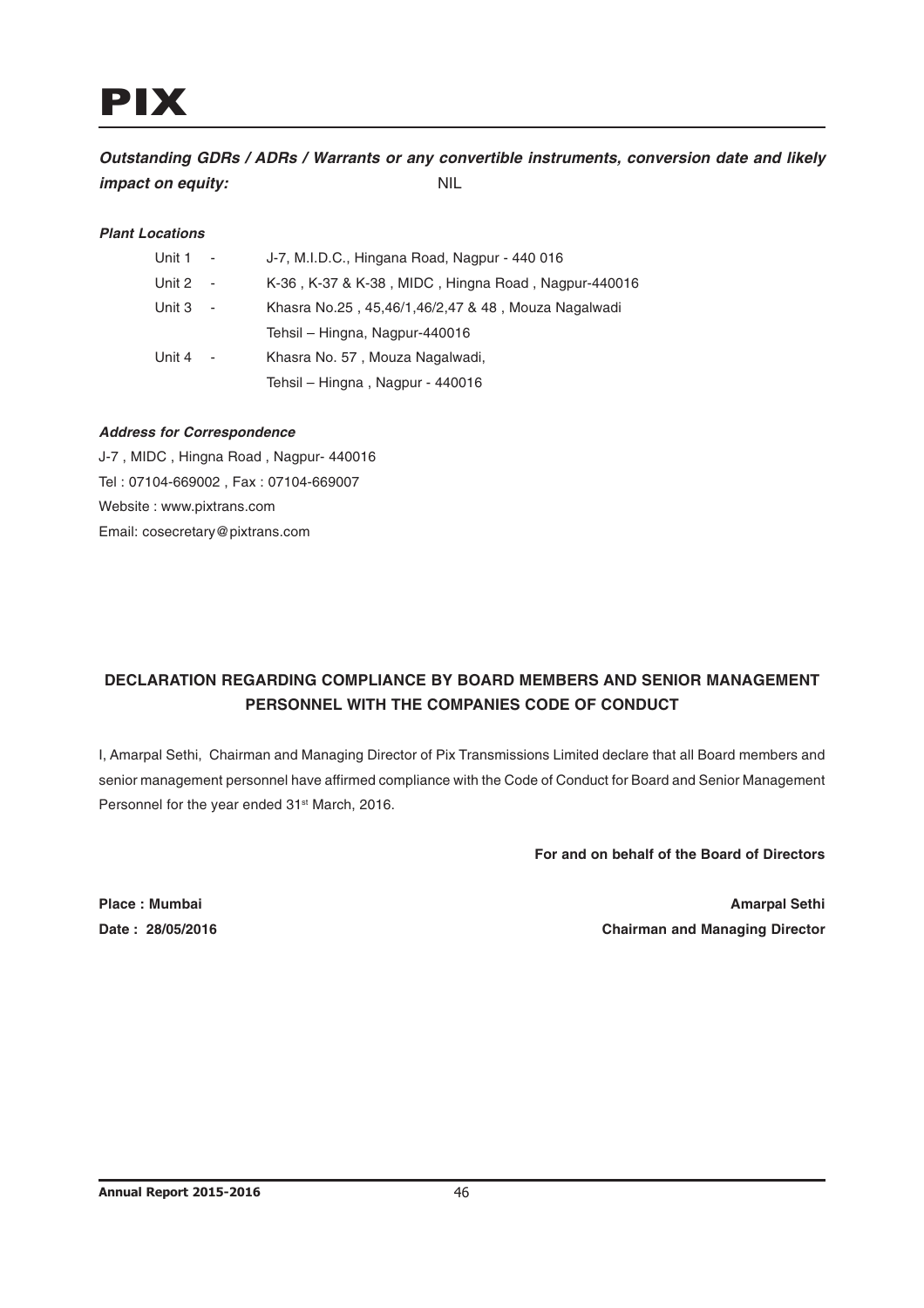# **CERTIFICATE OF MANAGING DIRECTOR AND CHIEF FINANCIAL OFFICER**

To

The Board of Directors Pix Transmissions Ltd

We, the undersigned, in our respective capacities as Chief Executive officer and Chief Financial officer of Pix Transmissions Ltd ( "the company" ) to the best of our knowledge and belief, certify that:-

- 1. We have reviewed the Balance Sheet and Profit and Loss account (both consolidated and standalone), and all its schedules and notes on accounts, as well as the Cash Flow Statements and the Directors' Report and annexure thereto and based on our knowledge and belief, we state that :
	- a. these statements do not contain any materially untrue statement or omit any material fact or contain statements that might be misleading.
	- b. these statements together present true and fair view of the Company's affairs and are in compliance with existing accounting standards, applicable laws and regulations.
- 2. We further state that to the best of our knowledge and belief, no transactions entered into by the Company during the year are fraudulent, illegal or violative of the Company's Code of Conduct.
- 3. We accept responsibility for establishing and maintaining internal controls for financial reporting and have evaluated the effectiveness of the internal control systems of the Company for such reporting. We have disclosed to the Auditors and the Audit Committee, deficiencies, if any, in the design or operation of such internal controls, of which we are aware of and the steps taken and/or proposed to be taken to rectify these deficiencies.
- 4. We have indicated to the auditors and audit committee:
	- (i) that there are no significant changes in Internal Controls with respect to financial reporting during the year.
	- (ii) that there are no significant changes in accounting policies during the Year and these have been disclosed in the notes to the financial statements.
	- (iii) that there are no instances of significant fraud of which we have became aware.

Place : Mumbai **Amarpal Sethi** Amarpal Sethi Karanpal Sethi Date : 28/05/2016 Chairman & Managing Director Chief Financial Officer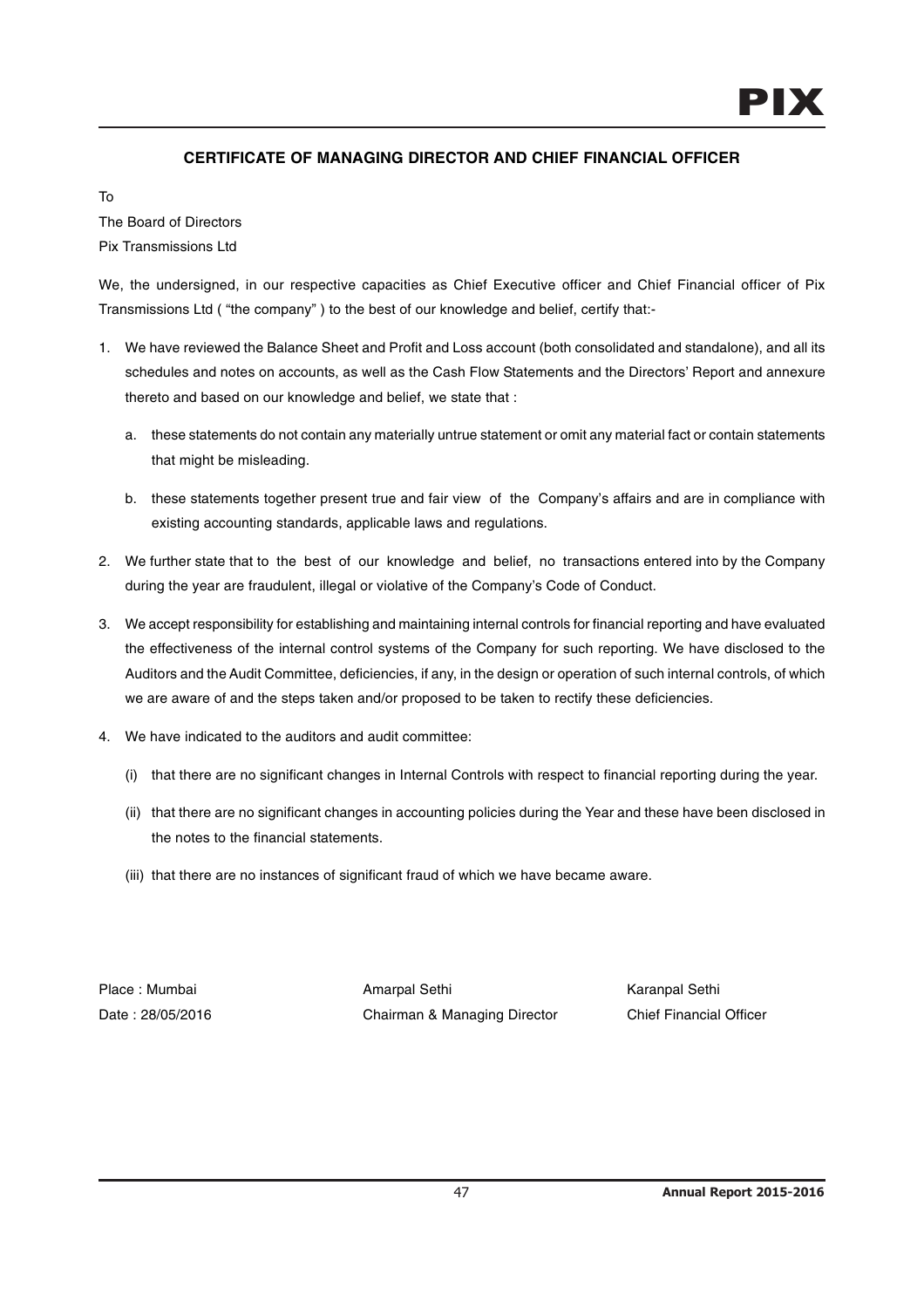# **AUDITOR'S CERTIFCATE ON CORPORATE GOVERNANCE**

To

The Members of Pix Transmissions Limited

I have examined the compliance of conditions of Corporate Governance by Pix Transmissions Limited (the Company), for the year ended 31<sup>st</sup> March, 2016 as stipulated in Clause 49 of the Listing Agreement and Regulation 17 to 27 of the SEBI (Listing Obligations and Disclosures Requirements) Regulation 2015 and as per Listing Agreement signed by the Company with the Bombay Stock Exchange.

The compliance of Corporate Governance is the responsibility of the Management. My examination was limited to procedures and implementation thereof, adopted by the Company for ensuring the compliance of the conditions of Corporate Governance. It is neither an audit nor an expression of opinion of the financial statements of the Company

In my opinion and the best of my information and according to the explanations given to me, I that the Company has complied with the conditions of Corporate Governance as stipulated in the above mentioned Listing Agreement.

I further state that such compliance is neither an assurance as to the future viability of the Company nor the efficiency or effectiveness with which the Management conducted the affairs of the Company**.**

> **For S. C. Bandi & Co. Chartered Accountants Firm Reg. No. 130850W S.C. BANDI (Proprietor) Membership No. 16932**

**Place: Mumbai Date : 28/05/2016**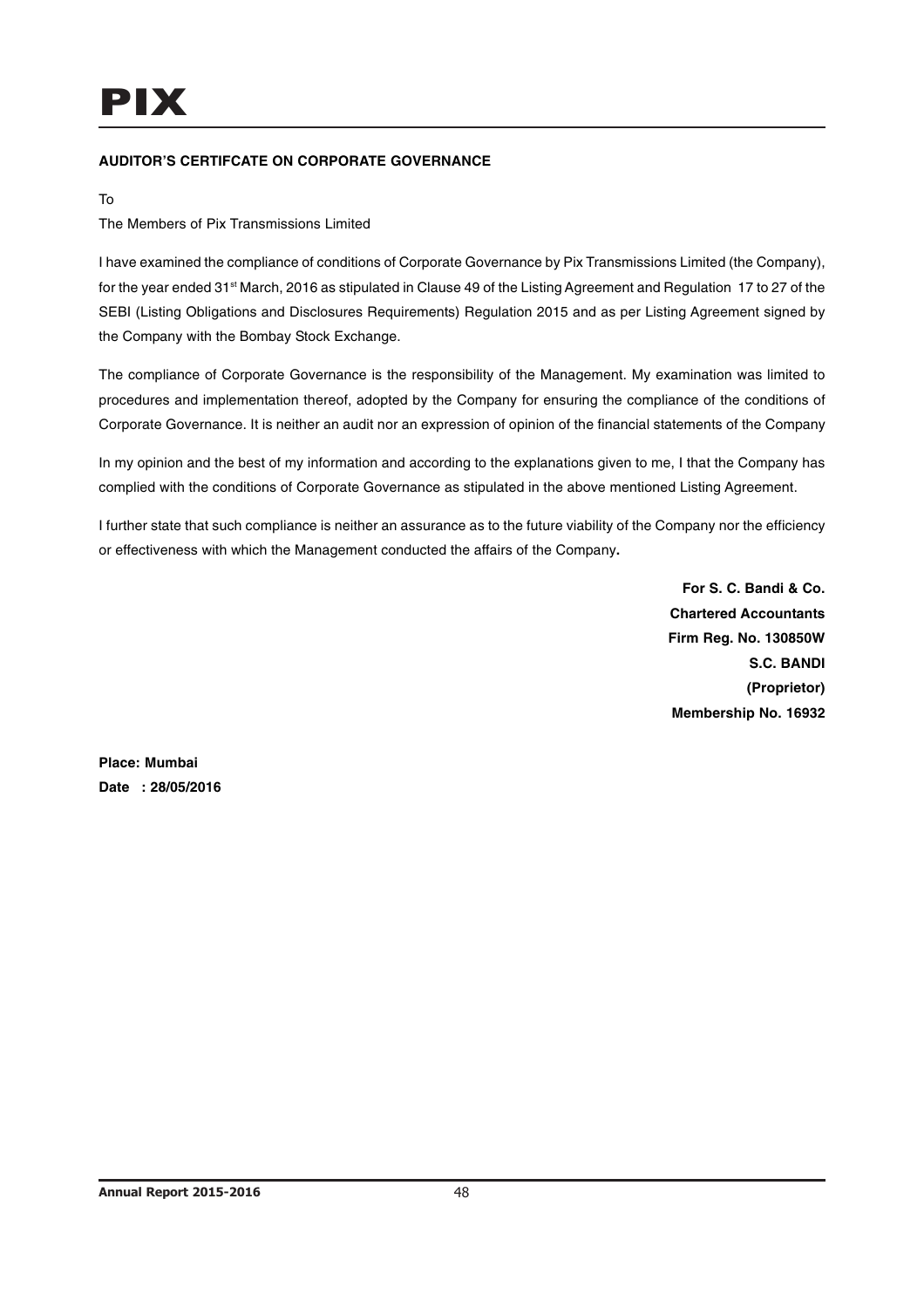# **INDEPENDENT AUDITOR'S REPORT**

# **TO THE MEMBERS OF PIX TRANSMISSIONS LIMITED**

## **Report on the Standalone Financial Statements**

1. I have audited the accompanying standalone financial statements of PIX TRANSMISSIONS Limited ("the Company"), which comprise the Balance Sheet as at 31<sup>st</sup> March, 2016, the Statement of Profit and Loss, the Cash Flow Statement for the year ended, and a summary of the significant accounting policies and other explanatory information.

# **Management's Responsibility for the Standalone Financial Statements**

2. The Company's Board of Directors is responsible for the matters stated in Section 134(5) of the Companies Act, 2013 ("the Act") with respect to the preparation of these standalone financial statements that give a true and fair view of the financial position, financial performance and cash flows of the Company in accordance with the accounting principles generally accepted in India, including the Accounting Standards specified under Section 133 of the Act, read with Rule 7 of the Companies (Accounts) Rules, 2014. This responsibility also includes maintenance of adequate accounting records in accordance with the provisions of the Act for safeguarding the assets of the Company and for preventing and detecting frauds and other irregularities; selection and application of appropriate accounting policies; making judgments and estimates that are reasonable and prudent; and design, implementation and maintenance of adequate internal financial controls, that were operating effectively for ensuring the accuracy and completeness of the accounting records, relevant to the preparation and presentation of the financial statements that give a true and fair view and are free from material misstatement, whether due to fraud or error.

## **Auditor's Responsibility**

- 3. My responsibility is to express an opinion on these standalone financial statements based on my audit.
- 4. I have taken into account the provisions of the Act, the accounting and auditing standards and matters which are required to be included in the audit report under the provisions of the Act and the Rules made there under.
- 5. I conducted my audit in accordance with the Standards on Auditing specified under Section 143(10) of the Act. Those Standards require that I comply with ethical requirements and plan and perform the audit to obtain reasonable assurance about whether the financial statements are free from material misstatement.
- 6. An audit involves performing procedures to obtain audit evidence about the amounts and the disclosures in the financial statements. The procedures selected depend on the auditor's judgment, including the assessment of the risks of material misstatement of the financial statements, whether due to fraud or error. In making those risk assessments, the auditor considers internal financial control relevant to the Company's preparation of the financial statements that give a true and fair view in order to design audit procedures that are appropriate in the circumstances, but not for the purpose of expressing an opinion on whether the Company has in place an adequate internal financial controls system over financial reporting and the operating effectiveness of such controls. An audit also includes evaluating the appropriateness of the accounting policies used and the reasonableness of the accounting estimates made by the Company's Directors, as well as evaluating the overall presentation of the financial statements.
- 7. I believe that the audit evidence I have obtained is sufficient and appropriate to provide a basis for my audit opinion on the standalone financial statements.

# **Opinion**

8. In my opinion and to the best of my information and according to the explanations given to me, the aforesaid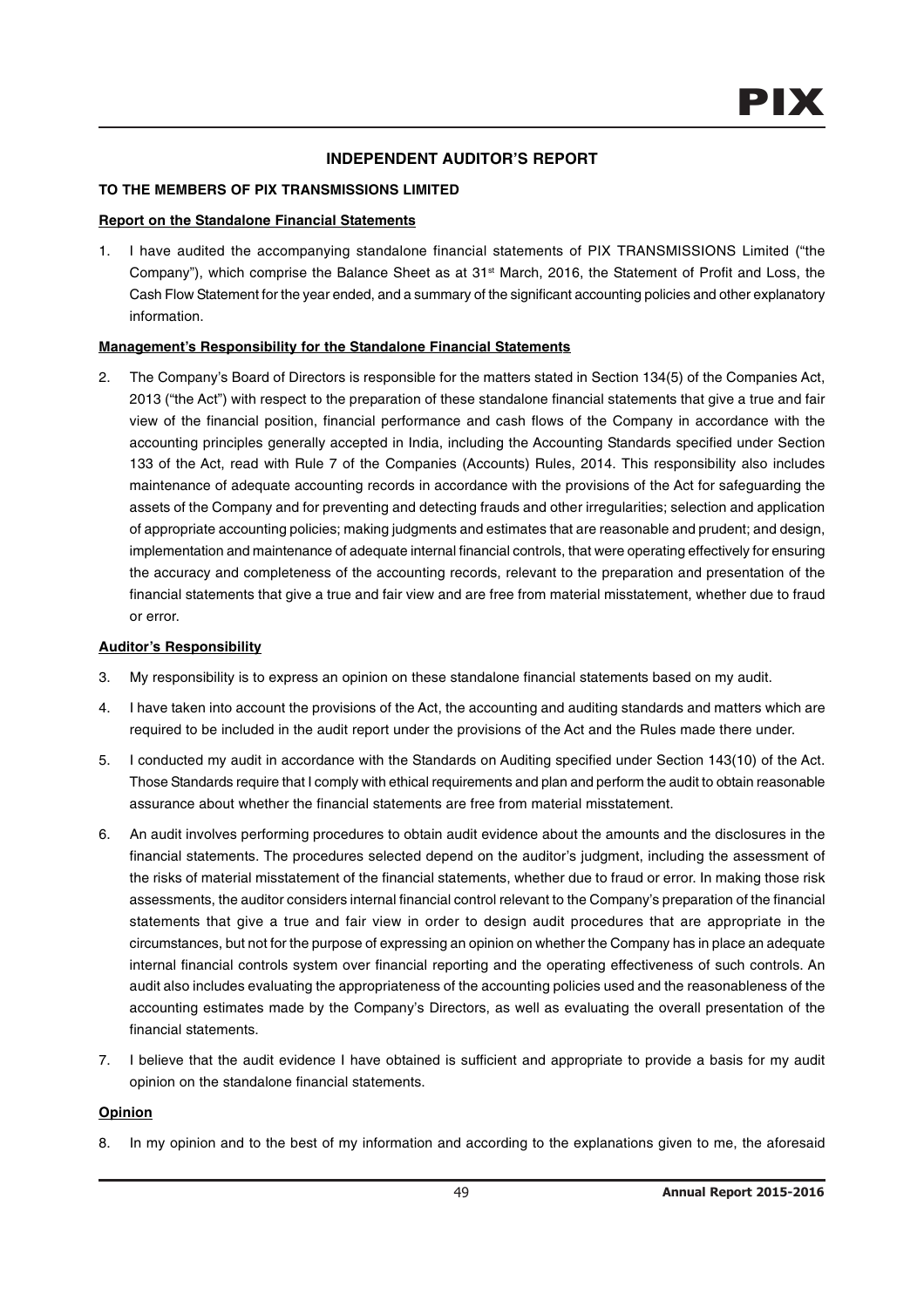standalone financial statements give the information required by the Act in the manner so required and give a true and fair view in conformity with the accounting principles generally accepted in India, of the state of affairs of the Company as at  $31<sup>st</sup>$  March, 2016, and its profit and its cash flows for the year ended on that date.

# **Report on Other Legal and Regulatory Requirements**

- 9. As required by 'the Companies (Auditor's Report) Order, 2016' issued by the Central Government of India in terms of sub-section (11) of section 143 of the Act (hereinafter referred to as the "Order"), and on the basis of such checks of the books and records of the Company as I considered appropriate and according to the information and explanations given to me, I give in the Annexure a statement on the matters specified in paragraphs 3 and 4 of the Order.
- 10. As required by Section 143 (3) of the Act, I report that:
- 1. I have sought and obtained all the information and explanations which to the best of my knowledge and belief were necessary for the purposes of my audit.
- 2. In my opinion, proper books of account as required by law have been kept by the Company so far as it appears from our examination of those books.
- 3. The Balance Sheet, the Statement of Profit and Loss, and the Cash Flow Statement dealt with by this Report are in agreement with the books of account.
- 4. In my opinion, the aforesaid standalone financial statements comply with the Accounting Standards specified under Section 133 of the Act, read with Rule 7 of the Companies (Accounts) Rules, 2014;
- 5. On the basis of the written representations received from the directors as on 31<sup>st</sup> March, 2016 taken on record by the Board of Directors, none of the directors is disqualified as on 31<sup>st</sup> March, 2016 from being appointed as a director in terms of Section 164 (2) of the Act.
- 6. With respect to the adequacy of the internal financial controls over financial reporting of the company and the operating effectiveness of such controls, refer to my separate report in Annexure-"B" and
- 7. With respect to the other matters to be included in the Auditor's Report in accordance with Rule 11 of the Companies (Audit and Auditors) Rules, 2014, in my opinion and to the best of my information and according to the explanations given to me:
	- i. The Company has no pending litigation during the financial year ended 31st March, 2016.
	- ii. The Company did not have any long-term contracts including derivative contracts for which there were any material foreseeable losses.
	- iii. There were no amounts which were required to be transferred to the Investor Education and Protection Fund by the Company.

For **S.C. Bandi & Co.** Chartered Accountants Firm Reg. No.130850W **S.C. BANDI** (Proprietor) M. No.16932

Place: Mumbai Date: 28th May 2016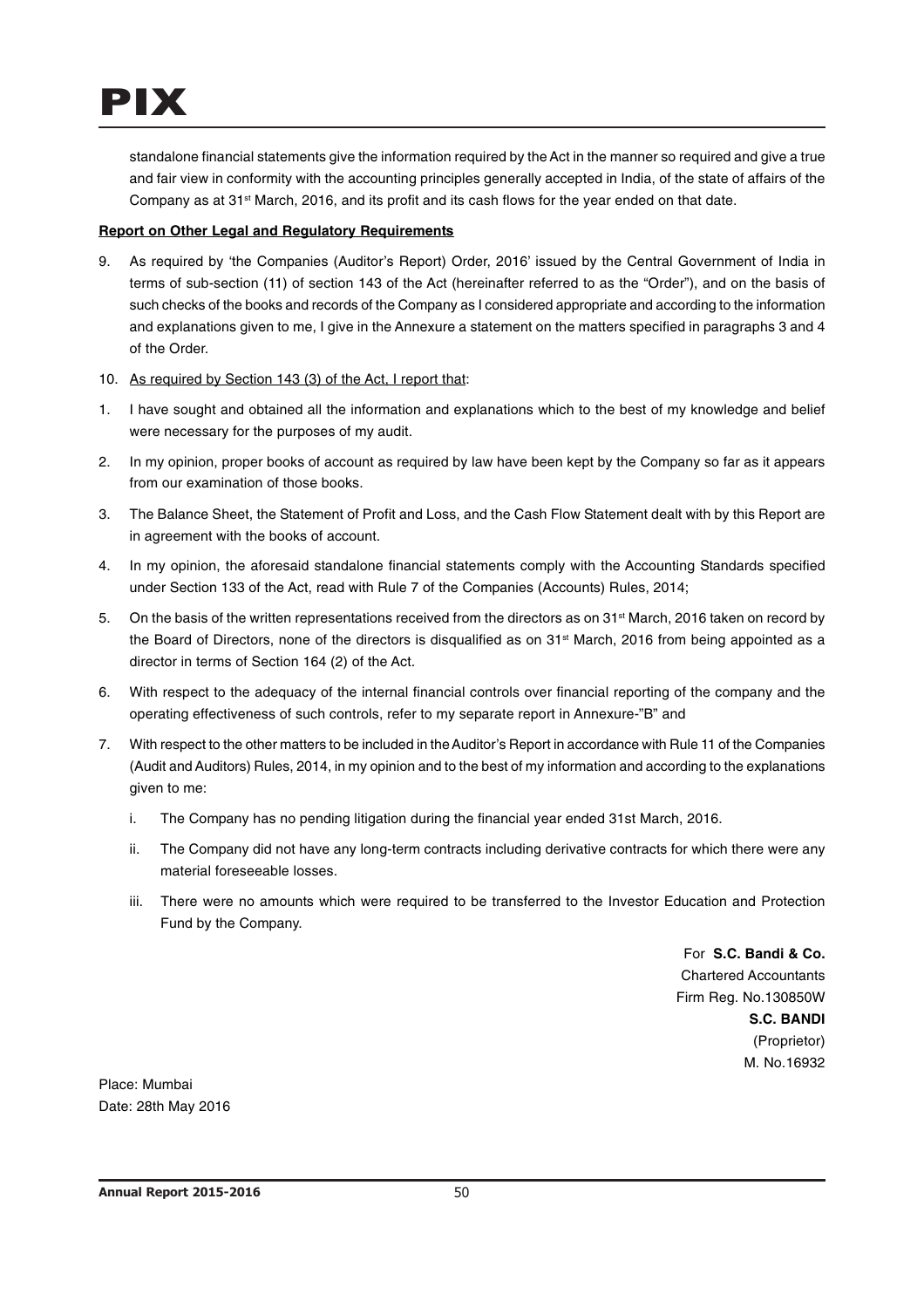# **ANNEXURE A TO THE AUDITOR'S REPORT**

The Annexure referred to in Independent Auditor's Report to the members of the company on the standalone financial statements for the year ended 31st March, 2016, I report that:

- (i) (a) The Company has maintained proper records showing full particulars including quantitative details and situation of fixed assets.
	- (b) The assets have been physically verified by the management during the year and no major discrepancies were noticed on such verification.
	- (c) The title deeds of immovable properties are held in the name of the company.
- (ii) (a) The inventory has been physically verified during the year by the management. In my opinion, the frequency of verification is reasonable.
	- (b) The discrepancies noticed on verification have been properly dealt within the books of accounts.
- (iii) The company has granted unsecured loans to companies, firms, Limited Liability Partnership or other parties covered in the register maintained under Section 189 of the Companies Act 2013
	- (a) The terms and conditions of grant of unsecured loans to parties covered under Section 189 of the Companies Act are not prejudicial to the Company's interest.
	- (b) There is no stipulation as to the time period for payment of the principal amount of unsecured loans granted. Hence, the provisions of sub-clauses (b) and (c) of clause (iii) of paragraph 3 of the Order are not applicable.
- (iv) In my opinion and according to information and explanation given to me, the company has complied with provisions of Section 185 and 186 of Companies Act, 2013 with respect to loans, investments, guarantee and security.
- (v) The Company has not accepted any deposits from public, hence, the directives issued by the Reserve Bank of India and the provisions of sections 73 to 76 or any other relevant provisions of the Companies Act, 2013 and the rules framed there under are not applicable to the Company.
- (vi) The Central Government has prescribed the maintenance of cost records under sub-section (1) of section 148 of the Companies Act 2013 for the product of the Company.
- (vii) According to the information and explanations given to me and on the basis of the examination of the records of the company is generally regular in depositing undisputed statutory dues including provident fund, employees' state insurance, income-tax, sales-tax, service-tax, duty of customs, duty of excise, value added tax, cess and any other statutory dues to the appropriate authorities. There are no arrears of outstanding statutory dues as at 31st March 2016 for a period of more than six months from the date they became payable.
- (viii) According to the information and explanations given to me, the Company has not defaulted in repayment of dues to financial institutions, banks or Government.
- (ix) The Company has not raised money by way of initial public offer or further public offer (including debt instruments), however it has raised term loan during the year.
- (x) According to the information and explanations given to me, no fraud by the Company or any fraud on the Company by its officers or employees has been noticed or reported during the year.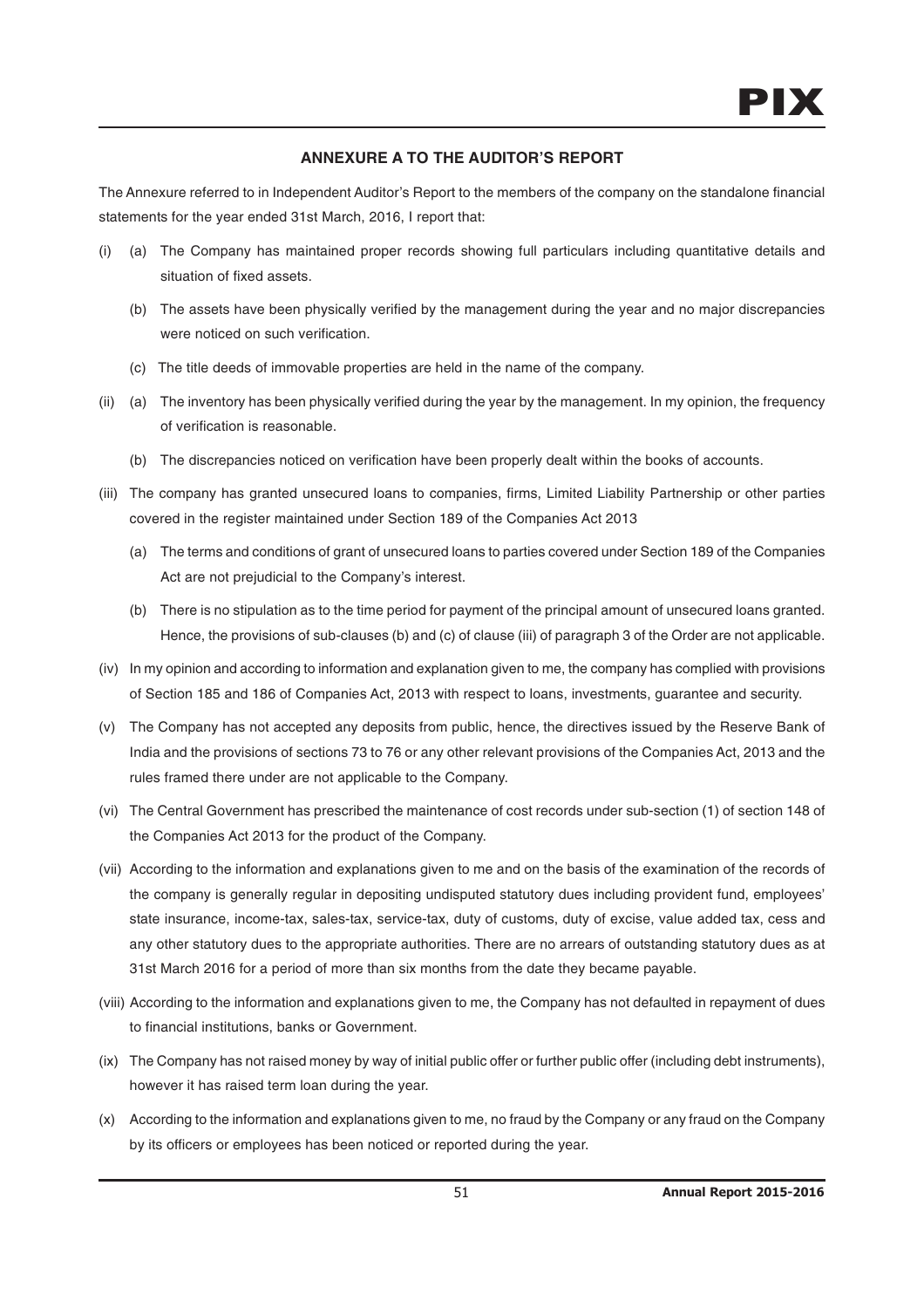# PIX

- (xi) According to the information and explanations given to me, managerial remuneration has been paid in accordance with the requisite approvals mandated by the provisions of section 197 read with Schedule V to the Companies Act, 2013.
- (xii) In my opinion and according to information and explanations given to me the Company is not a Nidhi Company; hence the provisions of the clause (xii) of paragraph 3 of the Order are not applicable to the Company.
- (xiii) According to the information and explanations given to me, all transactions with the related parties are in compliance with sections 177 and 188 of Companies Act, 2013 and the details have been disclosed in the Financial Statements, as required by the applicable accounting standards.
- (xiv) According to the information and explanations given to me the Company has not made any preferential allotment or private placement of shares or fully or partly convertible debentures during the year under review. Hence the provisions of clause (xiv) of paragraph 3 of the Order are not applicable to the Company.
- (xv) According to the information and explanations given to me the Company has not entered into any non-cash transactions with directors or persons connected with them. Hence the provisions of clause (xv) of paragraph 3 of the Order are not applicable to the Company.
- (xvi) The Company is not required to be registered under section 45-IA of the Reserve Bank of India Act, 1934. Hence the provisions of clause (xvi) of paragraph 3 of the Order are not applicable to the Company.

For **S.C. Bandi & Co.** Chartered Accountants Firm Reg. No.130850W **S.C. BANDI** (Proprietor) M. No.16932

Place: Mumbai Date: 28th May 2016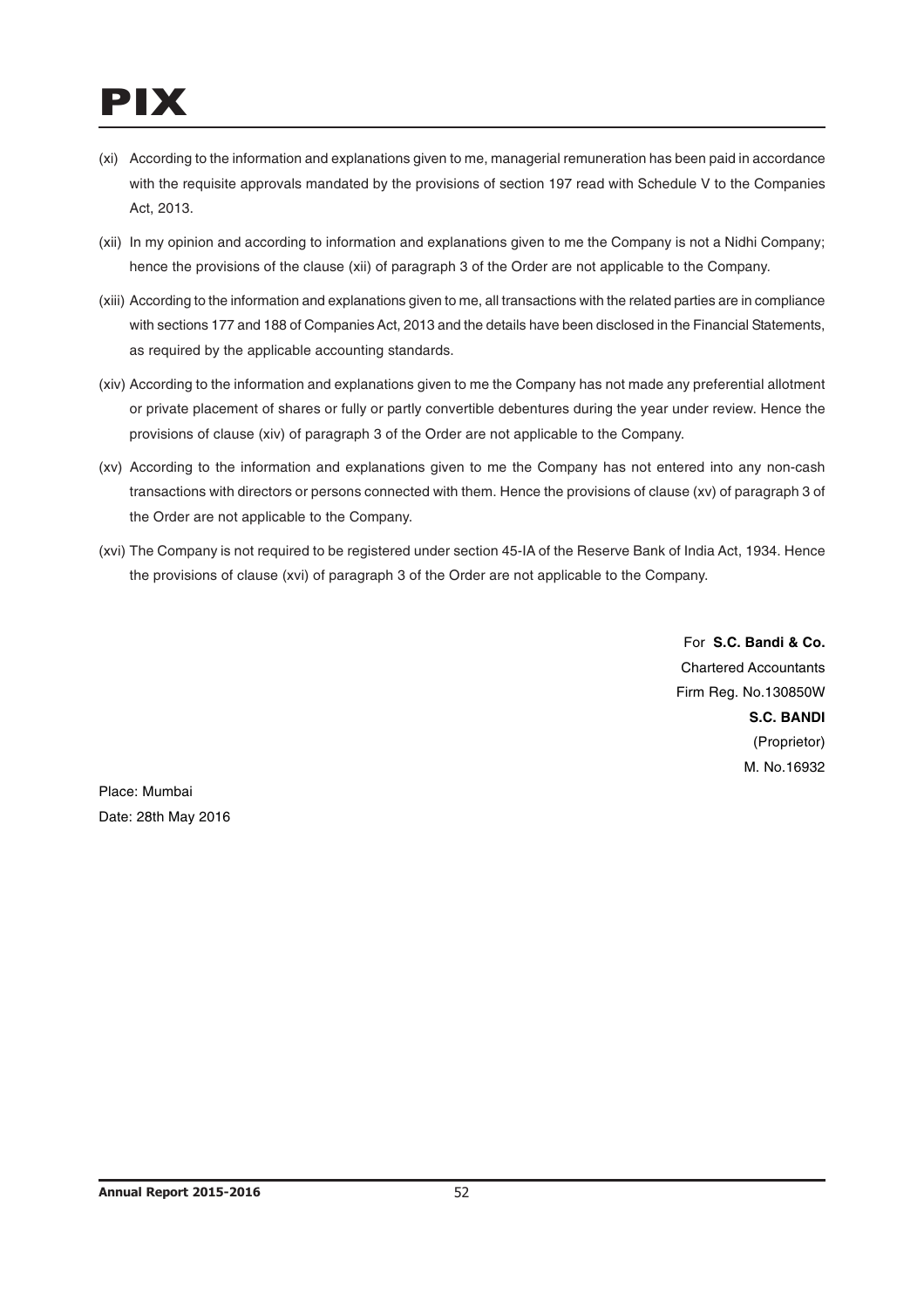# **ANNEXURE -B TO THE AUDITOR'S REPORT**

# **Report on the Internal Financial Controls under Clause (i) of Sub-section 3 of Section 143 of the Companies Act, 2013 ("the Act")**

I have audited the internal financial controls over financial reporting of Pix Transmissions Limited ("the Company") as of 31 March 2016 in conjunction with our audit of the standalone financial statements of the Company for the year ended on that date.

# **Management's Responsibility for Internal Financial Controls**

The Company's management is responsible for establishing and maintaining internal financial controls based on the internal control over financial reporting criteria established by the Company considering the essential components of internal control stated in the Guidance Note on Audit of Internal Financial Controls over Financial Reporting issued by the Institute of Chartered Accountants of India ('ICAI'). These responsibilities include the design, implementation and maintenance of adequate internal financial controls that were operating effectively for ensuring the orderly and efficient conduct of its business, including adherence to company's policies, the safeguarding of its assets, the prevention and detection of frauds and errors, the accuracy and completeness of the accounting records, and the timely preparation of reliable financial information, as required under the Companies Act, 2013.

# **Auditors' Responsibility**

My responsibility is to express an opinion on the Company's internal financial controls over financial reporting based on my audit. I conducted my audit in accordance with the Guidance Note on Audit of Internal Financial Controls over Financial Reporting (the "Guidance Note") and the Standards on Auditing, issued by ICAI and deemed to be prescribed under section 143(10) of the Companies Act, 2013, to the extent applicable to an audit of internal financial controls, both applicable to an audit of Internal Financial Controls and, both issued by the Institute of Chartered Accountants of India. Those Standards and the Guidance Note require that we comply with ethical requirements and plan and perform the audit to obtain reasonable assurance about whether adequate internal financial controls over financial reporting was established and maintained and if such controls operated effectively in all material respects.

My audit involves performing procedures to obtain audit evidence about the adequacy of the internal financial controls system over financial reporting and their operating effectiveness. My audit of internal financial controls over financial reporting included obtaining an understanding of internal financial controls over financial reporting, assessing the risk that a material weakness exists, and testing and evaluating the design and operating effectiveness of internal control based on the assessed risk. The procedures selected depend on the auditor's judgment, including the assessment of the risks of material misstatement of the financial statements, whether due to fraud or error.

I believe that the audit evidence I have obtained is sufficient and appropriate to provide a basis for my audit opinion on the Company's internal financial controls system over financial reporting.

# **Meaning of Internal Financial Controls over Financial Reporting**

A company's internal financial control over financial reporting is a process designed to provide reasonable assurance regarding the reliability of financial reporting and the preparation of financial statements for external purposes in accordance with generally accepted accounting principles. A company's internal financial control over financial reporting includes those policies and procedures that (1) pertain to the maintenance of records that, in reasonable detail,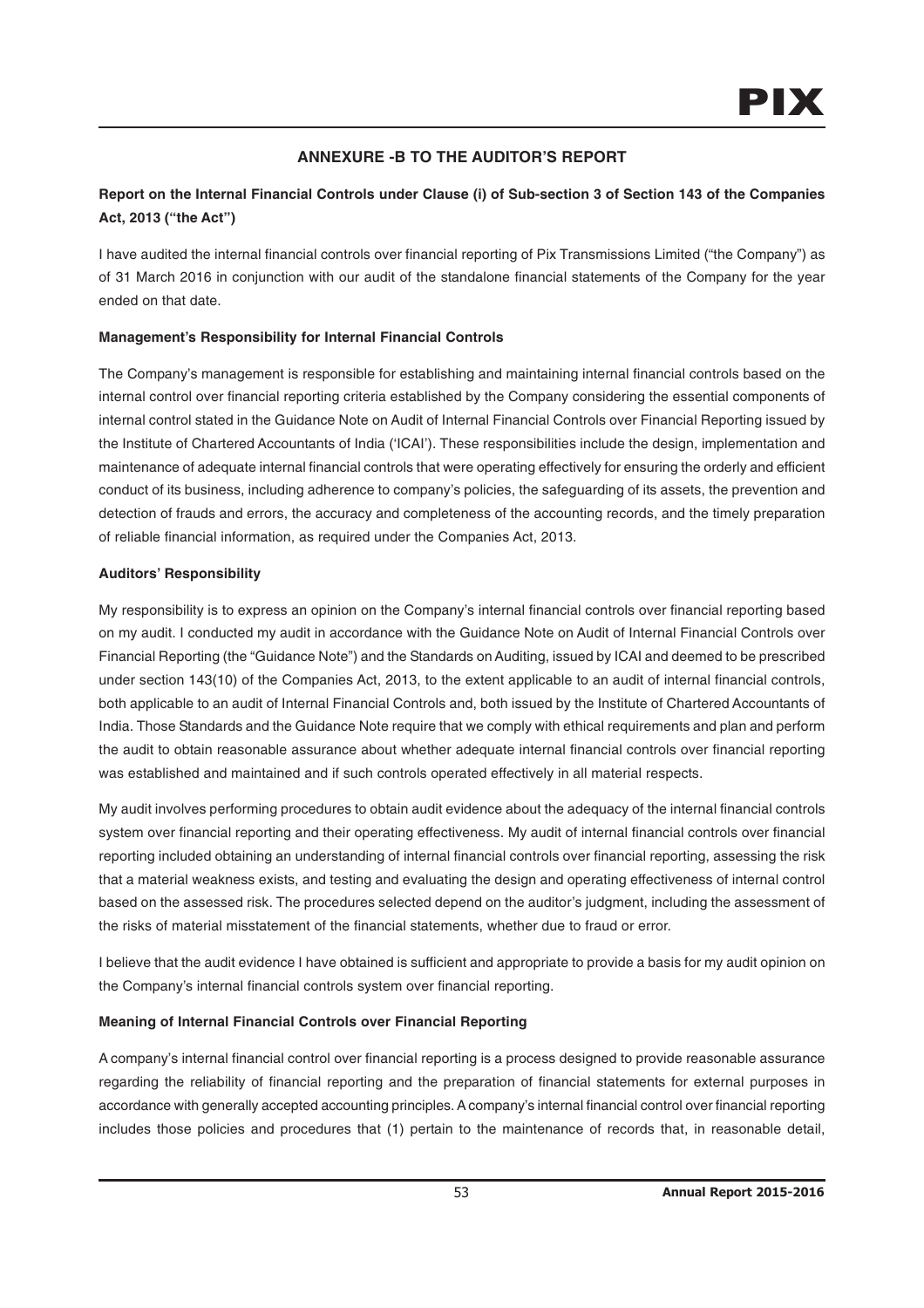accurately and fairly reflect the transactions and dispositions of the assets of the company; (2) provide reasonable assurance that transactions are recorded as necessary to permit preparation of financial statements in accordance with generally accepted accounting principles, and that receipts and expenditures of the company are being made only in accordance with authorisations of management and directors of the company; and (3) provide reasonable assurance regarding prevention or timely detection of unauthorised acquisition, use, or disposition of the company's assets that could have a material effect on the financial statements.

# **Inherent Limitations of Internal Financial Controls Over Financial Reporting**

Because of the inherent limitations of internal financial controls over financial reporting, including the possibility of collusion or improper management override of controls, material misstatements due to error or fraud may occur and not be detected. Also, projections of any evaluation of the internal financial controls over financial reporting to future periods are subject to the risk that the internal financial control over financial reporting may become inadequate because of changes in conditions, or that the degree of compliance with the policies or procedures may deteriorate.

# **Opinion**

In my opinion, the Company has, in all material respects, an adequate internal financial controls system over financial reporting and such internal financial controls over financial reporting were operating effectively as at 31 March 2016, based on the internal control over financial reporting criteria established by the Company considering the essential components of internal control stated in the Guidance Note on Audit of Internal Financial Controls Over Financial Reporting issued by the Institute of Chartered Accountants of India.

> For **S.C. Bandi & Co.** Chartered Accountants Firm Reg. No.130850W **S.C. BANDI** (Proprietor) M. No.16932

Place: Mumbai Date: 28th May 2016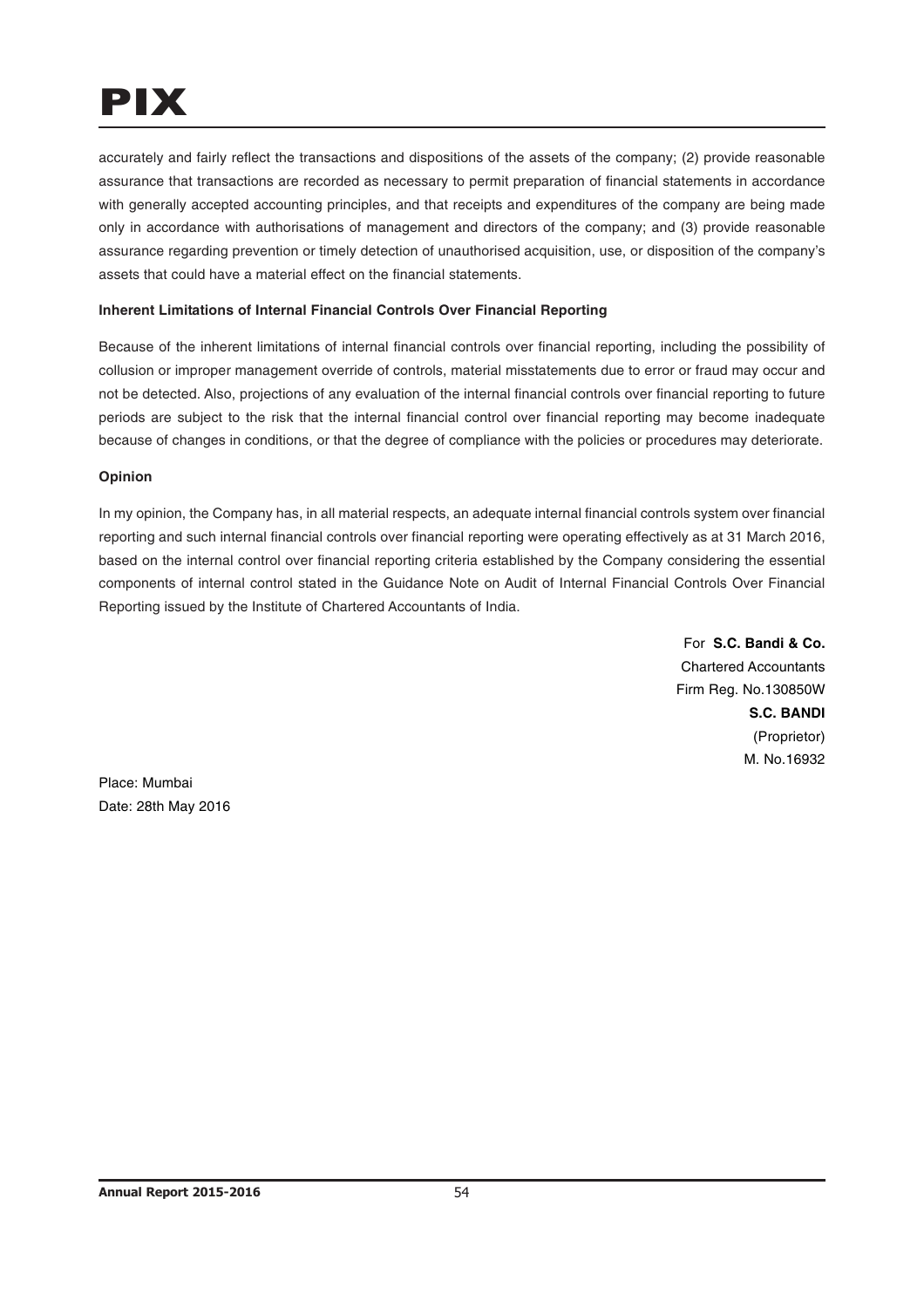# **PIX TRANSMISSIONS LIMITED BALANCE SHEET AS AT 31st March, 2016**

**All amounts in** ` **unless otherwise stated**

| <b>Particulars</b>                  | <b>Note</b>    | As at            | As at            |
|-------------------------------------|----------------|------------------|------------------|
|                                     |                | 31st March, 2016 | 31st March, 2015 |
| <b>EQUITY AND LIABILITIES</b>       |                |                  |                  |
| <b>Shareholder's Funds</b>          |                |                  |                  |
| Share Capital                       | 3              | 13,62,41,000     | 13,62,41,000     |
| Reserves and Surplus                | 4              | 1,39,81,58,137   | 1,38,61,53,103   |
| <b>Non-Current Liabilities</b>      |                |                  |                  |
| Long-term Borrowings                | 5              | 46,95,46,979     | 54,22,11,621     |
| Deferred tax Liabilities (Net)      | 6              | 10,75,26,794     | 9,86,71,608      |
| Long Term Provisions                | $\overline{7}$ | 7,12,52,563      | 5,86,05,419      |
| <b>Current Liabilities</b>          |                |                  |                  |
| Short-Term Borrowings               | 8              | 77,38,88,360     | 75,20,31,513     |
| <b>Trade Payables</b>               | 9              | 14,58,05,415     | 15,76,26,615     |
| <b>Other Current Liabilities</b>    | 10             | 9,99,94,242      | 10,23,71,804     |
| <b>Short-term Provisions</b>        | 11             | 4,67,09,939      | 4,60,75,694      |
| Total                               |                | 3,24,91,23,428   | 3,27,99,88,377   |
| <b>ASSETS</b>                       |                |                  |                  |
| <b>Non-Current Assets</b>           |                |                  |                  |
| <b>Fixed Assets</b>                 |                |                  |                  |
| <b>Tangible Assets</b>              | 12             | 1,69,53,20,364   | 1,63,09,79,358   |
| Intangible Assets                   | 13             | 48,27,970        | 85,09,598        |
| Capital Work-in-Progress            | 14             | 6,20,82,944      |                  |
| Intangible Assets Under Development |                |                  |                  |
| <b>Non-current Investments</b>      | 15             | 1,37,31,960      | 1,37,31,960      |
| <b>Long Term Loans and Advances</b> | 16             | 5,85,07,223      | 9,28,21,532      |
| <b>Other Non-current Assets</b>     | 17             | 67,667           | 8,03,83,892      |
| <b>Current Assets</b>               |                |                  |                  |
| <b>Current Investments</b>          | 18             | 13,93,11,152     | 12,94,73,438     |
| Inventories                         | 19             | 33,31,90,878     | 46,92,14,752     |
| <b>Trade Receivables</b>            | 20             | 60,32,04,537     | 59,53,29,920     |
| Cash and Cash Equivalents           | 21             | 22,49,53,357     | 15, 10, 77, 444  |
| Short-term Loans and Advances       | 22             | 10,83,80,712     | 10,34,22,346     |
| <b>Other Current Assets</b>         | 23             | 55,44,665        | 50,44,138        |
| <b>Total</b>                        |                | 3,24,91,23,428   | 3,27,99,88,377   |

#### **Summary of Significant Accounting Policies**

**The accompanying notes are an integral part of these financial statements**

| <b>SHRI KARANPAL SETHI</b>   |
|------------------------------|
|                              |
|                              |
| <b>SHRI MOHD ADIL ANSARI</b> |
| [DIRECTOR]                   |
|                              |
|                              |
|                              |
|                              |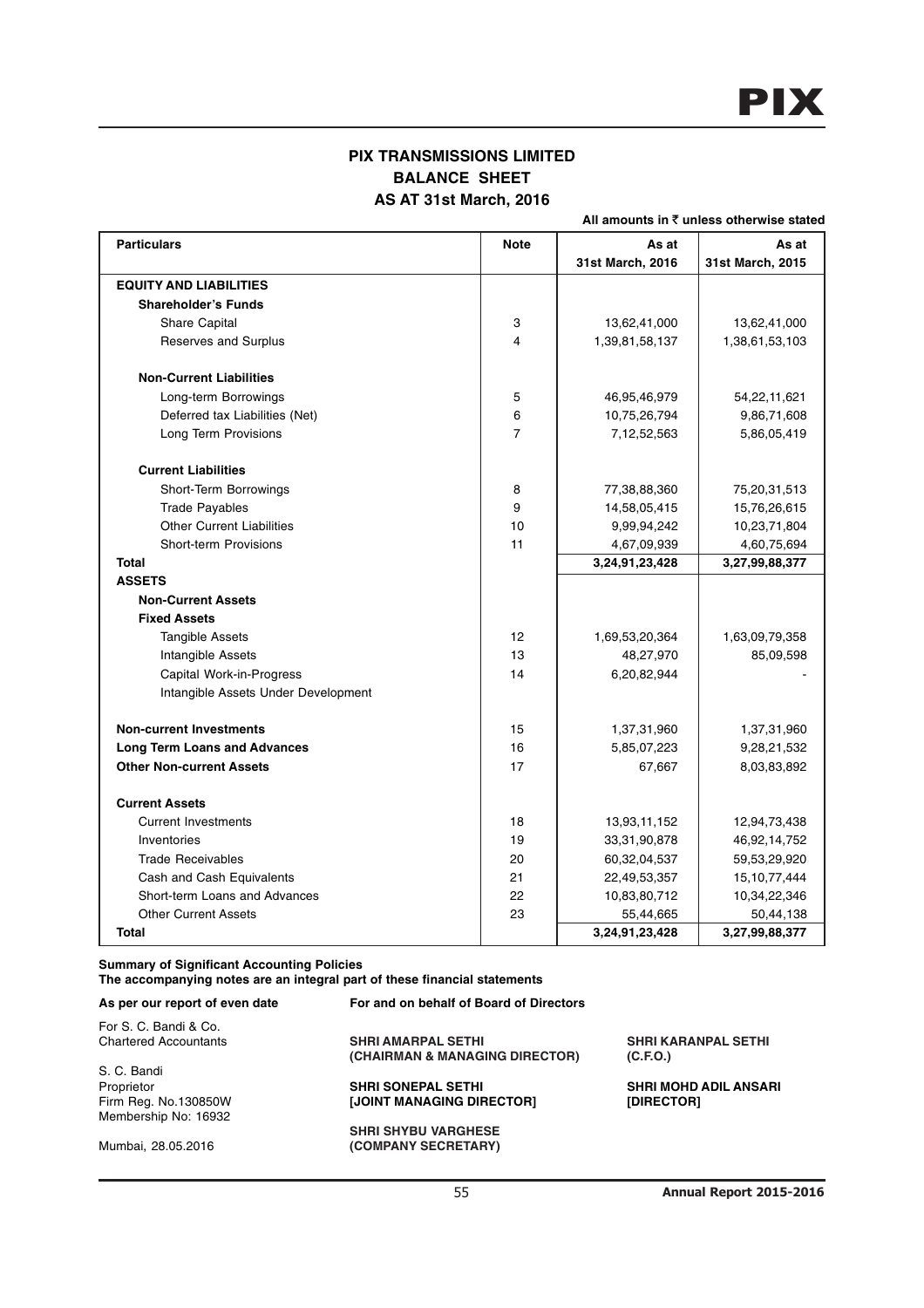# **PIX TRANSMISSIONS LIMITED STATEMENT OF PROFIT AND LOSS FOR THE YEAR ENDED 31st MARCH, 2016**

**All amounts in** ` **unless otherwise stated**

| <b>Particulars</b>                        | <b>Note</b> | <b>Year Ended</b>  | <b>Year Ended</b> |
|-------------------------------------------|-------------|--------------------|-------------------|
|                                           |             | 31st March, 2016   | 31st March, 2015  |
| <b>REVENUE</b>                            |             |                    |                   |
| <b>Revenue from Operation</b>             | 24          | 2,17,75,67,819     | 2,03,63,30,329    |
| <b>Other Income</b>                       | 25          | 3,18,13,631        | 2,62,01,701       |
| <b>Total</b>                              |             | 2,20,93,81,450     | 2,06,25,32,030    |
|                                           |             |                    |                   |
| <b>EXPENSES</b>                           |             |                    |                   |
| Cost of Materials Consumed                | 26          | 89,49,64,752       | 86,48,46,257      |
| Changes in inventories of finished goods, | 27          | 71,43,815          | (2,60,14,404)     |
| work-in-progress and Stock-in-Trade       |             |                    |                   |
| Employee Benefit Expense                  | 28          | 42, 34, 71, 791    | 36,51,20,847      |
| <b>Other Expenses</b>                     | 29          | 53, 36, 73, 439    | 49,20,49,085      |
| <b>Financial Costs</b>                    | 30          | 16,28,93,808       | 18,72,94,644      |
| Depreciation and Amortization Expenses    | 31          | 12,02,75,171       | 11,89,92,742      |
| <b>Total</b>                              |             | 2, 14, 24, 22, 776 | 2,00,22,89,171    |
|                                           |             |                    |                   |
| <b>Profit Before Tax</b>                  |             | 6,69,58,675        | 6,02,42,859       |
|                                           |             |                    |                   |
| Tax Expense:                              |             |                    |                   |
| <b>Current Tax</b>                        |             | 2,15,00,000        | 1,25,00,000       |
| Deferred Tax                              |             | 88,55,186          | 1,32,54,212       |
|                                           |             | 3,03,55,186        | 2,57,54,212       |
| <b>Profit for the Year</b>                |             | 3,66,03,489        | 3,44,88,646       |
| <b>Earning per Share</b>                  |             |                    |                   |
| Basic (FaceValue of '10 each)             |             | 2.69               | 2.53              |
| Diluted (FaceValue of '10 each)           |             | 2.69               | 2.53              |

# **Summary of Significant Accounting Policies**

**The accompanying notes are an integral part of these financial statements**

| As per our report of even date | For and on behalf of Board of Directors |                              |
|--------------------------------|-----------------------------------------|------------------------------|
| For S. C. Bandi & Co.          |                                         |                              |
| <b>Chartered Accountants</b>   | <b>SHRI AMARPAL SETHI</b>               | <b>SHRI KARANPAL SETHI</b>   |
|                                | (CHAIRMAN & MANAGING DIRECTOR)          | (C.F.O.)                     |
| S. C. Bandi                    |                                         |                              |
| Proprietor                     | <b>SHRI SONEPAL SETHI</b>               | <b>SHRI MOHD ADIL ANSARI</b> |
| Firm Reg. No.130850W           | [JOINT MANAGING DIRECTOR]               | [DIRECTOR]                   |
| Membership No: 16932           |                                         |                              |
|                                | <b>SHRI SHYBU VARGHESE</b>              |                              |
| Mumbai, 28.05.2016             | (COMPANY SECRETARY)                     |                              |
|                                |                                         |                              |
|                                |                                         |                              |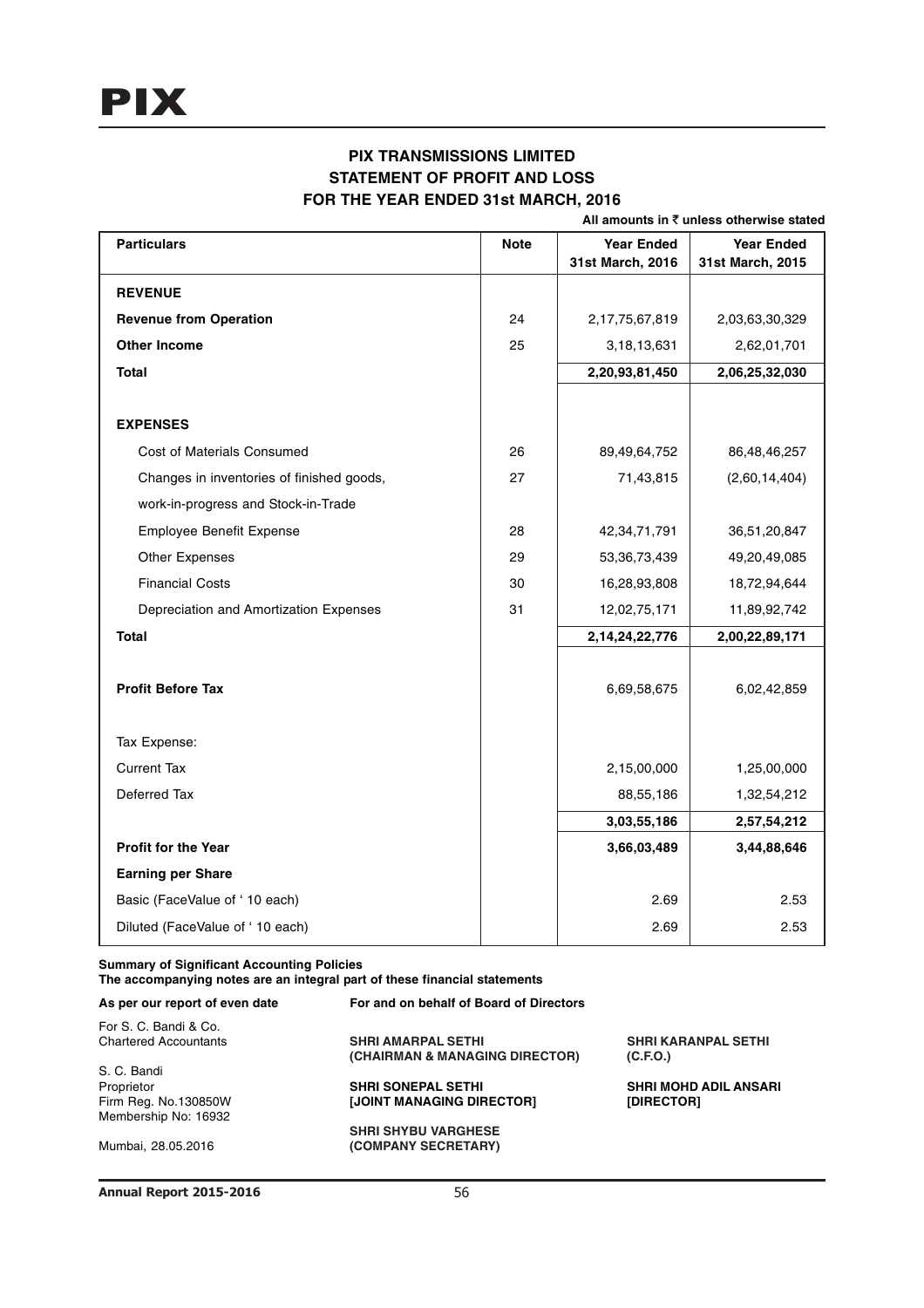# **Pix Transmissions Limited**

# **Cash Flow Statement for the year ended 31st. March, 2016**

|                                                                                                                                                                                                                                         |                                                      |                                                          |                                                                     |                                                   | All amounts in ₹ unless otherwise stated                             |
|-----------------------------------------------------------------------------------------------------------------------------------------------------------------------------------------------------------------------------------------|------------------------------------------------------|----------------------------------------------------------|---------------------------------------------------------------------|---------------------------------------------------|----------------------------------------------------------------------|
| <b>PARTICULARS</b>                                                                                                                                                                                                                      |                                                      |                                                          | YEAR ENDED 31.03.2016                                               | YEAR ENDED 31.03.2015                             |                                                                      |
| A. Cash flow from operating activities<br>Profit / (Loss) before extraordinary items and tax<br>Adjustments for:<br>Depreciation and amortisation expense                                                                               |                                                      | 12,02,75,171                                             | 6,69,58,675                                                         | 11,89,92,742                                      | 6,02,42,858                                                          |
| Finance costs                                                                                                                                                                                                                           |                                                      | 16,28,93,808                                             | 28,31,68,979                                                        | 18,72,94,644                                      | 30,62,87,386                                                         |
| Operating profit / (loss) before working capital changes<br>Changes in working capital:<br>Adjustments for (increase) / decrease in operating assets:<br>Inventories                                                                    |                                                      | 13,60,23,874                                             | 35,01,27,653                                                        | 1.02.64.104                                       | 36,65,30,243                                                         |
| Trade receivables<br>Short-term loans and advances                                                                                                                                                                                      |                                                      | (78, 74, 617)<br>(49, 58, 367)                           |                                                                     | (3,78,66,722)<br>7,51,68,367                      |                                                                      |
| Long-term loans and advances<br>Other current assets<br>Other non-current assets                                                                                                                                                        |                                                      | 3,43,14,309<br>(5,00,527)<br>8,03,16,225<br>23,73,20,898 |                                                                     | (2,31,20,537)<br>1,83,45,850<br>7,54,88,178       |                                                                      |
| Adjustments for increase / (decrease) in operating liabilities:<br>Trade payables                                                                                                                                                       |                                                      | (1, 18, 21, 200)                                         |                                                                     | 11,82,79,239<br>(14, 74, 96, 814)                 |                                                                      |
| Other current liabilities<br>Other long-term liabilities<br>Short-term provisions                                                                                                                                                       |                                                      | (23, 77, 562)<br>(2,08,65,755)                           |                                                                     | 99,83,299<br>(2, 44, 92, 218)                     |                                                                      |
| Long-term provisions                                                                                                                                                                                                                    |                                                      | 1,26,47,144<br>(2,24,17,373)                             | 21,49,03,525                                                        | 73,27,306<br>(15, 46, 78, 427)                    | (3,63,99,189)                                                        |
| Cash flow from extraordinary items<br>Cash generated from operations<br>Net income tax (paid) / refunds                                                                                                                                 |                                                      |                                                          | 56,50,31,178                                                        |                                                   | 33,01,31,055                                                         |
| Net cash flow from / (used in) operating activities (A)<br><b>B. Cash flow from investing activities</b>                                                                                                                                |                                                      |                                                          | 56,50,31,178                                                        |                                                   | 33,01,31,055                                                         |
| Capital expenditure on fixed assets, including capital advances<br>Proceeds from sale of fixed assets<br>Inter-corporate deposits (net)                                                                                                 |                                                      | (25,03,41,184)<br>73,23,690                              |                                                                     | (38,04,81,976)<br>7,37,76,681                     |                                                                      |
| Change in Long Term Investment<br>Change in Short Term Investment<br>Proceeds from sale of long-term investments<br>- Subsidiaries                                                                                                      |                                                      | (98, 37, 714)                                            |                                                                     | (3, 40, 000)<br>1,58,22,978                       |                                                                      |
| - Associates<br>- Joint ventures                                                                                                                                                                                                        |                                                      | (25, 28, 55, 208)                                        |                                                                     | (29, 12, 22, 317)                                 |                                                                      |
| Cash flow from extraordinary items<br>Net Wealth Tax Paid                                                                                                                                                                               |                                                      |                                                          | (25, 28, 55, 208)                                                   |                                                   | (29, 12, 22, 317)                                                    |
| Net income tax (paid) / refunds<br>Net cash flow from / (used in) investing activities (B)                                                                                                                                              |                                                      |                                                          | (25, 28, 55, 208)                                                   |                                                   | (2,00,000)<br>(29, 14, 22, 317)                                      |
| C. Cash flow from financing activities<br>Proceeds from issue of equity shares<br>Increase In Security Premium                                                                                                                          |                                                      |                                                          |                                                                     |                                                   |                                                                      |
| Redemption / buy back of preference / equity shares<br>Proceeds from long-term borrowings<br>Repayment of long-term borrowings                                                                                                          |                                                      | (7, 26, 64, 642)                                         |                                                                     | 7,63,23,214                                       |                                                                      |
| Net increase / (decrease) in working capital borrowings<br>Proceeds from other short-term borrowings<br>Repayment of other short-term borrowings                                                                                        |                                                      | 2,18,56,848                                              |                                                                     | 6,17,08,865                                       |                                                                      |
| Finance costs (includes borrowing costs capitalised)<br>Dividends paid<br>Tax on dividend                                                                                                                                               |                                                      | (16, 28, 93, 808)<br>(2,04,37,800)<br>(41,60,655)        |                                                                     | (18, 72, 94, 644)<br>(1,36,25,200)<br>(26,00,409) |                                                                      |
| Net cash flow from / (used in) financing activities (C)<br>Net increase / (decrease) in Cash and cash equivalents (A+B+C)<br>Cash and cash equivalents at the beginning of the year<br>Cash and cash equivalents at the end of the year |                                                      |                                                          | (23,83,00,057.00)<br>7,38,75,913<br>15, 10, 77, 444<br>22,49,53,357 |                                                   | (6,54,88,174.25)<br>(2,67,79,436)<br>17,78,56,881<br>15, 10, 77, 444 |
| <b>Summary of Significant Accounting Policies</b><br>The accompanying notes are an integral part of these financial statements                                                                                                          |                                                      |                                                          |                                                                     |                                                   |                                                                      |
| As per our report of even date                                                                                                                                                                                                          | For and on behalf of Board of Directors              |                                                          |                                                                     |                                                   |                                                                      |
| For S. C. Bandi & Co.<br><b>Chartered Accountants</b><br>S. C. Bandi                                                                                                                                                                    | SHRI AMARPAL SETHI<br>(CHAIRMAN & MANAGING DIRECTOR) |                                                          |                                                                     | <b>SHRI KARANPAL SETHI</b><br>(C.F.O.)            |                                                                      |

Proprietor **SHRI SONEPAL SETHI SHRI MOHD ADIL ANSARI** Firm Reg. No.130850W **[JOINT MANAGING DIRECTOR] [DIRECTOR]**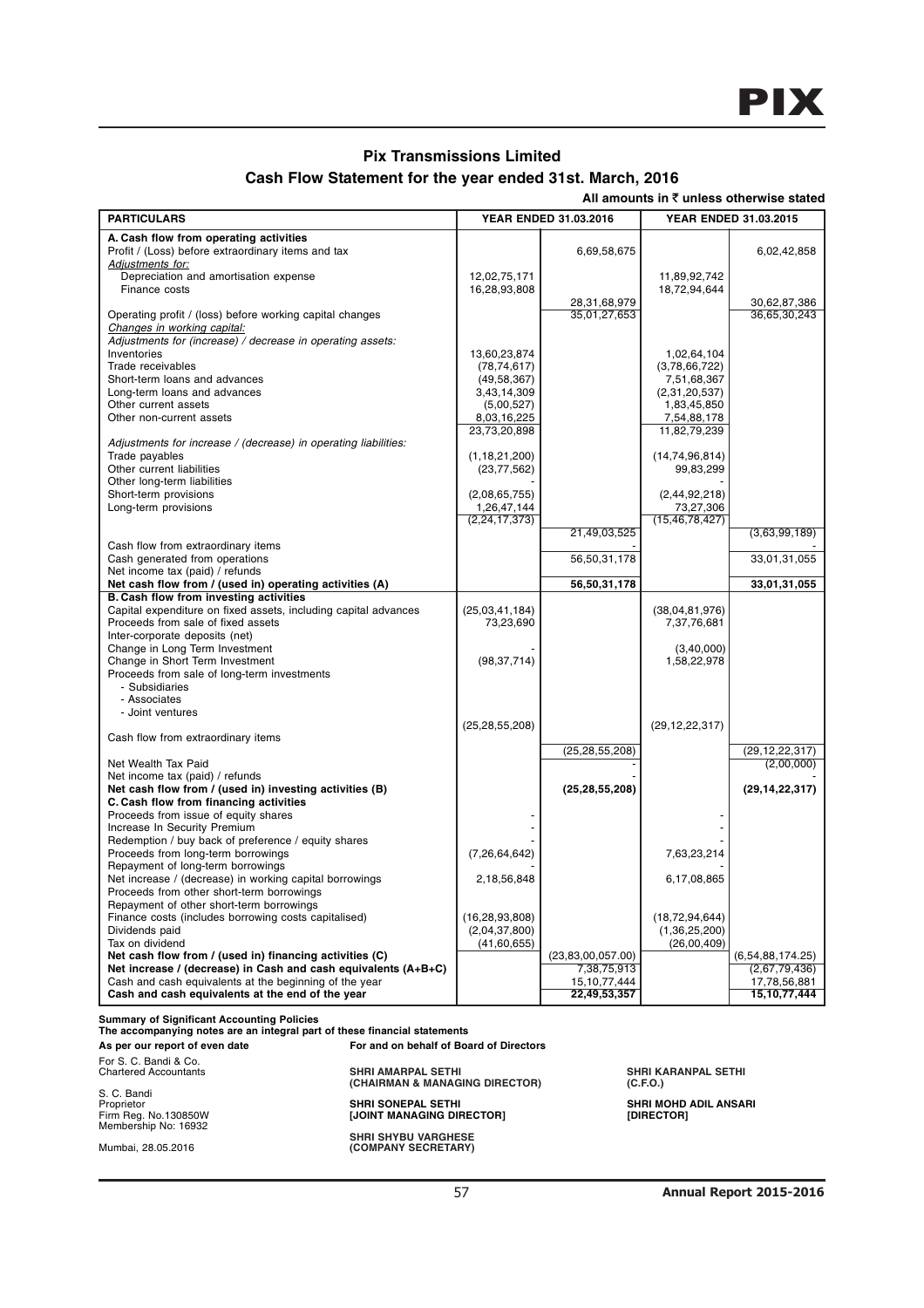# **NOTES to the financial statements for the year ended 31st March, 2016**

**(All amounts in** ` **unless otherwise stated)**

#### 1 **Company Information**

Pix Transmissions Limited was incorporated on 22<sup>nd</sup> July 1981 as a private limited company in the State of Maharashtra, India. The status of Pix Transmissions Limited changed from a Private Limited company to a Public Limited Company effective from 27th September 1989. Pix Transmissions Limited completed its initial public offering of its equity shares in India on 4th December 1989. It is now listed on The Stock Exchange, Mumbai (BSE).

### **Significant Accounting Policies**

### **2.1 Basis of Accounting:**

These financial statements have been prepared in accordance with the generally accepted accounting principles in India under the historical cost convention on accrual basis with the accounting standards notified under section 133 of the Companies Act, 2013. Accounting Policies not stated explicitly otherwise are consistent with generally accepted accounting principles in India.

## **2.2 Use of Estimates:**

The preparation of financial statements in conformity with generally accepted accounting principles requires estimates and assumptions to be made that affect the reported amounts of assets that the management co-markets and liabilities disclosure of contingent liabilities as on the date of the financial statements and the reported amounts of revenues and expenses during the reporting period. Differences between actual results and estimates are recognized in the period in which the results are known/ materialized.

## **2.3 Revenue Recognition:**

Sales are recognised when the substantial risk and rewards of ownership in the goods are transferred to the buyer, upon supply of goods, and or recorded net of trade discount,. Sales, taxes and excise duties. It does not include inter divisional transfers.

Income from export incentives such as duty drawback and premium on sale of import licences is recognised on cash basis. Interest is booked on a time proportion basis taking into account the amounts invested and the rate of interest. Dividend income on investment is accounted for when the right to receive the payment is established.

## **2.4 Tangible Fixed Assets**

Fixed assets are stated at cost less accumulated depreciation and accumulated impairment losses, If any. Subsequent expenditures related to an item of fixed asset are added to its book value only if they increase the future benefits from the existing assets beyond its previously assesssed standard performance. Losses arising from the requirement of, and gains or losses arising from the disposal of fixed assets which are carried at cost are recognized in the profit and loss account.

## **2.5 Intangible Assets**

Intangible assets are at cost of acquisition less accumulated amortization and accumulated impairment loss, if any

## **2.6 DEPRECIATION AND AMORTIZATION**

Depreciation on tangible assets is provided on the straight-line method over the useful lives of assets

estimated by management. Depreciation for asset purchased / sold during a period is proportionately charged. Intangible assets are amortised over their respective individual estimated useful lives on straight line basis, commencing from the date the asset is available to the company for its use.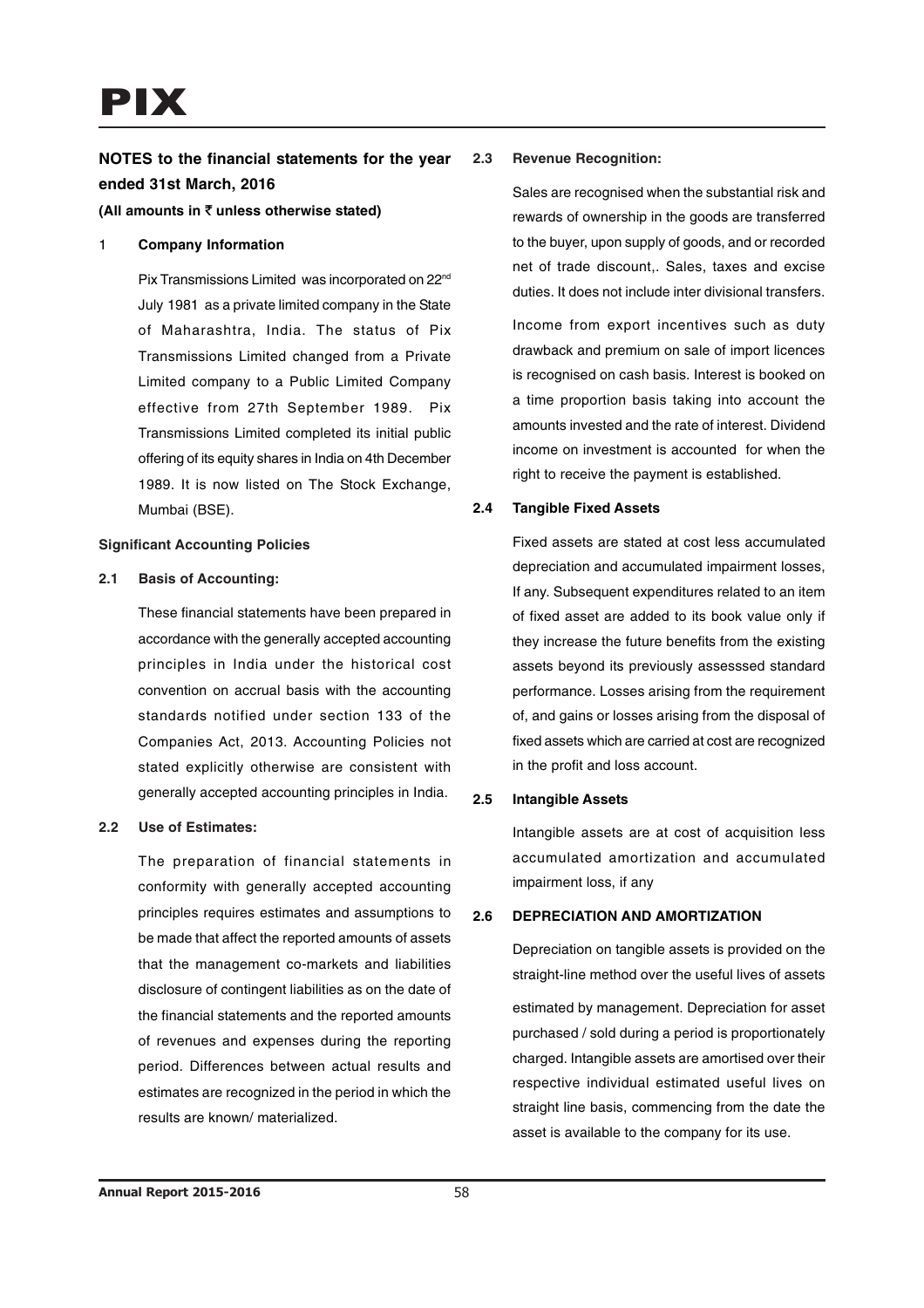The management estimates the useful lives of the other fixed assets as follows:

| <b>Building</b>               | 30 years |
|-------------------------------|----------|
| <b>Plant and Machinery</b>    | 15 years |
| Office Equipment              | 5 years  |
| Electrical Installation       | 10 years |
| <b>Computer Equipment</b>     | 3 years  |
| <b>Furniture and Fixtures</b> | 10 years |
| Vehicles                      | 6 vears  |

Depreciation and amortization mehtods, useful lives and residual values are reveiwed periodoically including at each financial year end

### **2.7 Impairment of Assets**

Impairment loss, if any, is provided to the extent, the carrying amount of assets exceeds their recoverable amount.

Recoverable amount is higher of an asset's net selling price and its value in use. Value in use is the present value of estimated fututre cash flows expected to arise from the continuing use of an asset and from its disposal at the end of its useful life.

Assessment is done at each balance sheet date as to whether there is any indication that an impairment loss recognised for an asset in prior accounting periods may no longer exist or may have decreased.

#### **2.8 Investment**

Investments are classified into current and longterm investments. Long-term investments are carried at cost.

Cost of acquisition includes all costs directly incurred on the acquisition of the investment after providing for diminution in value, if such diminution is of permanent nature.

### **2.9 Inventories**

Inventories are valued at lower of cost, computed on a weighted average basis, and estimated net realisable value, after providing for cost of obsolescence and other anticipated losses, wherever considered nesessary. Finished goods and work in progress include costs of conversion and other costs incurred in bringing the inventories to their present location and condition.

## **2.10 Trade Receivables and Loans and Advances**

Trade Receivables and Loans and Advances are stated at book value and no provision is made for doubtful debts.

## **2.11 Foreign Currency Transactions:**

Transactions in foreign currencies are converted in Rupees at rate prevailing on the date of transaction. Monetary assets and liabilities denomination in foreign currency are translated at the period end exchange rates.

Gains / losses arising on account of realisation/ settlement of foreign exchange transactions and on translation of foreign currency assets and liabilities are recognised in the Profit and Loss Account. All Foreign Currency liabilities

and monetary assets are stated at the exchange rate prevailing as at the date of Balance Sheet and the difference taken to Profit & Loss account as Exchange Fluctuation loss or gain.

## **2.12 Employee Benefits:**

#### **A. Post-employment Benefits**

## **i. Defined Contribution Plans:**

The Company has a Defined Contribution Plan for Post employment benefit in the form of Provident Fund for all employees which are administrated by Regional Provident Fund Commissioner.

## **ii. Defined Benefit Plans:**

Funded Plan: The Company has defined benefit & Leave Encashment plan for Post-employment benefit in the form of Gratuity for all employees.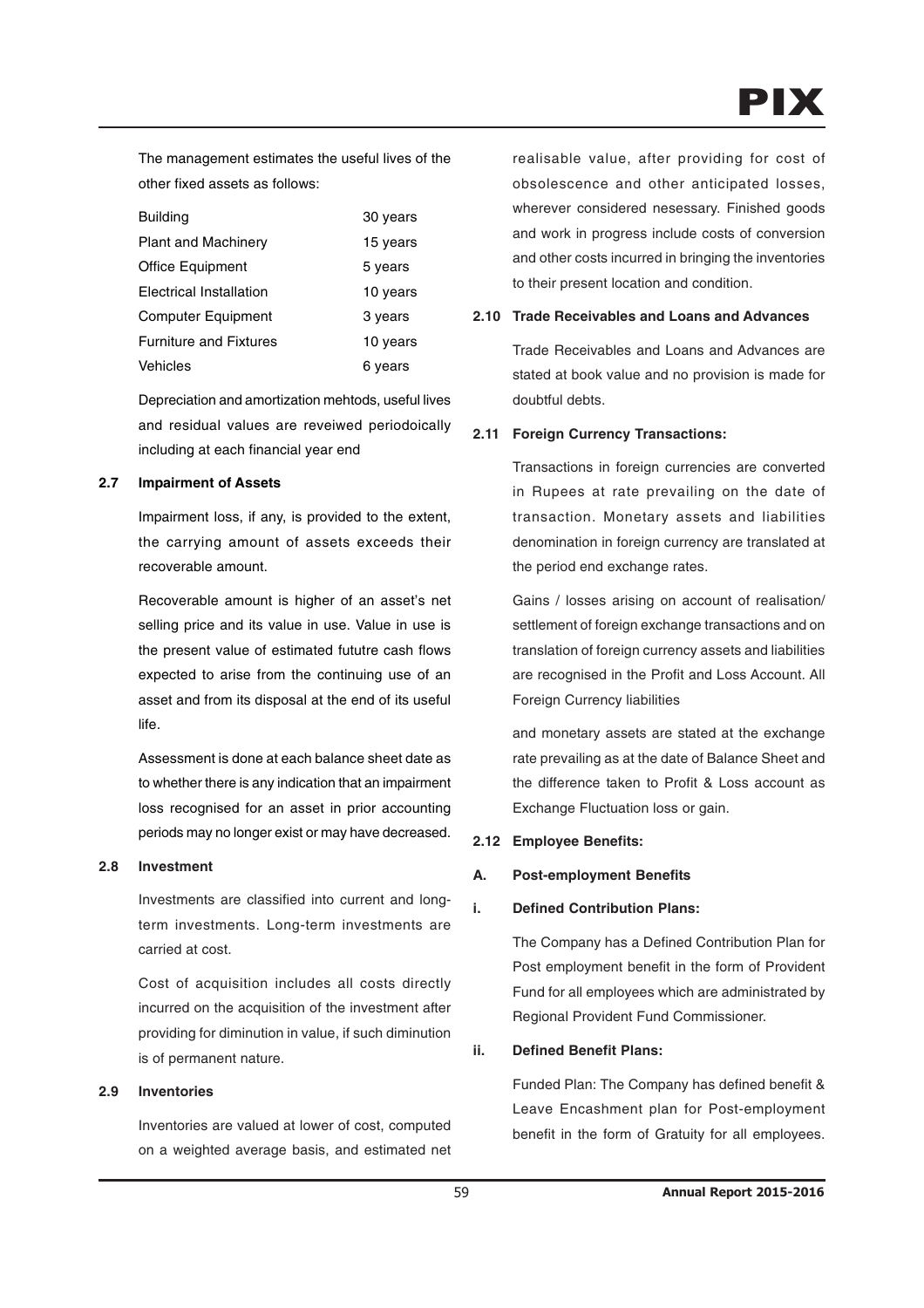PIX

Liability for above defined benefit plan is provided on the basis of valuation, as at the Balance Sheet date, the actuarial method used for measuring the liability is the Projected Unit Credit method.

## **B. Gratuity:**

The Provision has been made in the accounts for the present liability for future payment of gratuity to employees of the company in terms of Payment of Gratuity act, 1972.

**C.** The actuarial gains and losses arising during the year are recognized in the Profit & Loss Account of the year.

## **2.13 Expenditure**

Expenses are accounted on accrual basis and provision is made for all known losses and liabilies. Revenue expenditure on research and development is charged against the profit of the year in which it is incurred. Capital expenditure on research and development is shown as an addition to fixed assets.

## **2.14 Current and Deferred Tax**

Income taxes comprise of current tax and deferred taxcharge. Current tax is the amount of tax payable on the taxable income for the year determined in accordance with the provisions of the Income Tax Act, 1961.

Deferried tax is recognised on timing differences, being the differences between the taxable income and the accounting income that originate in one period and are capable of reversal in one or more subsequent periods.Deferred tax assets and liabilities are measured using the tax rates and tax laws that that have been enacted or substantively enacted by the balance sheet date. In the event of unabsorbed depreciationand carry forward losses, deferred tax assets are recognised only to the extent that there is virtual certainty supported by conviencing evidence that sufficient future taxable income will be available to ralise such assets. in other situations, deferred tax assets are recognised only to the extent that there is reasonable certainty that sufficient future taxable income will be available to realise these assets.

#### **2.15 Borrowing Cost**

Borrowing costs that are not directly attributable to the acquisition, construction or production of a qualifying asset is charged to Profit & Loss Account.

### **2.16 Contingencies**

The company creates a provision for loss, contingencies arising from claims, litigations, assessment, fines, penalties etc when there is a present obligation as a result of past events that probably requires outflow of resources and a reliable estimate can be made of the amount of obligation.

## **2.17 Segment Reporting**

The Company is engaged in the business of Industrial Rubber Products and there is no reportable primary segment as per Accounting Standard (AS 17) 'Segment Reporting'.

The company identified geographical locations as secondary segments. The products of the company are sold both in the domestic & export markets, which are considered different geographical segments.

## **2.18 Earning Per Share**

Basic earning per share is calculated by dividing the net profit for the period attributable to equity shareholders by the weighted average number of equity shares outstanding during the period.

The weighted average number of equity shares outstanding during the period and for all periods presented is adjusted for events, such as bonus shares, other than the conversion of potential equity shares, that have changed the number of equity shares outstanding, without a corresponding change in resources.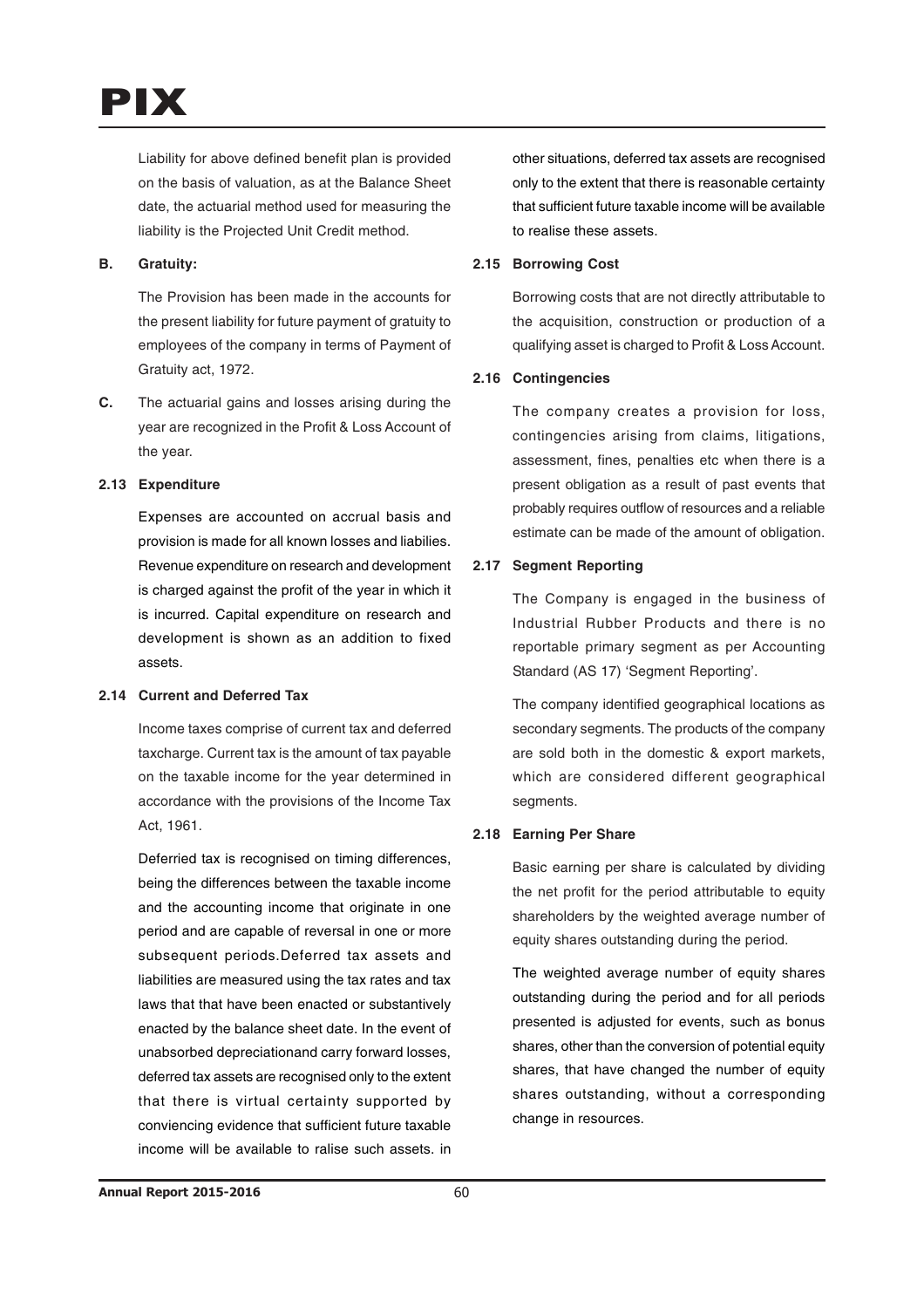**3** The Authorised, Issued, Subscribed and Fully paid-up share capital comprises of equity shares having a par value of ₹ 10 each as follows:

|      |                                                     | 31.03.2016   | 31.03.2015   |
|------|-----------------------------------------------------|--------------|--------------|
| A    | <b>Authorised</b>                                   |              |              |
| i.   | 2,05,00,000 (Previous year 2,05,00,000)             | 20,50,00,000 | 20,50,00,000 |
|      | equity shares of 10 each                            |              |              |
| ii.  | 14,50,000 (Previous year 14,50,000) Convertible 6%  | 14,50,00,000 | 14,50,00,000 |
|      | Preference Shares of 100 each                       |              |              |
| iii. | 15,00,000 (Previous year 15,00,000) non-convertible | 15,00,00,000 | 15,00,00,000 |
|      | 6% cumulative Redeemable Preference Shares          |              |              |
|      | of 100 each                                         |              |              |
|      |                                                     | 50,00,00,000 | 50,00,00,000 |
|      |                                                     |              |              |
| B    | Issued, Subscribed and Fully paid up                |              |              |
| i.   | 1,36,25,200 (Previous year 1,36,25,200)             | 13,62,52,000 | 13,62,52,000 |
|      | equity shares of 10 each                            |              |              |
|      | Less: Allotment money in arrears from               | (11,000)     | (11,000)     |
|      | public other than Directors                         |              |              |
| ii.  |                                                     |              |              |
|      |                                                     | 13,62,41,000 | 13,62,41,000 |

# **Rights, preferences and restrictions attached to shares**

## **a. Equity Shares**

The company has one class of shares having par value of  $\bar{\tau}$  10 each. Each shareholder is eligible for one vote per share held. The dividend proposed by the Board of Directors is subject to the approval of the shareholders in the ensuing Annual General Meeting, except in case of interim dividend. In the event of liquidation, the equity shareholders are eligible to receive the remaining assets of the Company after distribution of all preferential amounts, in proportion to their shareholding.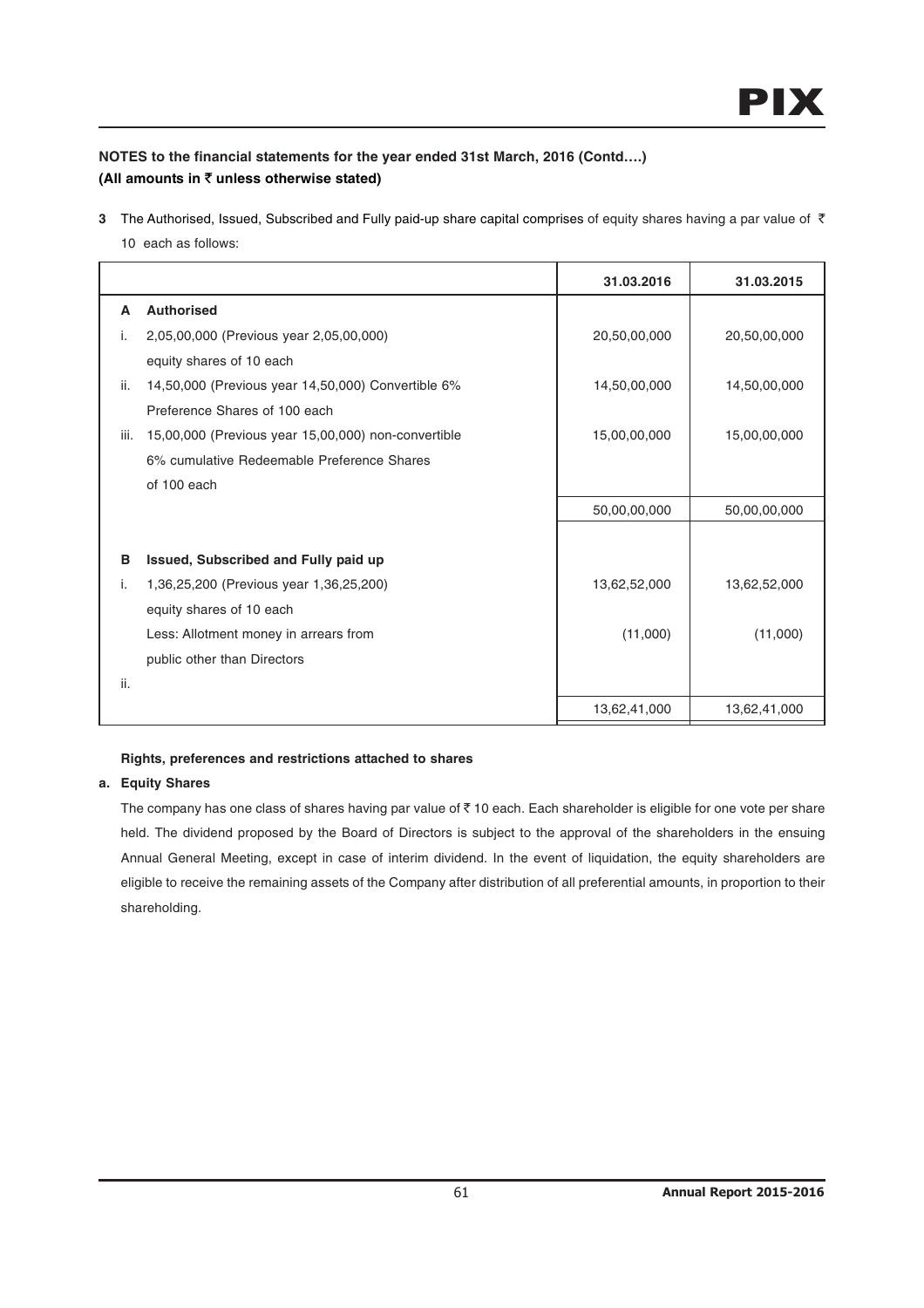**Details of shares held by shareholders holding more than 5% of the aggregate shares in the Company**

| <b>Equity Shares</b>                 | 31.03.2016   |        | 31.03.2015   |        |  |
|--------------------------------------|--------------|--------|--------------|--------|--|
|                                      | No of Shares | %      | No of Shares | $\%$   |  |
| Nirmal Sethi                         | 9,59,212     | 7.04%  | 9,59,212     | 7.04%  |  |
| Amarpal Singh Sethi/Inderjeet Sethi  | 10,23,375    | 7.51%  | 10,08,325    | 7.40%  |  |
| Sukhpal Singh Sethi/Davinder Sethi   | 8,57,145     | 6.29%  | 8,53,645     | 6.27%  |  |
| Sonepal Singh Sethi/Kamalpreet Sethi | 15,07,208    | 11.06% | 14,98,295    | 11.00% |  |
| Davinder Sethi/Sukhpal Singh Sethi   | 6,56,857     | 4.82%  | 6,54,057     | 4.80%  |  |
| Inderjeet Sethi/Amarpal Sethi        | 8,43,531     | 6.19%  | 8,41,901     | 6.18%  |  |
| Rishipal Sethi/Saba Sethi            | 11,61,857    | 8.53%  | 11,54,807    | 8.48%  |  |
| Karanpal Sethi                       | 9,70,805     | 7.13%  | 9,61,360     | 7.06%  |  |

| <b>Reserves and Surplus</b>                             | 31.03.2016     | 31.03.2015     |
|---------------------------------------------------------|----------------|----------------|
| Reserves and surplus consist of the following reserves: |                |                |
| <b>Securities Premium Reserves</b><br>a.                | 13,87,09,200   | 13,87,09,200   |
| <b>Capital Reserves</b><br>b.                           | 94,07,880      | 94,07,880      |
| <b>Capital Redumption Reserves</b><br>c.                | 11,24,13,000   | 11,24,13,000   |
| <b>Amalgamation Reserves</b><br>d.                      | 3,37,41,683    | 3,37,41,683    |
| <b>General Reserves</b><br>е.                           | 2,51,92,608    | 2,51,92,608    |
| f.<br><b>Surplus in Statement of Profit and Loss</b>    |                |                |
| <b>Opening Balance</b>                                  | 1,06,66,88,732 | 1,04,86,25,694 |
| Current year Addition/(Deduction)                       | 3,66,03,489    | 3,44,88,646    |
| <b>Less: Appropriations</b>                             | (2,45,98,455)  | (1,64,25,609)  |
| Proposed Dividend on Equity Shares Dividend             | 68,12,600.00   | 1,36,25,200    |
| Tax on Equity Dividend                                  | 13,86,885.00   | 26,00,409      |
| Interim Dividend (Fy 2015-2016)                         | 1,36,25,200    |                |
| Tax on Interim Dividend                                 | 27,73,770      |                |
| <b>Wealth Tax</b>                                       |                | 2,00,000       |
|                                                         | 1,07,86,93,766 | 1,06,66,88,731 |
| <b>Total Transferred to Balance Sheet</b>               | 1,39,81,58,137 | 1,38,61,53,103 |
| The Board of Directors at its meeting held              |                |                |
| on 28.05.2016 has recommended                           |                |                |
| final dividend of ₹0.50 per equity shares.<br>a         |                |                |
| <b>Long Term Borrowings</b>                             |                |                |
| Long term borrowing consist of the following:           |                |                |
| <b>Secured Loans</b><br>а.                              |                |                |
| Term Loan                                               | 18,39,10,532   | 25,57,25,052   |
| Loan Against Hypothication of Vehicle                   | 31,86,923      | 43,81,700      |
|                                                         | 18,70,97,455   | 26,01,06,752   |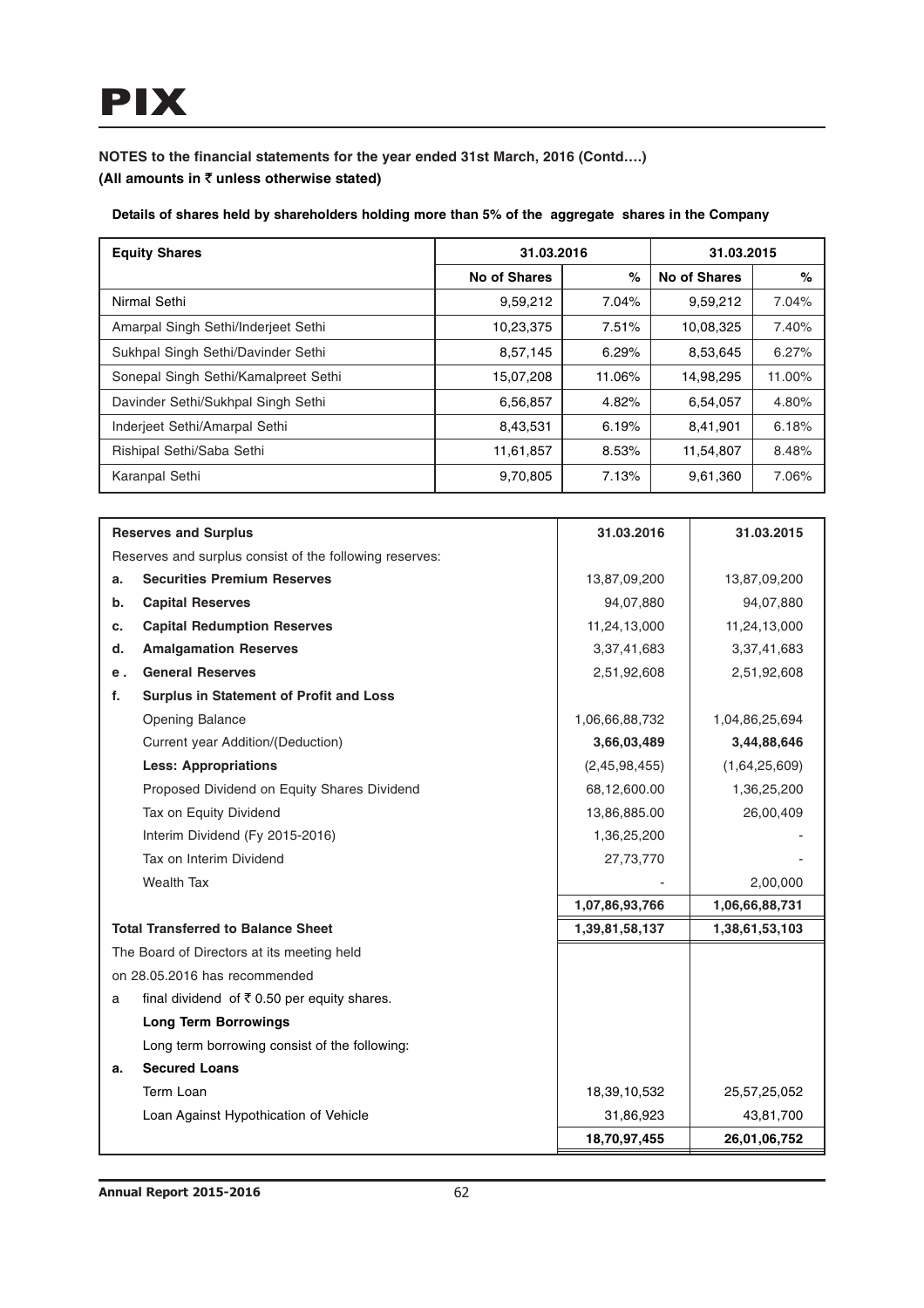| Long Term Borrowings (Contd)                    | 31.03.2016   | 31.03.2015   |
|-------------------------------------------------|--------------|--------------|
| Unsecured Loan                                  |              |              |
| From Financial Companies/ Inter Corporate Loans | 5.47,86,375  | 5,79,61,832  |
| <b>From Directors</b>                           | 22,76,63,149 | 22,41,43,037 |
| <b>Total</b>                                    | 28,24,49,524 | 28,21,04,869 |
|                                                 |              |              |

1 TERM LOAN / CORPORATE LOAN FROM BANKS ARE SECURED BY FIRST PARI PASSU CHARGE ON ALL FIXED ASSETS AND SECOND CHARGE ON CURRENT ASSETS OF THE COMPANY AND FURTHER GURANTEED BY FOUR PROMOTER DIRECTORS

2 NEW AND PREVIOUS TERM LOANS TAKEN FROM BANKS ARE CARRIED AT THE INTEREST RATE 12.75% ( PREVIOUS YEAR 13.20% TO 14.70 % ) THE LOANS ARE REPAYABLE IN MONTHLY INSTALMENTS AS PER REPAYMENT SCHEDULE 3 LOAN RECEIVED AGAINST HYPOTHECATION OF VEHICLE IS FULLY SECURED AGAINST VEHICLES.

|                                               | 31.03.2016      | 31.03.2015   |
|-----------------------------------------------|-----------------|--------------|
| 6<br><b>Deferred Tax</b>                      |                 |              |
| Deferred tax liability (net)                  | 10,75,26,794    | 9,86,71,608  |
|                                               | 10,75,26,794    | 9,86,71,608  |
|                                               |                 |              |
| <b>Other Long Term Liabilities</b><br>7       |                 |              |
| <b>Provision For Gratuity</b>                 | 7,12,52,563     | 5,86,05,419  |
|                                               | 7,12,52,563     | 5,86,05,419  |
|                                               |                 |              |
| 8<br><b>Short Term Borrowings</b>             |                 |              |
| Working Capital Loan from Banks               | 46, 19, 51, 152 | 46,36,86,293 |
| Term Loan due within 12 Months                | 7,86,30,193     | 7,49,28,000  |
| Loan Against Hypothication of Vehicle         | 35,86,968       | 57,78,815    |
| Against Bill Discounting from various parties | 22,97,20,047    | 20,76,38,405 |
|                                               | 77,38,88,360    | 75,20,31,513 |

1. WORKING CAPITAL FROM BANKS ARE SECURED BY FIRST PARI PASSU CHARGE ON CURRENT ASSETS AND SECOND CHARGE ON ALL FIXED ASSETS AT RATE OF 9.75% TO 11.75 %. ( PREVIOUS YEAR 10.20% TO 13.95 %)

2 WORKING CAPITAL FACILITIES ARE FURTHER SECURED BY PERSONAL GUARANTEE OF FOUR PROMOTER'S DIRECTORS

3 TERM LOAN / CORPORATE LOAN FROM BANKS ARE SECURED BY FIRST PARI PASSU CHARGE ON ALL FIXED ASSETS AND SECOND CHARGE ON CURRENT ASSETS OF THE COMPANY

4. NEW AND PREVIOUS TERM LOANS TAKEN FROM BANKS ARE CARRIED AT THE INTEREST RATE 12.75% ( PREVIOUS YEAR 13.20% TO 14.70 %) THE LOANS ARE REPAYABLE IN MONTHLY INSTALMENTS AS PER REPAYMENT SCHEDULE

|   |                                     | 31.03.2016               | 31.03.2015   |
|---|-------------------------------------|--------------------------|--------------|
| 9 | <b>Trade Payables</b>               |                          |              |
|   | Micro, Small and Medium Enterprises | $\overline{\phantom{0}}$ |              |
|   | <b>Sundry Creditors</b>             | 14,58,05,415             | 15,76,26,615 |
|   |                                     | 14,58,05,415             | 15,76,26,615 |

The Company has no information as to whether any of its vendors constitute a "Supplier" within the meaning of Section 2 (n) of the Micro, Small and Medium Enterprises Development Act, 2006 as no declarations were received under the said Act from them.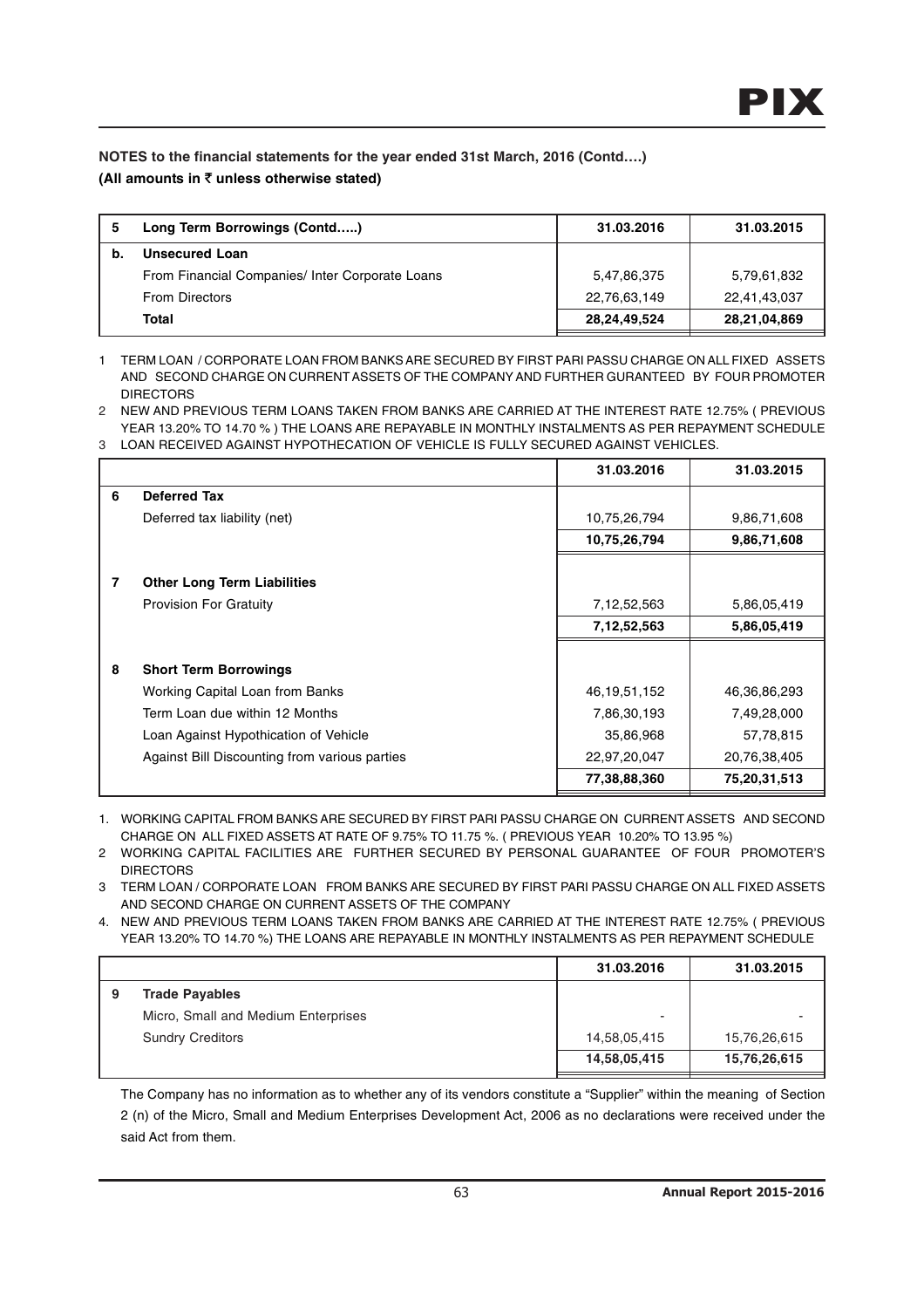**NOTES to the financial statements for the year ended 31st March, 2016 (Contd….)**

# **(All amounts in** ` **unless otherwise stated)**

| 31.03.2016   | 31.03.2015   |
|--------------|--------------|
|              |              |
| 46,72,673    | 39,67,475    |
| 1,36,25,200  |              |
| 67,83,464    | 1,68,34,936  |
| 7,18,57,858  | 7,74,82,055  |
| 30,55,046    | 40,87,338    |
| 9,99,94,242  | 10,23,71,804 |
|              |              |
| 68,12,600.00 | 1,36,25,200  |
| 13,86,885.00 | 26,00,409    |
| 3,23,84,249  | 2,47,28,910  |
| 61,26,205    | 51,21,175    |
| 4,67,09,939  | 4,60,75,694  |
|              |              |

# **SCHEDULE - 12 TANGIBLE ASSETS**

| <b>DESCRIPTION</b>               | GROSS<br>BLOCK                            |                                        |                                 | <b>DEPRICIATION</b>                             |                     |                 |                        | <b>BLOCK</b><br><b>NET</b> |                                         |                                         |
|----------------------------------|-------------------------------------------|----------------------------------------|---------------------------------|-------------------------------------------------|---------------------|-----------------|------------------------|----------------------------|-----------------------------------------|-----------------------------------------|
|                                  | <b>Gross Value</b><br>As on<br>01.04.2015 | <b>Additions</b><br>During the<br>Year | Sold/Trf.<br>During the<br>Year | <b>Total Gross</b><br>Value as on<br>31.03.2016 | As on<br>01.04.2015 | For the<br>Year | Less<br>Written<br>off | <b>TOTAL</b><br>31.03.2016 | <b>Net Value</b><br>As on<br>31.03.2016 | <b>Net Value</b><br>As on<br>31.03.2015 |
| <b>PLOT</b>                      | 15.26.11.139                              |                                        |                                 | 15,26,11,139                                    |                     |                 |                        |                            | 15,26,11,139                            | 15,26,11,139                            |
| <b>FACTORY PREMISES</b>          | 76,62,89,073                              | 3,93,42,089                            |                                 | 80,56,31,162                                    | 9,33,42,576         | 2.58.99.916     |                        | 11,92,42,492               | 68,63,88,671                            | 67,29,46,497                            |
| <b>ELECTRICAL INSTALLATION</b>   | 15,86,18,442                              | 73,78,655                              |                                 | 16,59,97,096                                    | 4,90,35,587         | 2,04,66,930     |                        | 6,95,02,517                | 9,64,94,579                             | 10,95,82,855                            |
| <b>PLANT &amp; MACHINERIES</b>   | 1,26,09,06,080                            | 11,82,16,422                           | 1,30,32,757                     | 1,36,60,89,744                                  | 64,33,96,845        | 5,24,52,611     | 69,77,070              | 68,88,72,386               | 67,72,17,358                            | 61,75,09,234                            |
| <b>FURNITURES &amp; FIXTURES</b> | 7,57,22,105                               | 1,19,78,845                            |                                 | 8,77,00,950                                     | 3,51,02,100         | 66,16,299       |                        | 4, 17, 18, 399             | 4,59,82,551                             | 4,06,20,006                             |
| <b>OFFICE EQUIPMENTS</b>         | 6,52,99,964                               | 48,77,537                              |                                 | 7,01,77,501                                     | 4,96,66,201         | 46,12,807       |                        | 5,42,79,008                | 1,58,98,492                             | 1,56,33,763                             |
| <b>VEHICLES</b>                  | 3,05,86,273                               | 29,08,553                              | 39,66,912                       | 2,95,27,914                                     | 85,10,408           | 29,88,842       | 26,98,910              | 88,00,340                  | 2,07,27,574                             | 2,20,75,865                             |
|                                  | 2,51,00,33,075                            | 18,47,02,100                           | 1,69,99,669                     | 2,67,77,35,507                                  | 87,90,53,717        | 11,30,37,404    | 96,75,979              | 98,24,15,142               | 1,69,53,20,364                          | 1,63,09,79,359                          |
| <b>PREVIOUS YEAR</b>             | 2,13,98,65,472                            | 38,04,81,976                           | 1,03,14,372                     | 2,51,00,33,076                                  | 76,97,17,650        | 11,22,53,909    | 29,17,842              | 87,90,53,717               | 1,63,09,79,359                          | 1,37,01,47,821                          |

# **SCHEDULE - 13 INTANGIBLE ASSETS**

| <b>DESCRIPTION</b>       | GROSS BLOCK                               |                                        |                                 | <b>DEPRICIATION</b>                             |                     |                 |                        | <b>NET BLOCK</b>           |                                         |                                         |
|--------------------------|-------------------------------------------|----------------------------------------|---------------------------------|-------------------------------------------------|---------------------|-----------------|------------------------|----------------------------|-----------------------------------------|-----------------------------------------|
|                          | <b>Gross Value</b><br>As on<br>01.04.2015 | <b>Additions</b><br>During the<br>Year | Sold/Trf.<br>During the<br>Year | <b>Total Gross</b><br>Value as on<br>31.03.2016 | As on<br>01.04.2015 | For the<br>Year | Less<br>Written<br>off | <b>TOTAL</b><br>31.03.2016 | <b>Net Value</b><br>As on<br>31.03.2016 | <b>Net Value</b><br>As on<br>31.03.2015 |
| <b>COMPUTER SOFTWARE</b> | 1.77.79.202                               | 35.56.140                              |                                 | 2,13,35,342                                     | 92.69.605           | 72.37.767       |                        | 1,65,07,372                | 48.27.970                               | 85,09,598                               |
| <b>TOTAL</b>             | 1,77,79,202                               | 35,56,140                              |                                 | 2,13,35,342                                     | 92.69.605           | 72,37,767       |                        | 1,65,07,372                | 48,27,970                               | 85,09,598                               |

# **SCHEDULE - 14 CAPITAL WORK IN PROGRESS**

| <b>DESCRIPTION</b>                                                       | GROSS BLOCK                               |                                        |                                 | <b>DEPRICIATION</b>                             |                     |                 | <b>NET BLOCK</b>       |                            |                                  |                                  |
|--------------------------------------------------------------------------|-------------------------------------------|----------------------------------------|---------------------------------|-------------------------------------------------|---------------------|-----------------|------------------------|----------------------------|----------------------------------|----------------------------------|
|                                                                          | <b>Gross Value</b><br>As on<br>01.04.2015 | <b>Additions</b><br>During the<br>Year | Sold/Trf.<br>During the<br>Year | <b>Total Gross</b><br>Value as on<br>31.03.2016 | As on<br>01.04.2015 | For the<br>Year | Less<br>Written<br>off | <b>TOTAL</b><br>31.03.2016 | Net Value<br>As on<br>31.03.2016 | Net Value<br>As on<br>31.03.2015 |
| <b>CWIP-PLANT &amp; MACHINARY</b><br><b>CWIP-FURNITURE &amp; FIXTURE</b> |                                           | 60049050<br>2033894                    |                                 | 60049050<br>2033894                             |                     | 0               | 0                      | $\Omega$                   | 60049050<br>2033894              | $\mathbf 0$                      |
| <b>TOTAL</b>                                                             |                                           | 62082944                               |                                 | 62082944                                        |                     | 0               |                        | 0                          | 62082944                         | 0                                |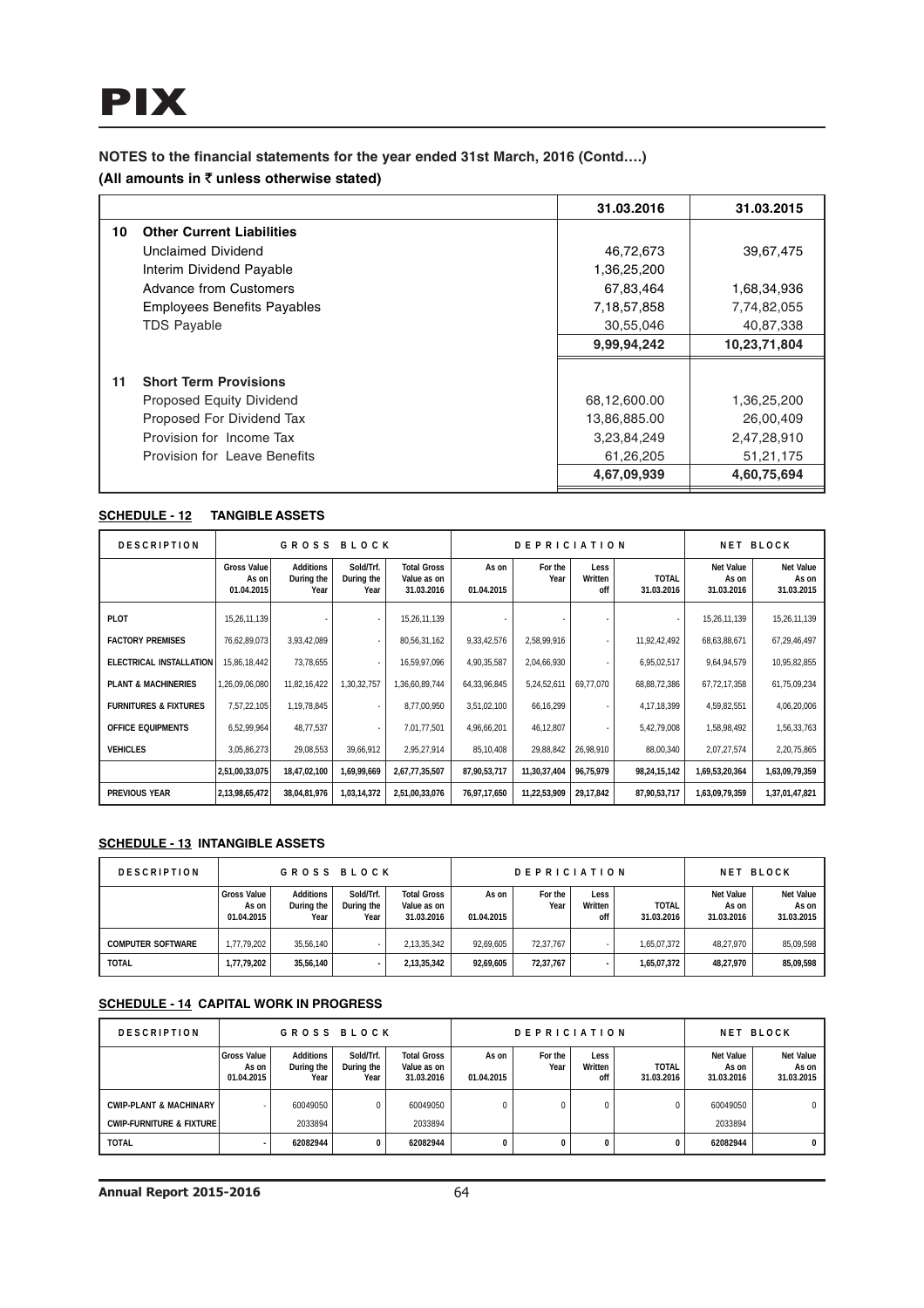## **15 Non Current Investment**

|     | <b>Particulars</b>                                |              | 31.03.2016    | 31.03.2015   |             |  |
|-----|---------------------------------------------------|--------------|---------------|--------------|-------------|--|
|     | Un-Quoted Fully Paid up (At Cost)                 | <b>Units</b> | Face          | <b>Total</b> | Total       |  |
|     |                                                   | Value        | Value         | Value        |             |  |
|     | A. Subsidiary Company                             |              |               |              |             |  |
|     | Pix Middle East FZC, UAE                          | 150          | 1000          | 20,60,500    | 20,60,500   |  |
|     | (150(130) equity shares of 1000 Dhiram per share) |              | <b>Dhiram</b> |              |             |  |
| ii. | Pix Transmissions (Europe) Limited                | 1,00,000     | 1€            | 85,15,460    | 85,15,460   |  |
|     | (equity shares of per share)                      |              |               |              |             |  |
|     |                                                   |              |               |              |             |  |
|     | <b>B. Joint Venture Companies</b>                 |              |               |              |             |  |
|     | Pix QCS Limited                                   | 50,000       | 1€            | 31,56,000    | 31,56,000   |  |
|     | (50,000 equity shares of 1 € per share)           |              |               |              |             |  |
|     |                                                   |              |               | 1,37,31,960  | 1,37,31,960 |  |

## **16 Long Term Loans and Advances**

|              | <b>Particulars</b>                     | 31.03.2016  | 31.03.2015  |
|--------------|----------------------------------------|-------------|-------------|
|              | Loans and Advances to Related Partires | 52,89,584   | 51,91,436   |
|              | <b>Securities Deposits</b>             | 95,91,377   | 88,00,876   |
|              | Other Loans                            | 4,00,00,000 | 3,50,00,000 |
|              | Loans and Advances to Employees        | 36,26,262   | 47,85,681   |
|              | Other Receivable                       | 0           | 3,90,43,539 |
|              |                                        | 5,85,07,223 | 9,28,21,532 |
|              |                                        |             |             |
|              | Pix Middle East FZC, UAE               | 42,29,963   | 41,31,815   |
| $\mathbf{H}$ | <b>Pix Quality Component Solutions</b> | 10,59,621   | 10,59,621   |
| III          | Pix Transmissions (Europe) Limited     |             |             |
|              |                                        | 52,89,584   | 51,91,436   |

Note: In the opinion of the Board of Directors, the Current Assets, Loans and Advances are approximately of the values stated, if realized in the ordinary course of business. The Provision for depreciation and all known liabilities are adequate and not in excess of the amount reasonably necessary.

## **17 Other Non-current Assets**

| <b>Particulars</b>                                   | 31.03.2016 | 31.03.2015  |
|------------------------------------------------------|------------|-------------|
| <b>Product Development Expenditures</b>              |            | 8,00,00,000 |
| (Unsecured, Considered good unless stated otherwise) |            |             |
| <b>Preliminary Expenditure</b>                       | 67.667     | 3,83,892    |
|                                                      | 67,667     | 8,03,83,892 |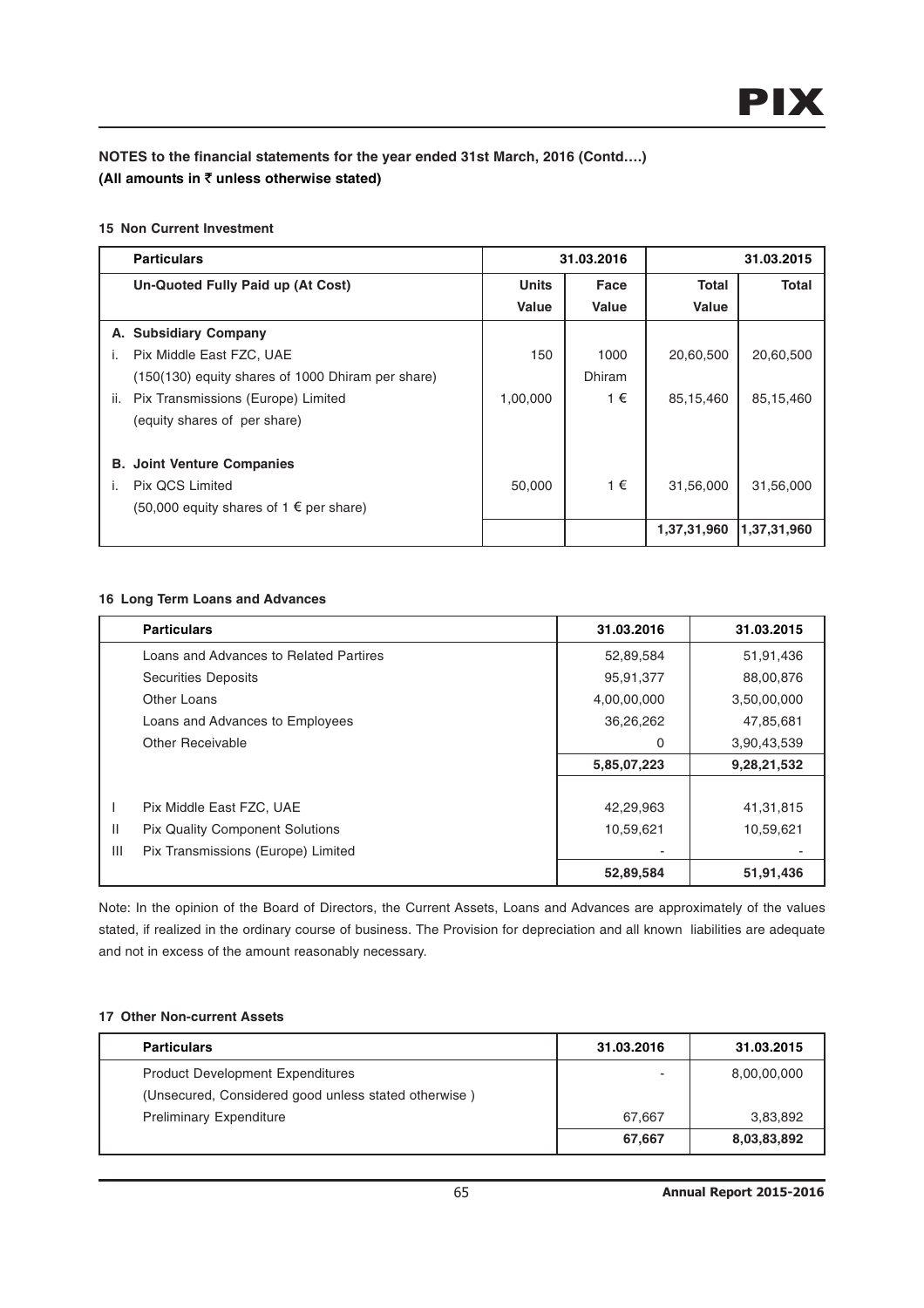## **18 # SHORT TERM INVESTMENT [AT COST]**

|                                                                           |                  | 01.04.2015                  |                              |              | 01.04.2014                  |                              |
|---------------------------------------------------------------------------|------------------|-----------------------------|------------------------------|--------------|-----------------------------|------------------------------|
| <b>PARTICULARS</b>                                                        | TO<br>31.03.2016 |                             | TO<br>31.03.2015             |              |                             |                              |
|                                                                           |                  |                             |                              |              |                             |                              |
|                                                                           | <b>UNITS</b>     | <b>FACE</b><br><b>VALUE</b> | <b>TOTAL</b><br><b>VALUE</b> | <b>UNITS</b> | <b>FACE</b><br><b>VALUE</b> | <b>TOTAL</b><br><b>VALUE</b> |
| <b>INVESTMENT IN MUTUAL FUNDS</b>                                         |                  |                             |                              |              |                             |                              |
| <b>HDFC MUTUAL FUND</b>                                                   |                  |                             |                              |              |                             |                              |
| HDFC FMP 378 D Regular                                                    |                  | $\overline{\phantom{a}}$    |                              | 5,00,000     | 10                          | 50,00,000                    |
| HDFC Liquid Growth Fund                                                   | 18,00,000        | 10                          | 1,80,00,000                  | 18,00,000    | 10                          | 1,80,00,000                  |
| <b>SUB TOTAL</b>                                                          |                  |                             | 1,80,00,000                  |              |                             | 2,30,00,000                  |
| Kotak FMP Series 137 371 Days Growth                                      | 5,00,000         | 10                          | 50,00,000                    | 5,00,000     | 10                          | 50,00,000                    |
| <b>IDFC Fixed Term Plan Series 79</b><br>Regular Plan Growth              | 5,00,000         | 10                          | 50,00,000                    | 5,00,000     | 10                          | 50,00,000                    |
| ICICI Prudential FMP Series 72 425 Days<br>Plan N Regular Plan Cumulative | 5,00,000         | 10                          | 50,00,000                    | 5,00,000     | 10                          | 50,00,000                    |
| ICICI Prudential FMP Series 73378 Days<br>Plan O Regular Plan Cumulative  | 5,00,000         | 10                          | 50,00,000                    | 5,00,000     | 10                          | 50,00,000                    |
| Kotak Floater Short Term Daily Dividend                                   |                  | $\overline{\phantom{a}}$    |                              | 43,022.86    | 1,000                       | 4,30,22,861                  |
| IDFC Dynamic Bond Fund Regular Plan Growth                                | 2,95,529         | 17                          | 50,00,000                    |              |                             |                              |
| Kotak Bond Scheme Plan A Regular Plan Groth                               | 1,25,346         | 40                          | 50,00,000                    |              |                             |                              |
| Kotak Medium Term Fund Regular Plan Growth                                | 4,50,013         | 11                          | 50,00,000                    |              |                             |                              |
| Birla Sund linfe Active Debt Multi Manager<br>FOF Scheme Growth           | 2,61,557         | 19                          | 50,00,000                    |              |                             |                              |
| Kotak Floater Short Term Regular Plan<br>Daily Dividend-DR                | 25,910           | 1,012                       | 2,62,11,178                  |              |                             |                              |
| Sundaram Flexible Fund Short                                              | 9,00,000         | 10                          | 90,00,000                    | 9,00,000     | 10                          | 90,00,000                    |
| Term Plan Regular Growth                                                  |                  |                             |                              |              |                             |                              |
| <b>Sub Total</b>                                                          |                  |                             | 7,52,11,178                  |              |                             | 7,20,22,861                  |
| <b>SBI MUTUAL FUND</b>                                                    |                  |                             |                              |              |                             |                              |
| SBI Premiere Liquid Fund- Regular Plan -                                  | 45,951           | 1,003                       | 4,60,99,974                  | 34,450.58    | 1,000                       | 3,44,50,577                  |
| Daily Dividend                                                            |                  |                             |                              |              |                             |                              |
| <b>SUB TOTAL</b>                                                          |                  |                             | 4,60,99,974                  |              |                             | 3,44,50,577                  |
| <b>TOTAL CURRENT INVESTMENTS</b>                                          |                  |                             | 13,93,11,152                 |              |                             | 12,94,73,438                 |
|                                                                           |                  |                             |                              |              |                             |                              |

**NOTE :1: AGGREGATE VALUE OF QUOTED INVESTMENT AT COST RS.139311152/- PREVIOUS YEAR RS. 129473438.00 MARKET VALUE OF INVESTMENT RS. 150238095/- PREVIOUS YEAR RS. 145060085/-**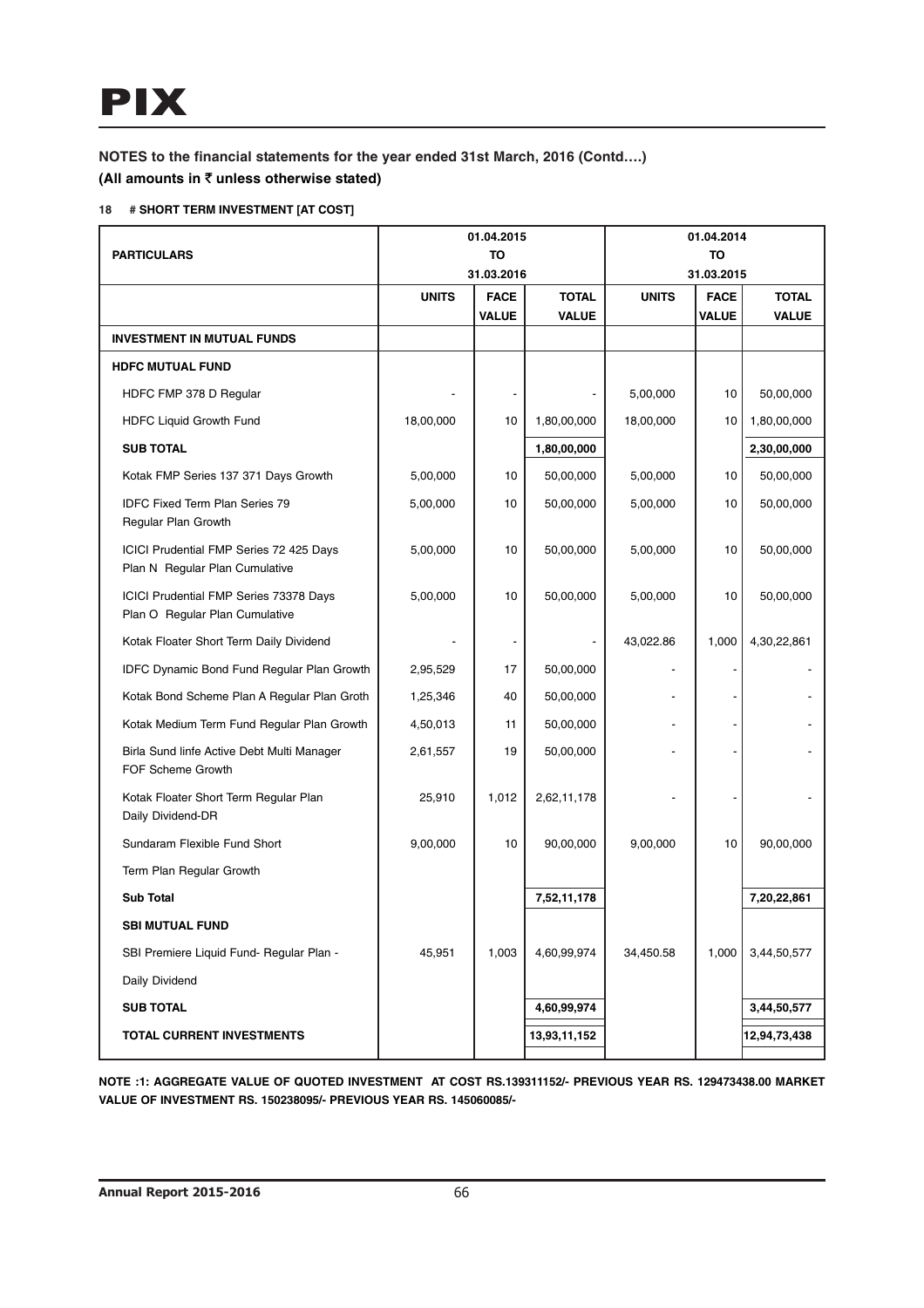### **19 Inventories**

| <b>Particulars</b>                                 | 31.03.2016      | 31.03.2015   |
|----------------------------------------------------|-----------------|--------------|
| (Valued at lower of cost and net realisable value) |                 |              |
| <b>Raw Material</b>                                | 8,96,49,236     | 12,73,04,036 |
| Stock in Transit                                   |                 |              |
| Work-in-progress                                   | 6,62,97,459     | 5,20,80,965  |
| <b>Finished Goods</b>                              | 13,70,17,366    | 15,83,77,674 |
| Stores and Spares                                  | 3,02,99,743     | 12,63,69,176 |
| Packing Materials                                  | 50,38,236       | 34,30,961    |
| Scrap Items                                        |                 |              |
| <b>Trading Goods</b>                               | 48,88,840       | 16,51,940    |
|                                                    | 33, 31, 90, 878 | 46,92,14,752 |

**NOTE:** The Value of Stocks is as per inventory taken, prepared, valued and certified by the Management.

# **20 Trade Receivables**

| <b>Particulars</b>                                          | 31.03.2016   | 31.03.2015   |
|-------------------------------------------------------------|--------------|--------------|
| <b>Considered Good</b>                                      |              |              |
| Outstanding for a period exceeding six months from the date | 1,56,86,693  | 1,75,21,057  |
| they are due to payment                                     |              |              |
| Others                                                      | 58,75,17,844 | 57,78,08,863 |
| <b>Considered Doubtful</b>                                  |              |              |
| Outstanding for a period exceeding six months from the date |              |              |
| they are due to payment                                     |              |              |
| Less: Bad & Doubtful Debts                                  |              |              |
|                                                             | 60,32,04,537 | 59,53,29,920 |

**Note:** Book Debts, Advances, Bank Deposits and Credit balances are taken subject to their respective confirmation.

## **21 Cash and Cash Equivalent**

|    | <b>Particulars</b>                                           | 31.03.2016   | 31.03.2015      |
|----|--------------------------------------------------------------|--------------|-----------------|
| А. | Cash in Hand                                                 | 1,20,389     | 1,44,933        |
| В. | <b>Bank Balances</b>                                         |              |                 |
|    | On Current Account                                           | 5,89,62,765  | 1,17,45,060     |
|    | On Term Deposit (with original maturity less than 3 months)  |              |                 |
|    | On Term Deposit (with original maturity more than 12 months) | 14,66,65,370 | 12,41,29,756    |
|    | Margin Money Deposit                                         | 1,92,04,832  | 1,50,57,695     |
|    |                                                              | 22,49,53,357 | 15, 10, 77, 444 |

# **22 Short Term Loans and Advances**

| <b>Particulars</b>                                        | 31.03.2016   | 31.03.2015   |
|-----------------------------------------------------------|--------------|--------------|
| Advances Recoverable in Cash or Kind or Value of Received |              |              |
| Unsecured Advances Considered Good                        | 3,72,71,921  | 4,01,63,043  |
| Interest Receivables                                      | 16,26,573    | 7,80,240     |
| <b>Security Deposits</b>                                  | 1,46,78,280  | 12,35,372    |
| Receivables from others                                   | 1,40,78,956  | 1,42,04,299  |
| <b>Balance With Central Excise</b>                        | 4,07,24,982  | 4,70,39,391  |
| <b>Staff Advances</b>                                     |              |              |
|                                                           | 10,83,80,712 | 10,34,22,346 |

**Note:** Sundry Advances includes deposit to the various government departments, amount receivable from Excise and Sales Tax departments.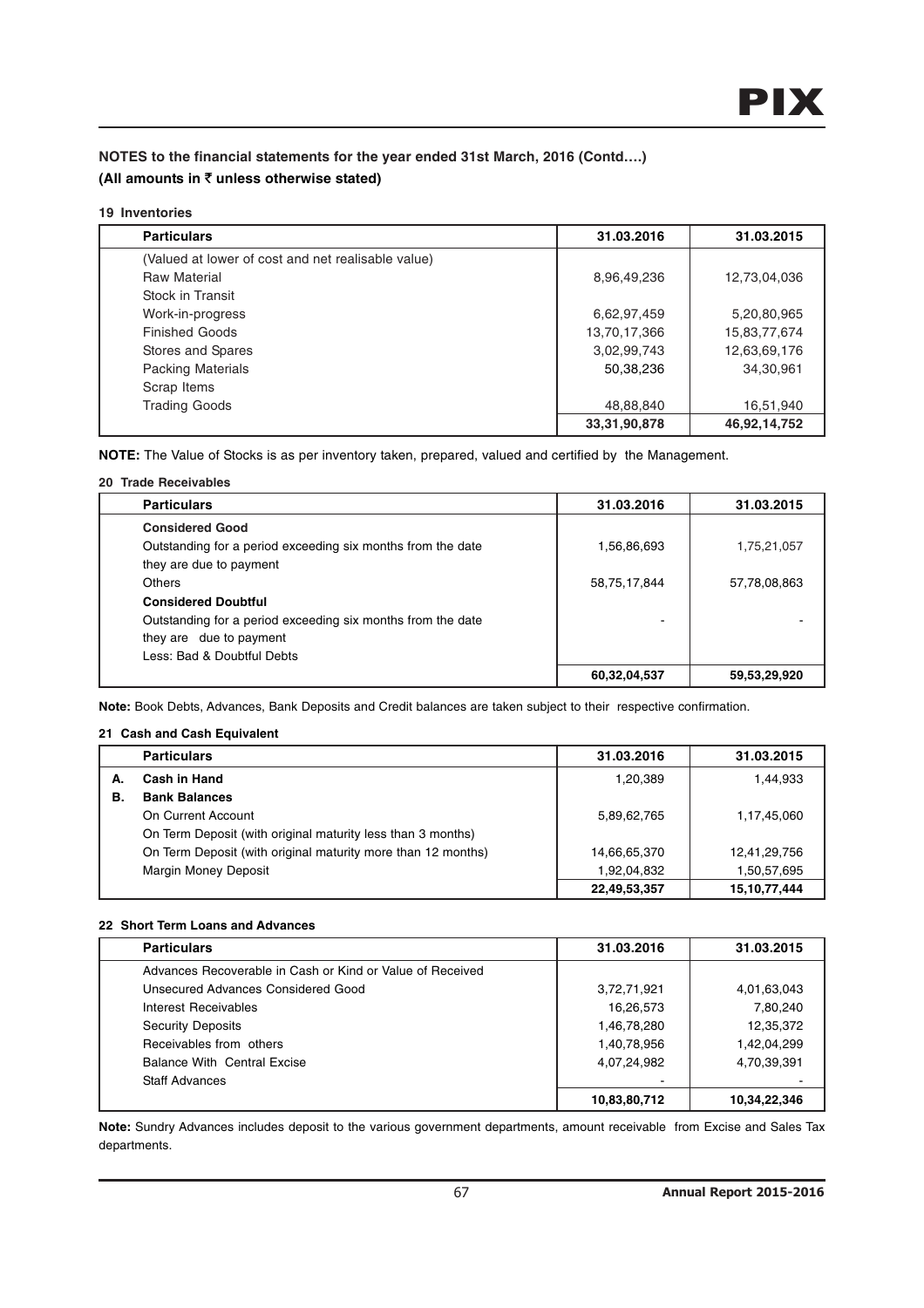## **23 Other Current Assets**

| <b>Particulars</b>   | 31.03.2016 | 31.03.2015 |
|----------------------|------------|------------|
| Interest Receivables |            |            |
| Pre-paid Expenses    | 55.44.665  | 50,44,138  |
|                      | 55,44,665  | 50,44,138  |

# **24 Revenue from Operation**

|   | <b>Particulars</b>             | 31.03.2016     | 31.03.2015     |
|---|--------------------------------|----------------|----------------|
| А | Sale of Products               | 2,15,82,50,075 | 2,01,77,09,466 |
| B | <b>Other Opearting Revenue</b> | 74,21,196      | 77,65,054      |
| C | <b>Trading Sales</b>           | 1,18,96,547    | 1,08,55,809    |
|   | <b>Excise Duty</b>             | ۰              | -              |
|   |                                | 2,17,75,67,819 | 2,03,63,30,329 |

#### **25 Other Income**

| <b>Particulars</b>                     | 31.03.2016   | 31.03.2015  |
|----------------------------------------|--------------|-------------|
| Interest Received on FDR & from others | 2,45,16,468  | 2,42,60,510 |
| Dividend                               | 68,37,713.00 | 19,41,190   |
| Profit on sale of investment           | 4.59.450     | ٠           |
| Total                                  | 3,18,13,631  | 2,62,01,701 |

Note: The figure of Sales shown during the year includes the amount of Excise, wherever applicable.

## **26 Cost of Materials Consumed**

| <b>Particulars</b>         | 31.03.2016   | 31.03.2015      |
|----------------------------|--------------|-----------------|
| <b>Opening Inventories</b> |              |                 |
| <b>Raw Materials</b>       | 12,73,04,036 | 12,83,12,579    |
| <b>Packing Materials</b>   | 34,30,961    | 41,59,387       |
| Stores and Spares          | 12,63,69,176 | 16, 17, 35, 353 |
| <b>Trading Goods</b>       | 16,51,940    | 8,27,302        |
|                            | 25,87,56,113 | 29,50,34,621    |
| <b>Purchases</b>           |              |                 |
| <b>Raw Materials</b>       | 67,58,36,140 | 73,48,87,531    |
| <b>Packing Materials</b>   | 2,55,25,779  | 2,12,16,502     |
| Stores and Spares          | 5,08,47,261  | 6,65,76,789     |
| <b>Trading Goods</b>       | 1,38,75,513  | 58,86,928       |
|                            | 76,60,84,692 | 82,85,67,749    |
| <b>Closing Inventories</b> |              |                 |
| <b>Raw Materials</b>       | 8,96,49,236  | 12,73,04,036    |
| <b>Packing Materials</b>   | 50,38,236    | 34,30,961       |
| Stores and Spares          | 3,02,99,743  | 12,63,69,176    |
| <b>Trading Goods</b>       | 48,88,840    | 16,51,940       |
|                            | 12,98,76,054 | 25,87,56,113    |
| <b>Consumption</b>         | 89,49,64,752 | 86,48,46,257    |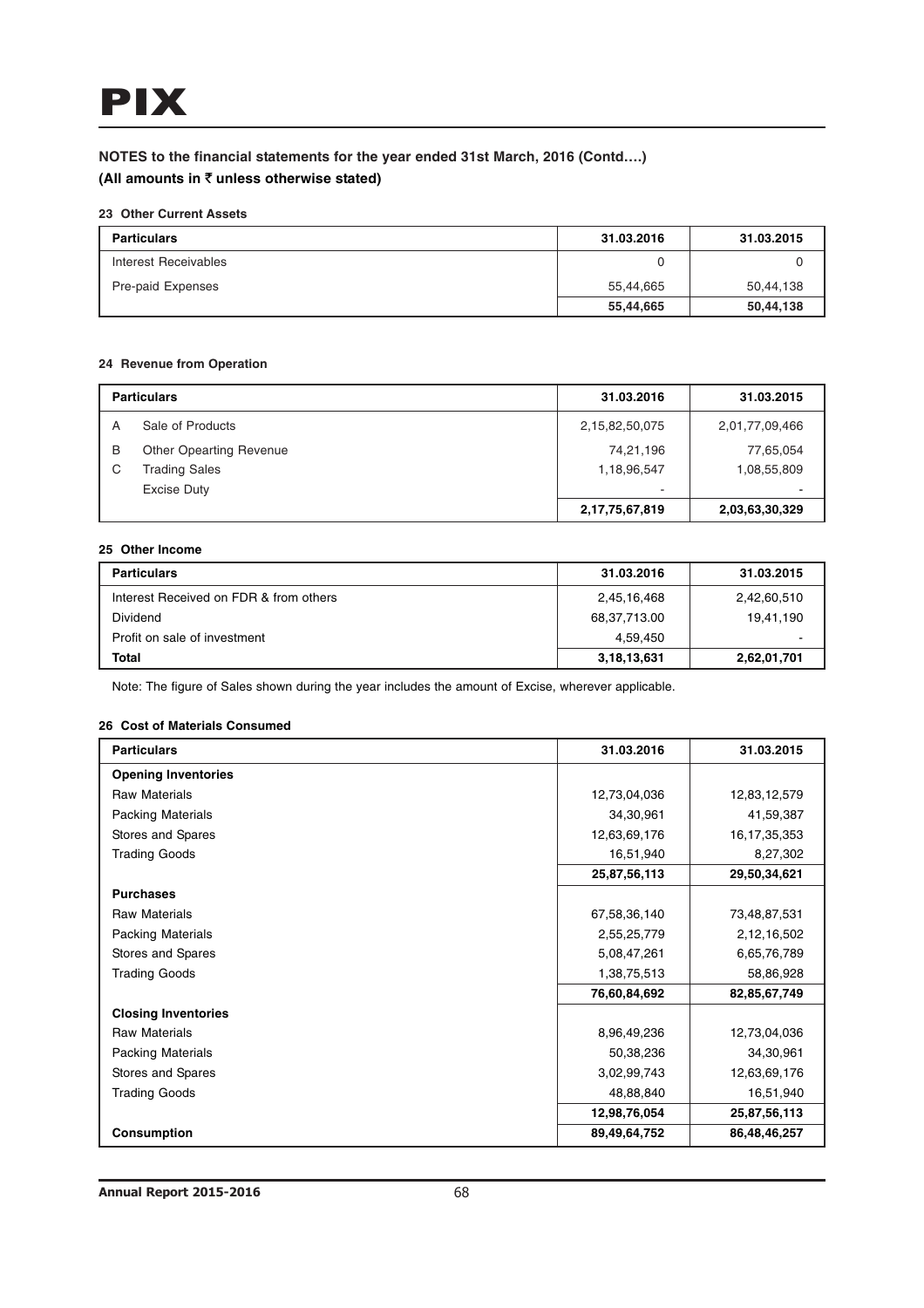## **27 Change in Inventories**

| <b>Particulars</b>         | 31.03.2016   | 31.03.2015    |
|----------------------------|--------------|---------------|
| <b>Opening Inventories</b> |              |               |
| Work-in-Progress           | 5,20,80,965  | 4,47,51,409   |
| <b>Finished Goods</b>      | 15,83,77,674 | 13,96,92,826  |
|                            | 21,04,58,639 | 18,44,44,235  |
| <b>Closing Inventories</b> |              |               |
| Work-in-Progress           | 6,62,97,459  | 5,20,80,965   |
| <b>Finished Goods</b>      | 13,70,17,366 | 15,83,77,674  |
|                            | 20,33,14,824 | 21,04,58,639  |
| <b>Total Change</b>        | 71,43,815    | (2,60,14,404) |

# **28 Employee Benefits Expense**

|      | <b>Particulars</b>             | 31.03.2016   | 31.03.2015   |
|------|--------------------------------|--------------|--------------|
|      | <b>Salaries</b>                | 13,31,23,660 | 12,45,36,382 |
| ii.  | Wages                          | 23,68,35,253 | 19,56,97,103 |
| iii. | Contribution to Provident Fund | 1,78,64,635  | 1,54,47,323  |
| iv.  | Contribution to Gratuity Fund  | 1,77,64,574  | 1,14,08,278  |
| v.   | <b>Staff Welfare Expense</b>   | 1,10,91,814  | 1,14,13,670  |
| vi.  | E.S.I.C.                       | 67,91,855    | 66,18,091    |
|      |                                | 42,34,71,791 | 36,51,20,847 |

# **29 Other Expenses**

| <b>Particulars</b>                     | 31.03.2016   | 31.03.2015   |
|----------------------------------------|--------------|--------------|
| Advertisement                          | 4,96,409     | 4,59,066     |
| Auditor's Remuneration                 |              |              |
| - Audit Fees                           | 4,50,000     | 4,00,000     |
| - Tax Audit Fees                       | 1,50,000     | 1,00,000     |
| <b>Bank Commission</b>                 | 1,86,79,071  | 1,12,93,699  |
| Cess                                   | 11,64,800    | 12,19,950    |
| Commission & Brokerage                 | 38,98,018    | 32,30,397    |
| <b>Turnover Discount</b>               | 1,76,86,818  | 1,38,12,184  |
| Director's Remuneration                | 5,04,62,250  | 4,43,62,451  |
| <b>Travelling Expenses</b>             | 5,27,70,911  | 4,30,31,074  |
| <b>Discount</b>                        | 8,05,50,120  | 6,13,30,320  |
| <b>Power Expenses</b>                  | 7,09,31,051  | 5,13,04,112  |
| <b>Export Expenses</b>                 | 82,14,673    | 56,74,729    |
| Freight & Transportation               | 7,60,68,442  | 7,23,36,272  |
| Insurance                              | 42,31,413    | 36,49,328    |
| Legal & Professional Fees              | 1,83,19,378  | 1,41,84,488  |
| Rent                                   | 85,65,322    | 36,85,970    |
| Research & Development                 |              |              |
| <b>Printing &amp; Stationery</b>       | 7,99,107     | 6,68,301     |
| Repairs & Maintenance                  | 2,35,04,383  | 1,33,93,407  |
| Car & Scooter Expenses                 | 74,72,160    | 93,80,471    |
| Miscellaneous Expenses                 | 7,81,57,164  | 7,59,89,789  |
| <b>Corporate Social Responsibility</b> | 9,81,222     | 13, 12, 537  |
| <b>Claim Settlement</b>                |              | 1,96,00,064  |
| Telephone Telex & Postage              | 39,82,848    | 39,24,759    |
| <b>Bad Debts</b>                       | 58,21,654    | 3,73,89,494  |
| Preliminary Expenses Written off       | 3,16,225     | 3,16,225     |
|                                        | 53,36,73,439 | 49,20,49,085 |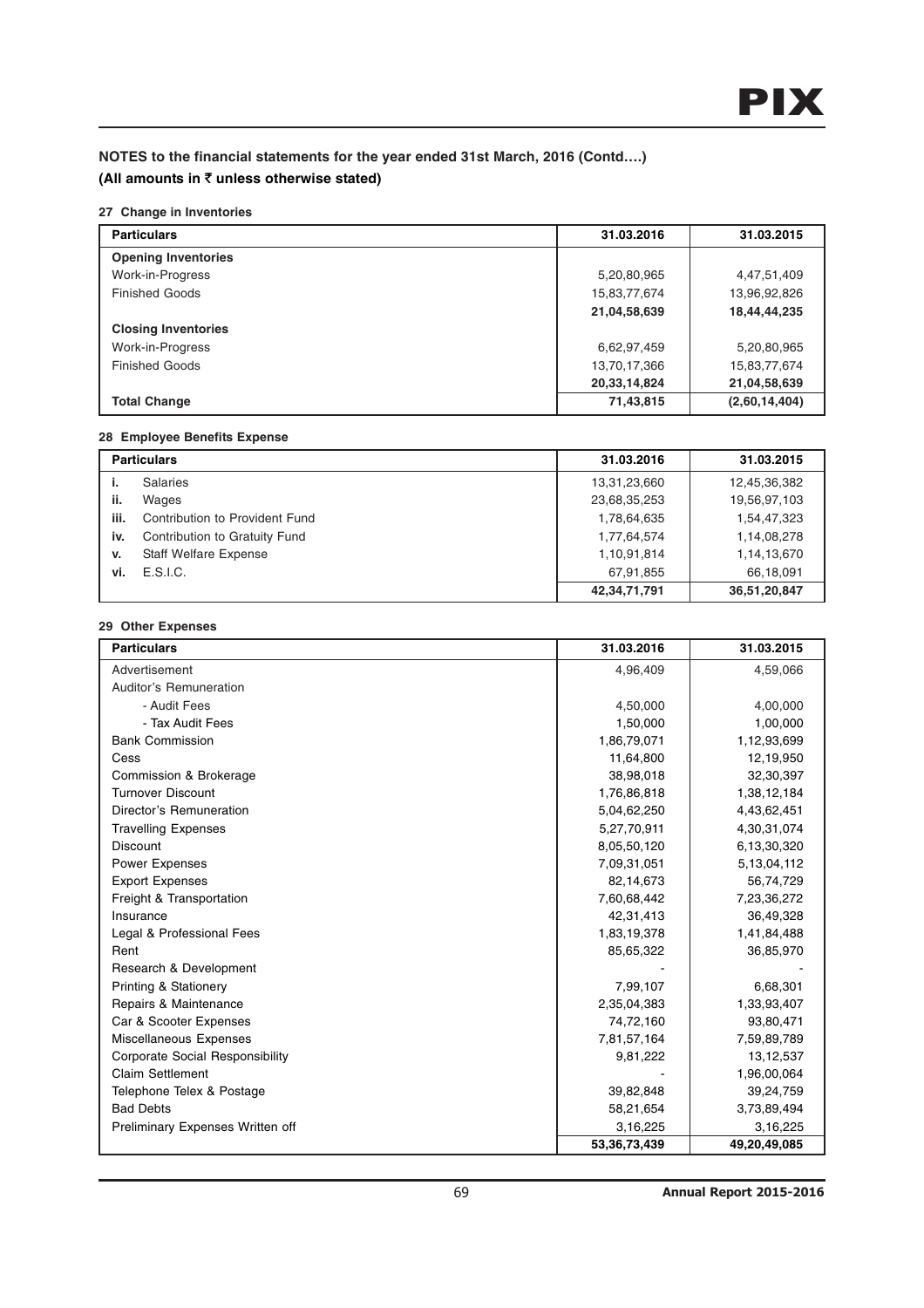#### **30 Finance Cost**

| <b>Particulars</b> | 31.03.2016   | 31.03.2015   |
|--------------------|--------------|--------------|
| <b>Discounts</b>   | -            | 7,75,102     |
| Interest           | 16,28,93,808 | 18,65,19,542 |
|                    | 16,28,93,808 | 18,72,94,644 |

## **31 Depreciation**

| <b>Particulars</b>               | 31.03.2016   | 31.03.2015   |
|----------------------------------|--------------|--------------|
| <b>Factory Premises</b>          | 2,58,99,916  | 2,03,47,493  |
| Plant & Machinery                | 5,24,52,611  | 4,24,29,593  |
| Electrical Installations         | 2,04,66,930  | 1,07,68,736  |
| <b>Furnitures &amp; Fixtures</b> | 66,16,299    | 2,59,17,973  |
| <b>Office Equipments</b>         | 46,12,807    | 95,10,637    |
| Vehicles                         | 29,88,842    | 32,79,477    |
| <b>Computer Software</b>         | 72,37,767    | 67,38,832    |
|                                  | 12,02,75,171 | 11,89,92,742 |

## **32 Earning Per Share (EPS)**

| <b>Particulars</b>                                   | 31.03.2016  | 31.03.2015  |
|------------------------------------------------------|-------------|-------------|
| Profit for the year                                  | 3,66,03,489 | 3,44,88,646 |
| Weighted average number of Equity shares outstanding | 1,36,25,200 | 1,36,25,200 |
| <b>Basic Earning Per Share</b>                       | 2.69        | 2.53        |
| Weighted average number of potential equity shares   |             |             |
| outstanding                                          | NIL         | <b>NIL</b>  |
| Weighted average number of Equity shares outstanding | 1,36,25,200 | 1,36,25,200 |
| (including dilutive shares)                          |             |             |
| <b>Diluted Earning Per Share</b>                     | 2.69        | 2.53        |

#### **33 Contingent Liabilities**

| <b>Particulars</b>    | 31.03.2016  | 31.03.2015  |
|-----------------------|-------------|-------------|
| Letters of Credit     | 7,21,97,090 | 6,27,64,867 |
| <b>Bank Guarantee</b> | 2,73,602.00 | 72,86,322   |

- **34** Depreciation on the Assets added / deducted during the year has been provided on pro-rata basis with reference to the months of addition/deduction.
- **35** The Company has received loans from Directors. The same has been grouped under long term borrowings.
- **36** During the year the company has transferred product development expenditures of ₹8.00,00.000/- to Capital-Work-In-Progress. (Previous Year ₹ 7,51,71,953/-)

|                          | 31.03.2016    | 31.03.2015    |
|--------------------------|---------------|---------------|
| Opening Balance          | 8,00,00,000   | 15,51,71,953  |
| Deletion during the year | (8,00,00,000) | (7,51,71,953) |
| Total                    | ۰             | 8,00,00,000   |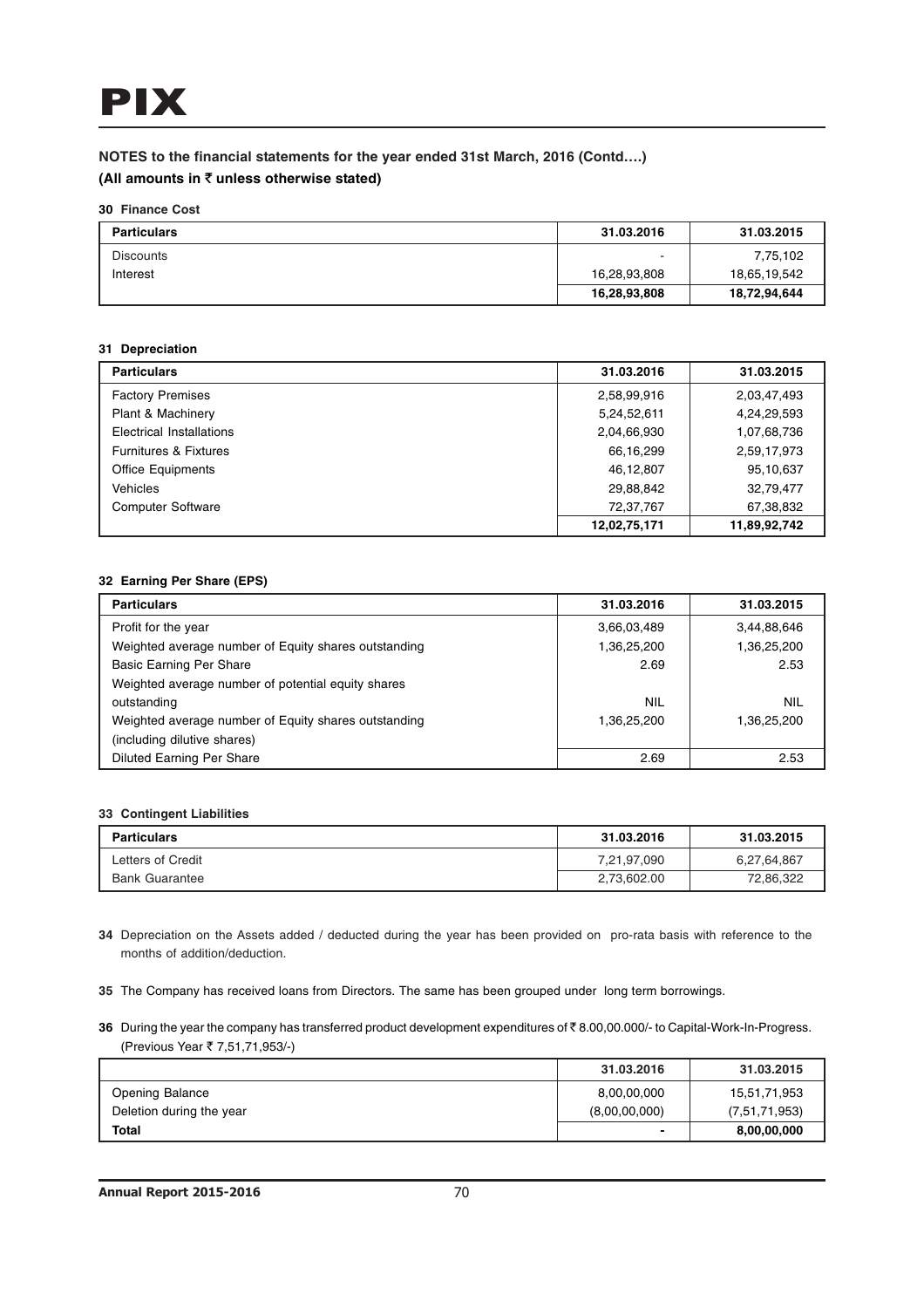# **NOTES to the financial statements for the year ended 31st March, 2016 (Contd….)**

# **(All amounts in** ` **unless otherwise stated)**

**37** The Accounting Standard 15 (Revised 2005) on "Employee Benefits" issued by the Institute of Chartered Accountants of India (ICAI) has been adopted by the Company as under:

Defined Contribution Plans – The Company has recognized the following amounts in the Profit and Loss Account for the year

| Particulars                              | 31.03.2016 | 31.03.2015  |
|------------------------------------------|------------|-------------|
| Contribution to Employees Provident Fund | .78,64,635 | 1,54,47,323 |

**38 Defined Benefit Plan** – The following figures as per actuarial valuation as at the Balance Sheet date have been debited to profit and loss account:

| <b>Particulars</b> |                                                                 | 31.03.2016     | 31.03.2015     |
|--------------------|-----------------------------------------------------------------|----------------|----------------|
| A                  | Gratuity                                                        |                |                |
|                    | Opening: Actuarial value of Projected Benefit Obligations (PBO) | 5,86,05,419    | 5, 12, 78, 113 |
|                    | Interest cost for the year                                      | 46,88,434      | 41,02,249      |
|                    | Service Cost for the year                                       | 45,98,993      | 41,68,523      |
|                    | Benefits paid for the year                                      | (51, 17, 430)  | (40,80,972)    |
|                    | Actuarial Gain / (Loss) on obligations                          | 84,77,147      | 31,37,506      |
|                    | Closing: Actuarial value of Projected Benefit Obligations (PBO) | 7, 12, 52, 563 | 5,86,05,419    |
|                    | <b>Balance Sheet Statement</b>                                  | 31.03.2016     | 31.03.2015     |
|                    | Present value of the obligation at 31.03.16                     | 7,12,52,563    | 5,86,05,419    |
|                    | Fair value of plan assets 31.03.16                              | NIL            | <b>NIL</b>     |
|                    | Un-funded liability 31.03.16                                    | 7, 12, 52, 563 | 5,86,05,419    |
|                    | Un-recognized gains / losses in opening balance                 | <b>NIL</b>     | <b>NIL</b>     |
|                    | Un-funded liability recognized in Balance sheet                 | 7, 12, 52, 563 | 5,86,05,419    |
|                    | <b>Profit &amp; Loss Account Statement</b>                      | 31.03.2016     | 31.03.2015     |
|                    | Interest cost for the year                                      | 4688434        | 41,02,249      |
|                    | Service Cost for the year                                       | 4598993        | 41,68,523      |
|                    | Actual return on plan assets from 01.04.15 to 31.03.16          | <b>NIL</b>     | <b>NIL</b>     |
|                    | Actuarial Gain / (Loss) on obligations                          | 8477147        | 31,37,506      |
|                    | Gratuity to be provided as expenses in Profit & Loss a/c.       | 1,77,64,574    | 1,14,08,278    |
| в                  | <b>Leave Encashment</b>                                         |                |                |
|                    | <b>Changes in Benefit Obligation</b>                            | 31.03.2016     | 31.03.2015     |
|                    | Opening: Actuarial value of Projected Benefit Obligations (PBO) | 51,21,175      | 67,48,273      |
|                    | Interest cost for the year                                      | 4,09,694       | 5,39,862       |
|                    | Service Cost for the year                                       | 32,81,054      | 29,35,709      |
|                    | Benefits paid for the year                                      | (10, 82, 651)  | (34, 02, 904)  |
|                    | Actuarial Gain / (Loss) on obligations                          | (16,03,067)    | (16, 99, 765)  |
|                    | Closing: Actuarial value of Projected Benefit Obligations (PBO) | 61,26,205      | 51,21,175      |
|                    | <b>Balance Sheet Statement</b>                                  | 31.03.2016     | 31.03.2015     |
|                    | Present value of the obligation at 31.03.16                     | 61,26,205      | 51,21,175      |
|                    | Fair value of plan assets 31.03.16                              | NIL            | <b>NIL</b>     |
|                    | Un-funded liability 31.03.16                                    | 61,26,205      | 51,21,175      |
|                    | Un-recognized gains / losses in opening balance                 | <b>NIL</b>     | <b>NIL</b>     |
|                    | Un-funded liability recognized in Balance sheet                 | 61,26,205      | 51,21,175      |
|                    | <b>Profit &amp; Loss Account Statement</b>                      | 31.03.2016     | 31.03.2015     |
|                    | Interest cost for the year                                      | 4,09,694       | 5,39,862       |
|                    | Service Cost for the year                                       | 32,81,054      | 29,35,709      |
|                    | Actual return on plan assets from 01.04.15 to 31.03.16          | <b>NIL</b>     | <b>NIL</b>     |
|                    | Actuarial (Gain) / Loss on obligations                          | (16,03,067)    | (16, 99, 765)  |
|                    | Gratuity to be provided as expenses in Profit & Loss a/c.       | 20,87,681      | 17,75,806      |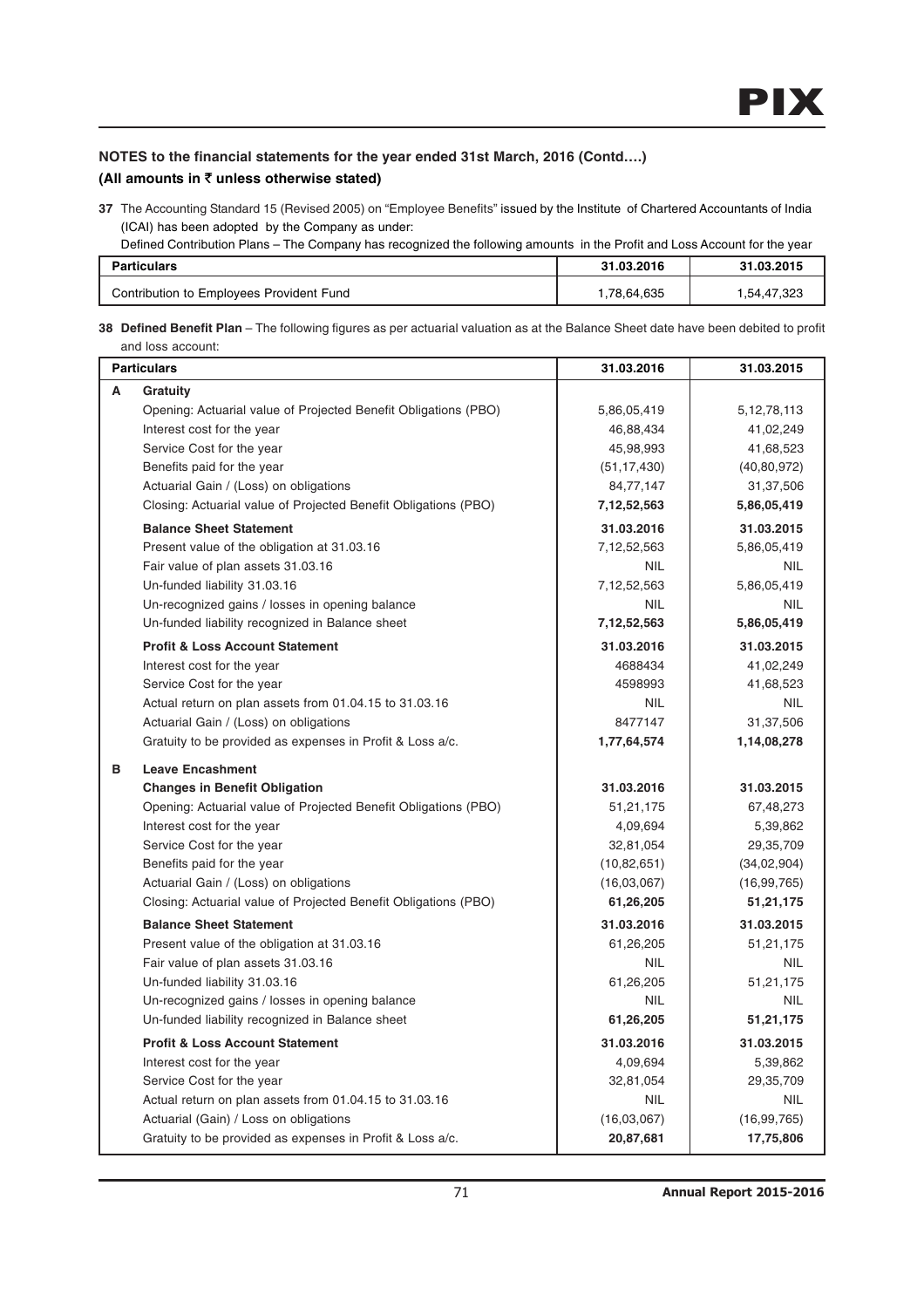## **NOTES to the financial statements for the year ended 31st March, 2016 (Contd….)**

## **(All amounts in** ` **unless otherwise stated)**

#### **39 Segment Reporting:**

The Company is engaged in the business of Industrial Rubber Products and there is no reportable segment as per Accounting Standard (AS 17 ) 'Segment Reporting'.

The company identified geographical locations as secondary segments. The products of the company are sold both in the domestic & export markets, which are considered different geographical segments. Segment-wise revenues are as under:

| Revenue      | 31.03.2016     | 31.03.2015     |
|--------------|----------------|----------------|
| Domestic     | 1,06,23,70,370 | 1,08,69,18,931 |
| Export       | 1,11,51,97,449 | 94,94,11,398   |
| <b>Total</b> | 2,17,75,67,819 | 2,03,63,30,329 |

The company has manufacturing facility at Nagpur, India. It is not possible to directly attribute or allocate on a reasonable basis, the expenses, assets and liabilities to these geographical segments.

#### **40 Deferred Tax:**

Deferred Tax has been provided in accordance with Accounting Standard 22- Accounting for Taxes on income issued by the Institute of Chartered Accountants of India. The major components of the net deferred tax liability as on 31.03.2016 are as under:

|                                         | 31.03.2015    | During the<br>vear | 31.03.2016    |
|-----------------------------------------|---------------|--------------------|---------------|
| <b>DEFERRED TAX LIABILITY</b>           |               |                    |               |
| Depreciation                            | 12,38,61,136  | 2,35,29,030        | 14,73,90,166  |
| <b>DEFERRED TAX ASSETS</b>              |               |                    |               |
| <b>Provision for Employees Benefits</b> | (2,51,89,528) | (1, 46, 73, 844)   | (3,98,63,372) |
| <b>Net Deferred Tax Liability</b>       | 9,86,71,608   | 88,55,186          | 10,75,26,794  |

#### **DEPRICIATION**

The company has provided Depriciation on Fixed Assets, as prescribed by "PART C" of schedule II to the companies Act 2013. The carrying values have been depreciated over the remaining useful lives of the assets and recognised in the statement of profit and loss account.

#### **41 Related Parties Disclosures:**

- **I. Names of Related parties with whom transactions have taken place during the year:**
- **A. Subsidiary Companies**
	- **1 Subsidiary**
	- i. Pix Transmissions (Europe) Limited, England
	- ii. Pix Middle East FZC, UAE
	- **2 Fellow Subsidiaries**
	- i. Pix Germany GmbH, Germany (Subsidiary company of Pix Transmissions (Europe) Limited)

## **B. Joint Venture Company**

- i. Pix QCS Limited, Ireland
- ii Pix Middle East Trading LLC, UAE (Joint Venture of Pix Middle East FZC,UAE)

## **C. Key Management Personnel**:

- i. Mr. Sukhpal Singh Sethi
- ii. Mr. Amarpal Sethi
- iii. Mr. Sonepal Sethi
- iv. Mr. Rishipal Sethi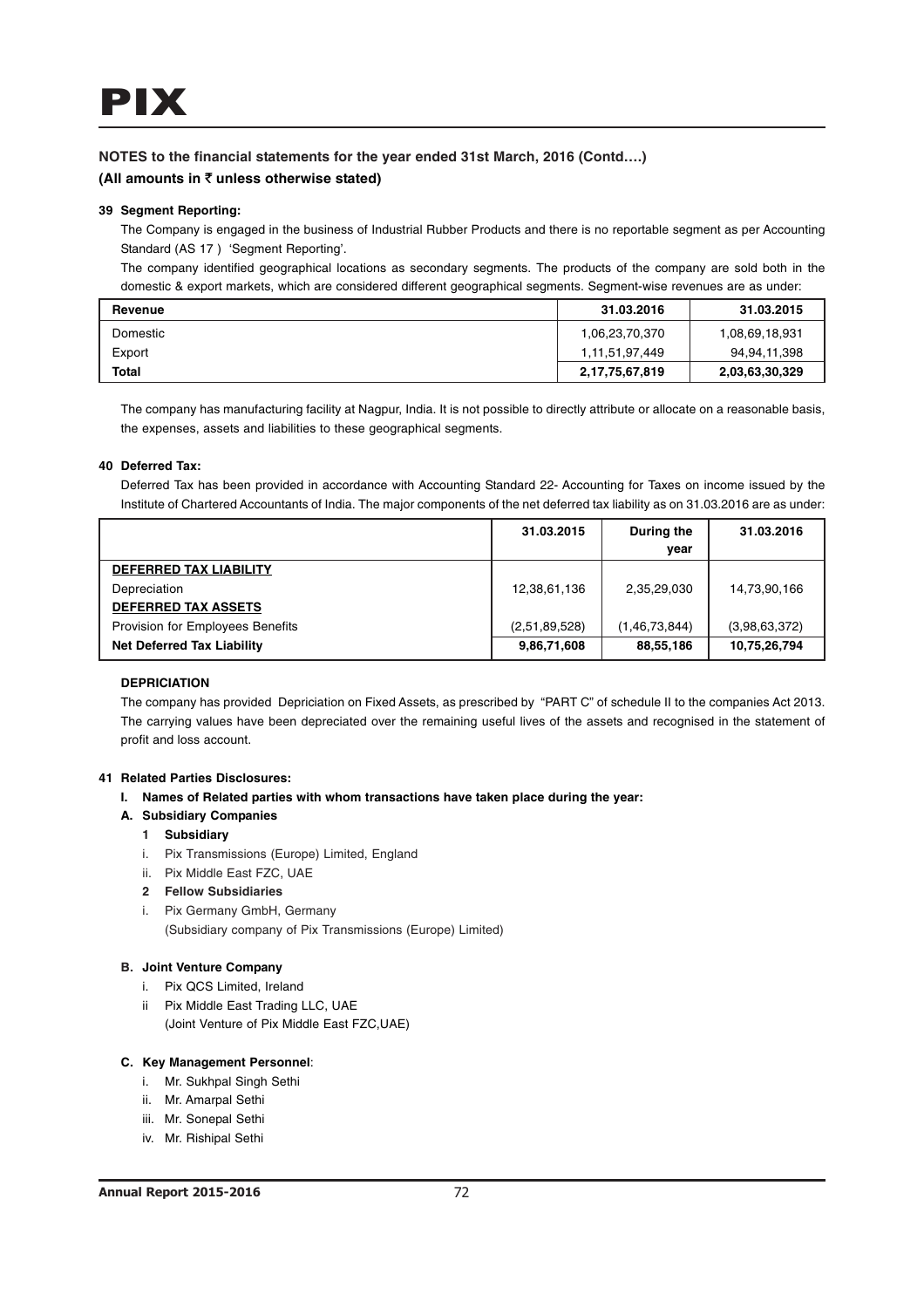## **NOTES to the financial statements for the year ended 31st March, 2016 (Contd….) (All amounts in** ` **unless otherwise stated)**

- v. Mr. Karanpal Sethi
- vi. Mr. Joe Paul
- vii. Miss Shirley Paul

#### **D Enterprises over which key Management Personnel or Relatives have influence**

- i. Amit Beneficiary Trust
- ii. K. S. Beneficiary Trust
- iii. R. S. Beneficiary Trust
- iv. M/s Prominent Infrastructure Ltd

#### **II. Transactions with related parties for the year ended March 31, 2016**

|      |                                                                            | 31.03.2016   | 31.03.2015   |
|------|----------------------------------------------------------------------------|--------------|--------------|
|      | A-1 Subsidiary                                                             |              |              |
|      | Sale of Goods                                                              | 19,94,85,668 | 23,21,41,514 |
|      | A-2 Fellow Subsidiaries                                                    |              |              |
|      | Sale of Goods                                                              | 11,19,90,686 | 11,73,78,153 |
| в    | <b>Joint Venture</b>                                                       |              |              |
|      | Interest                                                                   |              |              |
| С    | Key Management Personnel:                                                  |              |              |
|      | <b>Remuneration Paid</b>                                                   | 5,00,53,770  | 4,62,51,225  |
|      | <b>Interest Paid</b>                                                       | 2,07,30,300  | 1,81,61,000  |
|      | Perquisites/Allowances Paid                                                |              |              |
|      | <b>Rent Paid</b>                                                           | 4,08,100     | 4,02,170     |
| D    | Enterprise over which key Management Personnel or Relatives have influence |              |              |
|      | <b>Rent Paid</b>                                                           | 25,74,000    | 25,74,000    |
| iii. | Balance at the end of the year 31st March 2016                             |              |              |
| A-1  | <b>Subsidiary</b>                                                          |              |              |
|      | <b>Trade Receivables</b>                                                   | 14,93,33,551 | 15,77,33,152 |
|      | Loan & Advances                                                            | 42,29,963    | 41,31,815    |
|      | <b>Interest Receivables</b>                                                | 6,76,794     | 2,75,280     |
|      | Investment                                                                 | 1,05,75,960  | 1,05,75,960  |
|      | A-2 Fellow Subsidiaries                                                    |              |              |
|      | <b>Trade Receivables</b>                                                   | 6,69,43,054  | 5,97,87,395  |
| в    | <b>Joint Venture</b>                                                       |              |              |
|      | <b>Trade Receivables</b>                                                   |              | <b>NIL</b>   |
|      | Investment                                                                 | 31,56,000    | 31,56,000    |
|      | Interest Receivables                                                       | 1,69,539     | 5,04,960     |
|      | Loan & Advances                                                            | 10,59,621    | 10,59,621    |
| С    | Key Management Personnel:                                                  |              |              |
|      | Payables                                                                   | 18,46,94,322 | 16,57,16,011 |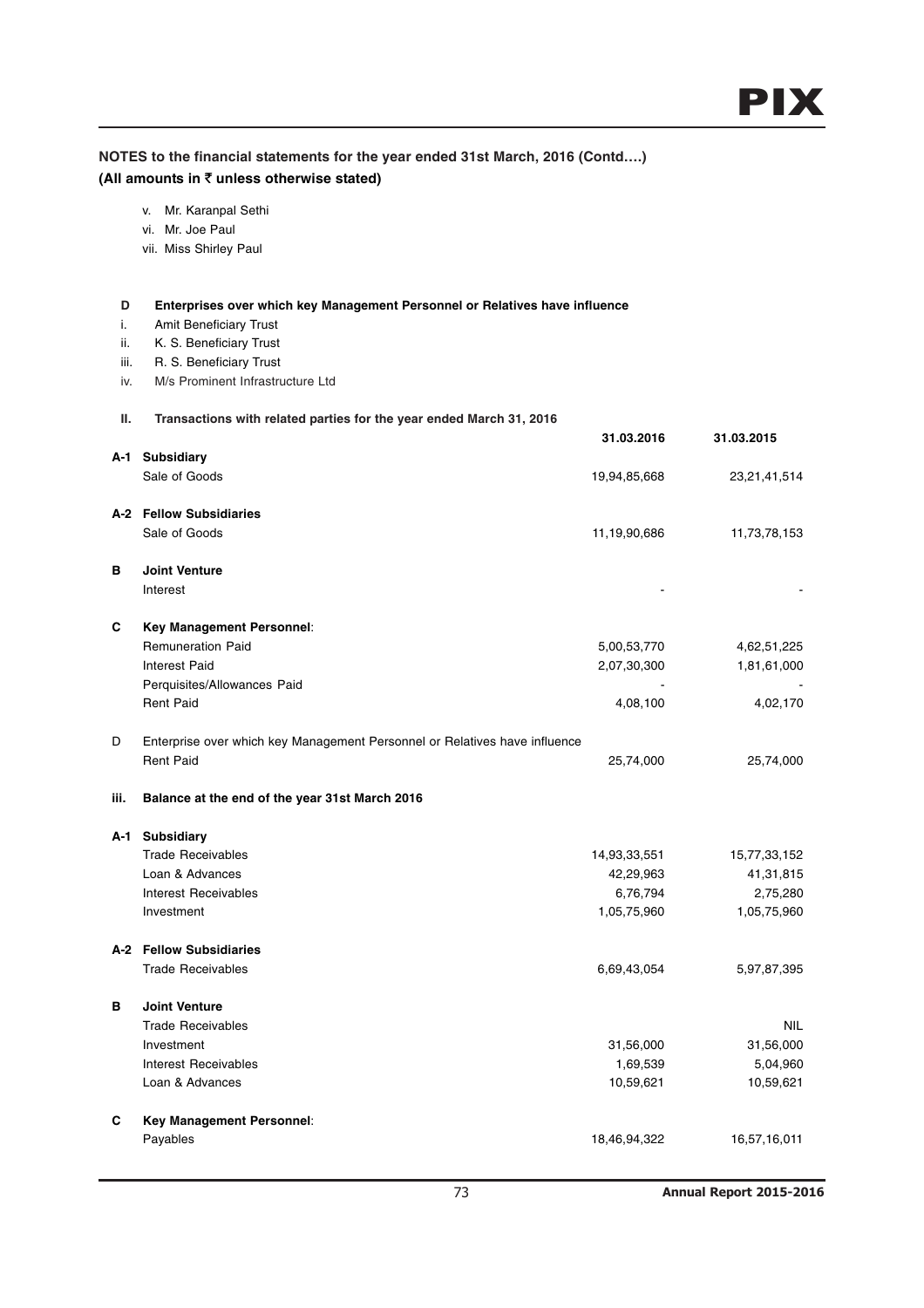# PIX

**NOTES to the financial statements for the year ended 31st March, 2016 (Contd….) (All amounts in** ` **unless otherwise stated)**

**42 Additional Information pursuant to Part I and II of Schedule III to the Companies Act, 2013 (All amounts in** ` **unless otherwise stated)**

**Quantitative details of goods for the year ended 31st March 2016 (As certified by Management)**

**A Goods Purchased**

|              | <b>Particulars</b> | <b>Current Year</b><br>Value | <b>Previous Year</b><br>Value |
|--------------|--------------------|------------------------------|-------------------------------|
|              | Rubber             | 19,20,10,772                 | 20,69,32,144                  |
| 2            | Carban Black       | 6,56,42,250                  | 8,68,26,527                   |
| 3            | Rayon              | 24,47,62,287                 | 28,28,99,621                  |
| 4            | Chemicals          | 7,87,91,343                  | 8,94,88,629                   |
| 5            | Fuel & Oil         | 4,38,89,730                  | 4,76,18,749                   |
| 6            | <b>Others</b>      | 5,07,39,758                  | 2,11,21,861                   |
| <b>Total</b> |                    | 67,58,36,140                 | 73,48,87,531                  |

## **B TURNOVER**

| S.No.          | <b>Class of Goods</b> | <b>Opening Stock</b>     | <b>Closing Stock</b> | <b>Turnover</b> |
|----------------|-----------------------|--------------------------|----------------------|-----------------|
|                |                       | As at 1.4.2015           | As at 31.3.2016      | As at 31.3.2016 |
|                |                       | (₹ In Lacs)              | (₹ In Lacs)          | (₹ In Lacs)     |
|                | V-Belts               | 1,583.78                 | 1370.17              | 21582.50        |
|                | Previous Year         | 1,396.93                 | 1583.78              | 20177.09        |
| $\overline{2}$ | Other Sales & Service | -                        |                      | 193.18          |
|                | Previous Year         | $\overline{\phantom{a}}$ |                      | 126.26          |
|                | <b>Total</b>          | 1,583.78                 | 1,370.17             | 21,775.68       |
|                | <b>Previous Year</b>  | 1,396.93                 | 1,583.78             | 20,303.35       |

#### **C Work in Progess**

| <b>Particulars</b> | <b>Current Year</b> | <b>Previous Year</b> |
|--------------------|---------------------|----------------------|
| Work in Progess    | 6,62,97,459         | 5,20,80,965          |

#### **42 Trading Company Disclosures**

| S. N. | <b>Particulars</b> | <b>Purchase</b>          |                      |
|-------|--------------------|--------------------------|----------------------|
|       |                    | <b>Current Year</b>      | <b>Previous Year</b> |
| a     | Indigenous         | 1,15,26,050              | 45,87,642            |
| b     | Import             | 23,49,463                | 12,99,285            |
|       | Total              | 58,86,927<br>1,38,75,513 |                      |

| S. N. | <b>Particulars</b> | <b>Sales</b>        |                      |
|-------|--------------------|---------------------|----------------------|
|       |                    | <b>Current Year</b> | <b>Previous Year</b> |
| a     | Domestic           | 1,04,30,52,626      | 1,05,59,34,156       |
| b     | Export             | 1, 11, 51, 97, 449  | 96,35,45,480         |
|       | Total              | 2,15,82,50,075      | 2,01,94,79,636       |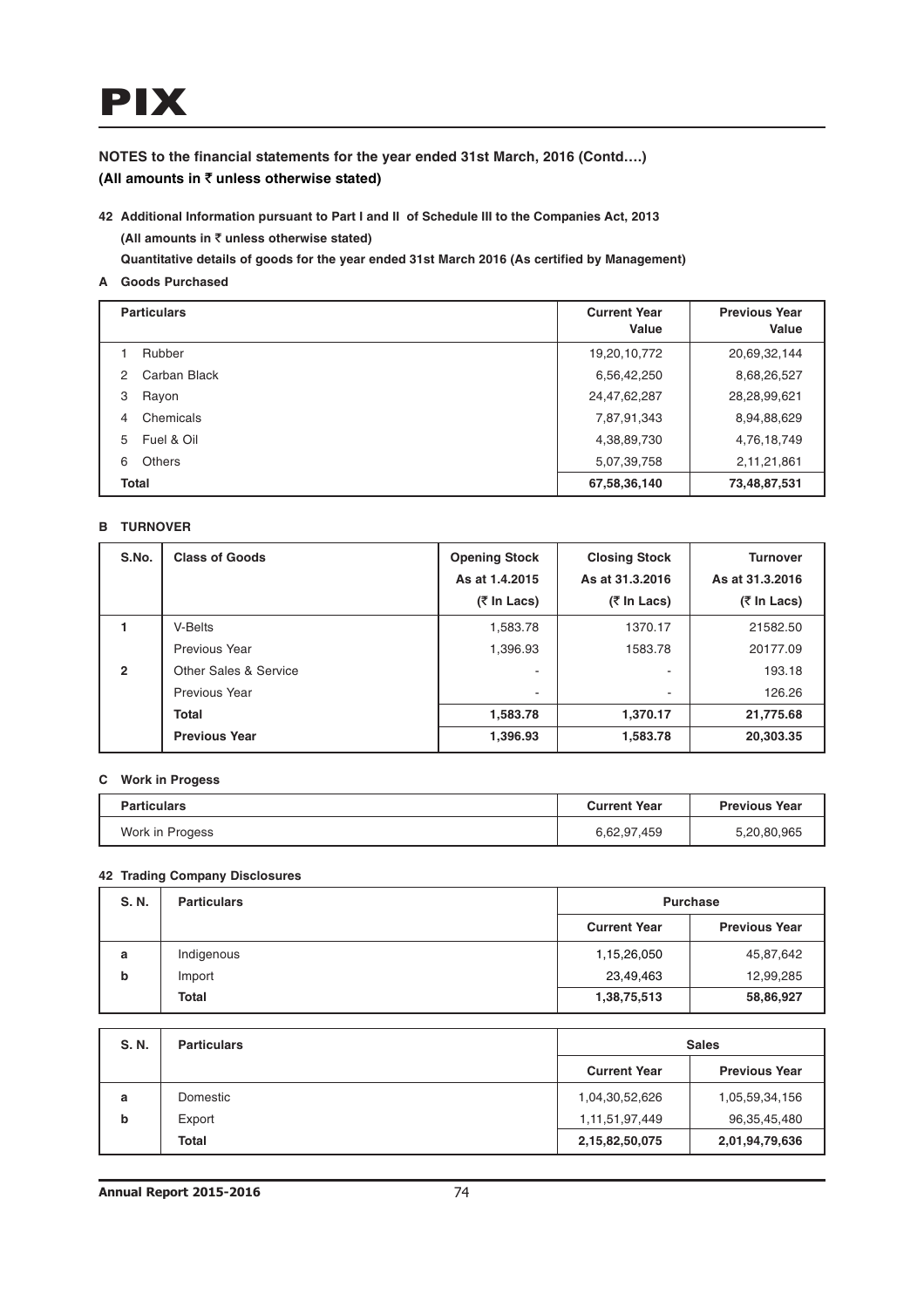## **NOTES to the financial statements for the year ended 31st March, 2016 (Contd….) (All amounts in** ` **unless otherwise stated)**

**43 Value of imported and indigenous raw materials stores and sapre parts consumed during the period. (As Certified by Management)**

## **A Raw Materials**

| S.N | <b>Items</b> | <b>Current Year</b> |            | <b>Previous Year</b> |            |
|-----|--------------|---------------------|------------|----------------------|------------|
|     |              | Value               | Percentage | Value                | Percentage |
|     | Indigenous   | 49,95,06,362        | 70%        | 50,44,83,722         | 69%        |
| 2   | Imported     | 21,39,84,578        | 30%        | 23, 14, 12, 351      | 31%        |
|     |              | 71,34,90,940        |            | 73,58,96,073         |            |

#### **B Stores and Spares**

| S.N | <b>Items</b> | <b>Current Year</b> |            | <b>Previous Year</b> |            |
|-----|--------------|---------------------|------------|----------------------|------------|
|     |              | Value               | Percentage | Value                | Percentage |
|     | Indigenous   | 13,66,32,525        | 93%        | 9,37,87,528          | 92%        |
| 2   | Imported     | 1,02,84,169         | 7%         | 81,55,438            | 8%         |
|     |              | 14,69,16,694        |            | 10,19,42,966         |            |

## **44 Imports**

|   | <b>Particulars</b>                 | <b>Current Year</b> | <b>Previous Year</b> |
|---|------------------------------------|---------------------|----------------------|
| A | Raw Materials (On CIF Basis)       | 18,77,76,759        | 22,00,84,472         |
| B | Capital Goods (On CIF Basis)       | 8,53,87,029         | 4,24,27,800          |
|   | Stores & Spares                    | 45,35,396           | 31,55,870            |
|   | <b>Trading Goods</b>               | 10,95,574           | 13,33,675            |
|   |                                    |                     |                      |
|   | 45 Expenditure in Foreign currency |                     |                      |
|   | <b>Particulars</b>                 | <b>Current Year</b> | <b>Previous Year</b> |
| Α | Travelling                         | 1,86,27,062         | 1,65,19,719          |
| B | <b>Others</b>                      | 46,73,936           | 29,99,616            |
|   |                                    |                     |                      |
|   |                                    |                     |                      |
|   | 46 Earning in Foreign Currency     |                     |                      |

| <b>Particulars</b>                | <b>Current Year</b> | <b>Previous Year</b> |
|-----------------------------------|---------------------|----------------------|
| A Exports of Goods (On FOB basis) | 1.02.69.89.194      | 94,94,11,398         |
| Dividend                          |                     |                      |

**Notes:** The previous year figures are regrouped , wherever necessary to confirm with this year classification.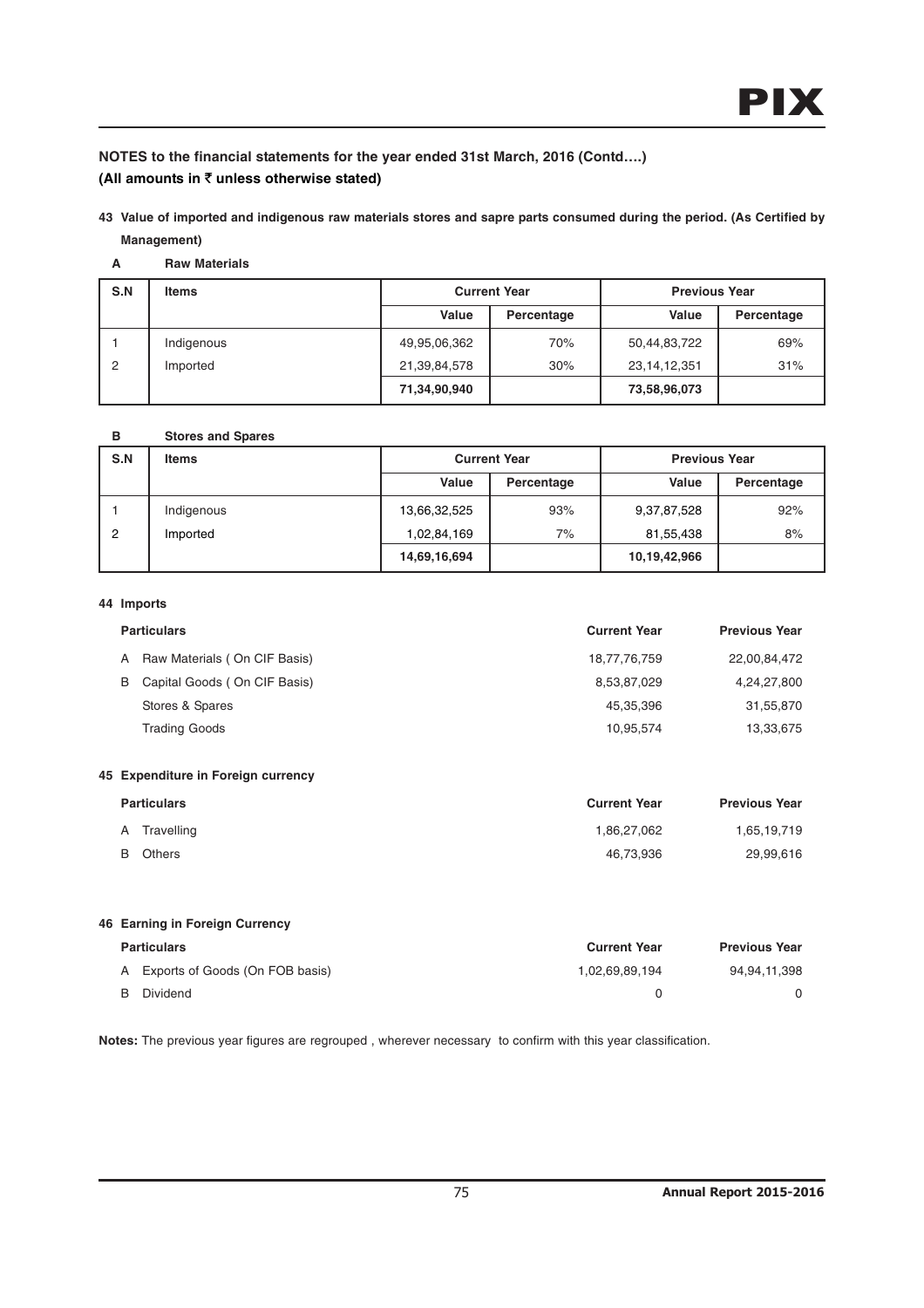# Pix Transmissions Limited J-7, MIDC, Hingna Road, Nagpur - 440 016 Consolidated Financial Statements 2015-16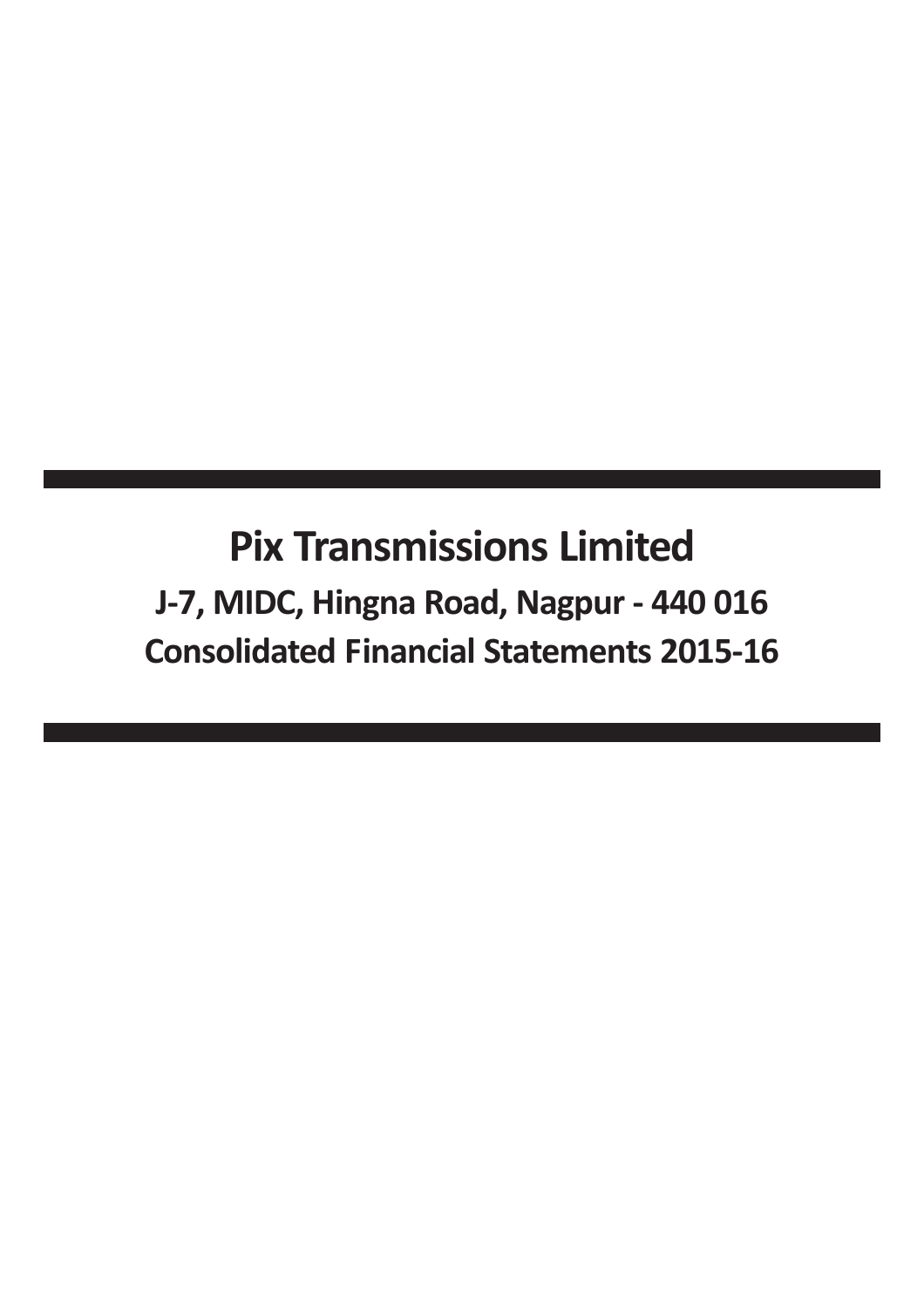## **INDEPENDENT AUDITOR'S REPORT**

## **TO THE MEMBERS OF PIX TRANSMISSIONS LIMITED**

## **Report on the Consolidated Financial Statements**

1. I have audited the accompanying consolidated financial statements of PIX TRANSMISSIONS Limited ("the Company"), which comprise the Balance Sheet as at 31<sup>st</sup> March, 2016, the Statement of Profit and Loss, the Cash Flow Statement for the year then ended, and a summary of the significant accounting policies and other explanatory information.

## **Management's Responsibility for the Consolidated Financial Statements**

2. The Company's Board of Directors is responsible for the matters stated in Section 134(5) of the Companies Act, 2013 ("the Act") with respect to the preparation of these consolidated financial statements that give a true and fair view of the financial position, financial performance and cash flows of the Company in accordance with the accounting principles generally accepted in India, including the Accounting Standards specified under Section 133 of the Act, read with Rule 7 of the Companies (Accounts) Rules, 2014. This responsibility also includes maintenance of adequate accounting records in accordance with the provisions of the Act for safeguarding the assets of the Company and for preventing and detecting frauds and other irregularities; selection and application of appropriate accounting policies; making judgments and estimates that are reasonable and prudent; and design, implementation and maintenance of adequate internal financial controls, that were operating effectively for ensuring the accuracy and completeness of the accounting records, relevant to the preparation and presentation of the financial statements that give a true and fair view and are free from material misstatement, whether due to fraud or error.

## **Other Matter**

I did not audit the financial statement of subsidiaries & Joint Venture Company as at 31<sup>st</sup> March 2016. These financial statements audited by other auditors whose reports have not been furnished to us by the Management and our opinion on the consolidated financial statements, in so far as it relates to the amounts and disclosures included in respect of these subsidiaries, and our report in terms of sub section (3) and (11) of section 143 of the Act, in so far as it relates to the aforesaid subsidiaries is based solely on Management accounts certified by the Management.

## **Auditor's Responsibility**

- 1. My responsibility is to express an opinion on these consolidated financial statements based on my audit.
- 2. I have taken into account the provisions of the Act, the accounting and auditing standards and matters which are required to be included in the audit report under the provisions of the Act and the Rules made there under.
- 3. I conducted my audit in accordance with the Standards on Auditing specified under Section 143(10) of the Act. Those Standards require that I comply with ethical requirements and plan and perform the audit to obtain reasonable assurance about whether the financial statements are free from material misstatement.
- 4. An audit involves performing procedures to obtain audit evidence about the amounts and the disclosures in the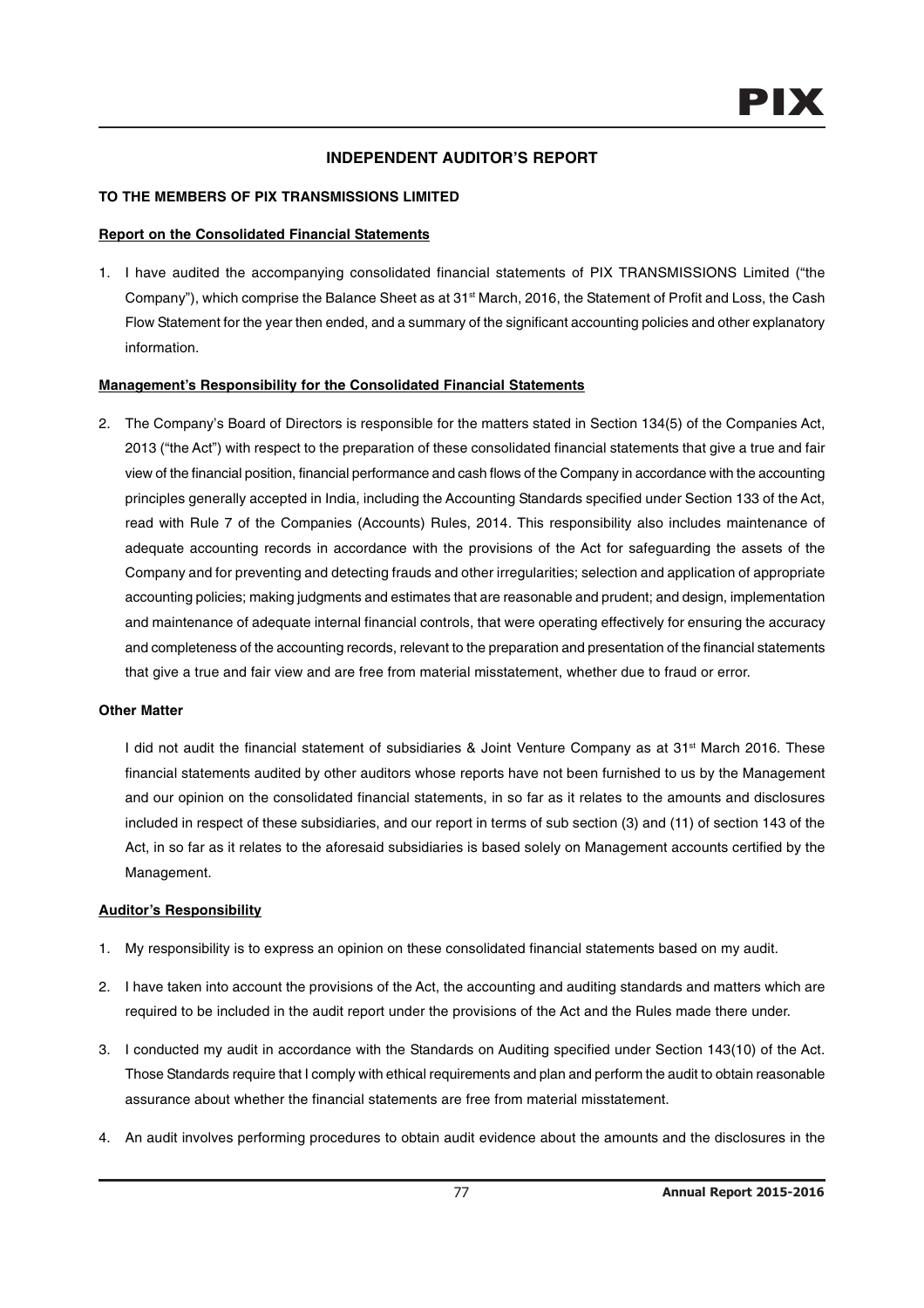financial statements. The procedures selected depend on the auditor's judgment, including the assessment of the risks of material misstatement of the financial statements, whether due to fraud or error. In making those risk assessments, the auditor considers internal financial control relevant to the Company's preparation of the financial statements that give a true and fair view in order to design audit procedures that are appropriate in the circumstances, but not for the purpose of expressing an opinion on whether the Company has in place an adequate internal financial controls system over financial reporting and the operating effectiveness of such controls. An audit also includes evaluating the appropriateness of the accounting policies used and the reasonableness of the accounting estimates made by the Company's Directors, as well as evaluating the overall presentation of the financial statements.

5. I believe that the audit evidence I have obtained is sufficient and appropriate to provide a basis for my audit opinion on the consolidated financial statements.

## **Opinion**

6. In my opinion and to the best of my information and according to the explanations given to me, the aforesaid consolidated financial statements give the information required by the Act in the manner so required and give a true and fair view in conformity with the accounting principles generally accepted in India, of the state of affairs of the Company as at  $31<sup>st</sup>$  March, 2016, and its profit and its cash flows for the year ended on that date.

## **Report on Other Legal and Regulatory Requirements**

- 7. As required by 'the Companies (Auditor's Report) Order, 2016 issued by the Central Government of India in terms of sub-section (11) of section 143 of the Act (hereinafter referred to as the "Order"), and on the basis of such checks of the books and records of the Company as I considered appropriate and according to the information and explanations given to me, I give in the Annexure a statement on the matters specified in paragraphs 3 and 4 of the Order.
- 8. As required by Section 143 (3) of the Act, I report that:
- A. I have sought and obtained all the information and explanations which to the best of my knowledge and belief were necessary for the purposes of my audit.
- B. In my opinion, proper books of account as required by law have been kept by the Company so far as it appears from our examination of those books.
- C. The Balance Sheet, the Statement of Profit and Loss, and the Cash Flow Statement dealt with by this Report are in agreement with the books of account.
- D. In my opinion, the aforesaid consolidated financial statements comply with the Accounting Standards specified under Section 133 of the Act, read with Rule 7 of the Companies (Accounts) Rules, 2014;
- E. On the basis of the written representations received from the directors as on 31<sup>st</sup> March, 2016 taken on record by the Board of Directors, none of the directors is disqualified as on 31st March, 2016 from being appointed as a director in terms of Section 164 (2) of the Act.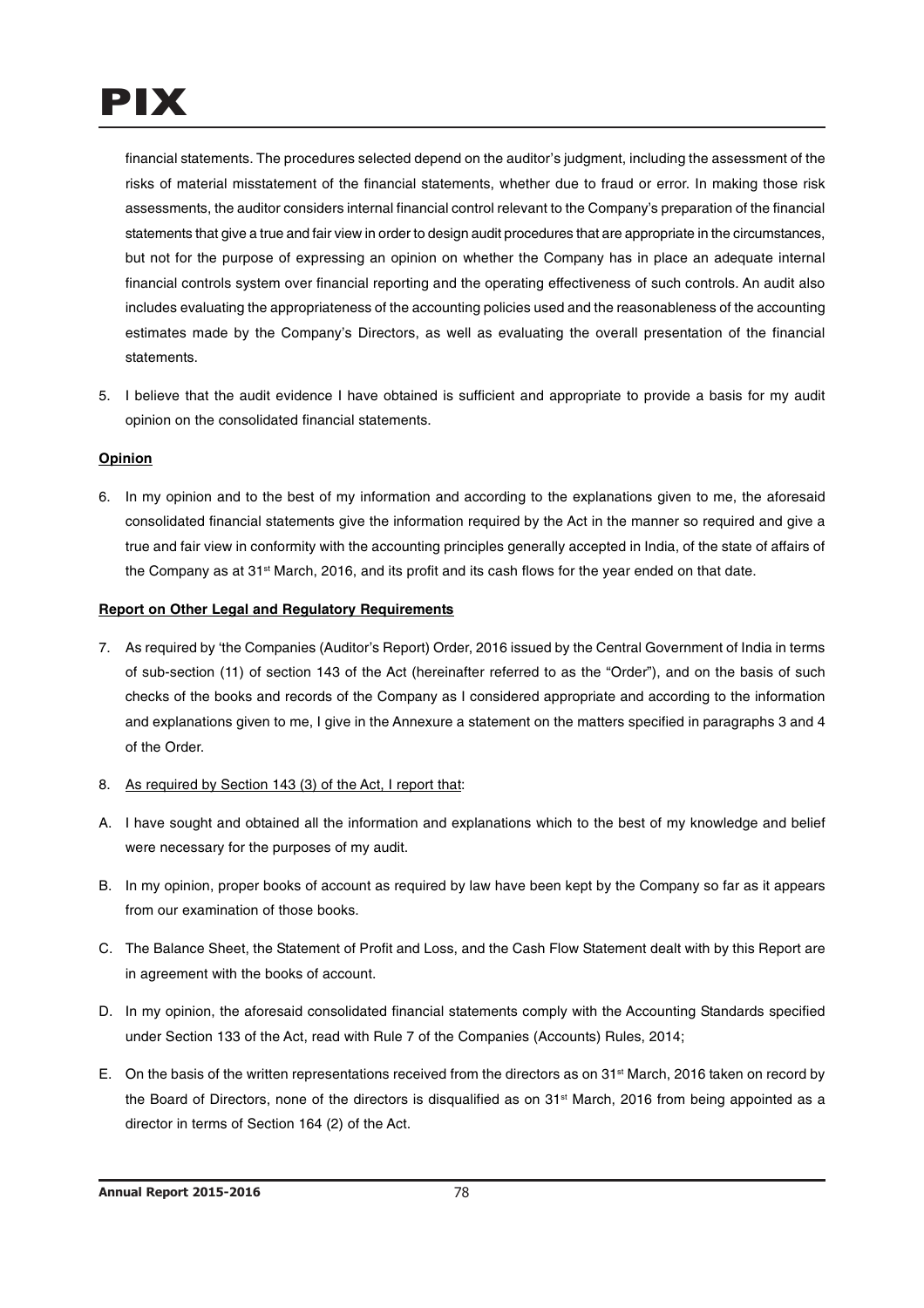- F. With respect to the adequacy of the internal financial controls over financial reporting of the company and the operating effectiveness of such controls, refer to my separate report in Annexure-"A" and
- G. With respect to the other matters to be included in the Auditor's Report in accordance with Rule 11 of the Companies (Audit and Auditors) Rules, 2014, in my opinion and to the best of my information and according to the explanations given to me:
	- i. The Company has no pending litigation during the financial year ended 31st March, 2016.
	- ii. The Company did not have any long-term contracts including derivative contracts for which there were any material foreseeable losses.
	- iii. There were no amounts which were required to be transferred to the Investor Education and Protection Fund by the Company.

For **S. C. Bandi & Co.** Chartered Accountants Firm Reg. No.130850W

**S.C. BANDI** (Proprietor) M. No.16932

Place: Mumbai Date: 28th May 2016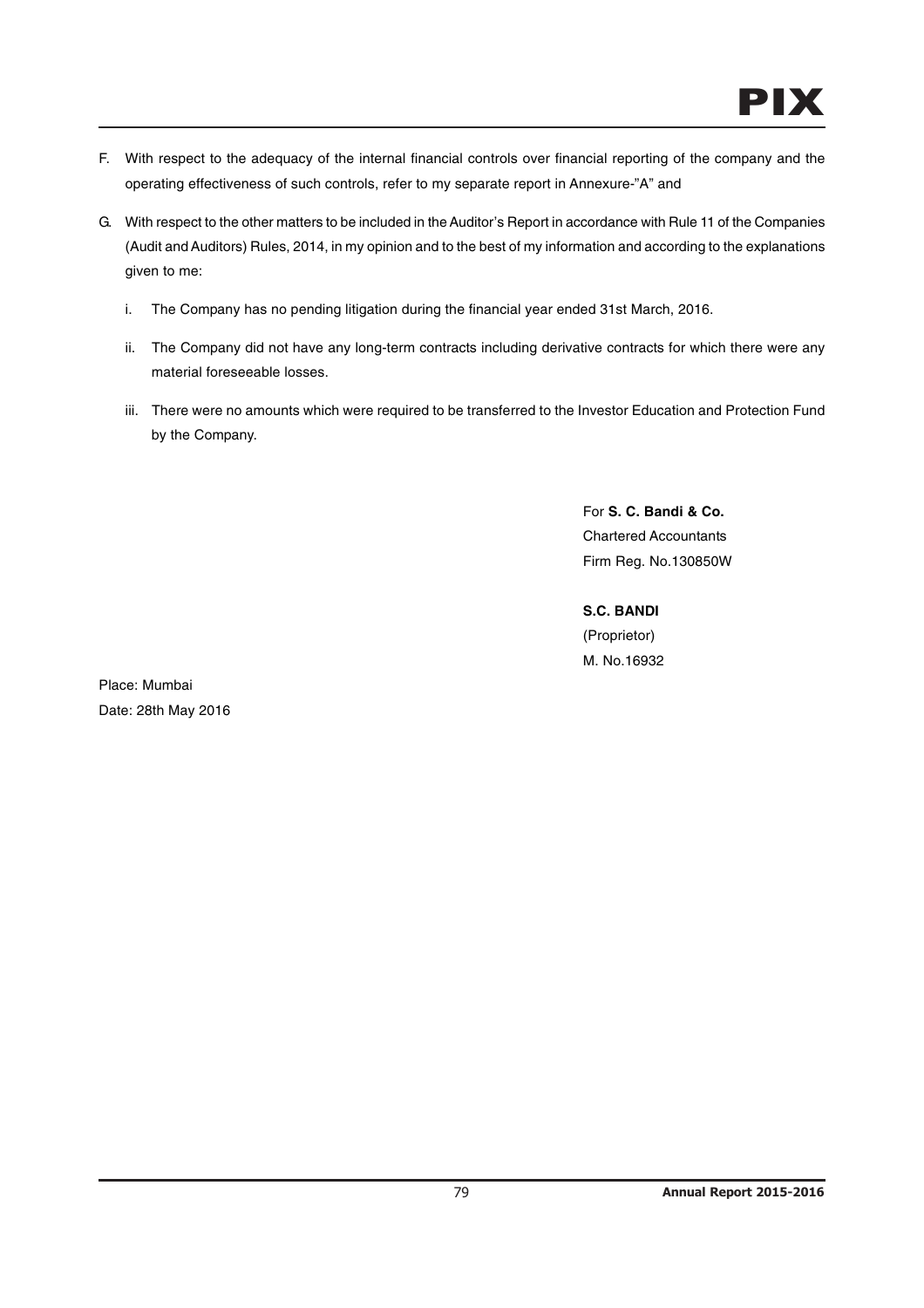## **ANNEXURE - A TO THE AUDITOR'S REPORT**

## **Report on the Internal Financial Controls Over Financial Reporting under Clause (i) of Sub-section 3 of Section 143 of the Companies Act, 2013 ("the Act")**

In conjuction with my audit of the consolidated financial statements of the Company as of and for the year ended March 31, 2016 we have audited the internal financial controls over financial reporting of Pix Transmissions Limited (hereinafter referred to as "the Holding Company") and its subsidiary companies and Joint Venture Company, as of that date.

## **Management's Responsibility for Internal Financial Controls**

The respective Board of Directors of the Holding Company and its subsidiary companies and Joint Venture companies, are responsible for establishing and maintaining internal financial controls based on the internal control over financial reporting criteria established by the Company considering the essential components of internal control stated in the Guidance Note on Audit of Internal Financial Controls Over Financial Reporting issued by the Institute of Chartered Accountants of India. These responsibilities include the design, implementation and maintenance of adequate internal financial controls that were operating effectively for ensuring the orderly and efficient conduct of its business, including adherence to the respective company's policies, the safeguarding of its assets, the prevention and detection of frauds and errors, the accuracy and completeness of the accounting records, and the timely preparation of reliable financial information, as required under the Companies Act, 2013.

## **Other Matters**

I did not audit the financial statement of subsidiaries & Joint Venture Company as at 31st Mach 2016. These financial statements audited by other auditors whose reports have not been furnished to me by the Management and our opinion on the consolidated financial statements, in so far as it relates to the amounts and disclosures included in respect of these subsidiaries, and my report in terms of sub section (3) and (11) of section 143 of the Act, in so far as it relates to the aforesaid subsidiaries and Joint Venture Companies is based solely on Management accounts certified by the Management.

My opinion on the consolidated financial statements, and my reports on Other Legal and Regulatory requirements below, is not modified in respect of the above matter with respect to my reliance on the work done and the reports of the other auditors and the financial statement certified by the Management.

## **Auditors' Responsibility**

My responsibility is to express an opinion on the Company's internal financial controls over financial reporting based on my audit. I conducted my audit in accordance with the Guidance Note on Audit of Internal Financial Controls over Financial Reporting (the "Guidance Note") and the Standards on Auditing, issued by ICAI and deemed to be prescribed under section 143(10) of the Companies Act, 2013, to the extent applicable to an audit of internal financial controls, both applicable to an audit of Internal Financial Controls and, both issued by the Institute of Chartered Accountants of India. Those Standards and the Guidance Note require that we comply with ethical requirements and plan and perform the audit to obtain reasonable assurance about whether adequate internal financial controls over financial reporting was established and maintained and if such controls operated effectively in all material respects.

My audit involves performing procedures to obtain audit evidence about the adequacy of the internal financial controls system over financial reporting and their operating effectiveness. My audit of internal financial controls over financial reporting included obtaining an understanding of internal financial controls over financial reporting, assessing the risk that a material weakness exists, and testing and evaluating the design and operating effectiveness of internal control based on the assessed risk. The procedures selected depend on the auditor's judgment, including the assessment of the risks of material misstatement of the financial statements, whether due to fraud or error.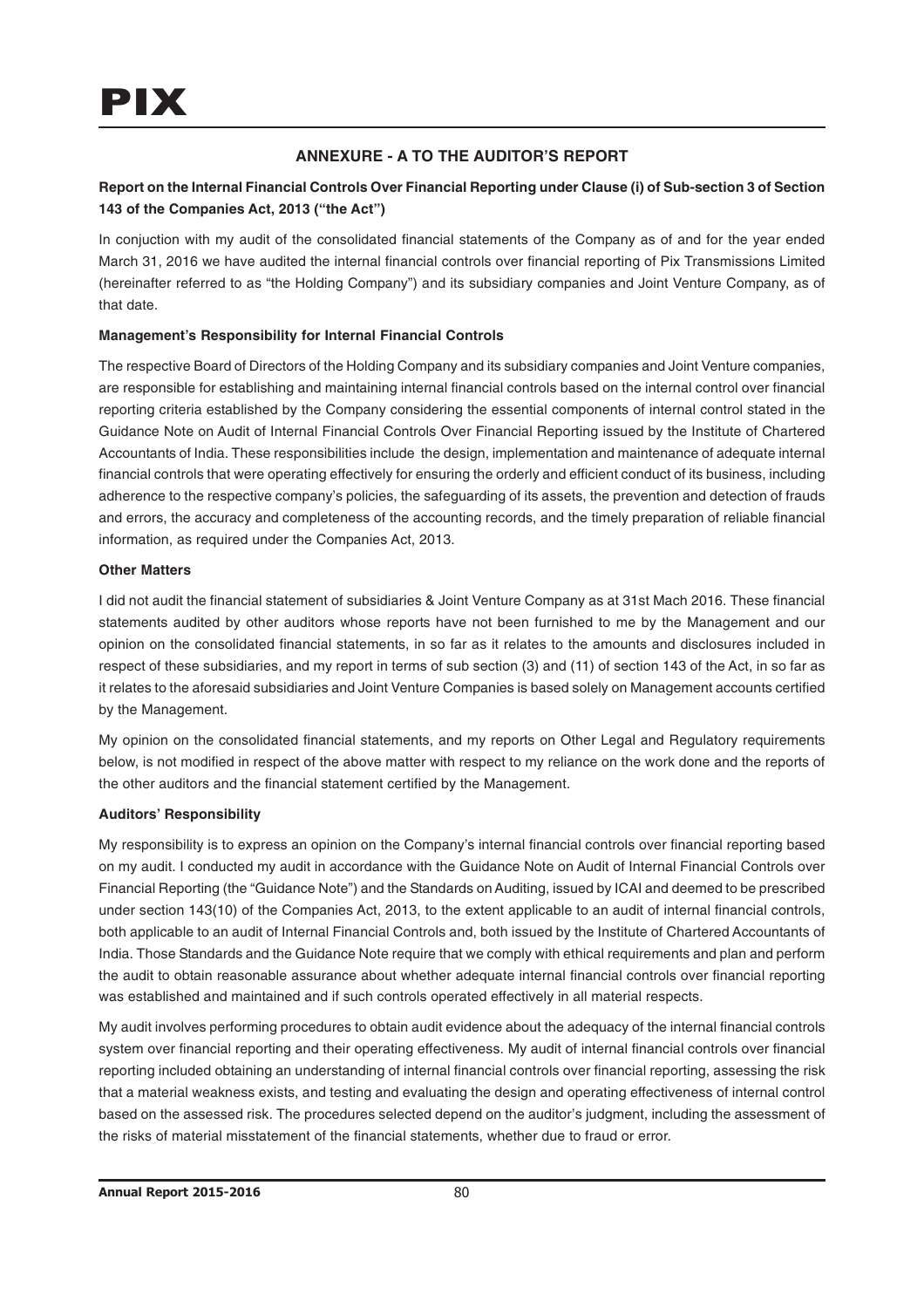I believe that the audit evidence I have obtained and the audit evidence obtained by the other auditors of the subsidiary companies, in terms of their reports referred to in the Other Matters is sufficient and appropriate to provide a basis for my audit opinion on the Company's internal financial controls system over financial reporting.

## **Meaning of Internal Financial Controls over Financial Reporting**

A company's internal financial control over financial reporting is a process designed to provide reasonable assurance regarding the reliability of financial reporting and the preparation of financial statements for external purposes in accordance with generally accepted accounting principles. A company's internal financial control over financial reporting includes those policies and procedures that (1) pertain to the maintenance of records that, in reasonable detail, accurately and fairly reflect the transactions and dispositions of the assets of the company; (2) provide reasonable assurance that transactions are recorded as necessary to permit preparation of financial statements in accordance with generally accepted accounting principles, and that receipts and expenditures of the company are being made only in accordance with authorizations of management and directors of the company; and (3) provide reasonable assurance regarding prevention or timely detection of unauthorized acquisition, use, or disposition of the company's assets that could have a material effect on the financial statements.

## **Inherent Limitations of Internal Financial Controls Over Financial Reporting**

Because of the inherent limitations of internal financial controls over financial reporting, including the possibility of collusion or improper management override of controls, material misstatements due to error or fraud may occur and not be detected. Also, projections of any evaluation of the internal financial controls over financial reporting to future periods are subject to the risk that the internal financial control over financial reporting may become inadequate because of changes in conditions, or that the degree of compliance with the policies or procedures may deteriorate.

## **Opinion**

In our opinion to the best of our information and according to explanation given to us the holder Company and its Subsidiary Company and Joint Ventrue Company in all material respects, an adequate internal financial controls system over financial reporting and such internal financial controls over financial reporting were operating effectively as at 31 March 2016, based on the internal control over financial reporting criteria established by the Company considering the essential components of internal control stated in the Guidance Note on Audit of Internal Financial Controls Over Financial Reporting issued by the Institute of Chartered Accountants of India.

> For **S. C. Bandi & Co.** Chartered Accountants Firm Reg. No.130850W

**S.C. BANDI** (Proprietor) M. No.16932

Place: Mumbai Date: 28th May 2016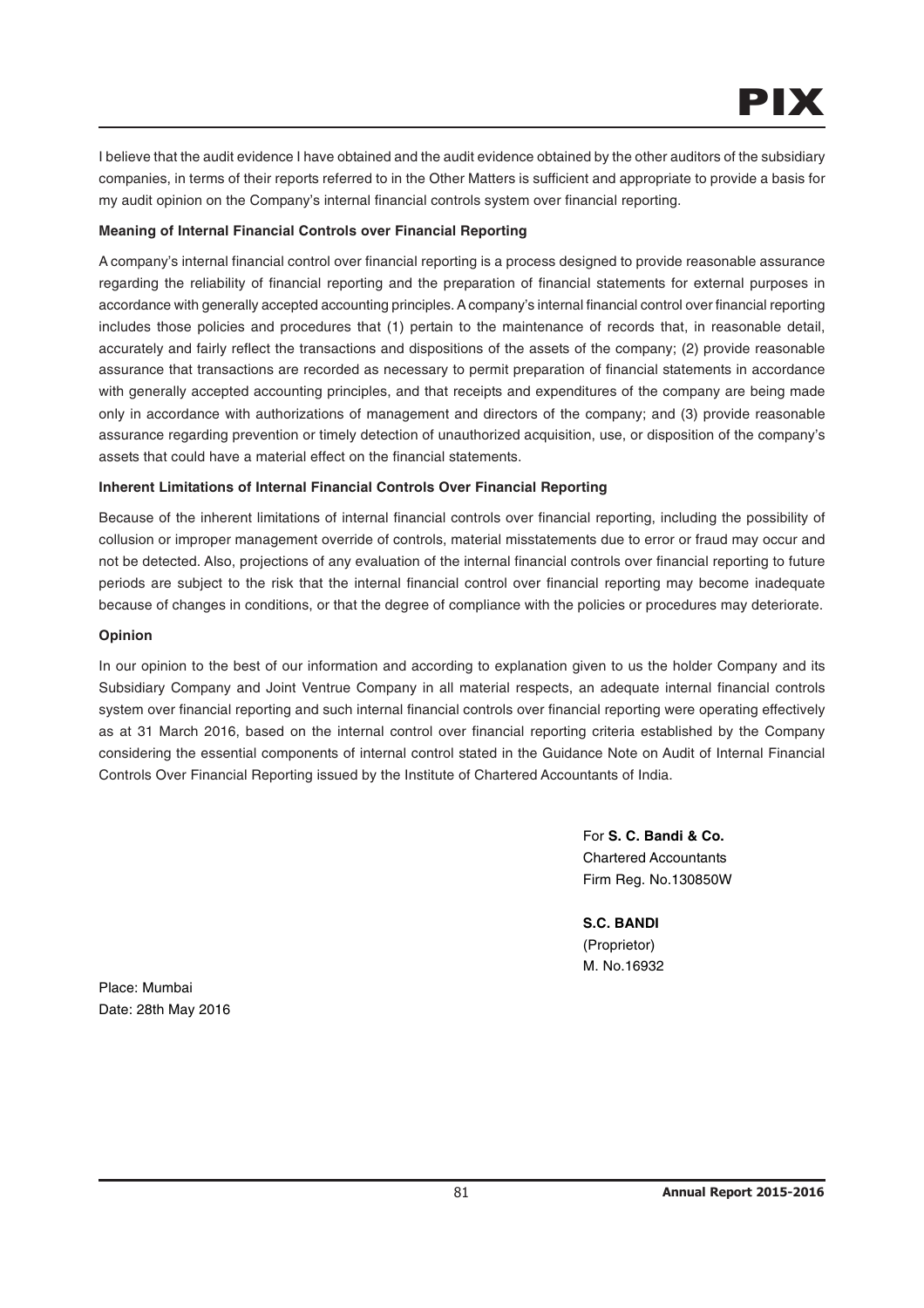## **Pix Transmissions Limited Consolidated Balance Sheet As at 31st March, 2016**

**All amounts in** ` **unless otherwise stated**

| <b>Particulars</b>                  | <b>Note</b>    | As at            | As at            |
|-------------------------------------|----------------|------------------|------------------|
|                                     |                | 31st March, 2016 | 31st March, 2015 |
| <b>EQUITY AND LIABILITIES</b>       |                |                  |                  |
| <b>Shareholder's Funds</b>          |                |                  |                  |
| Share Capital                       | 3              | 1,36,241         | 1,36,241         |
| Reserves and Surplus                | 4              | 13,78,607        | 13,59,403        |
| Minority Interest                   | 5              |                  |                  |
| <b>Non-Current Liabilities</b>      |                |                  |                  |
| Long-term Borrowings                | 6              | 4,79,420         | 5,92,274         |
| Deferred Tax Liabilities (Net)      | $\overline{7}$ | 1,07,527         | 98,672           |
| Long Term Provisions                | 8              | 71,253           | 58,605           |
| <b>Current Liabilities</b>          |                |                  |                  |
| Short-Term Borrowings               | 9              | 7,73,888         | 7,52,032         |
| <b>Trade Payables</b>               | 10             | 2,07,431         | 1,42,665         |
| <b>Other Current Liabilities</b>    | 11             | 1,00,301         | 1,02,508         |
| Short-term Provisions               | 12             | 46,710           | 46,076           |
| <b>Total</b>                        |                | 33,01,378        | 32,88,476        |
|                                     |                |                  |                  |
| <b>ASSETS</b>                       |                |                  |                  |
| <b>Non-Current Assets</b>           |                |                  |                  |
| <b>Fixed Assets</b>                 |                |                  |                  |
| <b>Tangible Assets</b>              | 13             | 17,01,117        | 16,36,915        |
| Intangible Assets                   | 14             | 25,984           | 34,735           |
| Capital Work-in-Progress            | 15             | 62,083           |                  |
| <b>Long Term Loans and Advances</b> | 16             | 54,277           | 88,690           |
| <b>Other Non-current Assets</b>     | 17             | 68               | 80,384           |
| <b>Current Assets</b>               |                |                  |                  |
| <b>Current Investments</b>          | 18             | 1,39,311         | 1,29,473         |
| Inventories                         | 19             | 4,35,309         | 5,60,763         |
| <b>Trade Receivables</b>            | 20             | 5,27,229         | 4,85,157         |
| Cash and Cash Equivalents           | 21             | 2,36,619         | 1,58,754         |
| Short-Term Loans and Advances       | 22             | 1,13,837         | 1,08,560         |
| <b>Other Current Assets</b>         | 23             | 5,545            | 5,044            |
| <b>Total</b>                        |                | 33,01,378        | 32,88,476        |

**Summary of Significant Accounting Policies**

**The accompanying notes are an integral part of these financial statements**

| As per our report of even date | For and on behalf of Board of Directors |                              |
|--------------------------------|-----------------------------------------|------------------------------|
| For S. C. Bandi & Co.          |                                         |                              |
| <b>Chartered Accountants</b>   | <b>SHRI AMARPAL SETHI</b>               | <b>SHRI KARANPAL SETHI</b>   |
|                                | (CHAIRMAN & MANAGING DIRECTOR)          | (C.F.O.)                     |
| S. C. Bandi                    |                                         |                              |
| Proprietor                     | <b>SHRI SONEPAL SETHI</b>               | <b>SHRI MOHD ADIL ANSARI</b> |
| Firm Reg. No.130850W           | <b>JOINT MANAGING DIRECTORI</b>         | [DIRECTOR]                   |
| Membership No: 16932           |                                         |                              |
|                                | <b>SHRI SHYBU VARGHESE</b>              |                              |
| Mumbai, 28.05.2016             | (COMPANY SECRETARY)                     |                              |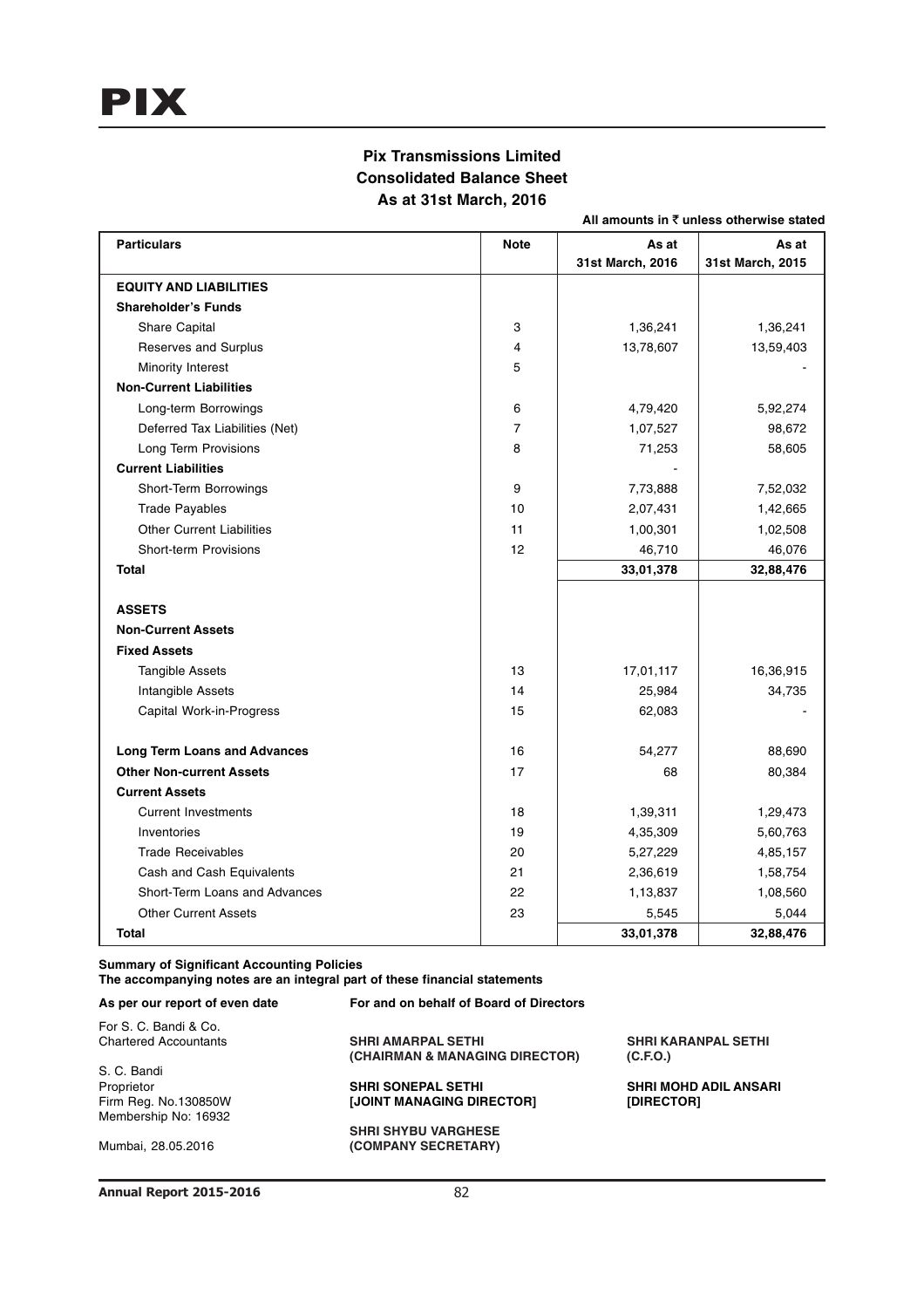## **Pix Transmissions Limited Consolidated Statement of Profit and Loss For the year ended 31st March, 2016**

**All amounts in** ` **unless otherwise stated**

| <b>Particulars</b>                        | <b>Note</b> | <b>Year Ended</b> | <b>Year Ended</b> |
|-------------------------------------------|-------------|-------------------|-------------------|
|                                           |             | 31st March, 2016  | 31st March, 2015  |
| <b>REVENUE</b>                            |             |                   |                   |
| <b>Revenue from Operation</b>             | 24          | 23,42,023         | 21,92,403         |
| <b>Other Income</b>                       | 25          | 32,042            | 26,235            |
| <b>Total</b>                              |             | 23,74,065         | 22,18,638         |
|                                           |             |                   |                   |
| <b>EXPENSES</b>                           |             |                   |                   |
| Cost of Materials Consumed                | 26          | 8,87,353          | 8,75,763          |
| Changes in inventories of finished goods, |             |                   |                   |
| work-in-progress and Stock-in-Trade       | 27          | 7,144             | (26, 014)         |
| <b>Employee Benefit Expense</b>           | 28          | 4,94,066          | 4,23,173          |
| Other Expenses                            | 29          | 5,90,595          | 5,61,766          |
| <b>Financial Costs</b>                    | 30          | 1,67,056          | 1,91,026          |
| Depreciation and Amortization Expense     | 31          | 1,30,433          | 1,28,067          |
| <b>Total</b>                              |             | 22,76,648         | 21,53,781         |
|                                           |             |                   |                   |
| <b>Profit Before Tax</b>                  |             | 97,417            | 64,857            |
| <b>Tax Expense:</b>                       |             |                   |                   |
| <b>Current Tax</b>                        |             | 23,199            | 12,500            |
| Deferred Tax                              |             | 8,855             | 13,254            |
|                                           |             |                   |                   |
| Profit for the Year                       |             | 65,363            | 39,103            |
|                                           |             |                   |                   |
| <b>Earning per Share</b>                  | 32          |                   |                   |
| Basic (FaceValue of ₹10 each)             |             | 4.80              | 2.87              |
| Diluted (FaceValue of ₹ 10 each)          |             | 4.80              | 2.87              |

## **Summary of Significant Accounting Policies**

**The accompanying notes are an integral part of these financial statements**

| As per our report of even date | For and on behalf of Board of Directors |                              |
|--------------------------------|-----------------------------------------|------------------------------|
| For S. C. Bandi & Co.          |                                         |                              |
| <b>Chartered Accountants</b>   | <b>SHRI AMARPAL SETHI</b>               | <b>SHRI KARANPAL SETHI</b>   |
|                                | (CHAIRMAN & MANAGING DIRECTOR)          | (C.F.O.)                     |
| S. C. Bandi                    |                                         |                              |
| Proprietor                     | <b>SHRI SONEPAL SETHI</b>               | <b>SHRI MOHD ADIL ANSARI</b> |
| Firm Reg. No.130850W           | [JOINT MANAGING DIRECTOR]               | [DIRECTOR]                   |
| Membership No: 16932           |                                         |                              |
|                                | <b>SHRI SHYBU VARGHESE</b>              |                              |
| Mumbai, 28.05.2016             | (COMPANY SECRETARY)                     |                              |
|                                |                                         |                              |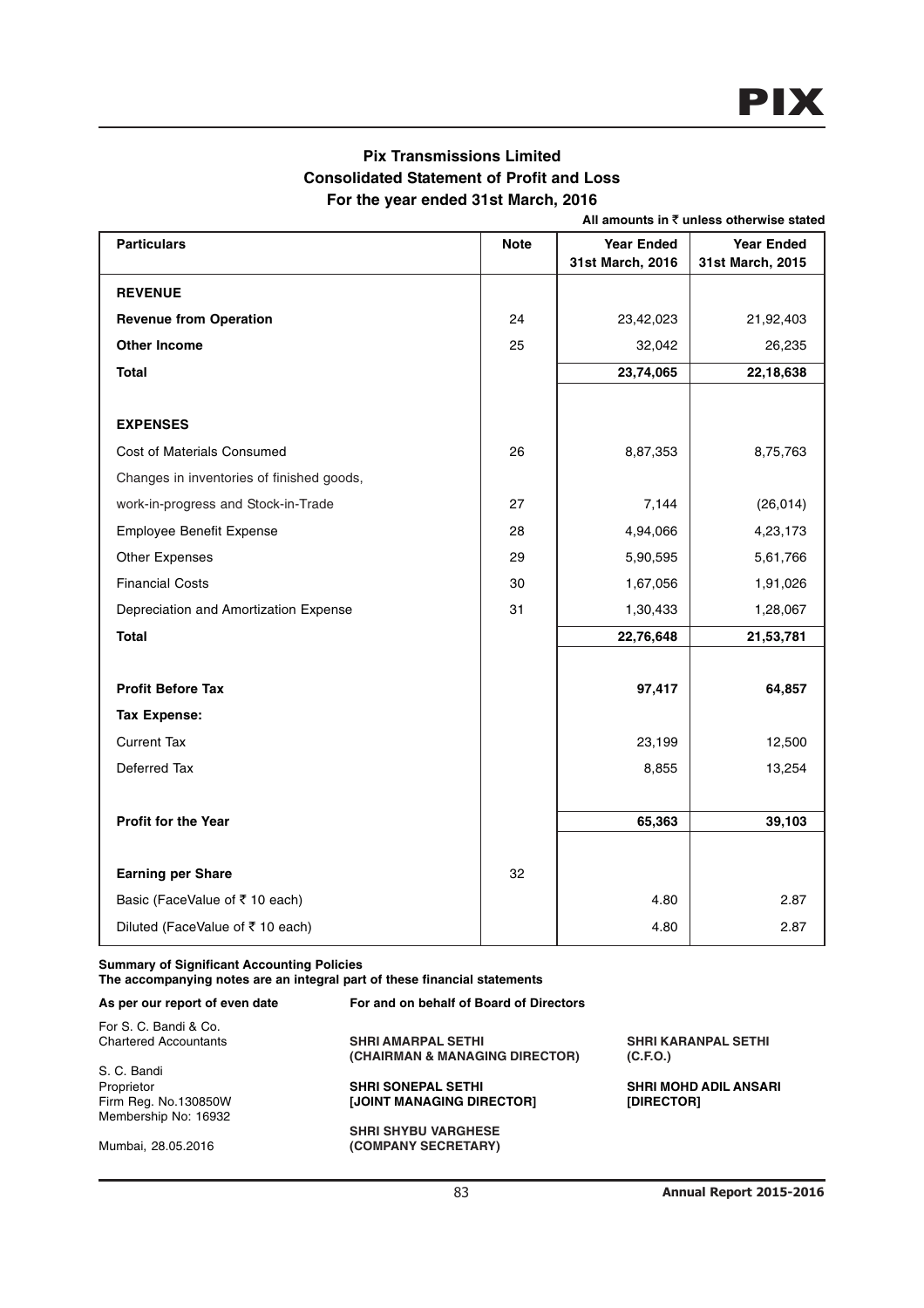## **Pix Transmissions Limited**

## **Consolidated Cash Flow Statement for the year ended 31 March, 2016**

| <b>PARTICULARS</b>                                              |                 |                       |                       |            |
|-----------------------------------------------------------------|-----------------|-----------------------|-----------------------|------------|
|                                                                 |                 | YEAR ENDED 31.03.2016 | YEAR ENDED 31.03.2015 |            |
| A. Cash flow from operating activities                          |                 |                       |                       |            |
| Profit / (Loss) before extraordinary items and tax              |                 | 97,417                |                       | 64,857     |
| <u>Adjustments for:</u>                                         |                 |                       |                       |            |
| Depreciation and amortisation expense                           | 1,30,433        |                       | 1,28,067              |            |
| Finance costs                                                   | 1,67,056        |                       | 1,91,026              |            |
|                                                                 |                 | 2,97,489              |                       | 3,19,093   |
| Operating profit / (loss) before working capital changes        |                 | 3,94,906              |                       | 3,83,950   |
| Changes in working capital:                                     |                 |                       |                       |            |
| Adjustments for (increase) / decrease in operating assets:      |                 |                       |                       |            |
| Inventories                                                     | 1,25,454        |                       | (5,366)               |            |
| Trade receivables                                               | (42,072)        |                       | 80,817                |            |
| Short-term loans and advances                                   | (5,277)         |                       | 84,365<br>3,53,205    |            |
| Long-term loans and advances<br>Other current assets            | 34,412<br>(501) |                       | 18,346                |            |
| Other non-current assets                                        | 80,316          |                       | 75,488                |            |
|                                                                 | 1,92,334        |                       | 6,06,855              |            |
| Adjustments for increase / (decrease) in operating liabilities: |                 |                       |                       |            |
| Trade payables                                                  | 64,766          |                       | (2,82,376)            |            |
| Other current liabilities                                       | (2,207)         |                       | (13,860)              |            |
| Short-term provisions                                           | (22, 565)       |                       | (3, 85, 147)          |            |
| Long-term provisions                                            | 12,647          |                       | 7,327                 |            |
|                                                                 | 52,642          |                       | (6,74,056)            |            |
|                                                                 |                 | 2,44,975              |                       | (67, 201)  |
| Cash flow from extraordinary items                              |                 |                       |                       |            |
| Cash generated from operations                                  |                 | 6,39,882              |                       | 3,16,749   |
| Net Income tax (paid) / refunds                                 |                 |                       |                       |            |
| Net cash flow from / (used in) operating activities (A)         |                 | 6,39,882              |                       | 3,16,749   |
| B. Cash flow from investing activities                          |                 |                       |                       |            |
| Capital expenditure on fixed assets, including capital advances | (2,55,289)      |                       | (3,84,359)            |            |
| Proceeds from sale of fixed assets                              | 7,324           |                       | 75,990                |            |
| Change in Non-current Investment                                |                 |                       |                       |            |
| Change in Current Investment                                    | (9,838)         |                       | 15,823                |            |
|                                                                 | (2, 57, 803)    |                       | (2,92,546)            |            |
|                                                                 |                 | (2,57,803)            |                       | (2,92,546) |
| Net Wealth Tax Paid                                             |                 |                       |                       | (200)      |
| Net Income tax (paid) / refunds                                 |                 |                       |                       |            |
| Net cash flow from / (used in) investing activities (B)         |                 | (2,57,803)            |                       | (2,92,746) |
| C. Cash flow from financing activities                          |                 |                       |                       |            |
| Proceeds from issue of equity shares                            |                 |                       |                       |            |
| Increase In Security Premium                                    |                 |                       |                       |            |
| Capital Loss (Exchange gain/Loss)                               | (21, 560)       |                       | (19, 548)             |            |
| Redemption / buy back of preference / equity shares             |                 |                       |                       |            |
| Proceeds from long-term borrowings                              | (1, 12, 854)    |                       | 1,04,682              |            |
| Repayment of long-term borrowings                               |                 |                       |                       |            |
| Net increase / (decrease) in working capital borrowings         | 21,855          |                       | 61,709                |            |
| Finance costs (includes borrowing costs capitalised             | (1,67,056)      |                       | (1, 91, 026)          |            |
| Dividends paid                                                  | (20, 438)       |                       | (13, 625)             |            |
| Tax on dividend                                                 | (4, 161)        | (3,04,213)            | (2,600)               | (60, 408)  |
| Net increase / (decrease) in Cash and cash equivalents (A+B+C)  |                 | 77,865                |                       | (36, 406)  |
| Cash and cash equivalents at the beginning of the year          |                 | 1,58,754              |                       | 1,95,159   |
| Cash and cash equivalents at the end of the year                |                 | 2,36,619              |                       | 1,58,754   |
|                                                                 |                 |                       |                       |            |

**As per our report of even date For and on behalf of Board of Directors** For S. C. Bandi & Co.

S. C. Bandi C. C. Bandi<br>Proprietor<br>Firm Reg. No. 130850W<br>Membership No: 16932

**SHRI SHYBU VARGHESE** Mumbai, 28.05.2016 **(COMPANY SECRETARY)**

Chartered Accountants **SHRI AMARPAL SETHI SHRI KARANPAL SETHI (CHAIRMAN & MANAGING DIRECTOR) (C.F.O.)**

Proprietor **SHRI SONEPAL SETHI SHRI MOHD ADIL ANSARI** Firm Reg. No.130850W **[JOINT MANAGING DIRECTOR] [DIRECTOR]**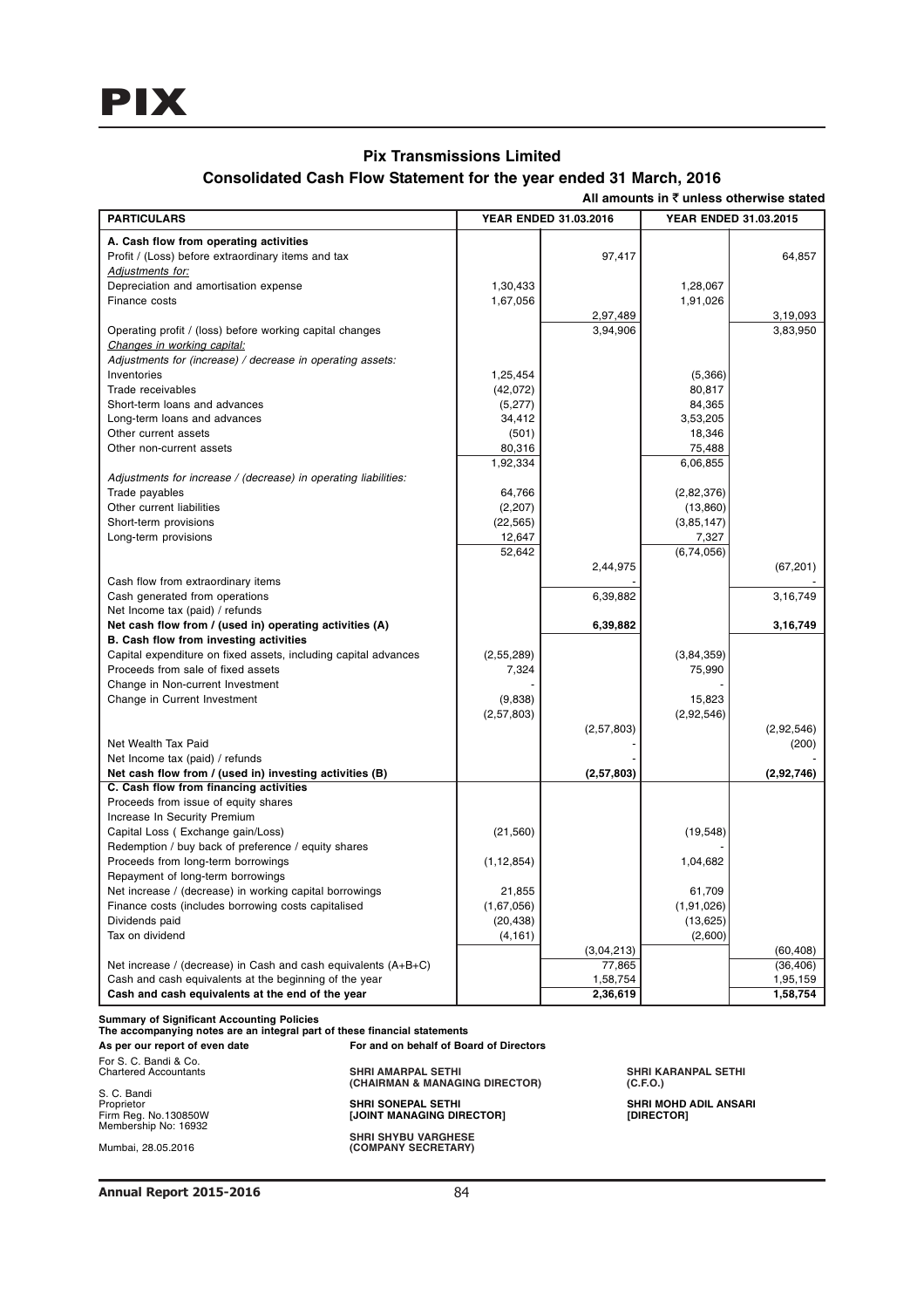## **NOTES to the consolidated financial statements for the year ended 31st March, 2016**

## **(All amounts in** ` **unless otherwise stated)**

**1 Company Information**

Pix Transmissions Limited was incorporated on 22nd July 1981 as a private limited company in the State of Maharashtra, India. The status of Pix Transmissions Limited changed from a Private Limited company to a Public Limited Company effective 27th September 1989. Pix Transmissions Limited completed its initial public offering of its equity shares in India in 4th December 1989. It is now listed on The Stock Exchange, Mumbai (BSE).

The Company has trading subsidiaries in the UK, Germany & Middle East.

It has a wholly owned subsidiary in the UK, Pix Transmissions Europe Limited (PTEL).

The Company owns 100% equity interest in Pix Middle East FZC, UAE a company incorporated in UAE.

The company has also entered in joint venture with Pix QCS Limited (50% interest), a company incorporated in Ireland.

## **2 Significant Accounting Policies**

## **2.1 Basis of Accounting:**

These financial statements have been prepared in accordance with the generally accepted accounting

principles in India under the historical cost convention on an accrual basis with the accounting standards notified under Section 211(3C) of the Companies Act, 1956 (which continue to be applicable in respect of section 133 of the Companies Act, 2013 in terms of General Circular 15/2013 dated September 13, 2013 of the Ministry of Corporate Affairs) and the relevant provisions of the Companies Act 1956 /Companies Act 2013. Accounting Policies not stated explicitly otherwise are consistent with generally accepted accounting principles in India.

The financial statements of the Parent Company and its subsidiaries have been combined on a lineby-line basis by adding together the book values of like items of assets, liabilites, income and expenses

after eliminating intra-group balances and transactions and resulting unrealized profits in full. Unrealized losses resulting from intra-group transactions have also been eliminated unless cost cannot be recovered in full. The amount shown in respect of accumulated reserves, is the total amount of the relevent reserves as per the balance sheet of the parent companyand its share in the post acquisition increase/decrease in the reserves/deficit of its subsidiaries.

**2.2** The consolidated financial statements are prepared under the historical cost convention on the accrual basis of accounting in accordance with the generally accepted accounting principles, the applicable mandatory Accounting Standards and the relevant provisions of the Companies Act, 2013.

**2.3** Consolidated Financial Statements are prepared using uniform accounting policies across the Group. All assets and liabilities have been classified as current or non-current as per the Company's normal operating cycle and other criteria set out in the Schedule II to the Companies Act, 2013. Based on the nature of products and the time between the acquisition of assets for processing and their realization in cash and cash equivalents, the Company has determined its operation cycle as twelve months for the purpose of current - non current classification of assets and liabilities.

## **Use of Estimates:**

The preparation of financial statements in conformity with generally accepted accounting principles requires estimates and assumptions to be made that affect the reported amounts of assets that the management co-markets and liabilities disclosure of contingent liabilities as on the date of the financial statements and the reported amounts of revenues and expenses during the reporting period. Differences between actual results and estimates are recognized in the period in which the results are known/ materialized.

## **Revenue Recognition:**

Sales are recognised when the substantial risk and rewards of ownership in the goods are transferred to the buyer, upon supply of goods, and are recorded net of trade discount, sales taxes and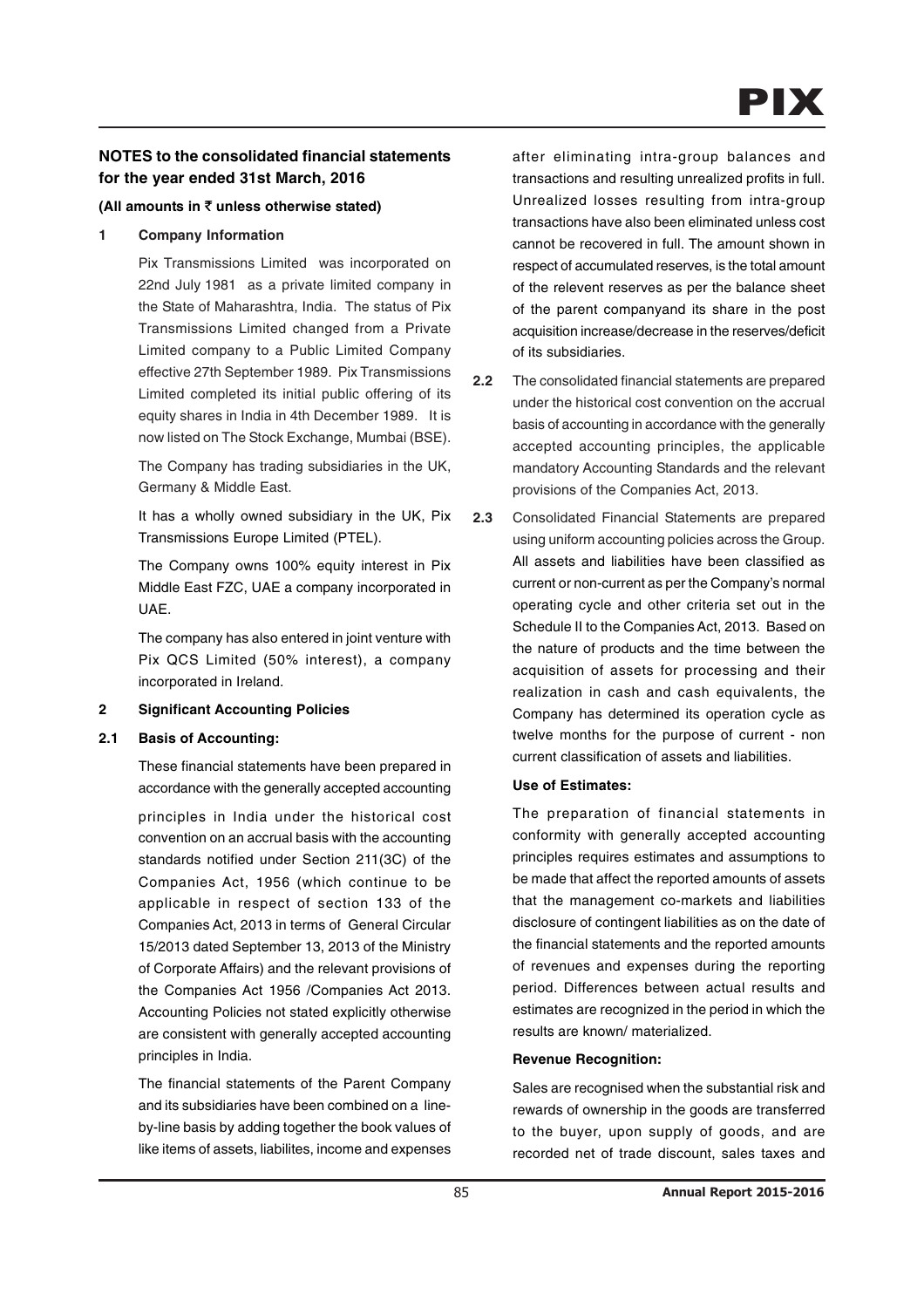

excise duties. It doesnot include inter-divisional transfers.

Income from export incentives such as duty drawback and premium on sale of import licences is recognised on cash basis.

Interest is booked on a time proportion basis taking into account the amounts invested and the rate of interest. Dividend income on investment is accounted for when the right to receive the payment is established.

#### **2.4 Tangible Fixed Assets**

Fixed assets are stated at cost less accumulated depreciation and accumulated impairment losses, If any. Subsequent expenditures related to an item of fixed asset are added to its book value only if they increase the future benefits from the existing assets beyond its previously assessed standard performance.

Losses arising from the requirement of, and gains or losses arising from disposal of fixed assets which are carried at cost are recognised in the Statement of Profit and Loss.

Depreciation is provided based on the useful life of the assets as prescribed in the sechedule II to the Companies Act 2013. Free hold Land is not depreciated.

Depreciation is provided by Pix Middle East FZC using straight line method over their estimated useful economic lives.

Depreciation is provided by Pix Transmissions Europe Limited using straight line method over their estimated useful economic lives.

#### **2.5 Intangible Assets**

Intangible Assets are stated at cost of acquisition less accumulated amortisation and accumulated impairment loss, if any.

## **2.6 Impairment of Assets**

Impairment loss, if any, is provided to the extent, the carrying amount of assets exceeds their recoverable amount. Recoverable amount is higher of an asset's net selling price and its value in use. Value in use is the present value of estimated futute cash flows expected to arise from the continuing

use of an asset and from its disposal at the end of its useful life.

Assessment is done at each balance sheet date as to whether there is any indication that an impairment loss recognised for an asset in prior accounting periods may no longer exist or may have decreased.

#### **2.7 Investment**

Investments are classified into current and longterm investments. Long-term investments are carried at cost. Cost of acquisition includes all costs directly incurred on the acquisition of the investment after providing for diminution in value, if such diminution is of permanent nature.

#### **2.8 Inventories**

Inventories are valued at lower of cost, computed on a weighted average basis, and estimated net realisable value, after providing for cost of obsolence and other anticipated losses, wherever considered nesessary. Finished goods and work in progress include costs of conversion and other costs incurred in bringing the inventories to their present location and condition.

#### **2.9 Trade Receivables and Loans and Advances**

Trade Receivables and Loans and Advances are stated at book value and no provision is made for doubtful debts.

#### **2.10 Foreign Currency Transactions:**

Transactions in foreign currencies are converted in Rupees at the rate prevailing on the transaction date. Monetary assets and liabilities denominated in foreign currencies are translated at the period ending exchange rates. Gains/losses arising on account of realisation/settlement of foreign exchange transactions and on translation of foreign currency assets and liabilities are recognised in the Statement of Profit and Loss.

All Foreign Currency liabilities and monetary assets are stated at the exchange rate prevailing as at the date of Balance Sheet and the difference taken to Statement of Profit & Loss as Exchange Fluctuation loss or gain.

#### **2.11 Employee Benefits:**

#### **A. Post-employment Benefits**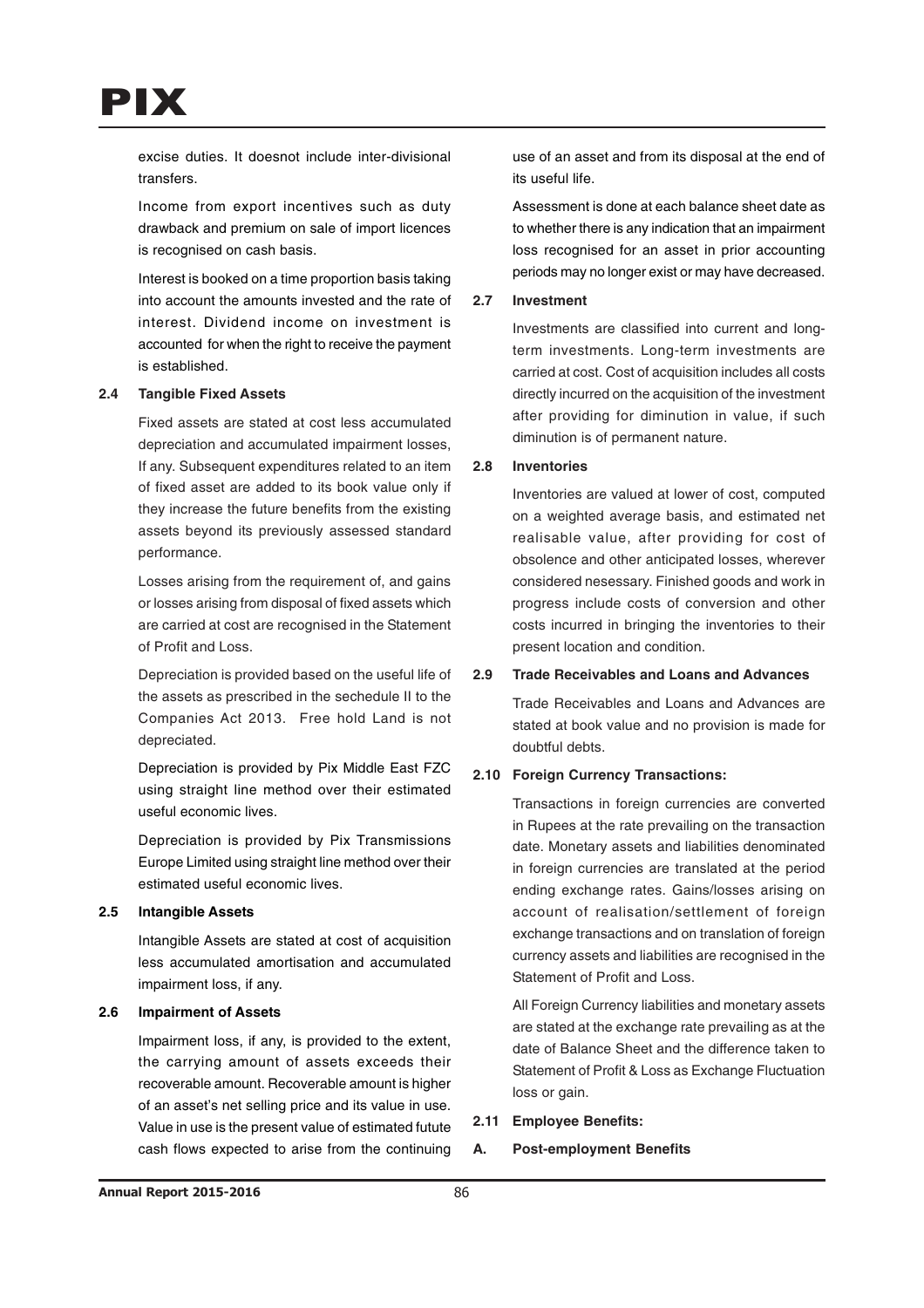# PIX

## **i. Defined Contribution Plans:**

The Company has a Defined Contribution Plan for Post employment benefit in the form of Provident Fund for all employees which are administrated by Regional Provident Fund Commissioner.

## **ii. Defined Benefit Plans:**

Funded Plan: The Company has defined benefit & Leave Encashment plan for Post-employment benefit in the form of Gratuity for all employees. Liability for above defined benefit plan is provided on the basis of valuation, as at the Balance Sheet date, the actuarial method used for measuring the liability is the Projected Unit Credit method.

## **B. Gratuity:**

The Provision has been made in the accounts for the present liability for future payment of gratuity to employees of the company in terms of Payment of Gratuity act, 1972.

**C.** The actuarial gains and losses arising during the year are recognized in the Profit & Loss Account of the year.

## **2.12 Expenditure**

Expenses are accounted on an accrual basis and provision is made against all known losses and liabilities.

Revenue expenditure on research and development is charged against the profit of the year in which it is incurred. Capital expenditure on research and development is shown as an addition to fixed assets.

## **2.13 Current and Deferred Tax**

Income taxes comprise of current tax and deferred tax charge. Current tax is the amount of tax payable on the taxable income for the year determined in accordance with the provisions of the Income Tax Act, 1961.

Deferred tax is recognised on timing differences, being the differences between the taxable income and the accounting income that originate in one period and are capable of reversal in one or more subsequent periods. Deferred tax assets and liabilities are measured using the tax rates and tax laws that have been enacted or substantively

enacted by the balance sheet date. In the event of unabsorbed depreciation and carry forward losses, deferred tax assets are recognised only to the extent that there is virtual certainty supported by convincing evidence that sufficient future taxable income will be available to realise such assets. In other situations, deferred tax assets are recognised only to the extent that there is reasonable certainty that sufficient future taxable income will be available to realise these assets.

## **2.14 Borrowing Cost**

Borrowing costs that are not directly attributable to the acquisition, construction or production of a qualifying asset is charged to Profit & Loss Account.

## **2.15 Contingencies**

The Company creates a provision for loss, contingencies arising from claims, litigations, assessment, fines, penalties etc when there is a present obligation as a result of past events that probably requires outflow of resources and a reliable estimate can be made of the amount of obligation.

## **2.16 Segment Reporting**

The Company is engaged in the business of Industrial Rubber Products and there is no reportable primary segment as per Accounting Standard (AS 17) 'Segment Reporting'.

The company identified geographical locations as secondary segments. The products of the company are sold both in the domestic & export markets, which are considered different geographical segments.

## **2.17 Earning Per Share**

Basic earning per share is calculateed by dividing the net profit for the period attributable to equity shareholders by the weighted average number of equity shares outstanding during the period.

The weighted average number of equity shares outstanding during the period and for all periods presented is adjusted for events, such as bonus shares, other than the conversion of potential equity shares, that have changed the number of equity shares outstanding, without a corresponding change in resources.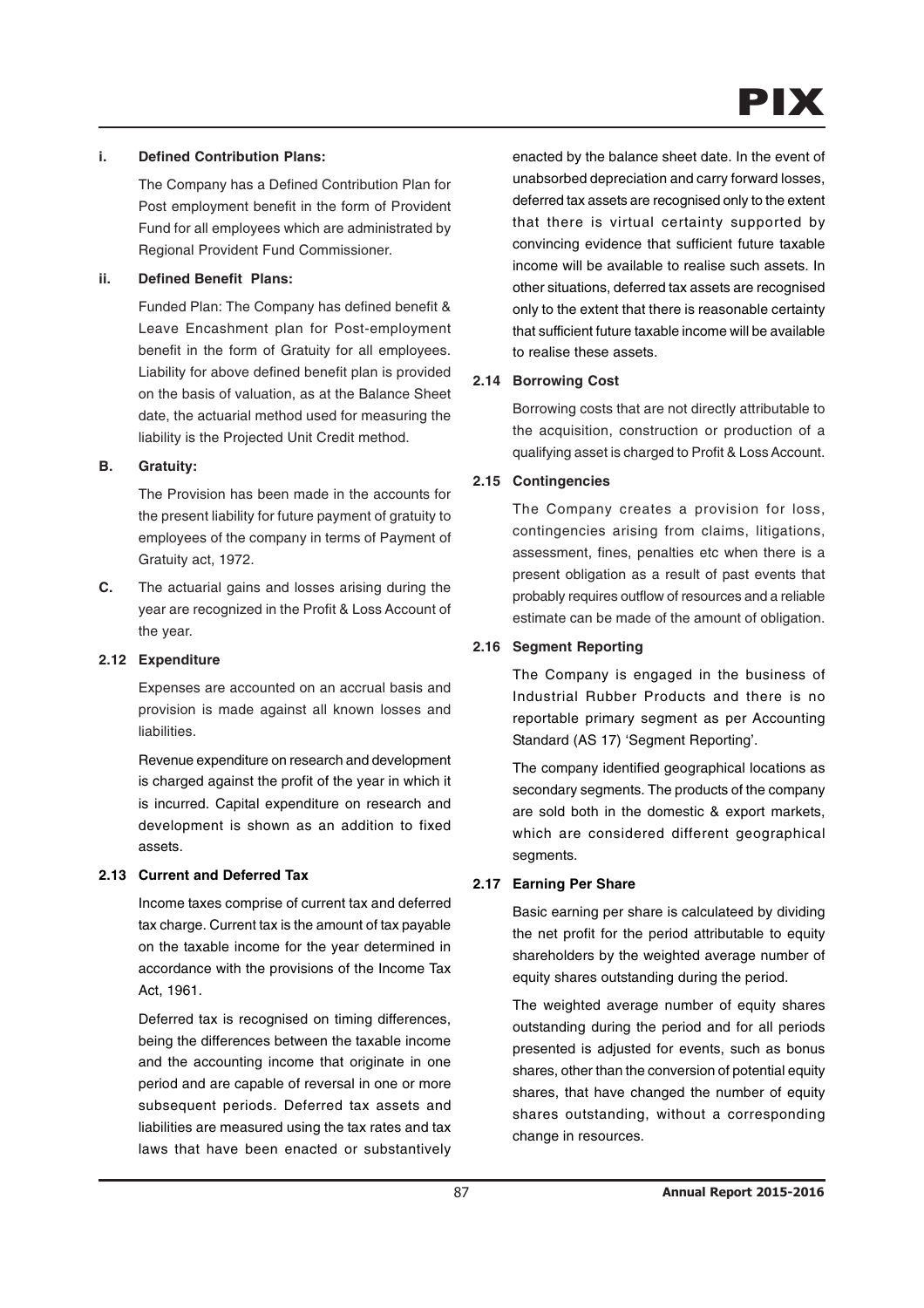## **3 SHARE CAPITAL**

The Authorised, Issued, Subscribed and Fully paid-up share capital comprises of equity shares having a par value of ` 10 each as follows:

|      |                                                                    | 31.03.2016  | 31.03.2015  |
|------|--------------------------------------------------------------------|-------------|-------------|
| A    | <b>Authorised</b>                                                  |             |             |
| i.   | 2,05,00,000 (Previous year 2,05,00,000) equity shares of ₹10 each  | 2,05,000    | 2,05,000    |
| ii.  | 14,50,000 (Previous year 14,50,000) Convertible 6%                 | 1,45,000    | 1,45,000    |
|      | Preference Shares of ₹100 each                                     |             |             |
| iii. | 15,00,000 (Previous year 15,00,000) non-convertible 6% cumulative  | 1,50,000    | 1,50,000    |
|      | Redeemable Preference Shares of ₹100 each                          |             |             |
|      |                                                                    | 5,00,000    | 5,00,000    |
| в    | Issued, Subscribed and Fully paid up                               |             |             |
| i.   | 1,36,25,200 (Previous year 1,36,25,200) equity shares of ₹10 each  | 1,36,252    | 1,36,252    |
|      | Less: Allotment money in arrears from public other than Directiors | (11)        | (11)        |
| ii.  | NIL (Previous year 4,69,610) non-convertible 6% cumulative         |             |             |
|      | Redeemable Preference Shares of ₹100 each                          |             |             |
|      |                                                                    | 1,36,241    | 1,36,241    |
|      | Reconciliation of numbers of shares                                |             |             |
|      | <b>Equity Shares</b>                                               |             |             |
|      | <b>Opening Balance</b>                                             | 1,36,25,200 | 1,36,25,200 |
|      | Changes during the year                                            |             |             |
|      | Closing balance                                                    | 1,36,25,200 | 1,36,25,200 |

## **a. Equity Shares**

The company has one class of shares having par value of  $\bar{\tau}$  10 each. Each shareholder is eligible for one vote per share held. The dividend proposed by the Board of Directors id subject to the approval of the shareholders in the ensuing Annual General Meeting, except in case of interim dividend. In the event of liquidation, the equity shareholders are eligible to receive the remaining assets of the Company after distribution of all preferential amounts, in proportion to their shareholding.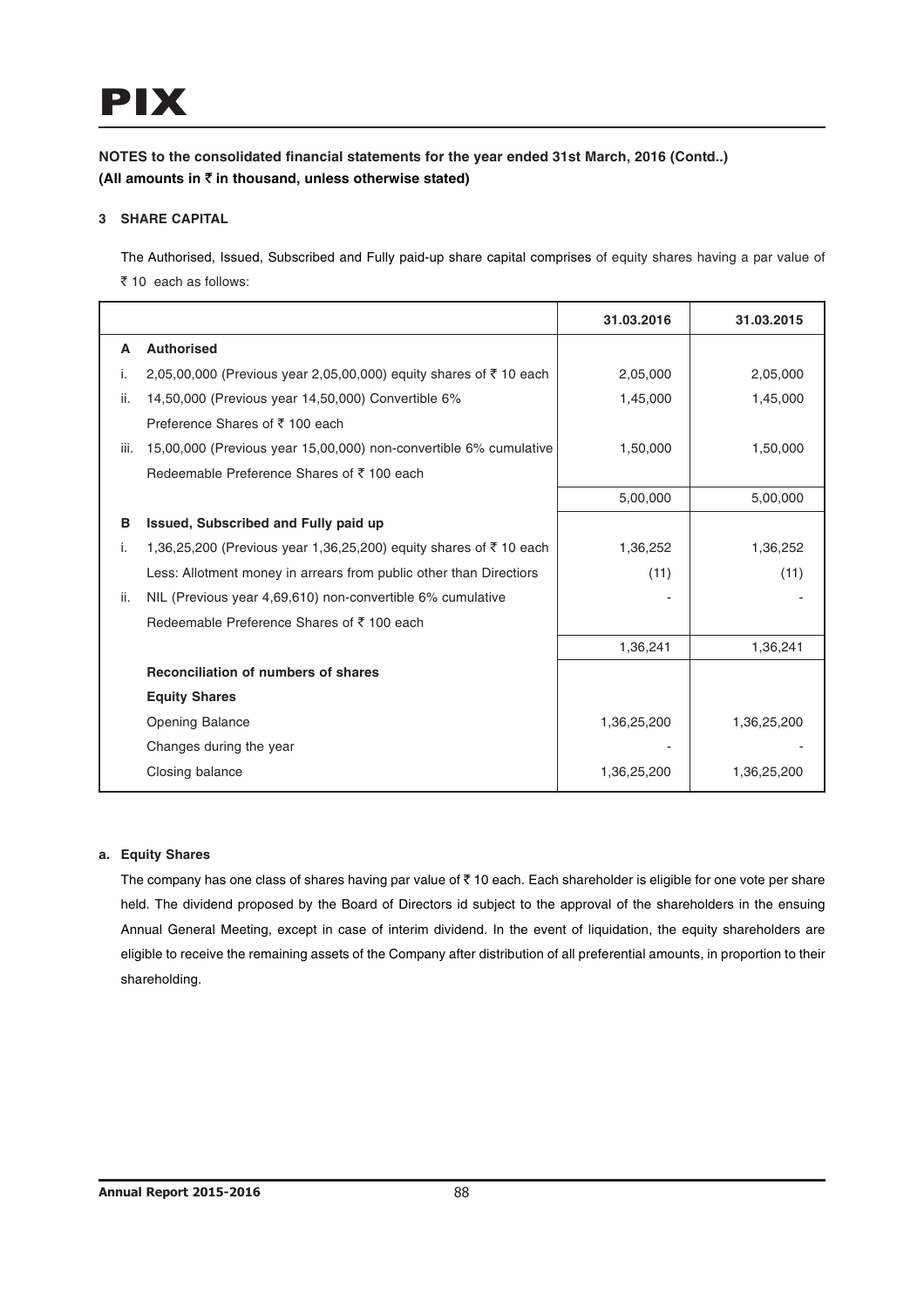**Details of shares held by shareholders holding more than 5% of the aggregate shares in the Company**

| <b>Equity Shares</b>                   |              | 31.03.2016 |                     | 31.03.2015 |
|----------------------------------------|--------------|------------|---------------------|------------|
|                                        | No of Shares | $\%$       | <b>No of Shares</b> | $\%$       |
| NIRMAL SETHI                           | 959212       | 7.04%      | 959212              | 7.04%      |
| SONEPAL SETHI & KAMALPREET SETHI       | 1507208      | 11.06%     | 1498295             | 11.00%     |
| AMARPAL SETHI & INDERJEET SETHI        | 1023375      | 7.51%      | 1008325             | 7.40%      |
| INDERJEET SETHI & AMARPAL SETHI        | 843531       | 6.19%      | 841901              | 6.18%      |
| SUKHPAL SINGH SETHI & DAVINDER SETHI   | 857145       | 6.29%      | 853645              | 6.27%      |
| DAVINDER SETHI & SUKHPAL SINGH SETHI   | 656857       | 4.82%      | 654057              | 4.80%      |
| <b>RISHIPAL SETHI &amp; SABA SETHI</b> | 11,61,857    | 8.53%      | 11,54,807           | 8.48%      |
| KARANPAL SETHI                         | 9,70,805     | 7.13%      | 9,61,360            | 7.06%      |

## **4 Reserves and Surplus**

|    | Reserves and surplus consist of the following reserves: |           |           |
|----|---------------------------------------------------------|-----------|-----------|
| a. | <b>Securities Premium Reserves</b>                      | 1,38,709  | 1,38,709  |
| b. | <b>Capital Reserves</b>                                 | 9,408     | 9,408     |
| c. | <b>Capital Reserves on Consolidation</b>                | (41, 074) | (27,061)  |
| d. | <b>Capital Redumption Reserves</b>                      | 1,12,413  | 1,12,413  |
| e. | <b>Amalgamation Reserves</b>                            | 33,742    | 33,742    |
| f. | <b>General Reserves</b>                                 | 25,193    | 25,193    |
| g. | <b>Exchange Rate Difference Reserve</b>                 | (7, 162)  | 384       |
| h. | <b>Surplus in Statement of Profit and Loss</b>          |           |           |
|    | Opening Balance                                         | 10,66,615 | 10,44,051 |
|    | Current year Addition/(Deduction)                       | 65,363    | 38,990    |
|    | <b>Less: Appropriations</b>                             | (24, 598) | (16, 426) |
|    | Transferred to Capital Redemption Reserve               |           |           |
|    | Proposed Dividend on Equity Shares Dividend             | 6,813     | 13,625    |
|    | Tax on Dividend                                         | 1,387     | 2,600     |
|    | Interim Dividend (Fy 2015-2016)                         | 13,625    |           |
|    | Tax On Interim Dividend                                 | 2,774     |           |
|    | Dividend on Non-Convertible Preference Shares           |           |           |
|    | Dividend on Convertible Preference Shares               |           |           |
|    | <b>Wealth Tax</b>                                       |           | 200       |
|    |                                                         | 11,07,379 | 10,66,615 |
|    | <b>Total Transferred to Balance Sheet</b>               | 13,78,607 | 13,59,403 |
| 5  | <b>Minority Interest</b>                                |           |           |
|    | Minority Interest                                       |           |           |
|    |                                                         |           |           |
| 6  | <b>Long Term Borrowings</b>                             |           |           |
|    | Long term borrowing consist of the following:           |           |           |
| a. | <b>Secured Loans</b>                                    |           |           |
|    | Term Loan                                               | 1,83,911  | 2,55,725  |
|    | Loan Against Hypothication of Vehicle                   | 3,187     | 4,382     |
|    |                                                         | 1,87,097  | 2,60,107  |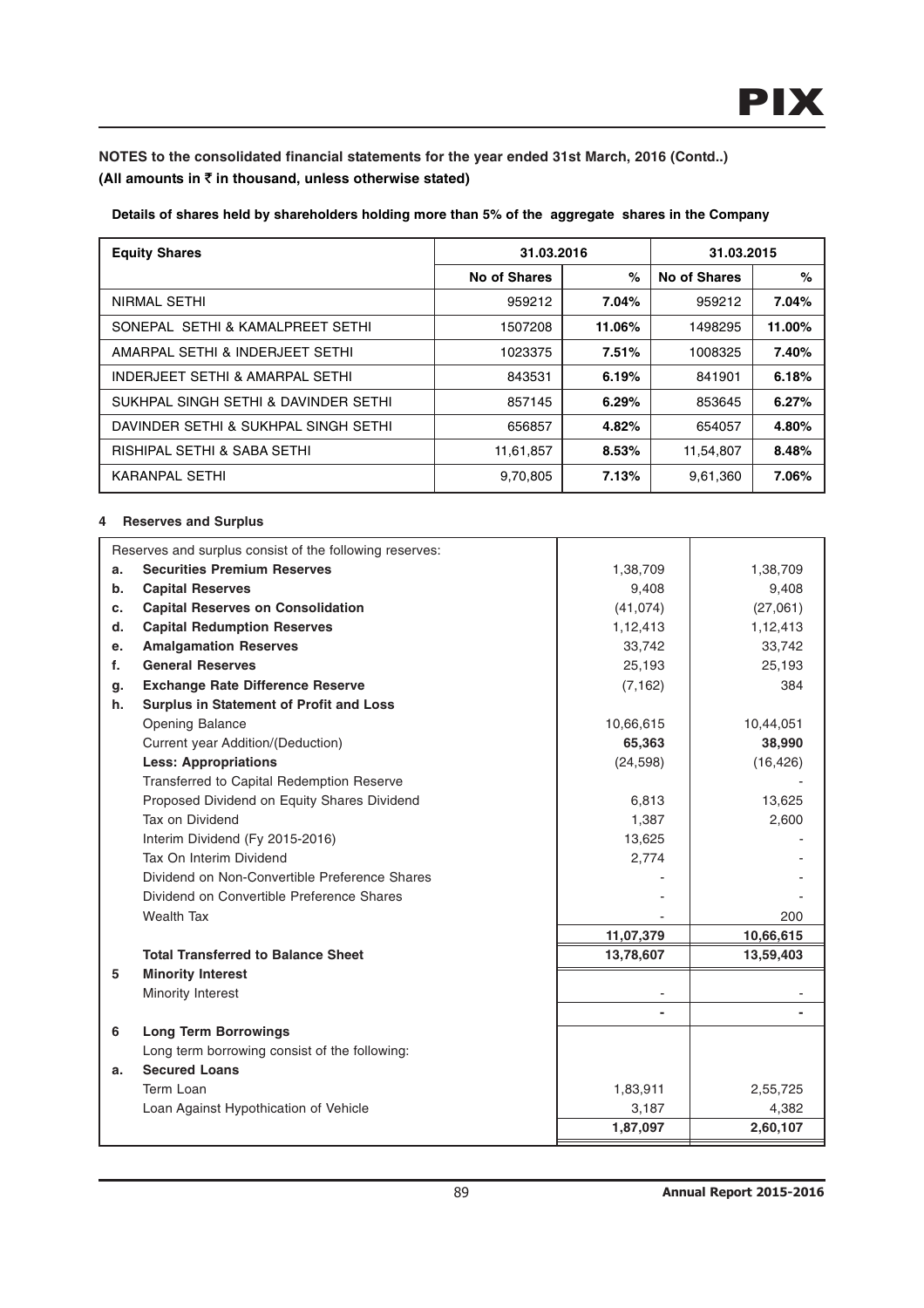| 6  | Long Term Borrowings (Contd)      | 31.03.2016 | 31.03.2015 |
|----|-----------------------------------|------------|------------|
| b. | <b>Unsecured Laon</b>             |            |            |
|    | From Others (Financial Companies) | 54,786     | 57,962     |
|    | <b>From Directors</b>             | 2,37,536   | 2,74,206   |
|    | Total                             | 2,92,323   | 3,32,168   |
|    | TOTAL $(A + B)$                   | 4,79,420   | 5,92,274   |

i Term loan from banks are secured by first pari passu charge on all fixed assets and second charge on current assets of the company.

ii Coporate loan and working capital from banks are secured by first pari passu charge on current assets and second charge on all fixed assets.

iii Loan received against Hypothecation of vehicle is fully secured against vehicles.

iv New and Previous Term Loans taken from banks are carried at the interest rate 12.75% (Previous Year 13.20% to 14.70%). The Loans are repayable in monthly installments as per payment schedule

|   |                                        | 31.03.2016 | 31.03.2015 |
|---|----------------------------------------|------------|------------|
| 7 | <b>Deferred Tax</b>                    |            |            |
|   | Deferred tax liability (net)           | 1,07,527   | 98,672     |
|   |                                        | 1,07,527   | 98,672     |
|   |                                        |            |            |
| 8 | <b>Other Long Term Liabilities</b>     |            |            |
|   | <b>Provision For Gratuity</b>          | 71,253     | 58,605     |
|   |                                        | 71,253     | 58,605     |
|   |                                        |            |            |
| 9 | <b>Short Term Borrowings</b>           |            |            |
|   | Working Capital Loan from Banks        | 4,61,951   | 4,63,686   |
|   | Term Loan due within 12 Months         | 78,630     | 74,928     |
|   | Loan Against Hypothication of Vehicles | 3,587      | 5,779      |
|   | From Banks Against Bill Discounting    | 2,29,720   | 2,07,638   |
|   |                                        | 7,73,888   | 7,52,032   |

1 Working Capital from banks are secured by first pari pasu charges on current assets and second

2 charges on all fixed assets.Term loan from banks are secured by first pari passu charge on all

3 fixed assets and second charge on current assets of the company.Term loan/Working capital facilities are further secured by personal guarantee of three promoter's directors.

| 10 | <b>Trade Payables</b>   |          |          |
|----|-------------------------|----------|----------|
|    | <b>Sundry Creditors</b> | 2,07,431 | 1,42,665 |
|    |                         | 2,07,431 | 1,42,665 |
|    |                         |          |          |

The Company has not received information from vendors regarding their status under the Micro Small and Medium Enterprises Development Act, 2006. Hence disclosures relating to amounts un-paid as at yearly end together with interest paid / payable under this Act have not been given.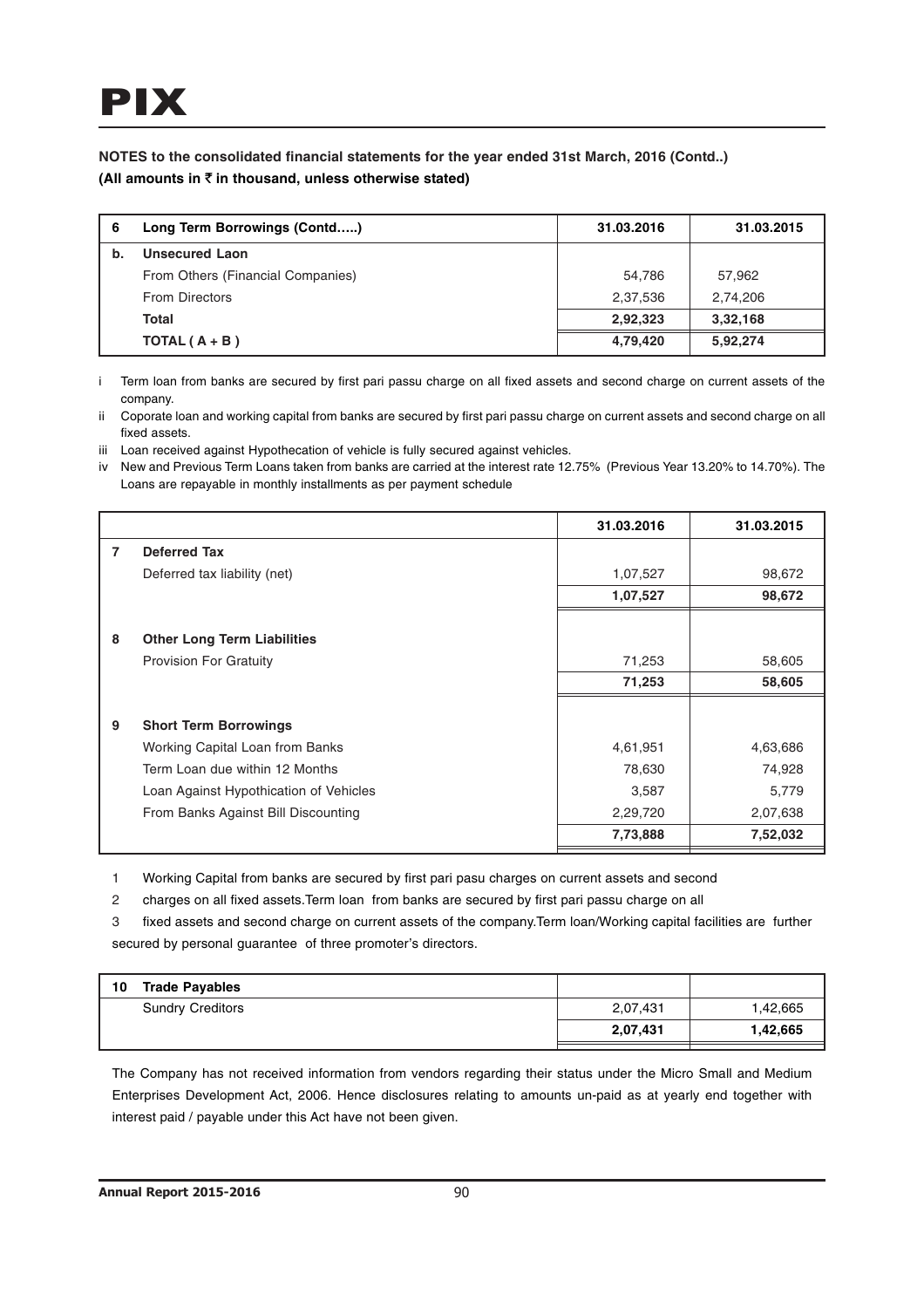|    |                                                                                                                                                                                  | 31.03.2016                                  | 31.03.2015                                   |
|----|----------------------------------------------------------------------------------------------------------------------------------------------------------------------------------|---------------------------------------------|----------------------------------------------|
| 11 | <b>Other Current Liabilities</b>                                                                                                                                                 |                                             |                                              |
|    | Unclaimed Dividend                                                                                                                                                               | 18,298                                      | 3,967                                        |
|    | Advance from Customers                                                                                                                                                           | 6,783                                       | 16,835                                       |
|    | <b>Employees Benefits Payables</b>                                                                                                                                               | 72,165                                      | 77,618                                       |
|    | <b>TDS Payable</b>                                                                                                                                                               | 3,055                                       | 4.087                                        |
|    |                                                                                                                                                                                  | 1,00,301                                    | 1,02,508                                     |
| 12 | <b>Short Term Provisions</b><br><b>Proposed Equity Dividend</b><br>Provision For Tax On Proposed Equity Dividend<br>Provision for Income Tax<br>Provision for Employees Benefits | 6,813<br>1,387<br>32,384<br>6,126<br>46,710 | 13,625<br>2,600<br>24,729<br>5,121<br>46,076 |
|    |                                                                                                                                                                                  |                                             |                                              |

## **SCHEDULE - 13 TANGIBLE ASSETS**

| <b>DESCRIPTION</b>               | GROSS<br>BLOCK                            |                                        |                                 |                                                 | <b>DEPRICIATION</b> |                 |                        | BLOCK<br>NET               |                                         |                                         |
|----------------------------------|-------------------------------------------|----------------------------------------|---------------------------------|-------------------------------------------------|---------------------|-----------------|------------------------|----------------------------|-----------------------------------------|-----------------------------------------|
|                                  | <b>Gross Value</b><br>As on<br>01.04.2015 | <b>Additions</b><br>During the<br>Year | Sold/Trf.<br>During the<br>Year | <b>Total Gross</b><br>Value as on<br>31.03.2016 | As on<br>01.04.2015 | For the<br>Year | Less<br>Written<br>off | <b>TOTAL</b><br>31.03.2016 | <b>Net Value</b><br>As on<br>31.03.2016 | <b>Net Value</b><br>As on<br>31.03.2015 |
| Plot                             | 1,52,611                                  |                                        |                                 | 1,52,611                                        |                     |                 | ٠                      |                            | 1,52,611                                | 1,52,611                                |
| <b>Factory Premises</b>          | 7,66,289                                  | 39,342                                 |                                 | 8,05,632                                        | 93,342              | 25,900          | ٠                      | 1,19,243                   | 6,86,389                                | 6,72,947                                |
| Plant & Machinery                | 12,65,117                                 | 1,18,845                               | 13,033                          | 13,70,929                                       | 6,44,391            | 53,820          | 6,977                  | 6,91,234                   | 6,79,695                                | 6,20,726                                |
| <b>Furnitures &amp; Fixtures</b> | 76,088                                    | 12,170                                 |                                 | 88,258                                          | 35,987              | 4,665           | ٠                      | 40,651                     | 47,607                                  | 40,102                                  |
| <b>Electrical Installations</b>  | 1,58,619                                  | 7,379                                  |                                 | 1,65,998                                        | 49,036              | 20,467          | ٠                      | 69,503                     | 96,495                                  | 1,09,583                                |
| <b>Office Equipments</b>         | 67,161                                    | 5,975                                  |                                 | 73,136                                          | 50,011              | 6,214           | ٠                      | 56,224                     | 16,911                                  | 17,150                                  |
| <b>Vehicles</b>                  | 33,074                                    | 2,909                                  | 3,967                           | 32,015                                          | 9,278               | 4,027           | 2,699                  | 10,606                     | 21,409                                  | 23,795                                  |
| <b>TOTAL</b>                     | 25,18,960                                 | 1,86,619                               | 17,000                          | 26,88,579                                       | 8,82,045            | 1,15,093        | 9,676                  | 9,87,462                   | 17,01,117                               | 16,36,915                               |
| <b>Previous Year</b>             | 21,45,183                                 | 3,84,091                               | 10,314                          | 25,18,960                                       | 7,71,387            | 1,13,576        | 2,918                  | 8,82,045                   | 16,36,915                               | 13,73,797                               |

## **SCHEDULE - 14 INTANGIBLE ASSETS**

| <b>DESCRIPTION</b> | GROSS BLOCK                               |                                        |                                 |                                                 | <b>DEPRICIATION</b> |                 |                        | <b>NET BLOCK</b>           |                                         |                                         |
|--------------------|-------------------------------------------|----------------------------------------|---------------------------------|-------------------------------------------------|---------------------|-----------------|------------------------|----------------------------|-----------------------------------------|-----------------------------------------|
|                    | <b>Gross Value</b><br>As on<br>01.04.2015 | <b>Additions</b><br>During the<br>Year | Sold/Trf.<br>During the<br>Year | <b>Total Gross</b><br>Value as on<br>31.03.2016 | As on<br>01.04.2015 | For the<br>Year | Less<br>Written<br>off | <b>TOTAL</b><br>31.03.2016 | <b>Net Value</b><br>As on<br>31.03.2016 | <b>Net Value</b><br>As on<br>31.03.2015 |
| Goodwill           | 37.969                                    | 3.031.49                               |                                 | 41.001                                          | 11.744              | 8.101           | ٠                      | 19.845                     | 21.156                                  | 26,225                                  |
| Software           | 17.780                                    | 3.556                                  |                                 | 21.336                                          | 9.270               | 7.238           | ٠                      | 16.508                     | 4.828                                   | 8,510                                   |
| <b>TOTAL</b>       | 55,749                                    | 6,588                                  |                                 | 62,337                                          | 21.014              | 15.339          | ۰                      | 36,353                     | 25.984                                  | 34,735                                  |

## **SCHEDULE - 15 CAPITAL WORK IN PROGRESS**

| <b>DESCRIPTION</b>             | GROSS BLOCK                               |                                        |                                 |                                                 | <b>DEPRICIATION</b> |                 |                        | <b>NET BLOCK</b>           |                                  |                                  |
|--------------------------------|-------------------------------------------|----------------------------------------|---------------------------------|-------------------------------------------------|---------------------|-----------------|------------------------|----------------------------|----------------------------------|----------------------------------|
|                                | <b>Gross Value</b><br>As on<br>01.04.2015 | <b>Additions</b><br>During the<br>Year | Sold/Trf.<br>During the<br>Year | <b>Total Gross</b><br>Value as on<br>31.03.2016 | As on<br>01.04.2015 | For the<br>Year | Less<br>Written<br>off | <b>TOTAL</b><br>31.03.2016 | Net Value<br>As on<br>31.03.2016 | Net Value<br>As on<br>31.03.2015 |
| <b>FURNITURE &amp; FIXTURE</b> |                                           | 2034                                   |                                 | 2,034                                           |                     |                 |                        |                            | 2.034                            |                                  |
| <b>PLANT &amp; MACHINARY</b>   |                                           | 60049                                  |                                 | 60.049                                          |                     |                 |                        |                            | 60.049                           | . .                              |
| <b>TOTAL</b>                   |                                           | 62.083                                 |                                 | 62.083                                          |                     |                 | ۰                      |                            | 62.083                           | . .                              |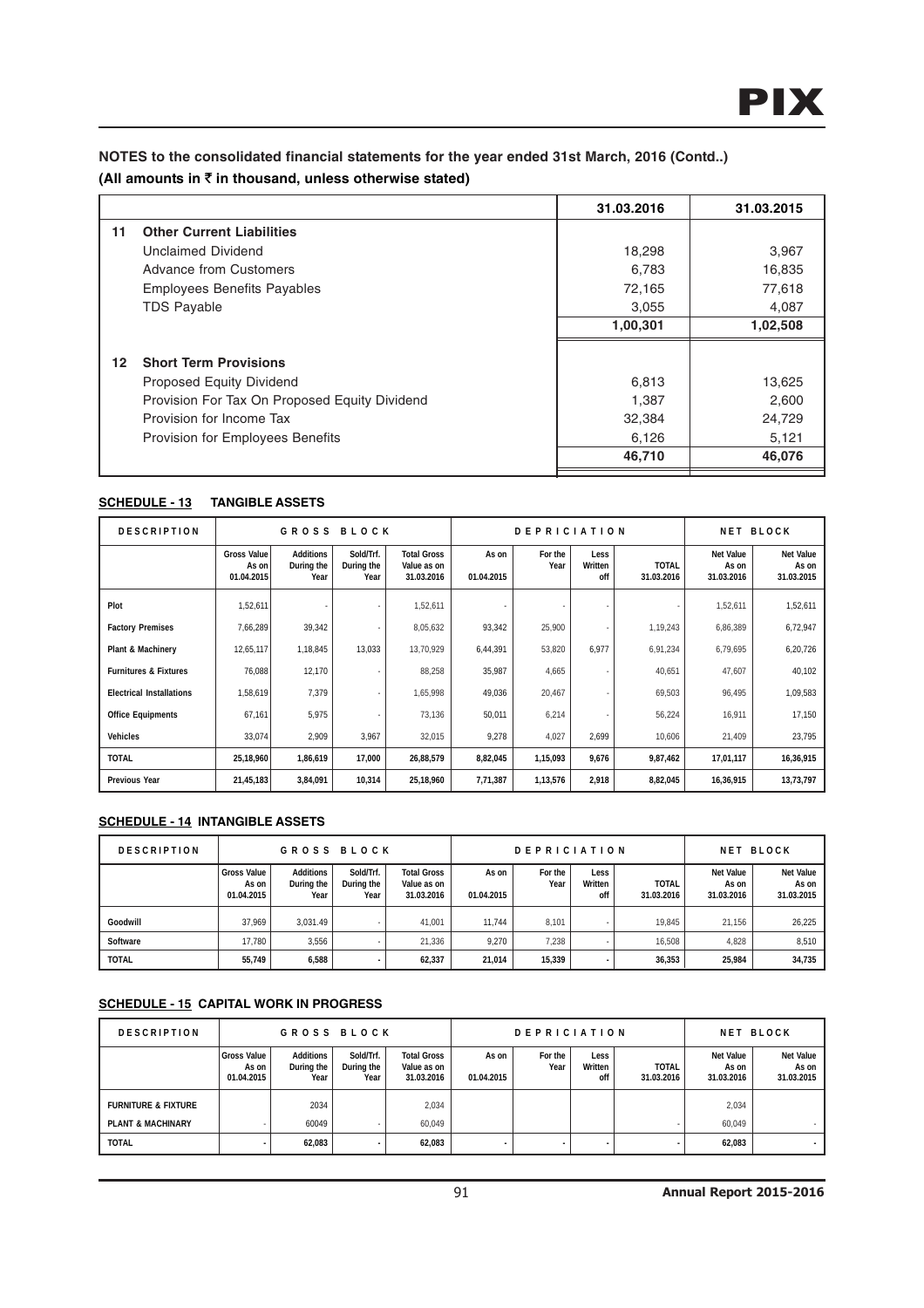# **NOTES to the consolidated financial statements for the year ended 31st March, 2016 (Contd..)**

## **(All amounts in** ` **in thousand, unless otherwise stated)**

## **16 Long Term Loans and Advances**

| <b>Particulars</b>                     | 31.03.2016 | 31.03.2015 |
|----------------------------------------|------------|------------|
| Loans and Advances to Related Parties  | 1,060      | 1,060      |
| <b>Securities Deposits</b>             | 9,591      | 8,801      |
| Loans and Advances to Employees        | 3.626      | 4.786      |
| Advance Tax (net of Provision)         | 40.000     | 35,000     |
| Receivable from Government Departments |            | 39.044     |
|                                        | 54.277     | 88,690     |

Note: In the opinion of the Board of Directors, the Current Assets, Loans and Advances are approximately of the values stated, if realized in the ordinary course of business. The Provision for depreciation and all known liabilities are adequate and not in excess of the amount reasonably necessary.

#### **17 Other Non-current Assets**

| <b>Particulars</b>                                   | 31.03.2016 | 31.03.2015 |
|------------------------------------------------------|------------|------------|
| <b>Product Development Expenditure</b>               |            | 80,000     |
| (Unsecured, Considered good unless stated otherwise) |            |            |
| <b>Preliminary Expenditure</b>                       | 68         | 384        |
|                                                      | 68         | 80.384     |

#### **18 # SHORT TERM INVESTMENT [AT COST]**

| <b>PARTICULARS</b>                                |              | 31.03.2016   |              |              | 31.03.2015   |              |
|---------------------------------------------------|--------------|--------------|--------------|--------------|--------------|--------------|
|                                                   | <b>UNITS</b> | <b>FACE</b>  | <b>TOTAL</b> | <b>UNITS</b> | <b>FACE</b>  | <b>TOTAL</b> |
|                                                   |              | <b>VALUE</b> | <b>VALUE</b> |              | <b>VALUE</b> | <b>VALUE</b> |
| <b>INVESTMENT IN MUTUAL FUNDS</b>                 |              |              |              |              |              |              |
| <b>HDFC MUTUAL FUND</b>                           |              |              |              |              |              |              |
| HDFC FMP 378 D Regular                            |              |              |              | 5,00,000     | 10           | 5,000        |
| <b>HDFC Liquid Growth Fund</b>                    | 18,00,000    | 10           | 18,000       | 18,00,000    | 10           | 18,000       |
| <b>SUB TOTAL</b>                                  |              |              | 18,000       |              |              | 23,000       |
| Kotak FMP Series 137 371 Days Growth              | 5,00,000     | 10           | 5,000        | 5,00,000     | 10           | 5,000        |
| IDFC Fixed Term Plan Series 79 Regular            | 5,00,000     | 10           | 5,000        | 5,00,000     | 10           | 5,000        |
| Plan Growth                                       |              |              |              |              |              |              |
| ICICI Prudential FMP Series 72 425 Days           | 5,00,000     | 10           | 5,000        | 5,00,000     | 10           | 5,000        |
| Plan N Regular Plan Cumulative                    |              |              |              |              |              |              |
| ICICI Prudential FMP Series 73378 Days            | 5,00,000     | 10           | 5,000        | 5,00,000     | 10           | 5,000        |
| Plan O Regular Plan Cumulative                    |              |              |              |              |              |              |
| Kotak Floater Short Term Daily Dividend           |              |              |              | 43,023       | 1,000        | 43,023       |
| <b>IDFC Dynamic Bond Fund Regular Plan Growth</b> | 2,95,529     | 17           | 5,000        |              |              |              |
| Kotak Bond Scheme Plan A Regular Plan Groth       | 1,25,346     | 40           | 5,000        |              |              |              |
| Kotak Medium Term Fund Regular Plan Growth        | 4,50,013     | 11           | 5,000        |              |              |              |
| Birla Sund linfe Active Debt Multi Manager        | 2,61,557     | 19           | 5,000        |              |              |              |
| FOF Scheme Growth                                 |              |              |              |              |              |              |
| Kotak Floater Short Term Regular Plan Daily       | 25,910       | 1,012        | 26,211       |              |              |              |
| Dividend-DR                                       |              |              |              |              |              |              |
| Sundaram Flexible Fund Short                      | 9,00,000     | 10           | 9,000        | 9,00,000     | 10           | 9,000        |
| Term Plan Regular Growth                          |              |              |              |              |              |              |
| <b>Sub Total</b>                                  |              |              | 75,211       |              |              | 72,023       |
| <b>SBI MUTUAL FUND</b>                            |              |              |              |              |              |              |
| SBI Premiere Liquid Fund- Regular Plan -          | 45,951       | 1,003        | 46,100       | 34,450.58    | 1.000        | 34,451       |
| Daily Dividend                                    |              |              |              |              |              |              |
| <b>SUB TOTAL</b>                                  |              |              | 46,100       |              |              | 34,451       |
| <b>TOTAL CURRENT INVESTMENTS</b>                  |              |              | 1,39,311     |              |              | 1,29,473     |

**NOTE :1: AGGREGATE VALUE OF QUOTED INVESTMENT AT COST RS.139311152/- PREVIOUS YEAR RS. 129473438.00 MARKET VALUE OF INVESTMENT RS. 150238095/- PREVIOUS YEAR RS. 145060085/-**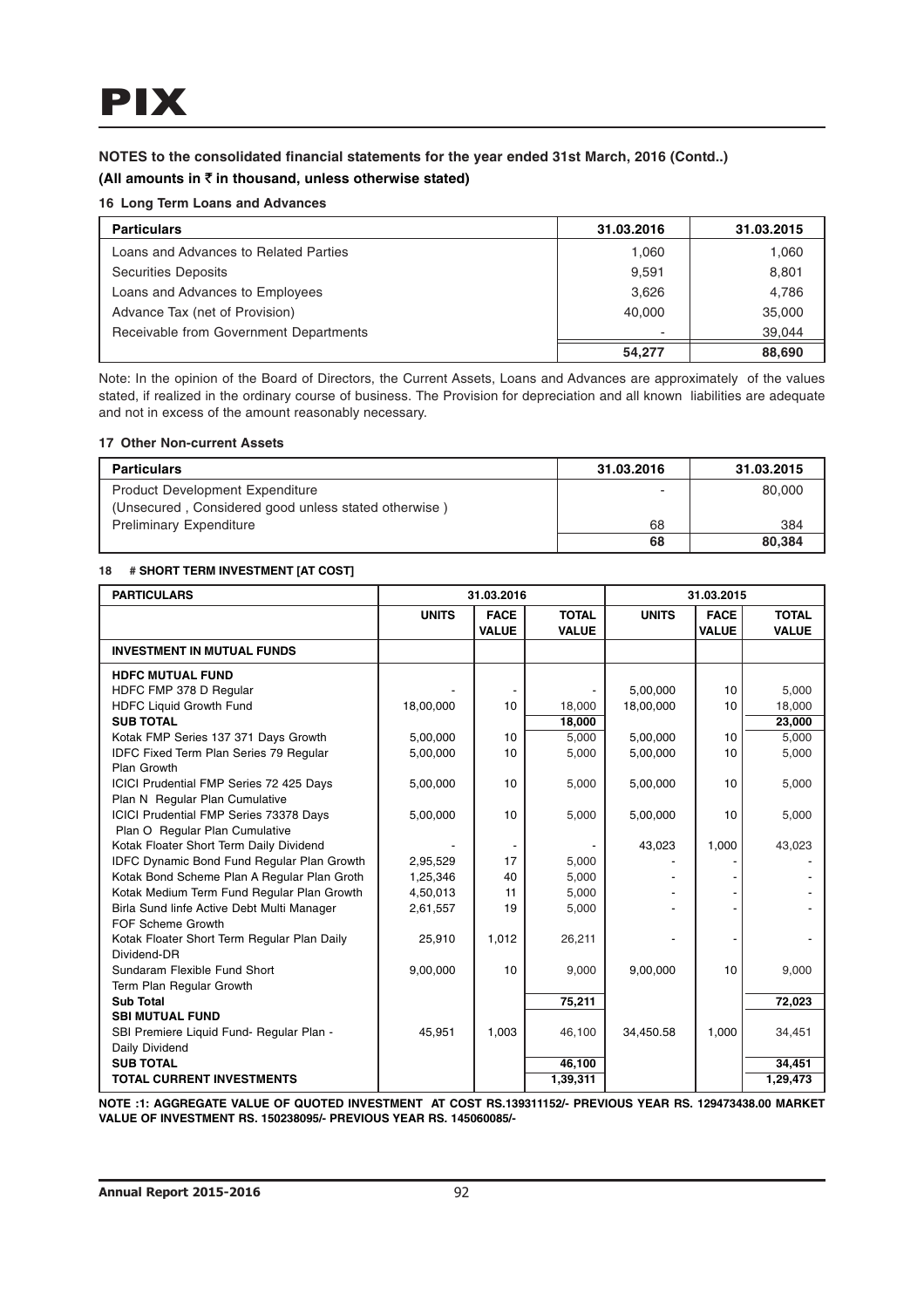#### **19 Inventories**

| <b>Particulars</b>                          | 31.03.2016 | 31.03.2015 |
|---------------------------------------------|------------|------------|
| (At lower of cost and net realisable value) |            |            |
| <b>Raw Material</b>                         | 89,649     | 1,27,304   |
| Work-in-progress                            | 66,297     | 52,081     |
| <b>Finished Goods</b>                       | 1,37,017   | 1,58,378   |
| Stores and Spares                           | 30,300     | 1,26,369   |
| <b>Packing Materials</b>                    | 5.038      | 3,431      |
| <b>Trading Stock</b>                        | 1,07,007   | 93,201     |
|                                             | 4,35,309   | 5,60,763   |

**Note:** The Value of Stocks is as per inventory taken, prepared, valued and certified by the Management.

#### **20 Trade Receivables**

| <b>Particulars</b>                                                                     | 31.03.2016 | 31.03.2015 |
|----------------------------------------------------------------------------------------|------------|------------|
| <b>Unsecured</b>                                                                       |            |            |
| <b>Considered Good</b>                                                                 |            |            |
| Outstanding for a period exceeding six months<br>from the date they are due to payment | 15,687     | 17,521     |
| Others                                                                                 | 5,11,542   | 4,67,636   |
|                                                                                        | 5,27,229   | 4,85,157   |

#### **21 Cash and Cash Equivalent**

|    | <b>Particulars</b>                           | 31.03.2016 | 31.03.2015 |
|----|----------------------------------------------|------------|------------|
| А. | Cash in Hand                                 | 451        | 418        |
| В. | <b>Bank Balances</b>                         |            |            |
|    | On Current Account                           | 70.298     | 19.148     |
|    | On Term Deposit (with original maturity more | 1,46,665   | 1,24,130   |
|    | than 12 months)                              |            |            |
|    | <b>Margin Money Deposit</b>                  | 19.205     | 15,058     |
|    |                                              | 2,36,619   | 1,58,754   |

#### **22 Short Term Loans and Advances**

| <b>Particulars</b>                                        | 31.03.2016 | 31.03.2015 |
|-----------------------------------------------------------|------------|------------|
| Unsecured Advances Considered Good                        | 37,272     | 40,163     |
| <b>Security Deposit</b>                                   | 15,293     | 1.715      |
| <b>Balance with Central Excise</b>                        | 40.725     | 47.039     |
| Receivables from Government Department/Others             | 15.459     | 15,503     |
| Interest Receivables                                      | 1.627      | 780        |
| Advances Recoverable In Cash In Kind or Value of Received | 3.462      | 3,360      |
|                                                           | 1,13,837   | 1.08.560   |

### **23 Other Current Assets**

| <b>Particulars</b> | 31.03.2016 | 31.03.2015 |
|--------------------|------------|------------|
| Pre-paid Expenses  | 5,545      | 5.044      |
|                    | 5,545      | 5,044      |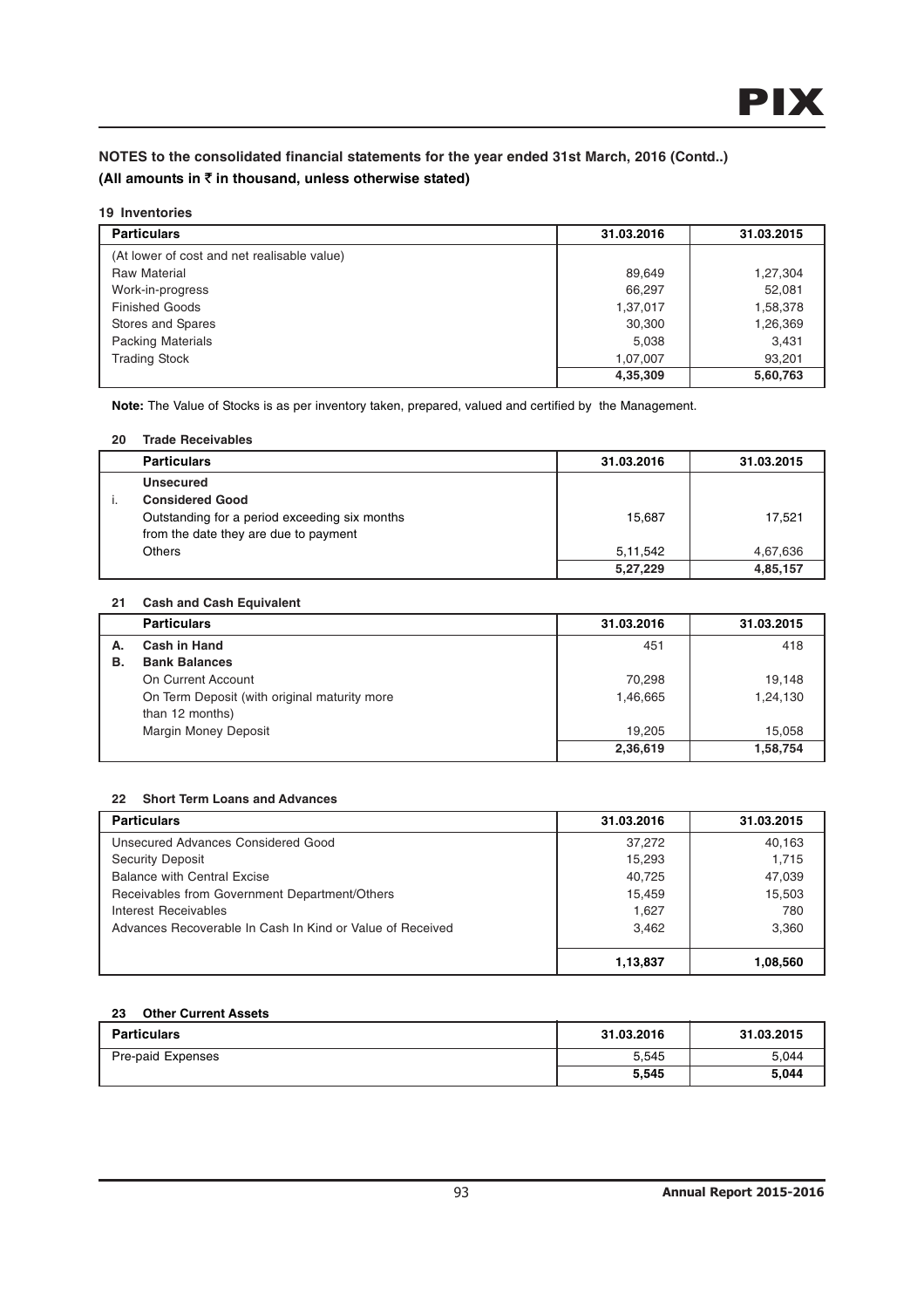## **24 Revenue from Operation**

| <b>Particulars</b> |                  | 31.03.2016 | 31.03.2015 |
|--------------------|------------------|------------|------------|
|                    | Sale of Products | 23,42,023  | 21,92,403  |

#### **25 Other Income**

| <b>Particulars</b> | 31.03.2016 | 31.03.2015 |
|--------------------|------------|------------|
| Interest Income    | 24,516     | 24,261     |
| Dividend Income    | 7.297      | 1,941      |
| Others             | 228.83     | 34         |
|                    | 32,042     | 26,235     |

#### **26 Cost of Materials Consumed**

| <b>Particulars</b>         | 31.03.2016  | 31.03.2015 |
|----------------------------|-------------|------------|
| <b>Opening Inventories</b> |             |            |
| <b>Raw Materials</b>       | 1,27,304    | 1,28,313   |
| <b>Packing Materials</b>   | 3,431       | 4,159      |
| Stores and Spares          | 1,26,369    | 1,61,735   |
| <b>Trading Goods</b>       | 93,201      | 76,745     |
|                            | 3,50,305    | 3,70,952   |
| <b>Purchases</b>           |             |            |
| Purchase                   |             |            |
| <b>Raw Materials</b>       | 6,75,836    | 7,34,888   |
| <b>Packing Materials</b>   | 25,526      | 21,217     |
| Stores and Spares          | 50,847      | 66,577     |
| <b>Trading Goods</b>       | 27,143      | 53,366     |
|                            | 7,79,352    | 8,76,047   |
| <b>Closing Inventories</b> |             |            |
| <b>Raw Materials</b>       | 89,649.24   | 1,27,304   |
| <b>Packing Materials</b>   | 5,038.24    | 3,431      |
| Stores and Spares          | 30,299.74   | 1,26,369   |
| <b>Trading Goods</b>       | 1,17,316.09 | 1,14,132   |
|                            | 2,42,303    | 3,71,236   |
| <b>Consumption</b>         | 8,87,353    | 8,75,763   |

#### **27 Change in Inventories**

| <b>Particulars</b>         | 31.03.2016 | 31.03.2015 |
|----------------------------|------------|------------|
| <b>Opening Inventories</b> |            |            |
| Work-in-Progress           | 52,081     | 44,751     |
| <b>Finished Goods</b>      | 1,58,378   | 1,39,693   |
|                            | 2,10,459   | 1,84,444   |
| <b>Closing Inventories</b> |            |            |
| Work-in-Progress           | 66,297     | 52,081     |
| <b>Finished Goods</b>      | 1,37,017   | 1,58,378   |
|                            | 2,03,315   | 2,10,459   |
| <b>Total Change</b>        | 7,144      | (26, 014)  |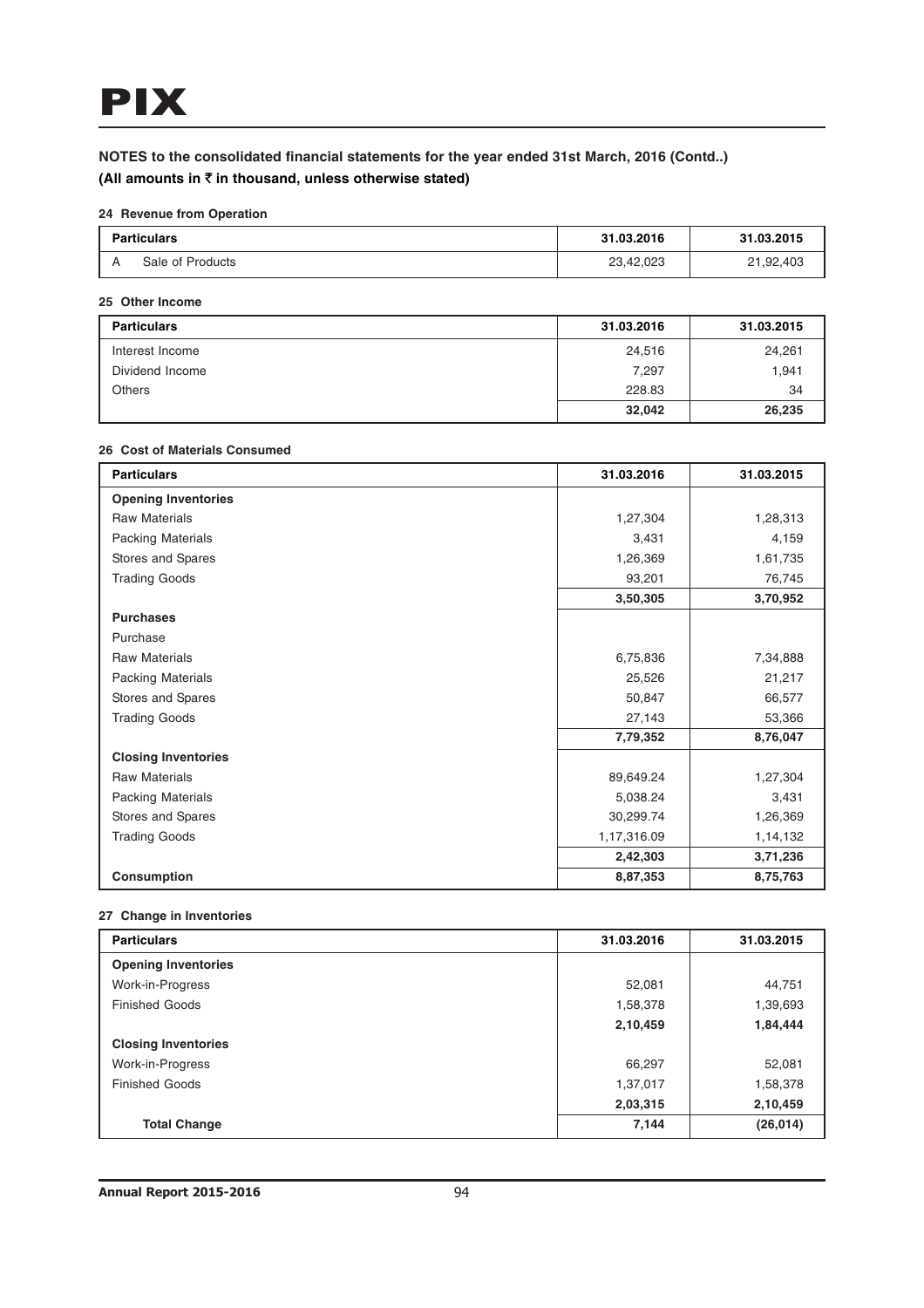## **28 Employee Benefits Expense**

|      | <b>Particulars</b>             | 31.03.2016 | 31.03.2015 |
|------|--------------------------------|------------|------------|
| ٠.   | <b>Salaries</b>                | 203718     | 1,82,589   |
| ii.  | Wages                          | 236835     | 1,95,697   |
| iii. | Contribution to Provident Fund | 17865      | 15,447     |
| iv.  | Contribution to Gratuity Fund  | 17765      | 11,408     |
| v.   | <b>Staff Welfare Expense</b>   | 11092      | 11,414     |
| vi.  | E.S.I.C.                       | 6792       | 6,618      |
|      |                                | 4,94,066   | 4,23,173   |

#### **29 Other Expenses**

| <b>Particulars</b>               | 31.03.2016 | 31.03.2015 |
|----------------------------------|------------|------------|
| Advertisement                    | 2345       | 4,104      |
| Auditor's Remuneration           |            |            |
| - Audit Fees                     | 450        | 375        |
| - Tax Audit Fees                 | 150        | 125        |
| <b>Bank Commission</b>           | 18679      | 11,294     |
| Cess                             | 1165       | 1,220      |
| Commission & Brokerage           | 8608       | 3,230      |
| <b>Turnover Discount</b>         | 17687      | 13,812     |
| Director's Remuneration          | 50462      | 46,630     |
| <b>Travelling Expenses</b>       | 56556      | 49,183     |
| <b>Discount</b>                  | 80550      | 61,330     |
| Power Expenses                   | 71690      | 52,203     |
| <b>Export Expenses</b>           | 4229       | 10,542     |
| Freight & Transportation         | 89118      | 85,616     |
| Insurance                        | 6410       | 5,930      |
| Legal & Professional Fees        | 23380      | 25,658     |
| Rent                             | 23028      | 16,153     |
| <b>CSR Expenses</b>              | 981        | 1,313      |
| Printing & Stationery            | 1134       | 1,403      |
| Repairs & Maintenance            | 25487      | 16,691     |
| Car & Scooter Expenses           | 9097       | 11,475     |
| Miscellaneous Expenses           | 86705      | 78,361     |
| <b>Parker Settelment</b>         | $\Omega$   | 19,600     |
| Telephone Telex & Postage        | 5703       | 5,348      |
| <b>Bad Debts</b>                 | 6666       | 37,182     |
| Preliminary Expenses Written off | 316        | 316        |
|                                  | 5,90,595   | 5,61,766   |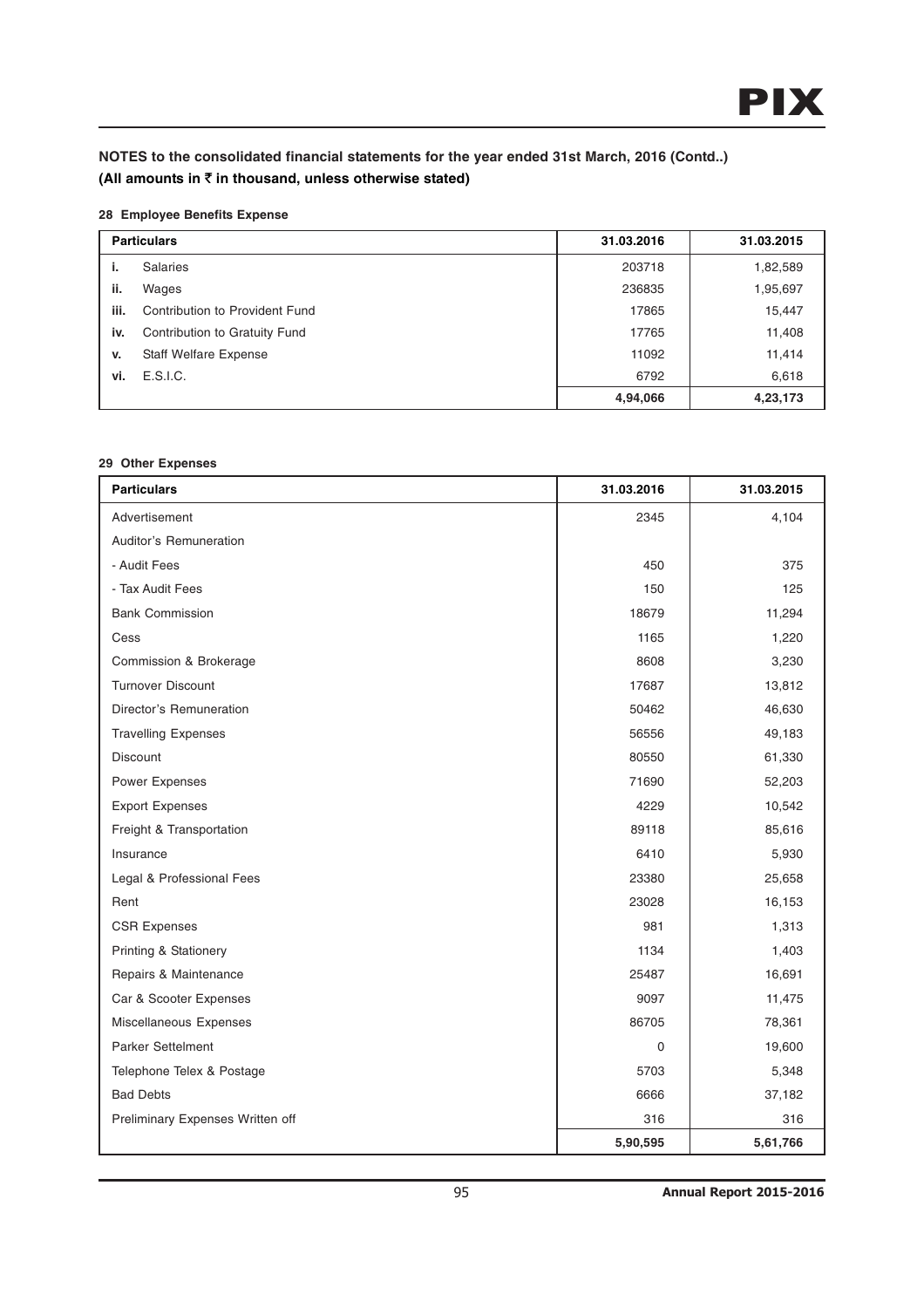## **NOTES to the consolidated financial statements for the year ended 31st March, 2016 (Contd..)**

## **(All amounts in** ` **in thousand, unless otherwise stated)**

#### **30 Finance Cost**

| <b>Particulars</b> | 31.03.2016 | 31.03.2015 |
|--------------------|------------|------------|
| <b>Discounts</b>   |            | 775        |
| Interest           | 67,056.    | 1,90,251   |
|                    | 1,67,056   | 1,91,026   |

#### **31 Depreciation**

| <b>Particulars</b>               | 31.03.2016 | 31.03.2015 |
|----------------------------------|------------|------------|
| <b>Factory Premises</b>          | 25,900     | 20,347     |
| <b>Plant &amp; Machinery</b>     | 53,820     | 43,162     |
| <b>Furnitures &amp; Fixtures</b> | 4,665      | 10,916     |
| Electrical Installations         | 20,467     | 25,918     |
| <b>Office Equipments</b>         | 6.214      | 9,572      |
| <b>Vehicles</b>                  | 4.027      | 3,660      |
| Intangible Assets                | 15,339     | 14.491     |
|                                  | 1,30,433   | 1,28,067   |

#### **32 Earning Per Share (EPS)**

| <b>Particulars</b>                                   | 31.03.2016  | 31.03.2015  |
|------------------------------------------------------|-------------|-------------|
| Profit for the year                                  | 65,363      | 39.103      |
| Weighted average number of Equity shares outstanding | 1,36,25,200 | 1,36,25,200 |
| <b>Basic Earning Per Share</b>                       | 4.80        | 2.87        |
| Weighted average number of potential equity shares   |             |             |
| outstanding                                          | <b>NIL</b>  | <b>NIL</b>  |
| Weighted average number of Equity shares outstanding | 1,36,25,200 | 1,36,25,200 |
| (including dilutive shares)                          |             |             |
| <b>Diluted Earning Per Share</b>                     | 4.80        | 2.87        |

#### **33 Contingent Liabilities**

| <b>Particulars</b>      | 31.03.2016 | 31.03.2015 |
|-------------------------|------------|------------|
| Letters of Credit       | 72.197     | 62.765     |
| <b>Bill Discounting</b> | NIL        | <b>NIL</b> |
| <b>Bank Guarantee</b>   | 274        | 7,286      |

- **34** Depreciation on the Assets added/deducted during the year has been provided on pro-rata basis with reference to the months of addition/deduction.
- **35** The Company has received loans from Directors. The same has been grouped under long term borrowings.
- **36** The company has incurred expenditure on development of production of various new belts for local and Export market. The company intends to develop manufacture of speciality belts for the hitec applications and innovations that are coming in the power transmissions industry and Maintenance Free type belts for the new generation packaging machines and EPDM rubber cover belts for automotive industries. These would be able to withstand higher temperature and perform longer.

All the above are new generation products that the company is now proceeding to manufacture to take care of the future needs of the power transmissions industry.

Until last year, the Company has incurred expenditure on development of new products that yet to be manufactured commercially. These have been carried forward in Product Development Expenditures, which are shown under Other Non-Current Assets.

|                                     | 31.03.2016 | 31.03.2015 |
|-------------------------------------|------------|------------|
| <b>Opening Balance</b>              | 80,000     | 1,55,172   |
| Addition/(Deletion) during the year | (80,000)   | (75, 172)  |
| Total                               |            | 80,000     |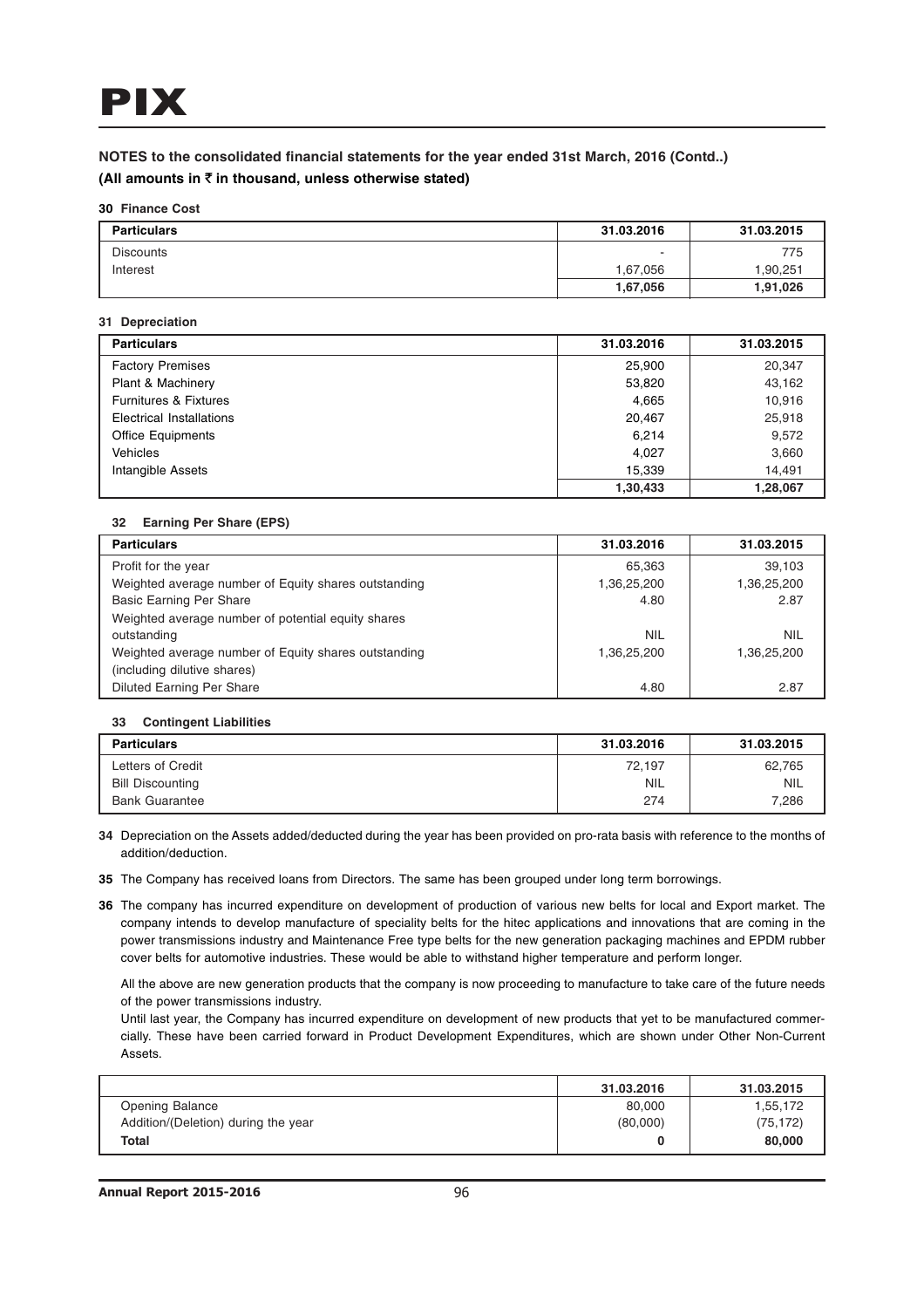**37** The Accounting Standard 15 (Revised 2005) on "Employee Benefits" issued by the Institute of Chartered Accountants of India (ICAI) has been adopted by the Company as under:

Defined Contribution Plans – The Company has recognized the following amounts in the Profit and Loss Account for the year

| <b>Particulars</b>                       | 31.03.2016 | .03.2015<br>94 |
|------------------------------------------|------------|----------------|
| Contribution to Employees Provident Fund | 17,865     | 15,447         |

**38 Defined Benefit Plan** – The following figures as per actuarial valuation as at the Balance Sheet date have been debited to profit and loss account:

| <b>Particulars</b>                                              | 31.03.2016 | 31.03.2015 |
|-----------------------------------------------------------------|------------|------------|
| A<br>Gratuity                                                   |            |            |
| Opening: Actuarial value of Projected Benefit Obligations (PBO) | 58,605     | 51,278     |
| Interest cost for the year                                      | 4,688      | 4,102      |
| Service Cost for the year                                       | 4,599      | 4,169      |
| Benefits paid for the year                                      | (5, 117)   | (4,081)    |
| Actuarial Gain / (Loss) on obligations                          | 8,477      | 3,138      |
| Closing: Actuarial value of Projected Benefit Obligations (PBO) | 71,253     | 58,605     |
| <b>Balance Sheet Statement</b>                                  | 31.03.2016 | 31.03.2015 |
| Present value of the obligation at 31.03.16                     | 71,253     | 58,605     |
| Fair value of plan assets 31.03.16                              | <b>NIL</b> | <b>NIL</b> |
| Un-funded liability 31.03.16                                    | 71.253     | 58.605     |
| Un-recognized gains / losses in opening balance                 | NIL.       | <b>NIL</b> |
| Un-funded liability recognized in Balance sheet                 | 71,253     | 58,605     |
| <b>Profit &amp; Loss Account Statement</b>                      | 31.03.2016 | 31.03.2015 |
| Interest cost for the year                                      | 4.688      | 4,102      |
| Service Cost for the year                                       | 4,599      | 4,169      |
| Actual return on plan assets from 01.04.15 to 31.03.16          | <b>NIL</b> | <b>NIL</b> |
| Actuarial Gain / (Loss) on obligations                          | 8,477      | 3,138      |
| Gratuity to be provided as expenses in Profit & Loss a/c.       | 17,765     | 11,408     |
| в<br><b>Leave Encashment</b>                                    |            |            |
| <b>Changes in Benefit Obligation</b>                            | 31.03.2016 | 31.03.2015 |
| Opening: Actuarial value of Projected Benefit Obligations (PBO) | 5.121      | 6,748      |
| Interest cost for the year                                      | 410        | 540        |
| Service Cost for the year                                       | 3,281      | 2,936      |
| Benefits paid for the year                                      | (1,083)    | (3,403)    |
| Actuarial Gain / (Loss) on obligations                          | (1,603)    | (1,700)    |
| Closing: Actuarial value of Projected Benefit Obligations (PBO) | 6,126      | 5,121      |
| <b>Balance Sheet Statement</b>                                  | 31.03.2016 | 31.03.2015 |
| Present value of the obligation at 31.03.16                     | 6.126      | 5.121      |
| Fair value of plan Assets 31.03.16                              | <b>NIL</b> | <b>NIL</b> |
| Un-funded liability 31.03.16                                    | 6,126      | 5,121      |
| Un-recognized gains / losses in opening balance                 | NIL.       | <b>NIL</b> |
| Un-funded liability recognized in Balance sheet                 | 6,126      | 5,121      |
| <b>Profit &amp; Loss Account Statement</b>                      | 31.03.2016 | 31.03.2015 |
| Interest cost for the year                                      | 410        | 540        |
| Service Cost for the year                                       | 3,281      | 2,936      |
| Actual return on plan assets from 01.04.15 to 31.03.16          | <b>NIL</b> | <b>NIL</b> |
| Actuarial (Gain) / Loss on obligations                          | (1,603)    | (1,700)    |
| Gratuity to be provided as expenses in Profit & Loss a/c.       | 2,088      | 1,776      |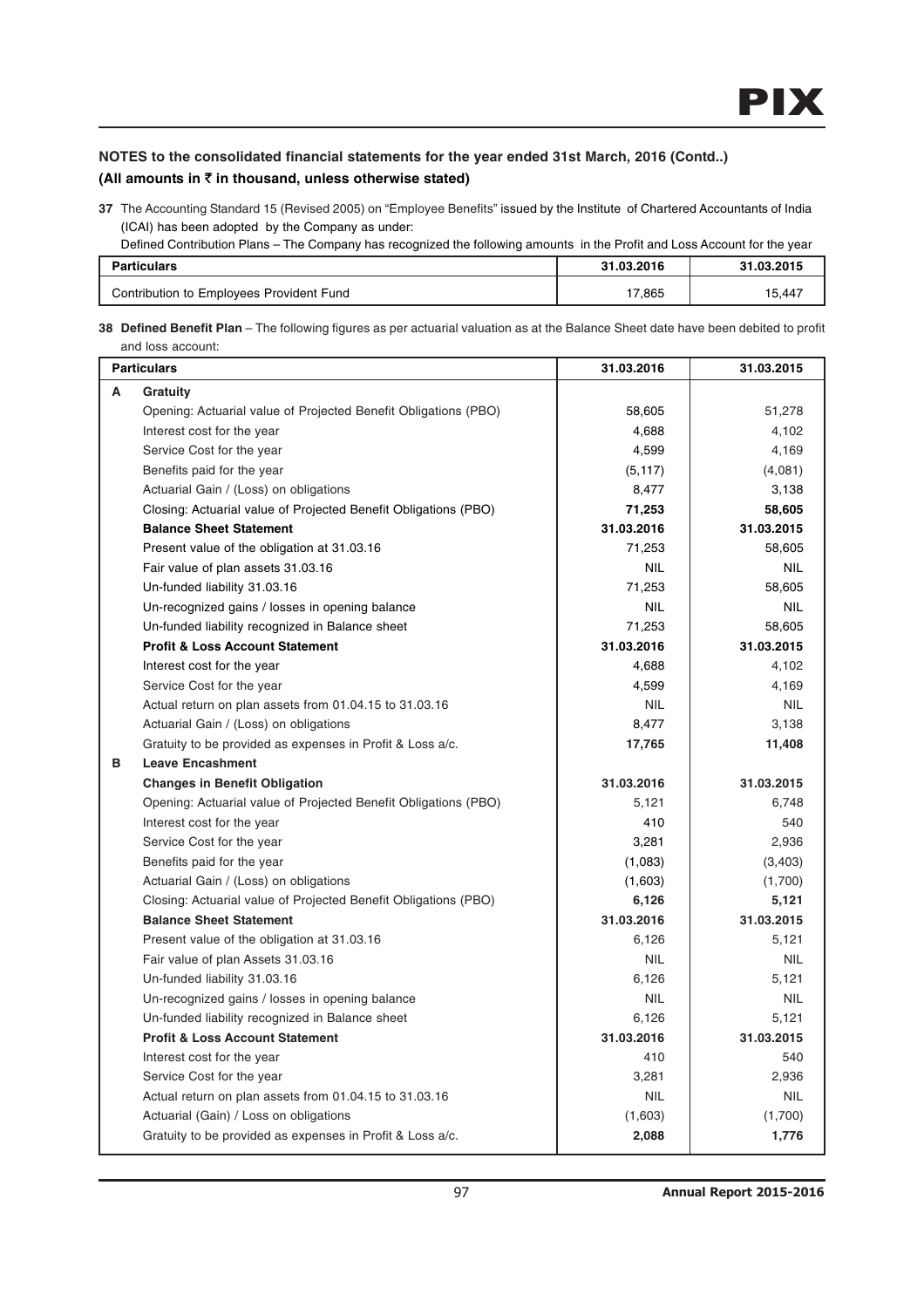#### **39 Segment Reporting:**

The Company is engaged in the business of Industrial Rubber Products and there is no reportable segment as per Accounting Standard (AS 17 ) 'Segment Reporting'.

The company identified geographical locations as secondary segments. The products of the company are sold both in the domestic & export markets, which are considered different geographical segments. Segment-wise revenues are as under:

| Revenue      | 31.03.2016  | 31.03.2015 |
|--------------|-------------|------------|
| Domestic     | 12,26,826   | 12,54,982  |
| Export       | 11, 15, 197 | 9.49.411   |
| <b>Total</b> | 23,42,023   | 22,04,393  |

The company has manufacturing facility at Nagpur, India. It is not possible to directly attribute or allocate on a reasonable basis, the expenses, assets and liabilities to these geographical segments.

#### **40 Deferred Tax:**

Deferred Tax has been provided in accordance with Accounting Standard 22- Accounting for Taxes on income issued by the Institute of Chartered Accountants of India. The major components of the net deferred tax liability as on 31.03.2016 are as under:

|                                   | 31.03.2015 | During the | 31.03.2016 |
|-----------------------------------|------------|------------|------------|
|                                   |            | vear       |            |
| <b>DEFERRED TAX LIABILITY</b>     |            |            |            |
| Depreciation                      | 1,23,861   | 23.529     | 1,47,390   |
| <b>DEFERRED TAX ASSETS</b>        |            |            |            |
| Provision for Employees Benefits  | (25, 190)  | (14, 674)  | (39, 863)  |
| <b>Net Deferred Tax Liability</b> | 98,672     |            | 1,07,527   |

#### **DEPRICIATION**

The company has provided Depriciation on Fixed Assets, as prescribed by "PART C" of schedule II to the companies Act 2013. The carrying values have been depreciated over the remaining useful lives of the assets and recognised in the statement of profit and loss account. Due to change in method of depreceiation, depreciation is lowered by  $\bar{z}$  272 lakhs for the year ended 31/03/2016

#### **41 Related Parties Disclosures:**

**i Names of Related parties with whom transactions have taken place during the year:**

#### **A. Key Management Personnel**:

- i. Mr. Sukhpal Singh Sethi
- ii. Mr. Amarpal Sethi
- iii. Mr. Sonepal Sethi
- iv. Mr. Rishipal Sethi
- v. Mr. Karanpal Sethi
- vi. Mr. Joe Paul
- vii. Miss Shirley Paul

#### **B Enterprises over which key Management Personnel or Relatives have influence**

- i. Amit Beneficiary Trust
- ii. K. S. Beneficiary Trust
- iii. R. S. Beneficiary Trust
- iv. Prominent Infrastructure Limited.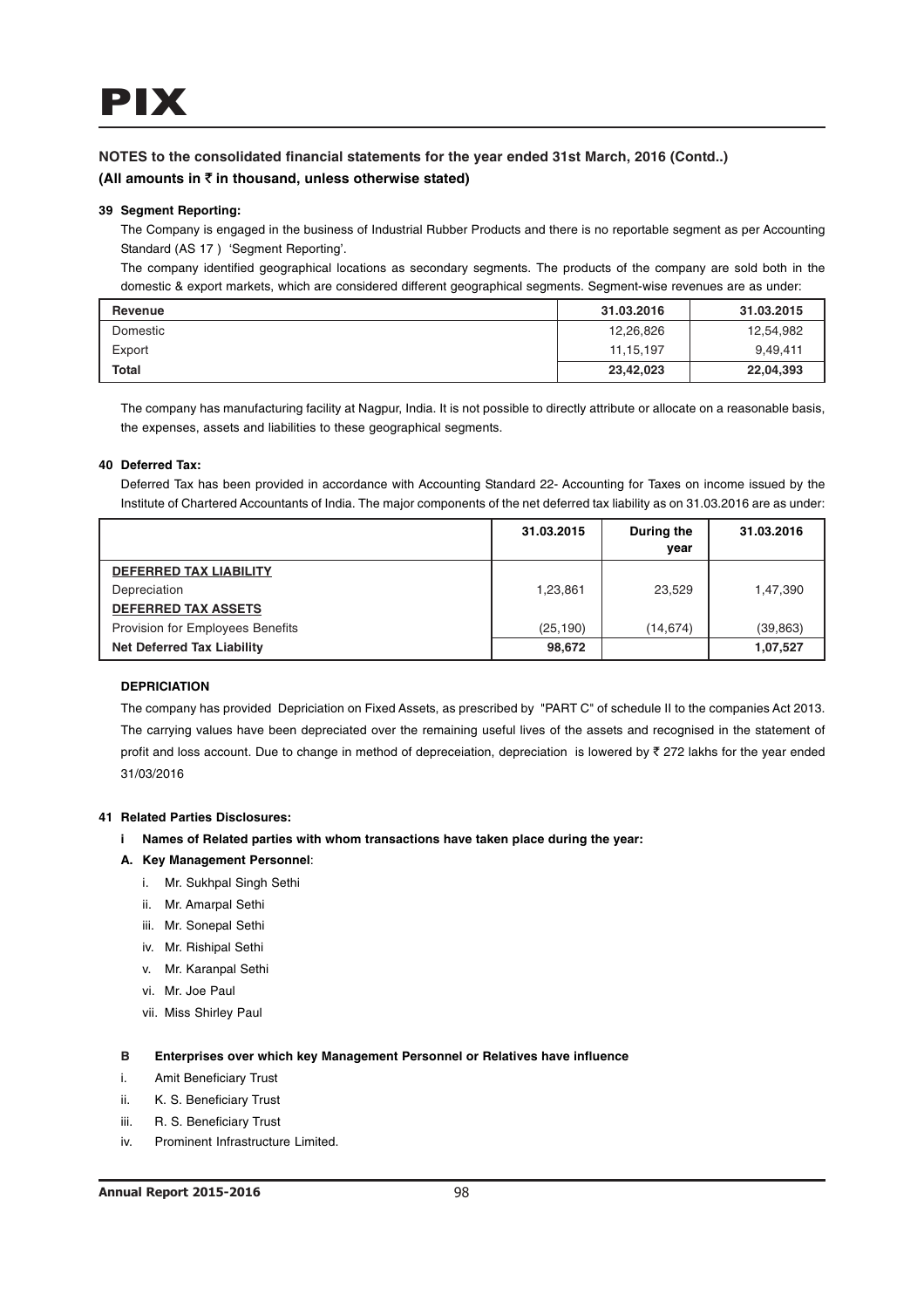**ii. Transactions with related parties for the year ended March 31, 2016**

| A Key Management Personnel: | 31.03.2016 | 31.03.2015 |
|-----------------------------|------------|------------|
| <b>Remuneration Paid</b>    | 50,054     | 43,156     |
| Interest Paid               | 20,730     | 18,161     |
| Perquisites/Allowances Paid | -          | 3,095      |
| <b>Rent Paid</b>            | 408        | 402        |
|                             |            |            |

| 2.574    |
|----------|
|          |
|          |
|          |
| 1.65.716 |
|          |

**42** The figures of current year are not comparable with those of previous year in view of consolidated of accounts of Pix Transmissions Europe Limited and PIX QCS limited in the current year.

**43** The previsous year figures are regrouped, where ever necessary to confirm with this year's classification.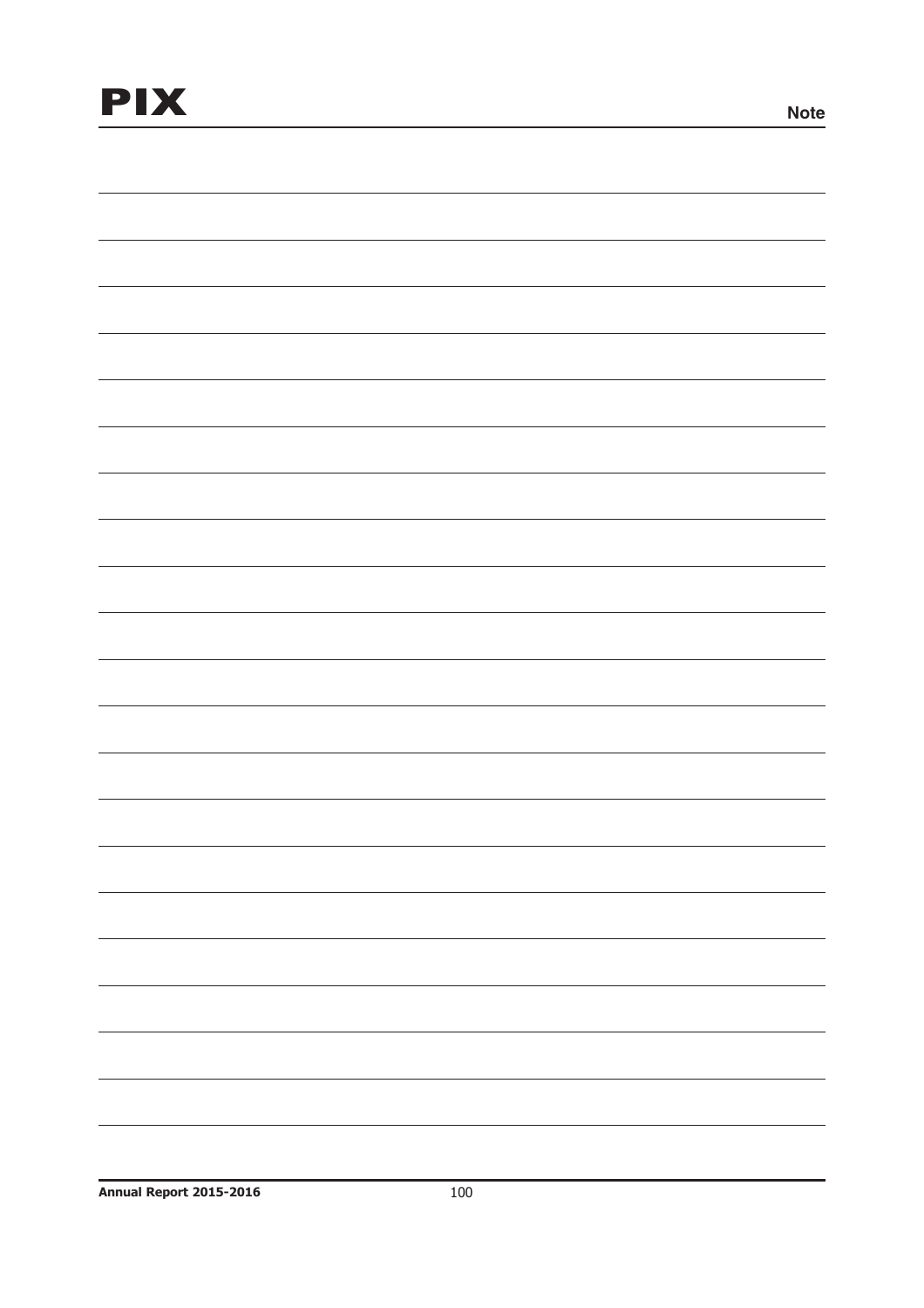# **ATTENDANCE SLIP**

## **PIX TRANSMISSIONS LTD CIN:L25192MH1981PLC024837 Registered office :J-7 MIDC HINGNA ROAD NAGPUR-440016**

PLEASE COMPLETE THIS ATTENDANCE SLIP AND HAND IT OVER AT THE ENTRANCE OF THE HALL, Joint Shareholders may obtain additional attendance slips on request.

NAME & ADDRESS OF THE SHARE HOLDERS

| Regd. Folio No | No. of Shares |
|----------------|---------------|
|                |               |

I hereby record my presence at the 34<sup>th</sup> ANNUAL GENERAL MEETING of the Company at J-7, MIDC Hingna Road, Nagpur-440 016, on Wednesday, 28<sup>th</sup> September, 2016 at 09:30 A.M.

**SIGNATURE OF THE SHARE HOLDER OR THE PROXY ATTENDING THE MEETING**

| <b>SHAREHOLDER</b> | <b>PROXY</b> |
|--------------------|--------------|
|                    |              |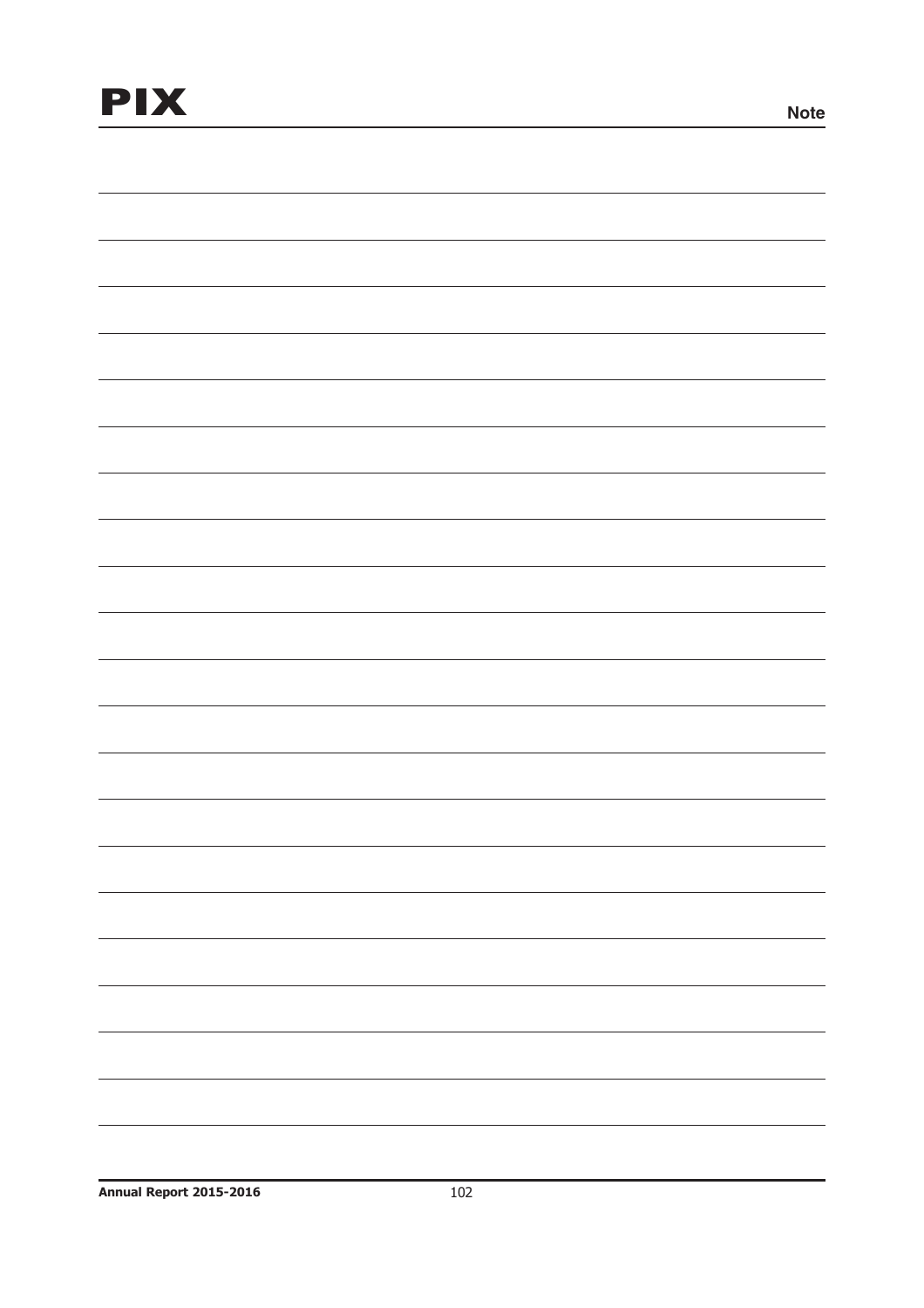## **PIX TRANSMISSIONS LIMITED**

Registered Office: J-7, M.I.D.C., Hingna Road, Nagpur – 440 016

CIN: L25192MH1981PLC024837 WEB: www.pixtrans.com E-Mail Cosecretary@pixtrans.com TEL : 07104-669000

## **Form No. MGT-11 PROXY FORM**

[Pursuant to Section 105(6) of the Companies Act, 2013 and Rule 19(3) of the Companies (Management and Administration) Rules, 2014]

|                              | Or failing him/her |
|------------------------------|--------------------|
| Signature:                   |                    |
|                              |                    |
|                              | Or failing him/her |
| <u>Signature: Signature:</u> |                    |

as my/our proxy to attend and vote, in case of a poll, for me/us and on my/our behalf at the 34<sup>th</sup> Annual General Meeting of the Company, to be held on Wednesday, the 28th day of Sept, 2016 at 9.30 A.M. at the Registered Office of the Company and at any adjournment thereof in respect of such resolutions and in such manner as are indicated below:

| Reso, No | Description                                                                                                                                                 | For | Against |
|----------|-------------------------------------------------------------------------------------------------------------------------------------------------------------|-----|---------|
|          | Adoption of Annual Accounts and Reports thereon for the financial year<br>ended 31st March, 2016.                                                           |     |         |
| 2.       | Declaration of dividend.                                                                                                                                    |     |         |
| З.       | Re-election of Mr. Sonepal Sethi as Director:                                                                                                               |     |         |
| 4.       | Re-election of Mr. Sukhpal Singh Sethi as Director:                                                                                                         |     |         |
| 5.       | Re-election of Mr. Joe Paul as Director:                                                                                                                    |     |         |
| 6.       | Appointment of M/s. S.C. Bandi & Co., as Statutory Auditors of the Company<br>and to fix their remuneration for the financial year ending 31st March, 2017. |     |         |

Signed this \_\_\_\_\_\_\_\_\_\_\_\_\_\_\_\_\_\_\_\_\_\_\_ day of \_\_\_\_\_\_\_\_\_\_\_\_\_\_\_\_\_\_\_\_\_\_ 2016

| Signature __ |  |
|--------------|--|
|              |  |

Affix Revenue Stamp

#### **Notes:**

- 1. Please put a " $\checkmark$ " in the Box in the appropriate column against the respective resolutions. If you leave the 'For' or 'Against' column blank against any or all the resolutions, your proxy will be entitled to vote in the manner as he/she thinks appropriate.
- 2. A Proxy need not be a Member of the Company. Pursuant to the provisions of Section 105 of the Companies Act, 2013, a person can act as proxy on behalf of not more than fifty Members and holding in aggregate not more than ten percent of the total Share Capital of the Company. Members holding more than ten percent of the total Share Capital of the Company may appoint a single person as proxy, who shall not act as proxy for any other Member.
- 3. This form of Proxy, to be effective, should be deposited at the Registered Office of the Company at J-7, MIDC, HINGNA ROAD, Nagpur-440016 not later than FORTY EIGHT HOURS before the commencement of the aforesaid meeting.